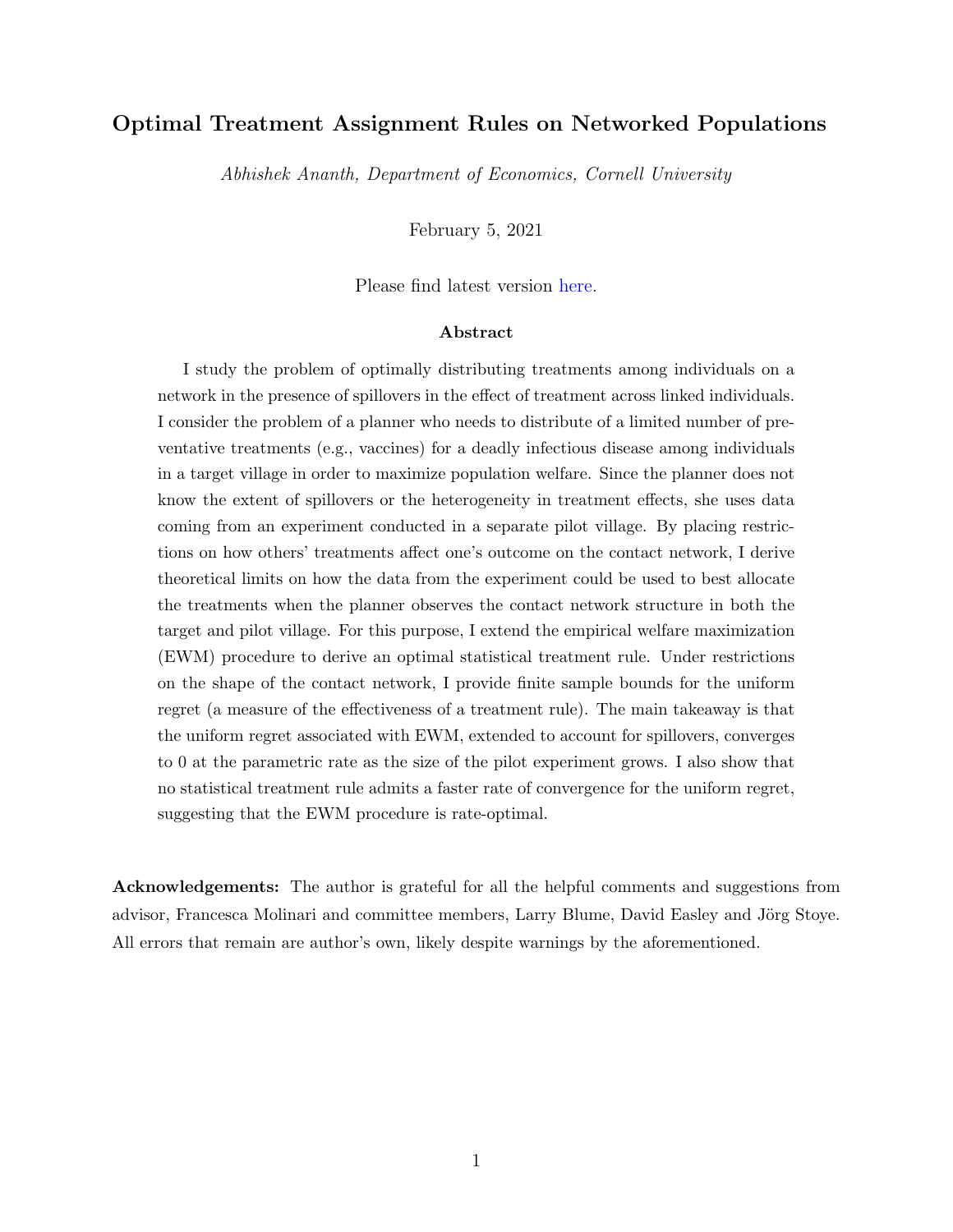# 1 Introduction

According to a 20[1](#page-1-0)9 situation report by *Doctors without Borders*,<sup>1</sup> during the recent Ebola outbreak in the Democratic Republic of Congo, the WHO, faced with the possibility of short-age of vaccines, rationed its limited supply.<sup>[2](#page-1-1)</sup> The report argues that this ad-hoc rationing of vaccines prolonged the adversity resulting from the outbreak. Recognizing the need to effectively distribute limited treatments, especially during an epidemic, this paper provides a method to estimate an optimal rationing rule in the presence of heterogeneous treatment effects and spillovers. Optimality here is defined as maximizing a population level notion of welfare, e.g., the expected number of uninfected members of the populations one year after the distribution of treatments.

The presence of heterogeneous treatment effects, whereby individuals respond differently to the same treatment, has important implications for the optimal allocation of a limited number of treatments. As an example, a treatment may be highly effective among elderly males, while being ineffective among young females. A policy-maker could leverage this fact to efficiently distribute the treatments within the population. Arguably, at least equally as important is the case where there are spillovers in the treatment effect. Suppose the treatment is for a deadly infectious disease; examples include a vaccine for Ebola, an insecticide treated bed net for malaria, and pre-exposure prophylaxis (PrEP) for HIV. Here, a treatment not only directly benefits those treated, but also subsequently restricts the spread of the disease to the untreated. This is what economists call a spillover in the treatment effect. These spillovers are often of large enough magnitude to warrant careful consideration by the policy-maker, particularly in the context of infectious diseases. Allowing for the spillover effect amounts to dropping the Stable Unit Treatment Value Assumption (SUTVA, Rubin (1980)) commonly maintained in the literature, according to which the outcome of one individual depends only on the treatment assigned to that individual and not on the treatments assigned to others. This assumption is violated for the case of preventative treatments for an infectious disease, a problem of great current interest, as well as in many other applications (e.g., textbook provision among peer networks in schools, or advertising/marketing on influence networks, conditional cash transfer program to encourage school attendance in Latin America). Especially when supplies are limited, policy-makers or public health officials can

<span id="page-1-0"></span><sup>1</sup>Doctors without Borders. (2019, September 23). WHO rationing Ebola vaccines as outbreak still not under control in Democratic Republic of Congo. <shorturl.at/jpBGN>

<span id="page-1-1"></span><sup>2</sup>"WHO is restricting the availability of the vaccine in the field and the eligibility criteria and their application for reasons that are unclear ... We think that upping the pace of vaccination is necessary and feasible. At least 2,000-2,500 people could be vaccinated each day, instead of 500-1,000 as is currently the case." - Dr. Isabelle Defourny, director of operations, Doctors without Borders.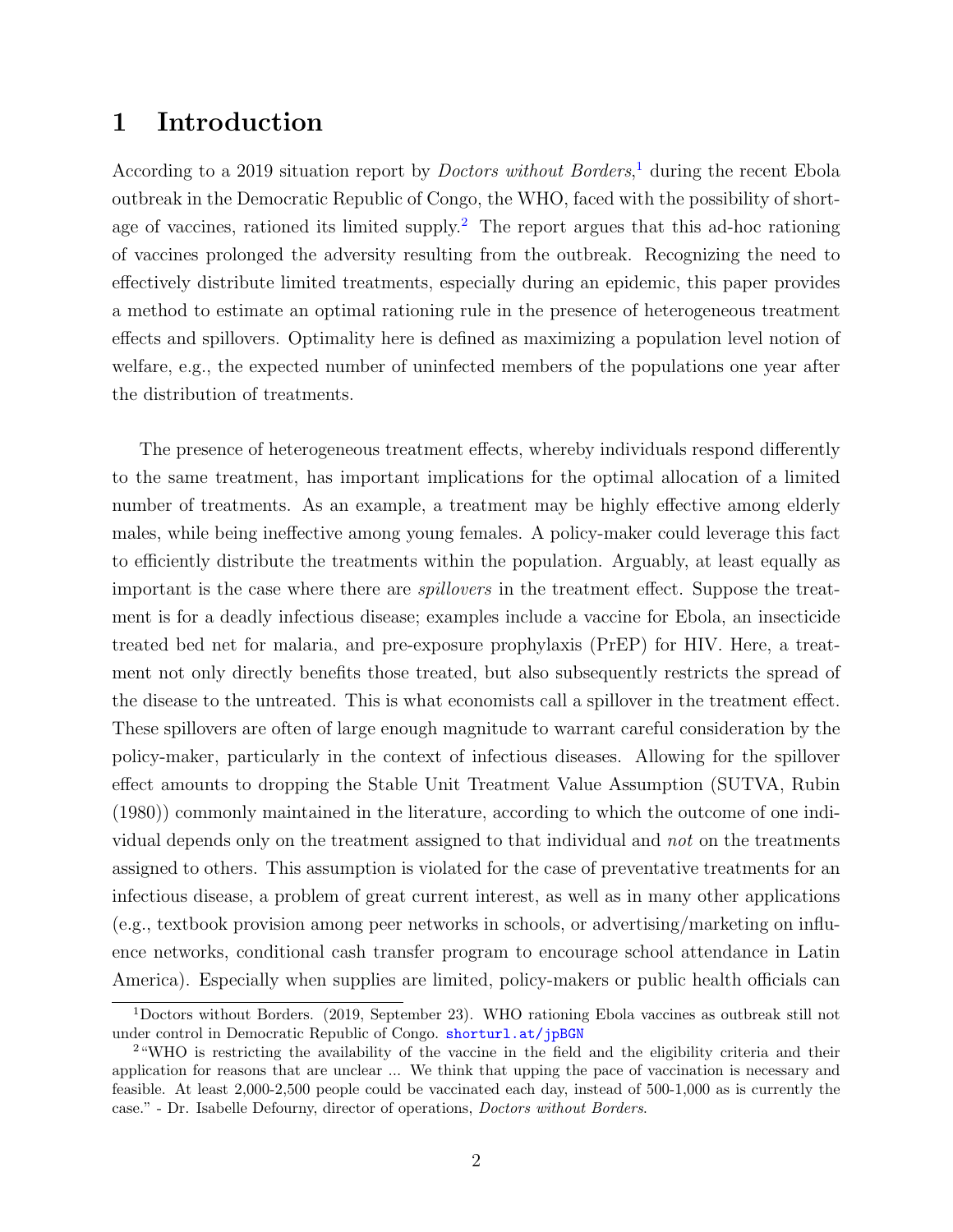maximize welfare by strategically distributing treatments to simultaneously account for the heterogeneity in treatments as well as the spillovers to the untreated. The main contribution of this paper is to establish optimality of a certain class of treatment assignment rules in the presence of heterogeneity and spillovers in treatment effects.

I model the problem as one of contagion on a network. I posit that individuals (or households) are arranged on a contact network where links between individuals represent interactions that facilitate a spillover in treatment effects. In the context of infectious diseases, links represent interactions through which the disease may be transmitted. Identifying treatment effects in the presence of spillovers on networks is infeasible without restrictions on either the types of networks or the types of spillovers permitted or both. Early work in this domain places no restrictions on spillovers but requires data from many independent networks (see Aronow, Samii (2017) and references contained therein).<sup>[3](#page-2-0)</sup> Leung (2020), on the other hand, places restrictions on the types of spillovers to enable identifying treatment effects under weaker restrictions on the network. In this paper, I make assumptions on both: the types of networks and the types of spillover. I impose restrictions such that the network has a bounded degree distribution (i.e., the maximum number of individuals to which the disease may be transmitted by a particular individual is small) and is highly clustered (i.e., two individuals that are linked to the same individual are likely to be linked to each other). While these assumptions restrict the generality of the model, they nonetheless allow for a wide range of applications while keeping the problem tractable. A notable similarity between Ebola, malaria, and HIV is that their respective contact networks can be assumed to have a bounded degree distribution.

I consider two separate models of spillovers in treatment effects. The first - local spillovers and exchangeability - assumes that the outcome of an individual depends not only on the treatment assigned to that individual but also on the number or share of its neighbors on the contact network that are assigned the treatment. Neither the identity of the treated neighbors, nor the treatment status among those not directly linked to the individual, affect its outcome. This model of spillovers is popular within economics and is often used in the peer effects literature. The second - a Susceptible-Infected-Recovered (SIR) based model of disease propagation - adapts to the network context the SIR model (Hethcote (1994)) from the epidemiology literature (see Ball, Britton, Leung, Sirl (2019) for references). In a

<span id="page-2-0"></span><sup>&</sup>lt;sup>3</sup> Many independent networks can also be thought of as a large single network with many independent groups of nodes such that there are links between nodes within a group but no links across groups (i.e., components). Thus, the assumption made on the network is that it can be divided in several independent components.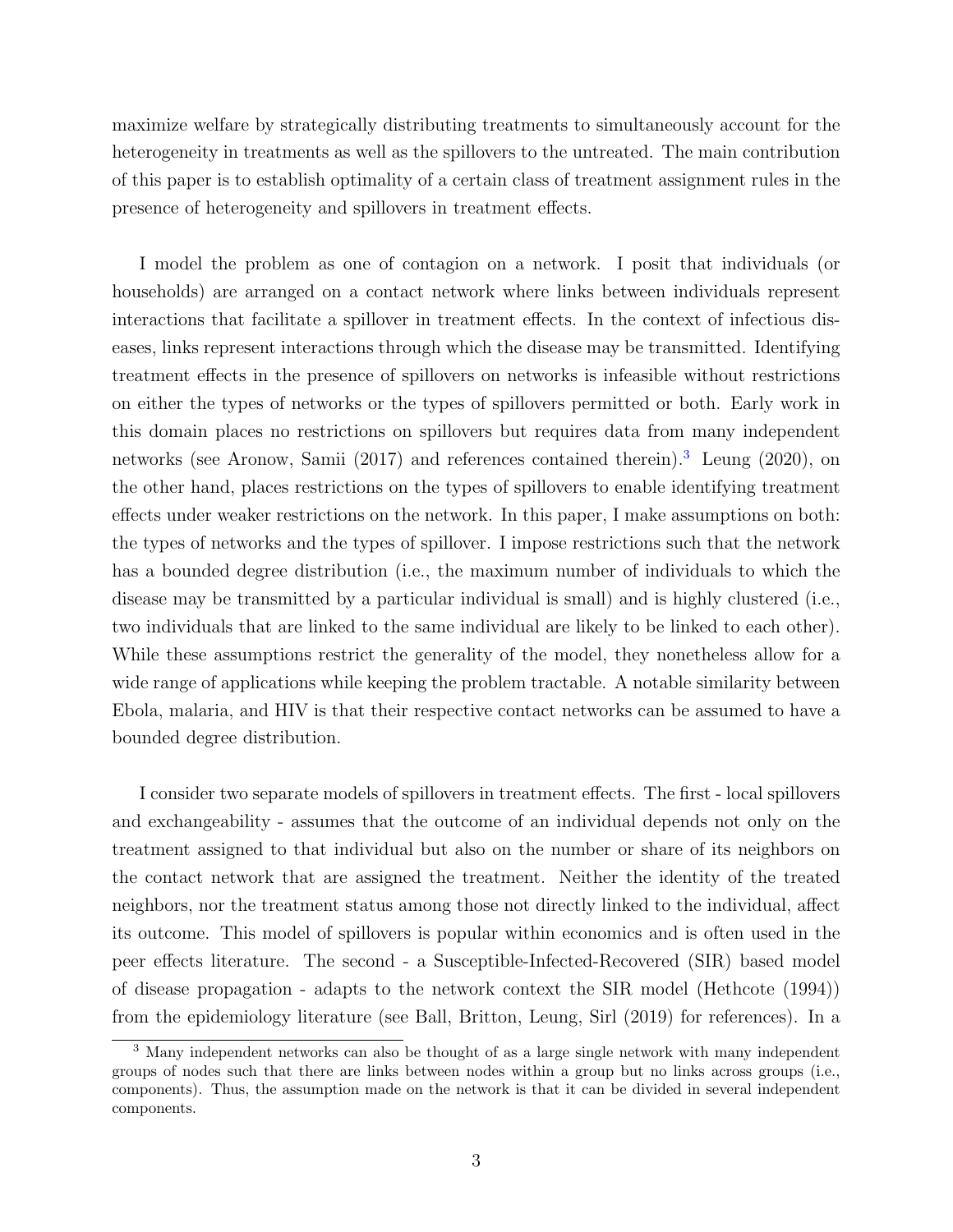discrete time version of the compartmental model of disease propagation, members of the population (e.g., inhabitants of a village) are divided into three categories. Susceptible members of the population who are not yet infected but can become infected upon coming in contact with infected members. Infected members who are currently infected and can pass on this infection to those they are linked with on the contact network. Recovered or Deceased members who were infected but now are either recovered or deceased and cannot transmit the disease anymore. The probability that an individual transitions to the infected status in the next period depends on whether or not the individual is treated and the fraction of the individual's neighbors that are currently infected.

Throughout the paper, I use two examples to highlight the differences between the two models. To illustrate the local spillovers and exchangeability model of spillovers, I consider the case of malaria. Mosquitoes transmit malarial parasites from infected individuals to uninfected individuals. Mosquitoes also live in lush vegetation with stagnant water and are known to be poor flyers, not flying beyond 100 meters (see Cowman, Healer, Marapana, Marsh (2016) and references therein). Consequently, households can be considered to be linked on the contact network if they are geographically close to one another. This is because if members of one household have malaria, the mosquitoes can spread the malarial parasites to neighboring households. Presently, anti-malarial bed nets are the most cost effective preventative treatment for malaria and the spillovers associated with their use are well characterized by the local spillovers and exchangeability model.

Ebola, on the other hand, is transmitted among humans through close physical contact with infected individuals or objects that are used by them. Additionally, those infected show symptoms early on and are often incapacitated by the resulting symptoms. Consequently, Ebola typically spreads among family, friends, caretakers of infected individuals and workers in funeral and burial services. In particular, nurses and doctors at health care facilities are especially vulnerable (Chowell, Nishiura (2014)). Therefore, in the context of Ebola, individuals are assumed to share an edge on the contact network if they are family, or close friends, or health care workers, or funeral home workers assigned to the individual. An important distinguishing feature here is that the probability of an individual getting infected depends on its fraction of infected neighbors. Contrary to model 1, the spillovers to a unit in this framework operate through the evolution of the infection status of its those it is linked to on the contact network. While assigning a treatment to a linked unit does reduce the likelihood of that linked unit getting infected, it does not change the probability with which the unit gets infected conditional on the linked unit getting infected. Since communicable diseases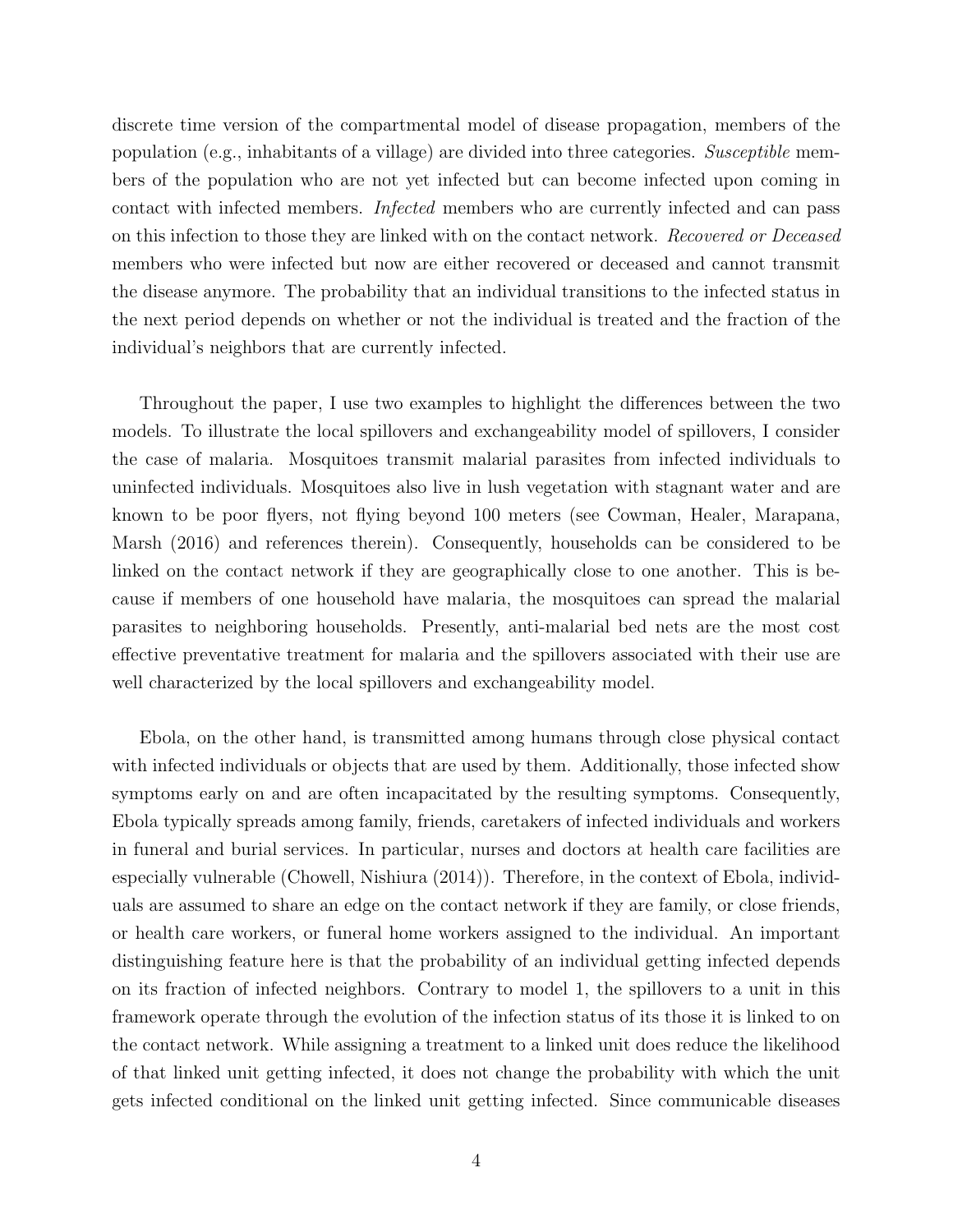such as Ebola require person to person transmission, as opposed to malaria, I believe that the SIR based model is more realistic here.

Working within these frameworks, the main contribution of this paper is to construct a statistically valid estimator for the optimal treatment assignment rule in each settings. A treatment assignment rule specifies the treatment assignment to each individual in the network given the network topology as well as covariates of individuals (or households). The optimal treatment assignment rule maximizes some notion of welfare subject to constraints. For example, a planner might want to assign 20 vaccines to maximize the number of non-infected individuals in a village with 100 individuals. The planner faces an additional statistical challenge: it needs to estimate the heterogeneous treatment effects as well as the spillover effects. To do so, the planner has access to data from a pilot study conducted in a different village where the treatments are randomly assigned on an observed network. I assume that the pilot village has the same joint distribution of outcomes, covariates and links on the contact network as the target village.

I extend the empirical welfare maximization procedure, based on constructing an empirical analogue of the welfare function (in the above example, the estimated number of non-infected individuals) to account for spillovers. The optimal rule is then estimated by maximizing this empirical welfare function. I provide a finite sample bound on the uniform regret associated with the proposed method, i.e., the difference between welfare implied by the proposed rule and the highest welfare that can be attained in a non-arbitrarily complex class of treatment rules. I am able to demonstrate that under the previously discussed restrictions on the contact network, the uniform regret converges to 0 at the  $\sqrt{n}$  rate. This is the same rate of converges as attained in the absence of spillovers (see e.g., Kitagawa, Tetenov (2018)). I also provide a lower bound for the uniform regret in the local spillovers and exchangeability case. This demonstrates the optimality<sup>[4](#page-4-0)</sup> of the rate of convergence obtained by the proposed empirical welfare maximization procedure. A similar lower bound for the SIR based model of disease propagation is research in progress.

Methodologically, I build on the results in Kitagawa, Tetenov (2018) and Manski (2013). Specifically, I extend the empirical welfare maximization approach in Kitagawa, Tetenov (2018) to allow for spillovers. This entails extending their proof strategy to account for the dependence in individuals' outcomes induced by the effect of one individual's treatment on

<span id="page-4-0"></span><sup>&</sup>lt;sup>4</sup> No statistical treatment rule has a faster rate of convergence for uniform regret than the  $\sqrt{n}$  rate attained by empirical welfare maximization.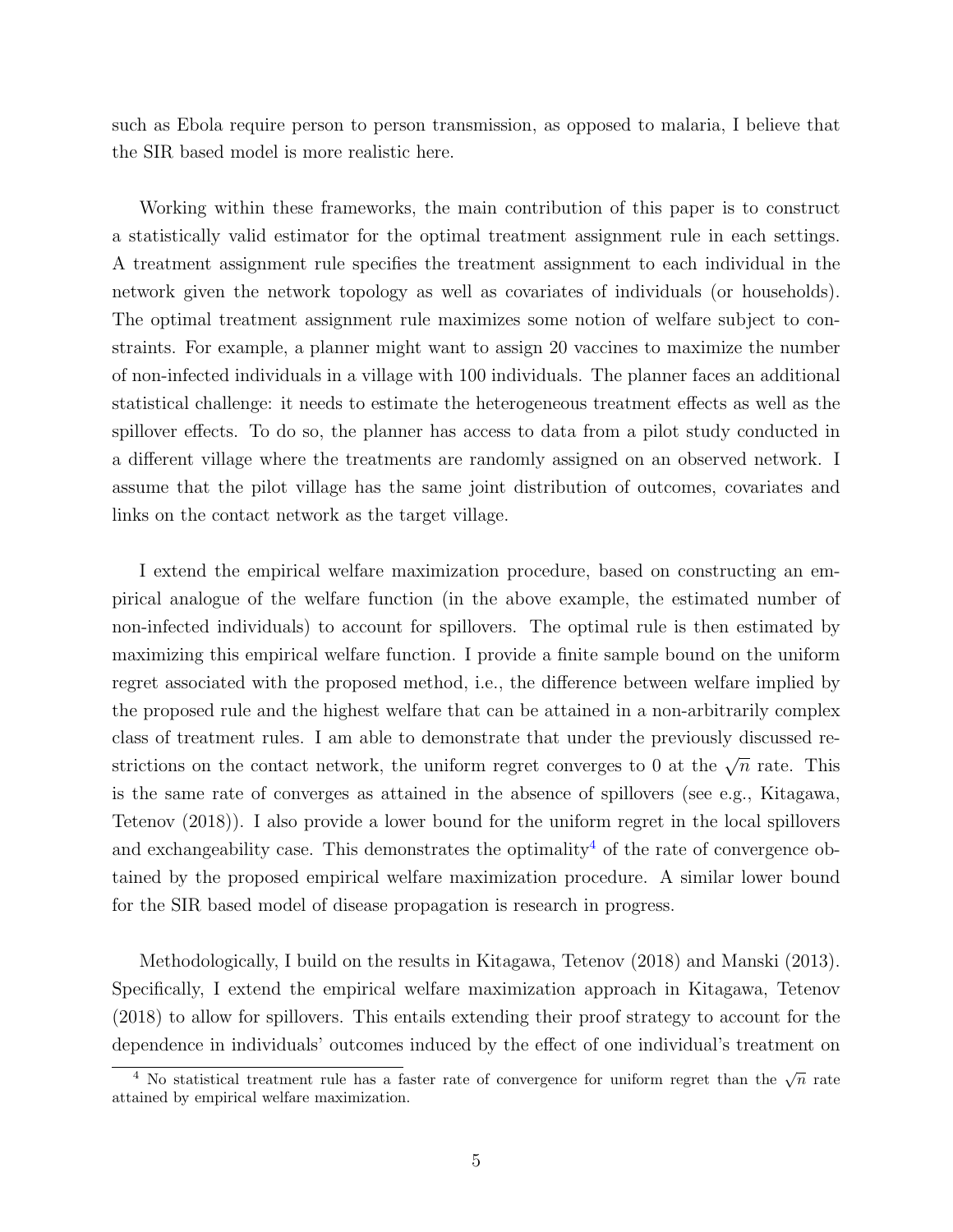its linked individuals. A necessary ingredient in attaining the empirical welfare is the estimation of treatment effects. As discussed earlier, this is not feasible without added structure on either the types of networks or the types of spillovers permitted or both. The assumptions on the network I make are weaker than the many independent networks assumption in Aronow, Samii (2017) but stronger than the assumptions in Leung (2020). In keeping with the trade-off, I consider a broader class of models of spillovers than that in Leung (2020). However, this class of models is smaller than the unrestricted class of spillover models considered in Aronow, Samii (2017). In the language of Neyman-Rubin causal model, while each particular individual has a binary treatment status (either assigned a treatment or not), each individual has more than two potential outcomes, i.e., one for each possible allocation of treatments to itself and to others in the population. Owing to the numerous ways in which the treatments of others in the network might affect an individual, such problems are intractable without further structure. Manski (2013) lists a set of useful restrictions on the spillover effects that facilitate a parsimonious representation of the set of potential outcomes. This representation, defined as effective treatments, allows for identification and estimation of potential outcomes when treatments are experimentally assigned.

A second important contribution of this paper is that it provides results in the single growing network as well as the many networks asymptotic frameworks. Research on estimating treatment effects and spillovers on networks has largely studied settings where many networks are observed, with only a few recent examples of studies on a single large network. The many networks paradigm requires that the pilot study contain information on a large number of components. For example, a pilot study conducted over many villages with no links across villages. Recognizing that this is often very expensive, the single growing network paradigm posits that the experiment is conducted over one village instead.

This paper is structured as follows. Section 2 contextualizes its contributions within the broader literature. Section 3 sets up the problem and defines concepts in statistical decision theory. Assumptions on the network topology are detailed in section 4. Section 5 presents two separate models of spillovers in treatment effects. Section 6 lists restrictions on the data collected from the experiment and proposes an estimator for the welfare function. Section 7 sets up the empirical welfare maximization protocol and section 8 establishes the main results. I provide a numerical example in section 9. Finally, sections 10 and 11 discuss the broader applicability of the concepts introduced in this paper. All proofs are reported in the appendix.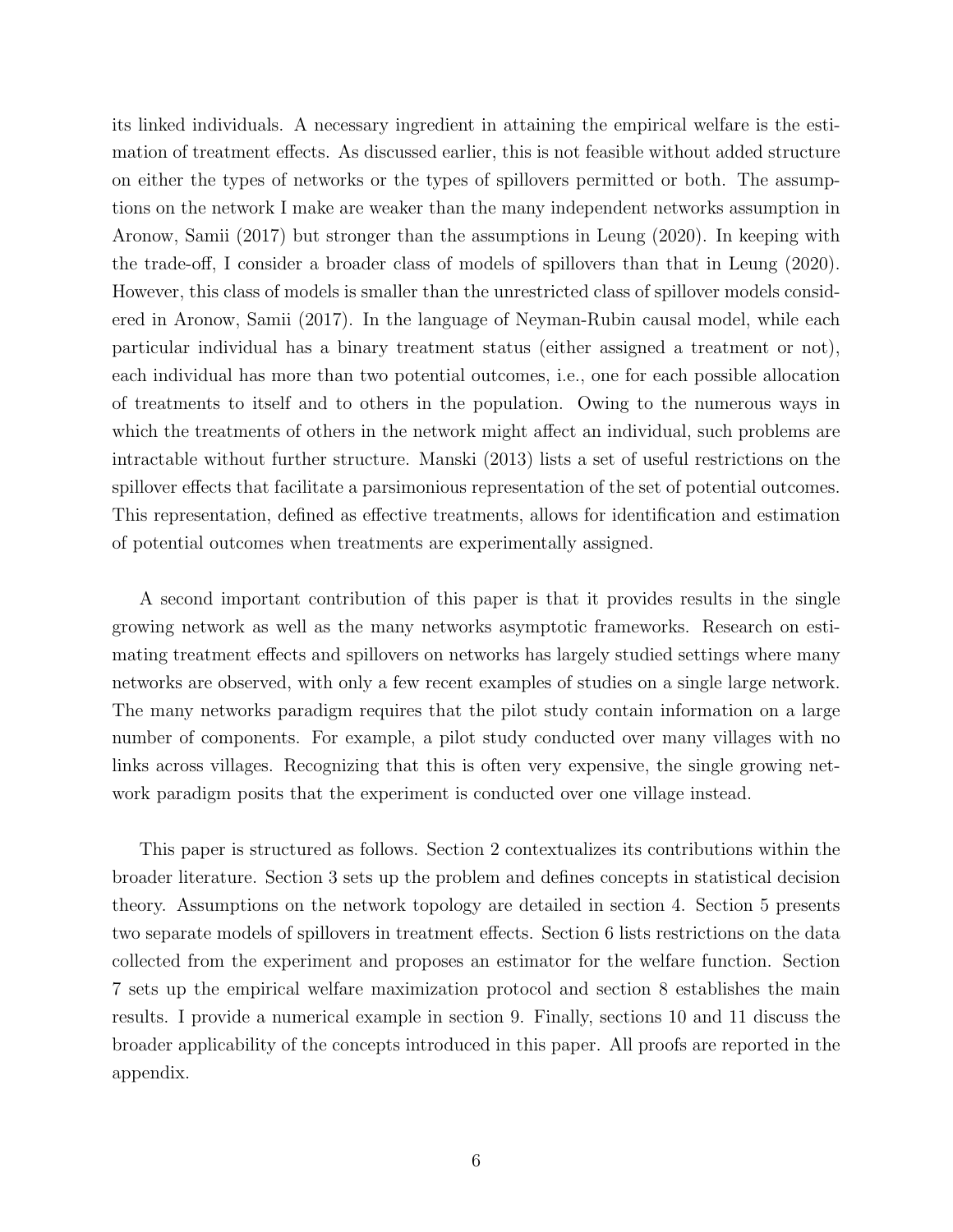## 2 Literature Review

This paper falls at the intersection of numerous literatures.

The first one is the literature on optimal statistical treatment rules. Within economics, the study of optimal treatment rules is not new, at least in settings without the spillover in treatment effects. The literature on statistical decision theory originated from Wald (1950) and Savage (1951). The premise of this literature is that data is used for solving a decision problem rather than for inference. This literature has substantially developed since then with seminal contributions coming from both the statistics and the computer science literature. See Chernoff, Yahav (1977) and Berger (2013) for useful references. Within economics, Chamberlain (2000) formulates the popular economic problem of decision making under uncertainty as a problem in statistical decision theory. In particular, he suggests Bayes procedures based on parametric models to construct a predictive distributions. Meanwhile, in a sequence of papers, Manski (1996, 2000, 2004) considers the decision problem of assigning treatments under unknown heterogeneity in treatment effects. Manski (2004) proposes minimax regret as a criterion for evaluating treatment rules. As characterizing the exact minimax regret optimal treatment rules can be challenging, he instead derives a finite sample bound on the uniform regret associated with the Conditional Empirical Success rule. Hirano, Porter (2009) instead circumvent these challenges by using approximations based on the limit of a sequence of Le Cam experiments. Stoye (2009) uses a game between the decision maker and an adversarial nature to derive the exact finite sample minimax regret optimal treatment rules for the same problems considered in Manski (2004). He finds that when the covariate space is large, minimax regret optimality prescribes no-data rules without restrictions on the outcome distribution conditional on covariates. This finding implies that the minimax regret need not converge to zero for a class of treatment rules that may be arbitrarily complex. To overcome this technical challenge, this papers follows the more recent literature by restricting the class of treatment rules to have finite VC dimension. In particular, I build on Kitagawa and Tetenov who use Empirical Welfare Maximization and demonstrates that the uniform regret associated with this treatment rule converges to 0 as the size of the experiment increases. My contribution is to allow for spillovers in treatments. More recently, Athey, Wager (2020) generalize the approach in Kitagawa, Tetenov (2018) to settings with observational data. While they do not provide finite sample results, they use the doubly-robust estimator and retain the  $\sqrt{n}$  rate of convergence for uniform regret. An alternate generalization of Kitagawa, Tetenov (2018) is Mbakop, Tabord-Meehan (2021) which allows for a data driven selection of a class of treatment rules from a sequence of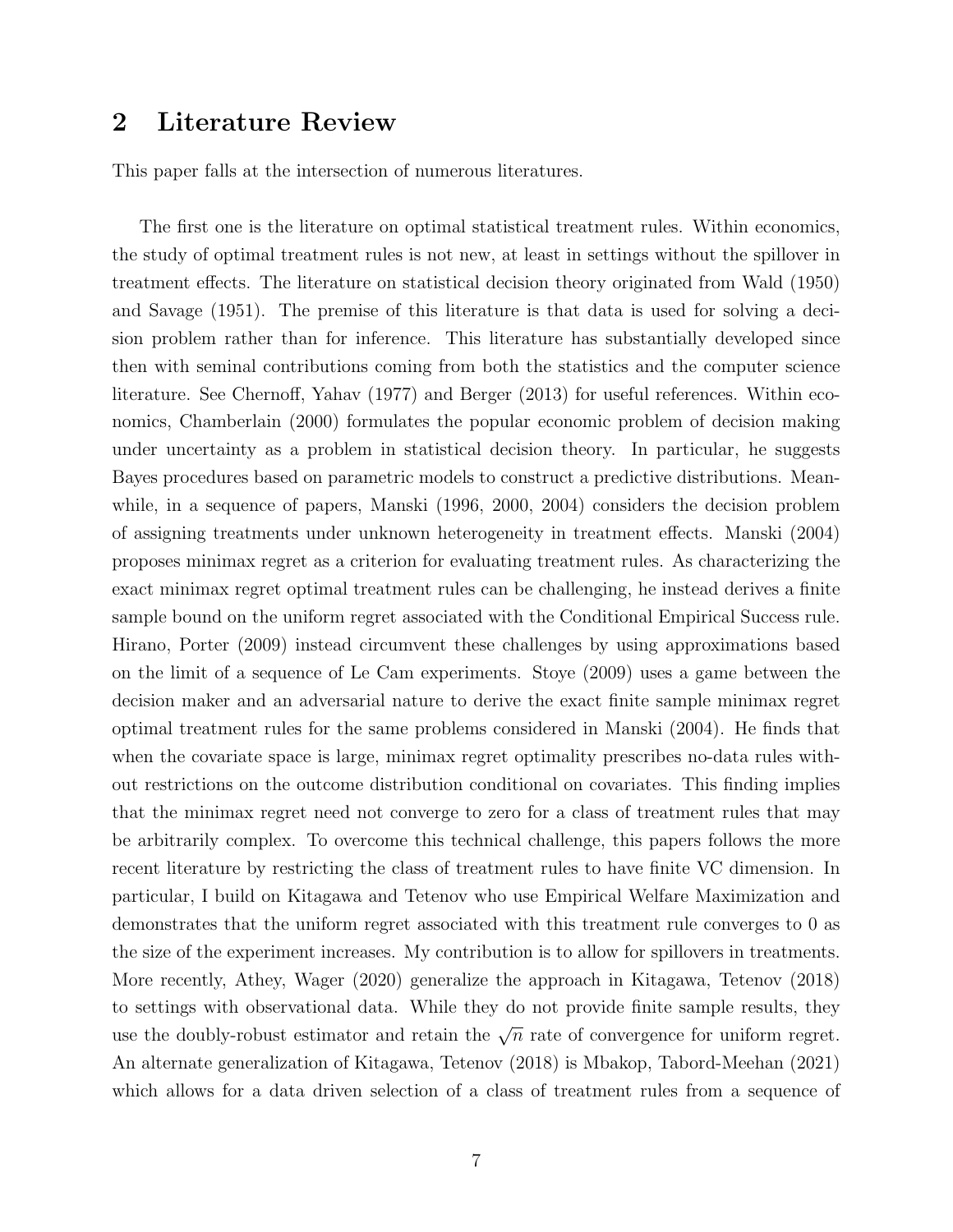classes of treatment rules with VC dimensions  $v_n \to \infty$  using a regularization method.

Presently, the only paper in this literature to allow for spillovers is Viviano (2019). The first important distinction between Viviano's paper and mine is the scale at which the treatments are assigned. While Viviano (2019) suggests an individualistic assignment of treatments, I consider a population level assignment of treatments. This distinction has two important consequences: first, the framework I present is readily able to accommodate the case where the planner has to ration a finite number of treatments. Second, the framework presented here is better able to accommodate heterogeneity in the local network topology across different parts of the same network. This is because with a population level assignment of treatments, nodes with identical covariates and local network topologies are not forced to receive the same treatment in my framework. It is worth mentioning that these benefits come at the cost of increased computation complexity. Another distinction is that while both papers consider the local spillovers and exchangeability model, I also consider the SIR based model of disease propagation.

A second literature that my paper relates to is that on identification and inference of spillover effects. Manski (2013) discusses identification of treatment effects and spillover effects under a variety of assumptions. The early work on estimation and inference focuses on the case where data contains many independent networks (see Hudgens, Halloran (2008); Toulis, Kao (2013); Basse, Airoldi (2015)). Vazquez-Bare (2020) identifies spillover effects in an unrestricted model of spillovers and instead restricts the networks to be completely connected clusters. More recent work on estimation and inference focuses on data coming from one single network (see Liu, Hudgens (2014); Ogburn, Sofrygin, Diaz, van der Laan (2017); Aronow, Samii (2017)). Leung (2020) derives consistent estimators and standard errors for treatment and spillover effects under the restrictions of local spillovers and exchangeability. There is a trade-off between the restrictions on network topologies and restrictions on spillover effects in ensuring identification. Kojevnikov, Marmer, Song (2019) and Leung, Moon (2019) characterize aspects of this trade-off.

A related literature, initiated by Ballester, Calv´o-Armengol, Zenou (2006), identifies key players in a network. They do so by studying games on networks with linear-quadratic utilities. They demonstrate conditions under which the key player (the one whose removal leads to the greatest change in aggregate activity) is the player with the highest Katz-Bonacich centrality. Subsequently, an active literature estimating these models using spatial autoregressive models has emerged (see, e.g., Lee (2007); Bramoullé, Djebbari, Fortin (2009)).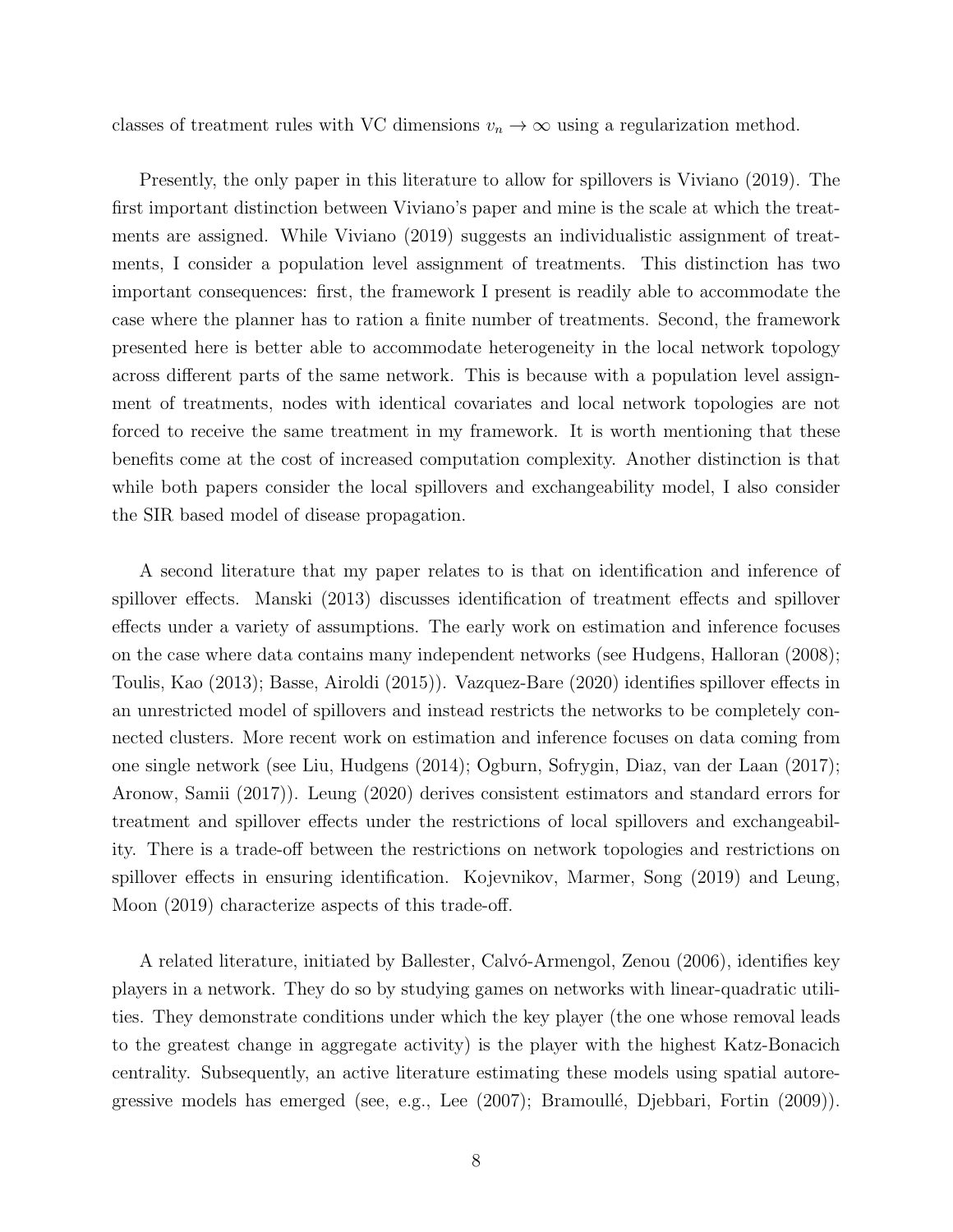There are two key distinctions between these papers and the my work here. Firstly, while the key player literature models effort, I model disease propagation (contrary to effort) is not endogenous; however (similarly to effort) is jointly determined across individuals. Secondly, while this literature identifies the key player to remove from the network, I am interested in finding the optimal subgroup to treat when treatments themselves induce heterogenous treatment effects and spillover effects. Another critical difference is that treatments such as vaccines are scarce.

My paper relates also to the network epidemiological literature. Scholarly work in epidemiology recognized the benefits of considering a 'network approach' in studying the spread of STDs (see Klovdahl (1985) for an example involving AIDS). Social connections play a vital role in facilitating the spread of the HIV virus, which spreads from an infected individual to a susceptible individual through intimate physical contact (for example exchange of body fluids). Recognizing the role of such social connections in facilitating the spread of diseases, network epidemiologists have suggested 'targeted immunization protocols' to minimize the probability of an epidemic. This research has mainly focused on two situations. The first one amounts to showing that for general scale-free networks, even random immunization of unrealistically high density of individuals does not lead to global immunity. For example, Pastor, Satorras, Vespignani (2002) show that vaccinations based on connectivity hierarchy (targeting more connected nodes) sharply lower vulnerability to epidemics. The second amounts to comparing immunization protocols under local information. For example, Holme (2004) demonstrates the benefits of targeting nodes sequentially where one treats the most connected neighbors of individuals already treated in successive iterations. It is worth noting that much of this literature explores treatments that make the treated completely immune to the disease (analogous to node removal). To the contrary, I explore more general notions of treatment. Additionally, in my setting, the planner needs to first estimate treatment effects and spillovers.

Finally, my paper relates to the literature on influence maximization. This literature posits a model of disease propagation and analytically detects nodes with the highest influence on the propagation of disease in the network. As discussed above, in this literature often heterogeneity in treatment response is suppressed in favor of analytical tractability. Examples of this include Domingos, Richardson (2001), Kempe et al. (2003) , Banerjee et al. (2014) and Jackson, Storms (2019).

Apart from these, I use technical results from the empirical process theory literature as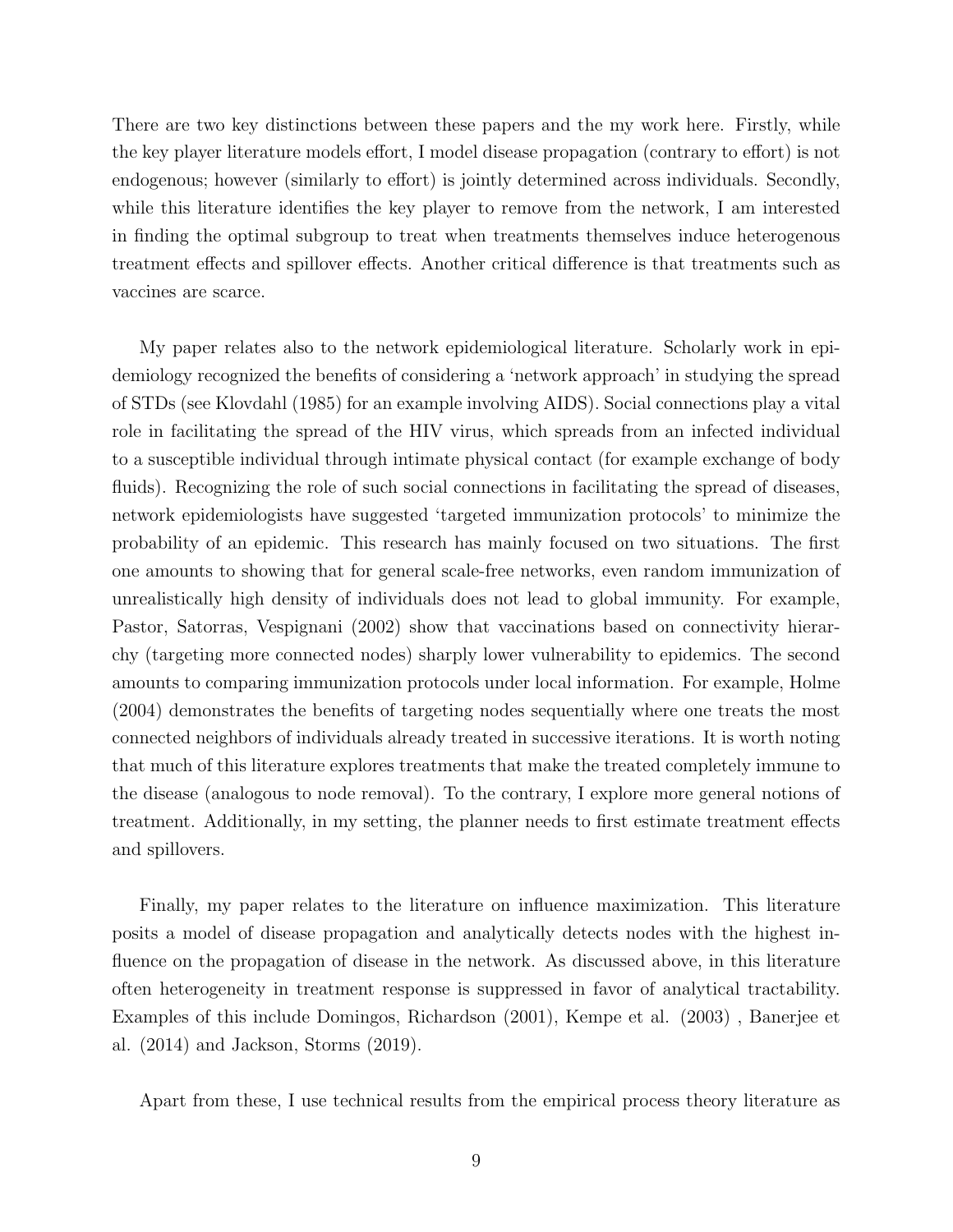well as the spatial dependence literature. These will be highlighted in-text.

# 3 Setup

### 3.1 Decision Problem

There are  $J < \infty$  units (either individuals or households) in a *target* population. The planner needs to assign a limited number of treatments within this target population. Each unit  $1 \leq j \leq J$  may either be assigned the treatment, recorded as  $T_j = 1$ ; or not, recorded as  $T_i = 0.5$  $T_i = 0.5$  The population-level assignment of treatments is simply the  $J \times 1$  vector of unitlevel treatment assignments, T. Suppose the planner observes a vector of pre-treatment unit-level covariates  $X_j$  supported on some set X, for each unit  $1 \leq j \leq J$ . The populationlevel covariate matrix X collects each individual unit-level covariate vector. Each unit is endowed with a stochastic treatment response function  $Y_j(\cdot) : \{0,1\}^J \to [-M, +M]$ .<sup>[6](#page-9-1)</sup> This definition of the treatment response function nests two critical details. First, by allowing the treatment response to depend on the population-level assignment of treatments  $\mathbf{T}$ , I drop SUTVA. Second, I assume that the unit-level treatment response function (or outcome) has bounded support. Consequently, the set of unit-level potential outcomes without any additional restrictions on the nature of the spillovers is:

$$
\mathcal{Y} \equiv \{ Y_j(\mathbf{T}) : \mathbf{T} \in \{0, 1\}^J \} \tag{1}
$$

I model the spillovers using a contact network. In the two distinct models of spillovers that I consider, I place restrictions (introduced later in section 5) on the nature of spillovers along edges of this network. The planner observes the adjacency matrix associated with this contact network, denoted **A**. An adjacency matrix is a  $J \times J$  matrix where the  $ij^{th}$  element  $\mathbf{A}_{ij}$ takes value 1 if units i and j are linked on the contact network; and  $A_{ij}$  takes value 0 if units i and j are not linked. I assume that the adjacency matrix is undirected<sup>[7](#page-9-2)</sup> and unweighted.<sup>[8](#page-9-3)</sup> Consequently,  $\mathbf{A} \in \mathcal{A}_J$  with  $|\mathcal{A}_J| = \frac{J \times (J-1)}{2}$  $\frac{J-1}{2}$ , the set of all pairs of  $J \times J$  adjacency matrices that are undirected and unweighted.<sup>[9](#page-9-4)</sup> An implicit assumption I make is that the assignment of treatment does not induce any change in the contact network. Further, this paper also assumes that the networks are static and do not evolve over time.

<span id="page-9-0"></span><sup>5</sup> This can easily be generalized to the case with many treatments.

<span id="page-9-1"></span><sup>&</sup>lt;sup>6</sup> Much of the previous literature in optimal treatment assignment assumes  $Y_j(\mathbf{T}) = Y(T_j)$ .

<span id="page-9-2"></span><sup>&</sup>lt;sup>7</sup> If unit *i* is linked to unit *j* on the network, then unit *j* is also linked with unit *i*. Formally,  $A_{ij} = A_{ji}$ .

<span id="page-9-3"></span><sup>&</sup>lt;sup>8</sup> A pair of units are either linked or not; there are no stronger or weaker links. Formally,  $A_{ij} \in \{0, 1\}$ .

<span id="page-9-4"></span><sup>&</sup>lt;sup>9</sup> Following convention, I assume there are no self links. Formally,  $\mathbf{A}_{jj} = 0$ .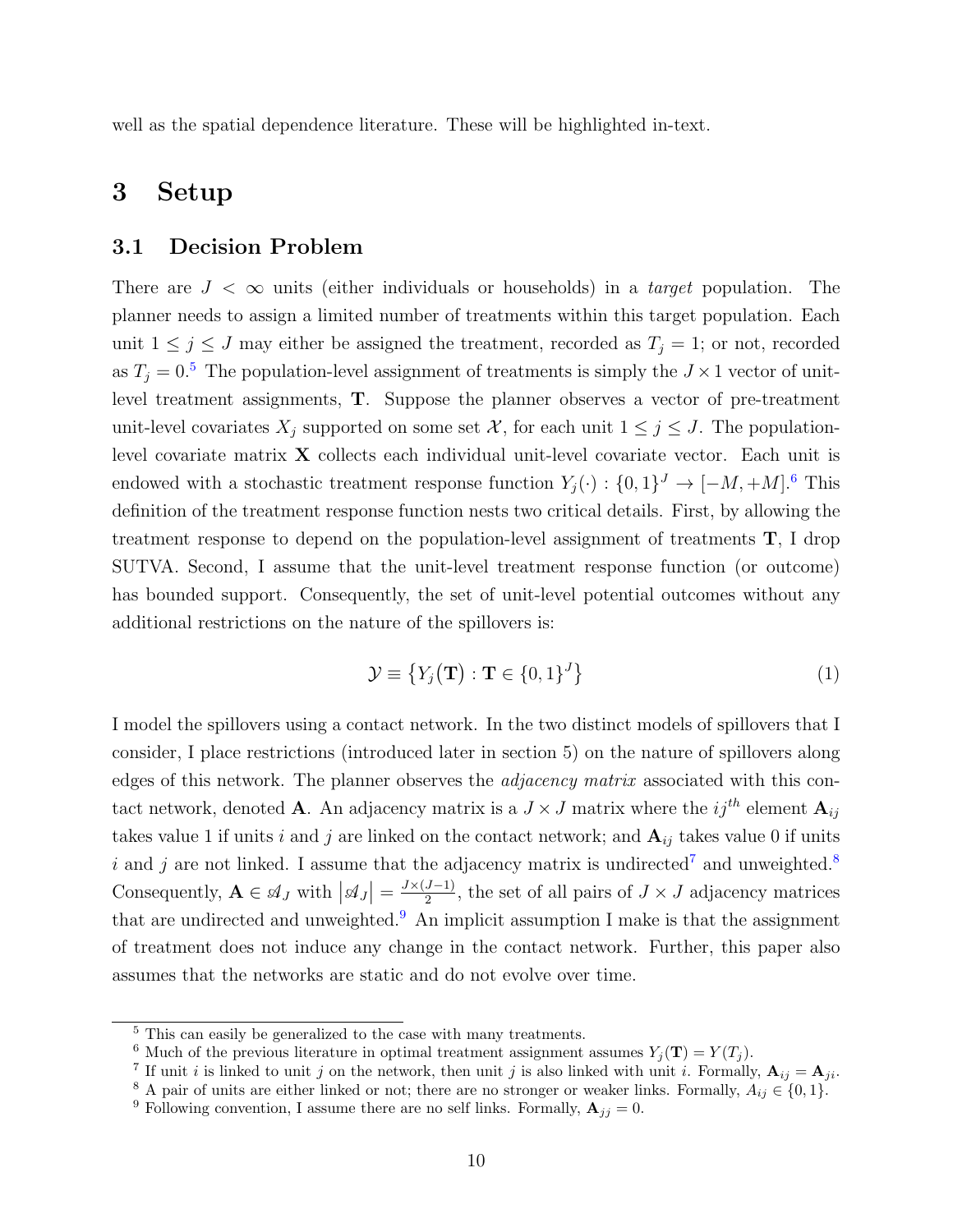The planner must allocate a population-level treatment vector  $\bf{T}$  from a *feasible set of* treatments so as to maximize some notion of welfare. This feasible set of treatments depends on the number of treatments available  $B \leq J$  and is defined as:<sup>[10](#page-10-0)</sup>

$$
\mathcal{T} \equiv \left\{ \mathbf{T} \in \{0, 1\}^J : \sum_{j=1}^J T_j \le B \right\} \tag{2}
$$

This can be formalized as choosing a treatment rule  $\phi: \mathcal{X}^J \times \mathcal{A}_J \to \mathcal{I}$  which assigns to any realization of the population-level covariate matrix  $X$  and adjacency matrix  $A$ , a population-level treatment assignment  $T$ . In this paper, I assume that the welfare function is the average household level outcomes implied by the treatment rule. This is compatible with the objective of a utilitarian social planner maximizing expected outcomes. Hence, the planner solves:

$$
W(\phi; \mathbf{P}) = \max_{\phi} \mathbb{E}_{\mathbf{P}} \left[ \frac{1}{J} \sum_{j=1}^{J} \left[ \sum_{\mathbf{T} \in \{0,1\}^{J}} Y_j(\mathbf{T}) \mathbb{1} \{ \phi(\mathbf{X}, \mathbf{A}) = \mathbf{T} \} \right] \right]
$$
(3)

The expectation is taken with respect to **P** where  $\left\{ (Y_j(\cdot))_{j=1}^J, \mathbf{X}, \mathbf{A} \right\} \sim \mathbf{P}$ . I refer to this as the idealized problem since this requires the planner to know the distribution P.

Running example - malaria: The planner faces an outbreak of a deadly infectious disease, malaria, in a target village. In this simplified example, the village consists of two households  $(J = 2)$ . Malaria is known to be transmitted primarily through mosquitoes, which carry malarial parasites from infected to uninfected individuals. Mosquitoes prefer to make their nest in lush vegetation with stagnant water. In the example, I assume that the planner observes the distance from household to vegetation as the covariate  $X_i \sim U(0, 100)$  and IID across houses. Since mosquitoes are said to be poor flyers, not flying beyond a hundred meters, links on the contact network can be thought to be determined by geographical proximity. For example, the 2 houses are said to be linked if and only if the distance between the two houses is less than a hundred meters. I provide a visual illustration of this below.

Presently, the most cost-effective preventative treatment for malaria is the anti-malarial bed net. The planner has 1 bed net to distribute between the 2 houses. The heterogeneity in treatment effects arises because a house that is closer to vegetation has a higher probability of being infected with malaria. Therefore, houses that are closer to vegetation have a higher

<span id="page-10-0"></span><sup>&</sup>lt;sup>10</sup> There are  $Q = \sum_{b=0}^{B} {J \choose b}$  treatments in  $\mathcal{T}$  indexed by  $1 \le q \le Q$ .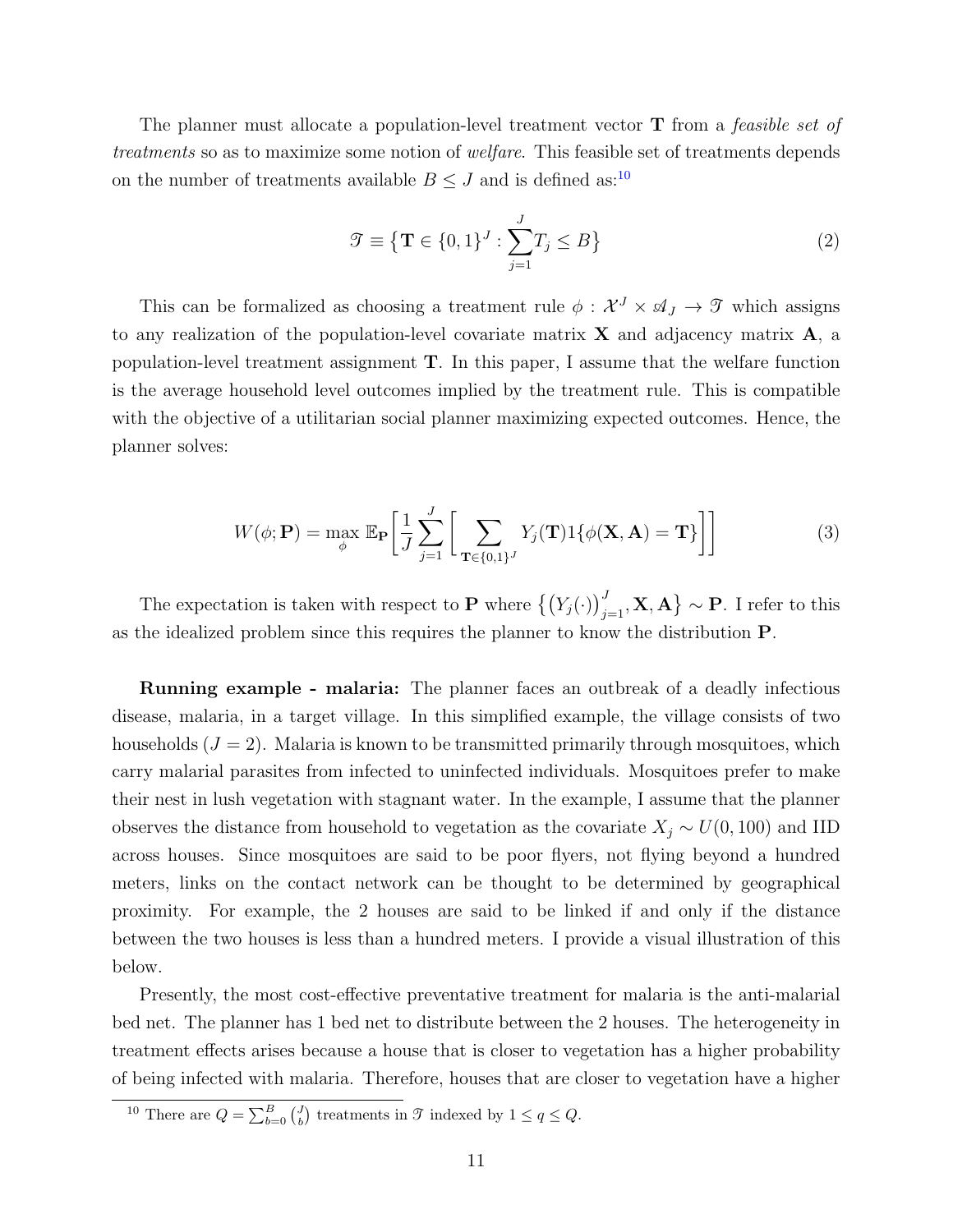

Figure 1: Target Village in Running Example

treatment response to bed nets. Moreover, when the houses are close to each other, i.e.  $A_{12} = 1$ , and household 1 receives the bed net, mosquitoes can no longer transmit malarial parasites from infected member or carriers in household 1 to uninfected members in household 2. Therefore, household 2 also benefits when the planner assigns the bed net to household 1. In this example, the outcome  $Y_j(\cdot)$  is a composite measure of health outcome of household j. The set of potential outcomes for house i are  $\{Y_i(1,1), Y_i(1,0), Y_i(0,1), Y_i(0,0)\}$  and the feasible set of village-level treatment assignments is  $\mathcal{T} = \{(1,0), (0,1), (0,0)\}.$  Consequently, the planners problem is:

$$
\sup_{\phi:(X_1,X_2),\mathbf{A}_{12}\mapsto\mathbf{T}}\mathbb{E}_{\mathbf{P}}\left[\frac{1}{2}\left[\sum_{\mathbf{T}\in\{0,1\}^2}\left(Y_1(\mathbf{T})+Y_2(\mathbf{T})\right)\cdot 1\{\phi((X_1,X_2),\mathbf{A}_{12})=\mathbf{T}\}\right]\right]
$$
(4)

Consider the following example for the treatment response function that reflects the above intuition. First note that in the event the two houses are far from each other, the outcome in house 1 depends only on whether or not it is assigned the bed net and its distance from vegetation. For any  $T \in \{0, 1\}$ , and  $X_1 \in \mathcal{X}$ :

$$
Y_1(0,T) | (\mathbf{A}_{12} = 0) = \begin{cases} 0, & \text{with probability } 1 - \theta \\ 1, & \text{with probability } \theta \end{cases} \tag{5}
$$

$$
Y_1(1,T)| (X_1, \mathbf{A}_{12} = 0) = \begin{cases} 0, & \text{with probability } 1 - 2\theta \left( \frac{100 - X_1}{100} \right) \\ 1, & \text{with probability } 2\theta \left( \frac{100 - X_1}{100} \right) \end{cases}
$$
(6)

When the houses are close to each other, spillovers play an important role as evidenced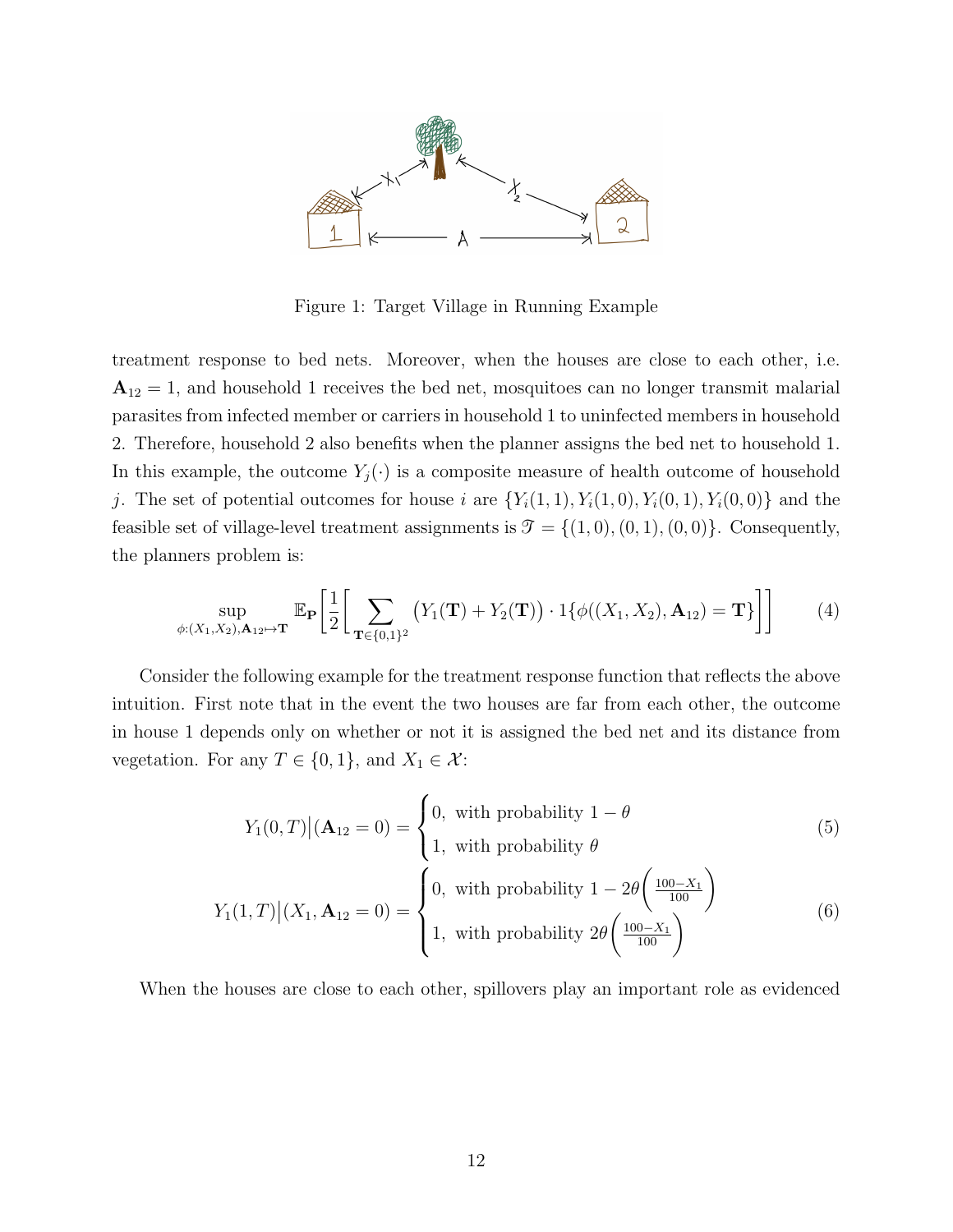by the following treatment response functions:

$$
Y_1(0,0)|(\mathbf{A}_{12}=1) = \begin{cases} 0, & \text{with probability } 1-\theta \\ 1, & \text{with probability } \theta \end{cases} \tag{7}
$$

$$
Y_1(0,1) | (X_1, \mathbf{A}_{12} = 1) = \begin{cases} 0, & \text{with probability } 1 - \frac{4}{3} \theta \left( \frac{100 - X_1}{100} \right) \\ 1, & \text{with probability } \frac{4}{3} \theta \left( \frac{100 - X_1}{100} \right) \end{cases}
$$
(8)  

$$
\begin{cases} 0, & \text{with probability } 1 - 2\theta \left( \frac{100 - X_1}{100} \right) \end{cases}
$$

$$
Y_1(1,0)\big|(X_1,\mathbf{A}_{12}=1)=\begin{cases}0, & \text{with probability } 1-2\theta\left(\frac{100-X_1}{100}\right) \\ 1, & \text{with probability } 2\theta\left(\frac{100-X_1}{100}\right)\end{cases}
$$
(9)

In this example, I will assume that the treatment response function in symmetric for house 2, i.e.,

$$
Y_1(T, T')|(X_1 = X) \stackrel{d}{=} Y_2(T', T)|(X_2 = X)
$$
\n(10)

Given this true data generating process (DGP), P, I plot the optimal assignment of treatments in the covariate space  $(X_1, X_2) \in [0, 100]^2$  separately for the case where the 2 houses are far from each other  $(A_{12} = 0)$  and close to each other  $(A_{12} = 1)$ .

From the top panel, notice first that if the two houses are far from each other and over 50 meter from vegetation, it is optimal to treat neither household. One way to rationalize this is to consider the treatments often have side effects associated with them. In the context of insecticide treated bed nets that are treated, they are highly flammable. So, when the two houses are far from vegetation and each other, the risk of malaria is outweighed by the risk of the bed net catching on fire. The rest of the top panel shows that if at least one of the two houses is less than 50 meters away from vegetation, it is optimal to treat the house closer to vegetation. The main difference in the bottom panel is that the area where treating neither house is optimal. When the 2 houses are close to each other, mosquitoes can transmit malarial parasites across houses. Hence, the treatment effect on the treated house and the spillover on the untreated house exceed the risk of the bed net catching fire when the houses are between 50 and 67 meters from vegetation.

### 3.2 Statistical Treatment Rules

The crux of the planner's challenge is that she does not know the DGP **P**, but is able to estimate the required features of P from some data. In particular, I assume that the planner has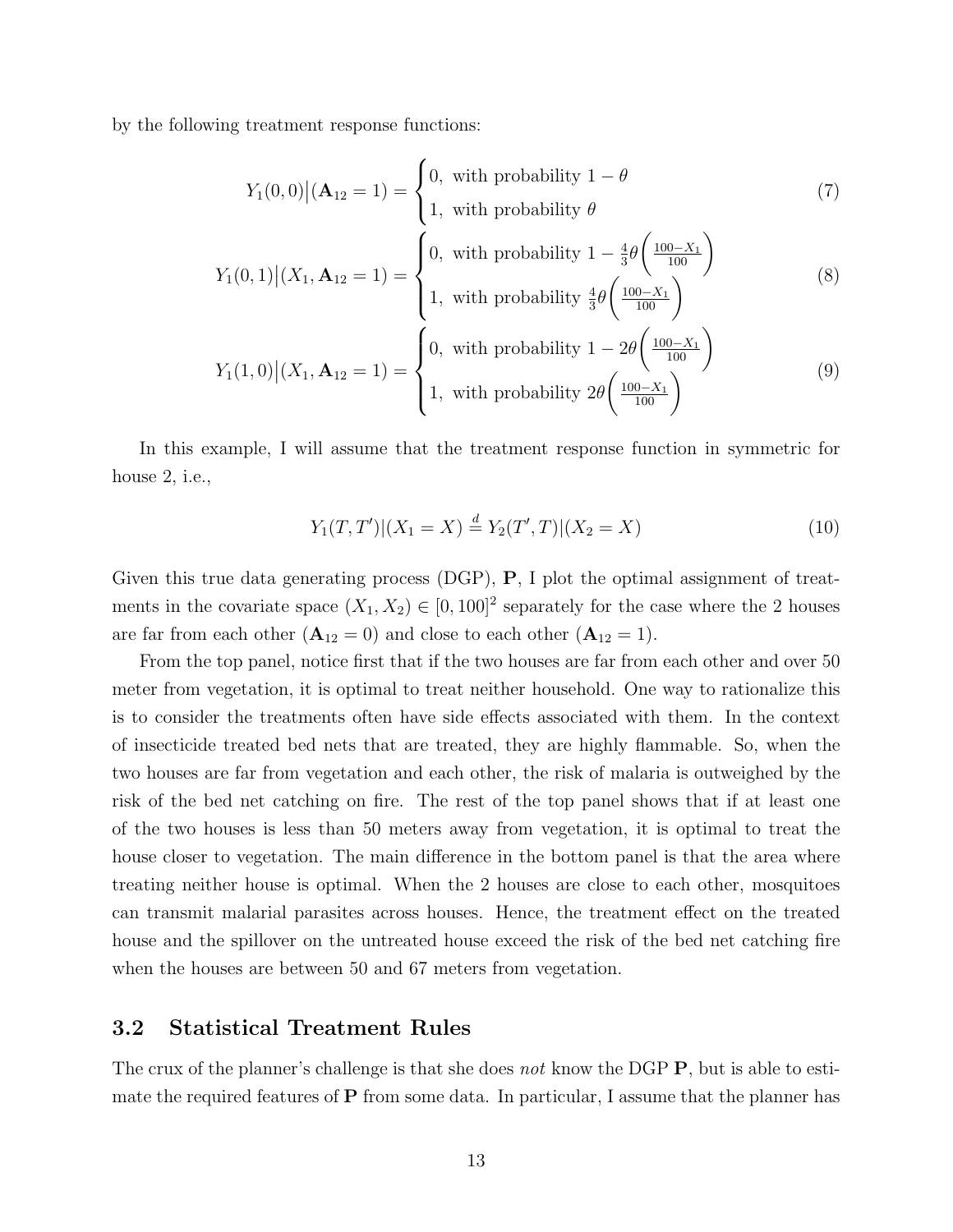

Figure 2: The optimal treatment rule under known DGP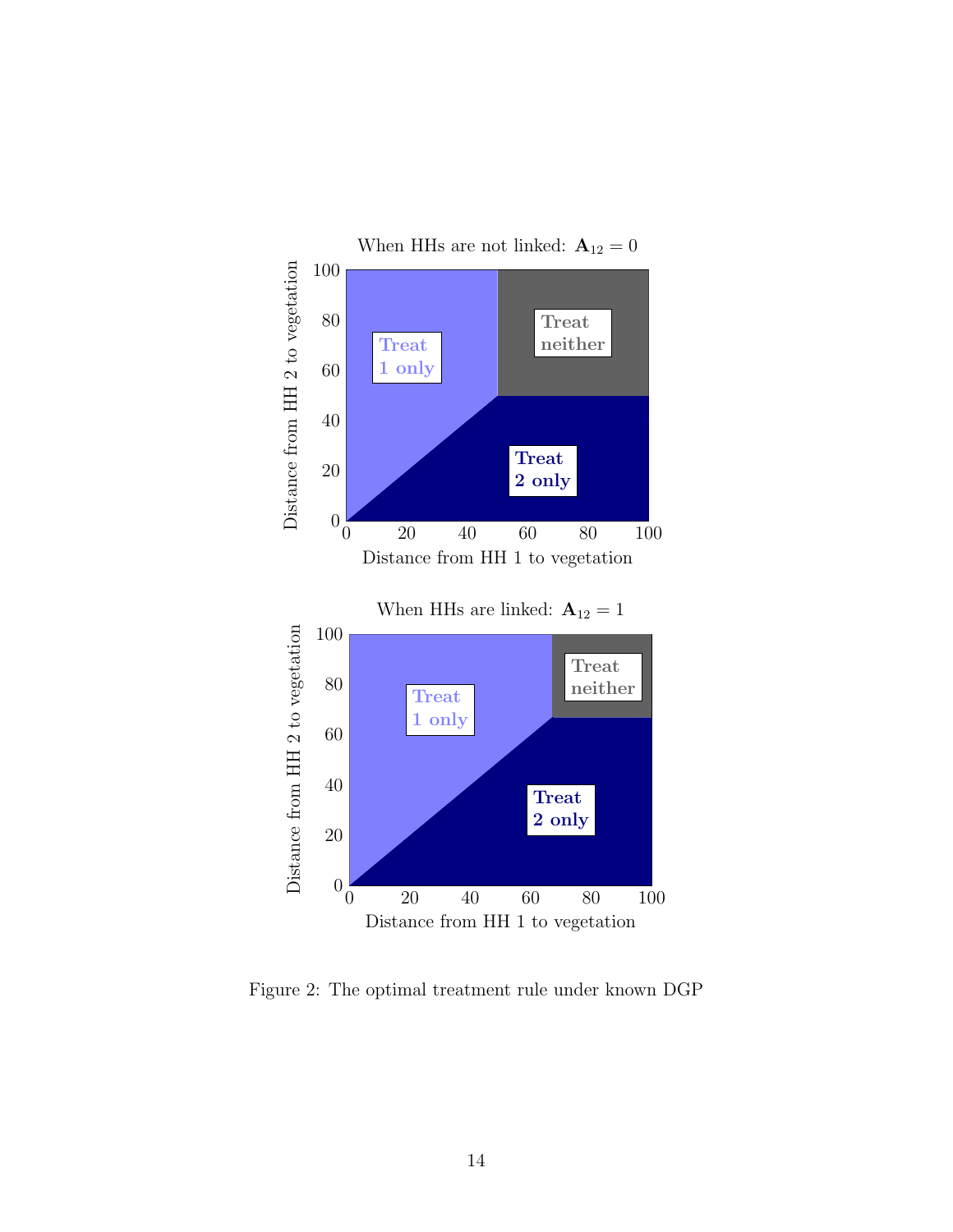access to data from an experiment conducted on a separate population. This separate population is termed the *pilot* population and contains  $n$  units. The associated population-level covariate matrix is denoted by  $\tilde{\mathbf{X}} \in \mathcal{X}^n$  and the adjacency matrix is denoted by  $\tilde{\mathbf{A}} \in \mathcal{A}_n$ .<sup>[11](#page-14-0)</sup> She also observes the  $n \times 1$  vector of experimentally assigned treatment status across all units  $\tilde{\mathbf{T}}$ . Finally, she observes unit-level outcomes for each unit  $\tilde{Y}_j$ ,  $1 \leq j \leq J$ .<sup>[12](#page-14-1)</sup>  $\tilde{\mathbf{Y}}$  denotes the  $n \times 1$  vector of unit-level outcomes. She uses this data  $(\tilde{\mathbf{X}}, \tilde{\mathbf{A}}, \tilde{\mathbf{T}}, \tilde{\mathbf{Y}})$  to construct a *statistical* treatment rule.

### Definition 1. Statistical Treatment Rule.

A statistical treatment rule is a mapping estimated from data that assigns a treatment vector  $\mathbf{T} \in \mathcal{T}$ , to each condition  $(\mathbf{X}, \mathbf{A}) \in \mathcal{X}^J \times \mathcal{A}_J$ .

$$
Z(\cdot, \cdot | \tilde{\mathbf{X}}, \tilde{\mathbf{A}}, \tilde{\mathbf{T}}, \tilde{\mathbf{Y}}): \mathcal{X}^J \times \mathcal{A}_J \to \mathcal{I}
$$
\n(11)

For notational convenience, I will index the rules by the *decision sets* they generate. Define  $Q \equiv \sum_{q=0}^B {d \choose q}$  $q^J$ ). For notational convenience, I suppress Z's dependence on  $(\tilde{\mathbf{X}}, \tilde{\mathbf{A}}, \tilde{\mathbf{T}}, \tilde{\mathbf{Y}})$ .

Definition 2. Decision Sets.

 $G_1, \cdots, G_Q$  is a partition of  $\mathcal{X}^J \times \mathcal{A}_J$  such that:

$$
\forall q, \ \{ (\mathbf{X}, \mathbf{A}) \in \mathcal{X}^J \times \mathcal{A}_J : \ Z(\mathbf{A}, \mathbf{X}) = \mathbf{T}_q \} = G_q \tag{12}
$$

Let  $\mathcal{G}_{Full}$  denote the set of all partitions of  $\mathcal{X}^J \times \mathcal{A}_J$ .

### Definition 3. Welfare Function for a Statistical Treatment Rule.

For any **P** and  $\hat{G}_1, \dots, \hat{G}_Q$  that form a partition of  $\mathcal{X}^J \times \mathcal{A}_J$  that may depend on the realization of data in the pilot population  $(\tilde{\mathbf{X}}, \tilde{\mathbf{A}}, \tilde{\mathbf{T}}, \tilde{\mathbf{Y}})$ , define:

$$
W(\hat{G}_1, \cdots, \hat{G}_Q; \mathbf{P}) = \mathbb{E}_{\mathbf{P}} \mathbb{E}_{\tilde{\mathbf{X}}, \tilde{\mathbf{A}}, \tilde{\mathbf{T}}, \tilde{\mathbf{Y}}}\bigg[ \sum_{\mathbf{T} \in \{0, 1\}^J} \bigg[ \frac{1}{J} \sum_{j=1}^J Y_j(\mathbf{T}) 1\{Z(\mathbf{X}, \mathbf{A} | \tilde{\mathbf{X}}, \tilde{\mathbf{A}}, \tilde{\mathbf{T}}, \tilde{\mathbf{Y}}) = \mathbf{T}\}\bigg] \bigg]
$$
(13)

**Running example - malaria:** In this example, the pilot village contains  $n$  households. The distance between house i and vegetation is recorded as  $\tilde{X}_i$ . The adjacency matrix of the

<span id="page-14-0"></span><sup>&</sup>lt;sup>11</sup> Implicit in this statement is the assumption that the planner observes the full network in the pilot population.

<span id="page-14-1"></span><sup>&</sup>lt;sup>12</sup> Realization of the stochastic treatment response function  $\tilde{Y}_j(\cdot) : \{0,1\}^n \to [-M, +M]$  evaluated at  $\tilde{T}$ .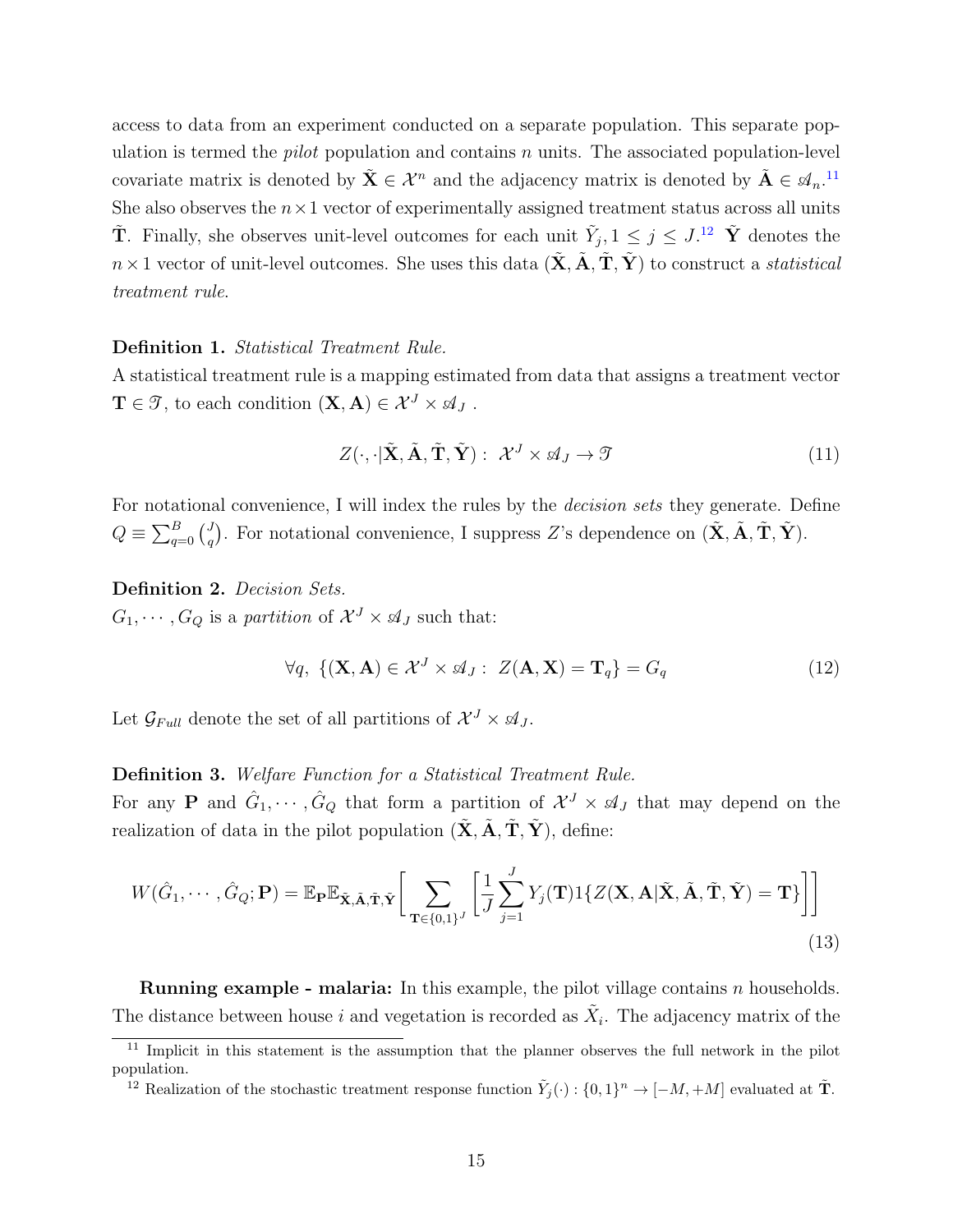contact network in the pilot village is recorded in  $A$ . The experimentally assigned treatment to house *i* is  $\tilde{T}_i$ . Finally, the composite measure of health outcome in house *i* is  $\tilde{Y}_i$ . The contact network in the pilot village may be very different from that in the target village. See Figure 2 for an example.



Figure 3: Target Village in Running Example

Here, I present an example of a statistical treatment rule in this context:

$$
Z(\mathbf{X}, \mathbf{A} | \tilde{\mathbf{X}}, \tilde{\mathbf{A}}, \tilde{\mathbf{T}}, \tilde{\mathbf{Y}}) = \begin{cases} (1, 0), & \text{if } \mathbf{X} \hat{\alpha}_{\tilde{\mathbf{X}}, \tilde{\mathbf{A}}, \tilde{\mathbf{T}}, \tilde{\mathbf{Y}}} \ge 50 \\ (0, 1), & \text{if } \mathbf{X} \hat{\alpha}_{\tilde{\mathbf{X}}, \tilde{\mathbf{A}}, \tilde{\mathbf{T}}, \tilde{\mathbf{Y}}} < 50 \end{cases} \tag{14}
$$

while  $\hat{\alpha}_{\mathbf{\tilde{X}}, \mathbf{\tilde{A}}, \mathbf{\tilde{T}}, \mathbf{\tilde{Y}}}$  can be any statistic of the data  $\mathbf{\tilde{X}}, \mathbf{\tilde{A}}, \mathbf{\tilde{T}}, \mathbf{\tilde{Y}}}$ , here I present this simple example:

$$
\hat{\alpha}_{\text{data}} = \left(\frac{\sum_{i=1}^{n} \tilde{Y}_i (1 - \tilde{T}_i)}{n - \sum_{i=1}^{n} \tilde{T}_i}, \frac{\sum_{i=1}^{n} \tilde{Y}_i \tilde{T}_i}{\sum_{i=1}^{n} \tilde{T}_i}\right)
$$
\n(15)

The  $\hat{\alpha}_{\tilde{X}, \tilde{A}, \tilde{T}, \tilde{Y}}$  is a vector where the first element is the average outcome among houses in the pilot population who did not receive the treatment, and the second element is the average outcome among house that do receive the bed net. Suppose the planner receives some realization of data in the pilot village such that:

- HHs with bed nets are uninfected:  $\tilde{T}_i = 1 \Rightarrow \tilde{Y}_i = 1$
- HHs without bed nets are infected:  $\tilde{T}_i = 0 \Rightarrow \tilde{Y}_i = 0$

 $\Rightarrow \hat{\alpha}_{\tilde{\mathbf{X}}, \tilde{\mathbf{A}}, \tilde{\mathbf{T}}, \tilde{\mathbf{Y}}} = (0, 1)$ 

Under this realization, the implied treatment decision is as depicted in the figure 4.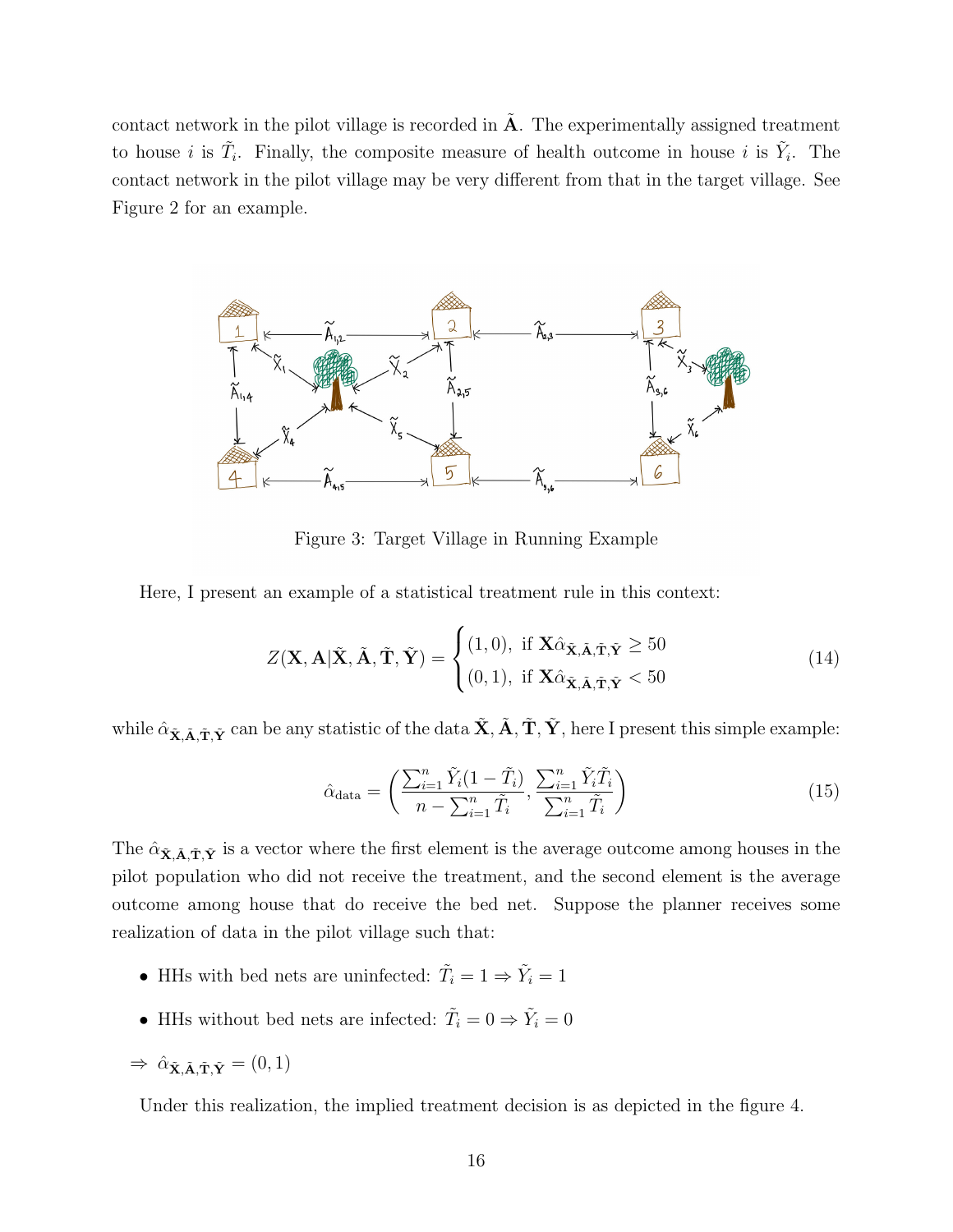

Figure 4: Decision sets implied by (14) when  $\hat{\alpha} = (0, 1)$ 

In this paper, I also assume that the same stationary data generating process governs both, the target population, and the pilot population. This assumption allows the planner to use data from pilot population to the assign treatments in the target population.

Assumption 1. Relating the DGP across target and pilot.

(a) Stationarity: For all  $1 \leq j_1, \dots, j_k \leq J$  and for all  $1 \leq i_1, \dots, i_k \leq n$ , for any k,

$$
\left(Y_{j_p}(\cdot), X_{j_p}, \mathbf{A}(j_1, j_p), \cdots, \mathbf{A}(j_k, j_p)\right)_{p=1}^k \sim \left(\tilde{Y}_{i_p}(\cdot), \tilde{X}_{i_p}, \tilde{\mathbf{A}}(j_1, j_p), \cdots, \tilde{\mathbf{A}}(j_k, j_p)\right)_{p=1}^k
$$
\n(16)

where  $\mathbf{A}(i, j)$  represent the i, jth entry of the adjacency matrix.

(b) Independence:

$$
\left\{ \left(Y_j(\cdot)\right)_{j=1}^J, \mathbf{X}, \mathbf{A} \right\} \perp \left\{ \left(\tilde{Y}_i(\cdot)\right)_{i=1}^n, \tilde{\mathbf{X}}, \tilde{\mathbf{A}} \right\}
$$
\n(17)

### 3.2.1 Assumptions on Class of Treatment Rules

Stoye (2009) demonstrates that when  $\mathcal{X}^J \times \mathcal{A}_J$  is large, minimax regret optimality prescribes no-data rules without restrictions on the outcome distribution conditional on covariates. Essentially, this negative result stems from the fact that one can always find a probability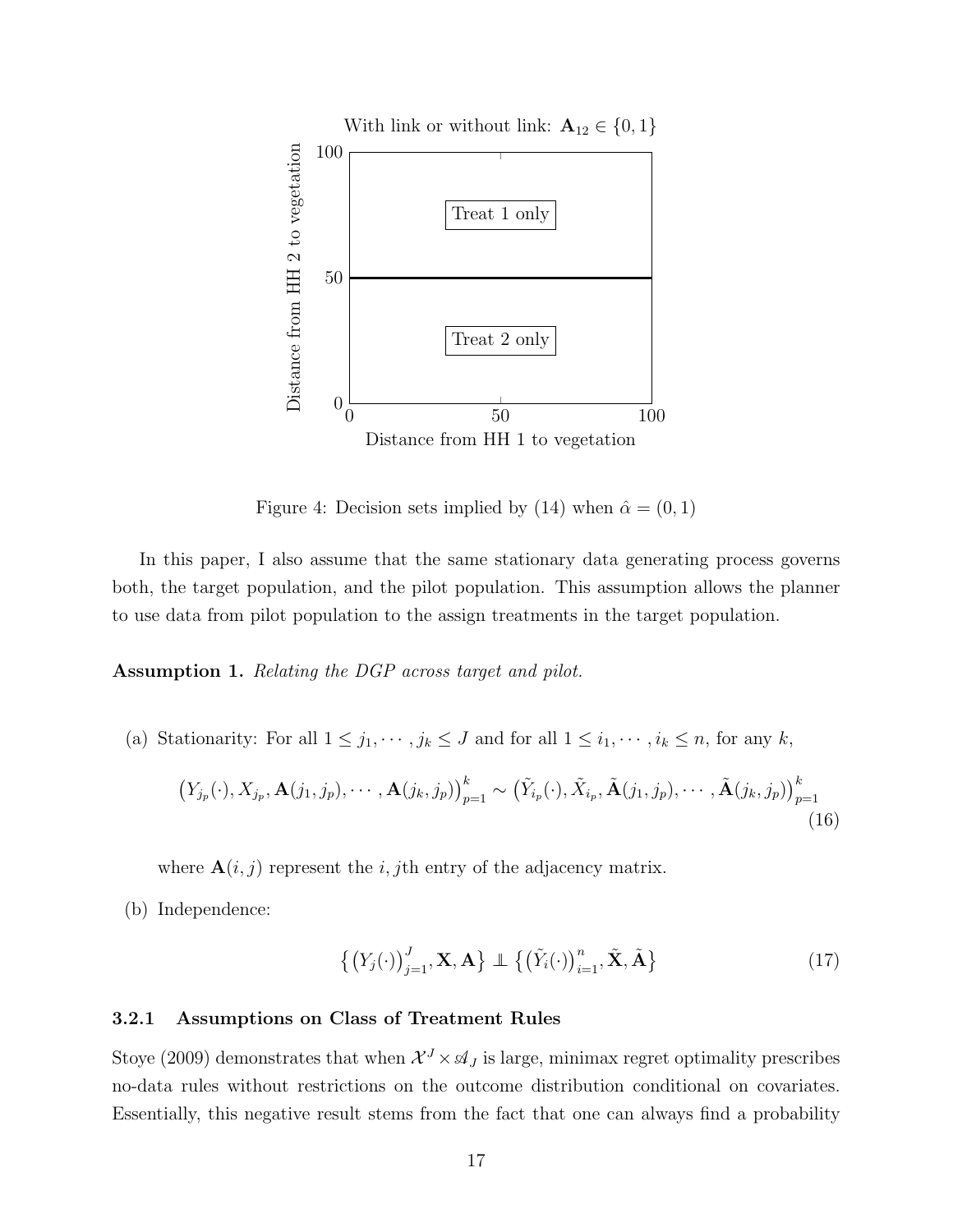distribution such that the empirical welfare does not converge uniformly to the welfare function. This is because each term in expression (4) may individually converge, but the supremum may fail to do so, for a class of treatment rules that may be arbitrarily complex. To overcome this technical challenge, this papers follows the more recent literature by restricting the complexity of the class of treatment rules.

Here, following Kitagawa, Tetenov (2018), the notion of complexity used is that of VC dimension. This definition is presented in terms of the *decision sets* below:

Definition 4. VC dimension (Vapnik, Chervonenkis (1971)).

Suppose G is a collection of subsets of  $\mathcal{X}^J \times \mathcal{A}_J$ . We say G shatters a (finite) collection of point  $S \equiv \{x_1, ..., x_m\}$  in  $\mathcal{X}^J \times \mathcal{A}_J$  if

$$
|\{S \cap G : G \in \mathcal{G}\}| = 2^m
$$

i.e. all  $2^m$  combinations are recoverable. The VC dimension of  $\mathcal G$  is the cardinality of the largest collection of points that are shattered by G.

The key insight exploited by Kitagawa, Tetenov (2018) in their work on estimating optimal treatment rules under SUTVA is to restrict the class of treatment rules to have finite VC dimension  $v$ . My paper builds on this assumption and modifies it to accommodate the multiplicity of population-level treatment assignments.

### Assumption 2. Partition with elements having finite VC dimension.

A partition is denoted by  $\mathbf{G} = \{G_1, \dots, G_Q\}$ . G denotes the collection partitions and is assumed to be:

$$
\mathcal{G} \equiv \left\{ (G_1, \cdots, G_Q) \in \mathcal{G}_{full} \text{ such that } \forall 1 \le q \le Q, \ G_q \in \mathbb{G} \right\}
$$
 (18)

where G has finite VC dimension v and is countable.<sup>[13](#page-17-0)</sup> Denote the set of statistical treatment rules implied by these decision sets as  $\mathcal{Z}$ .

Consider the following example.

Example of class of statistical treatment rules. Linear combination rules on prespecified network statistics.

<span id="page-17-0"></span> $\frac{13}{13}$  This is done to ensure measurability and may be replaced with a more general condition such as the Image Admissible Suslin condition (Talagrand (1987)).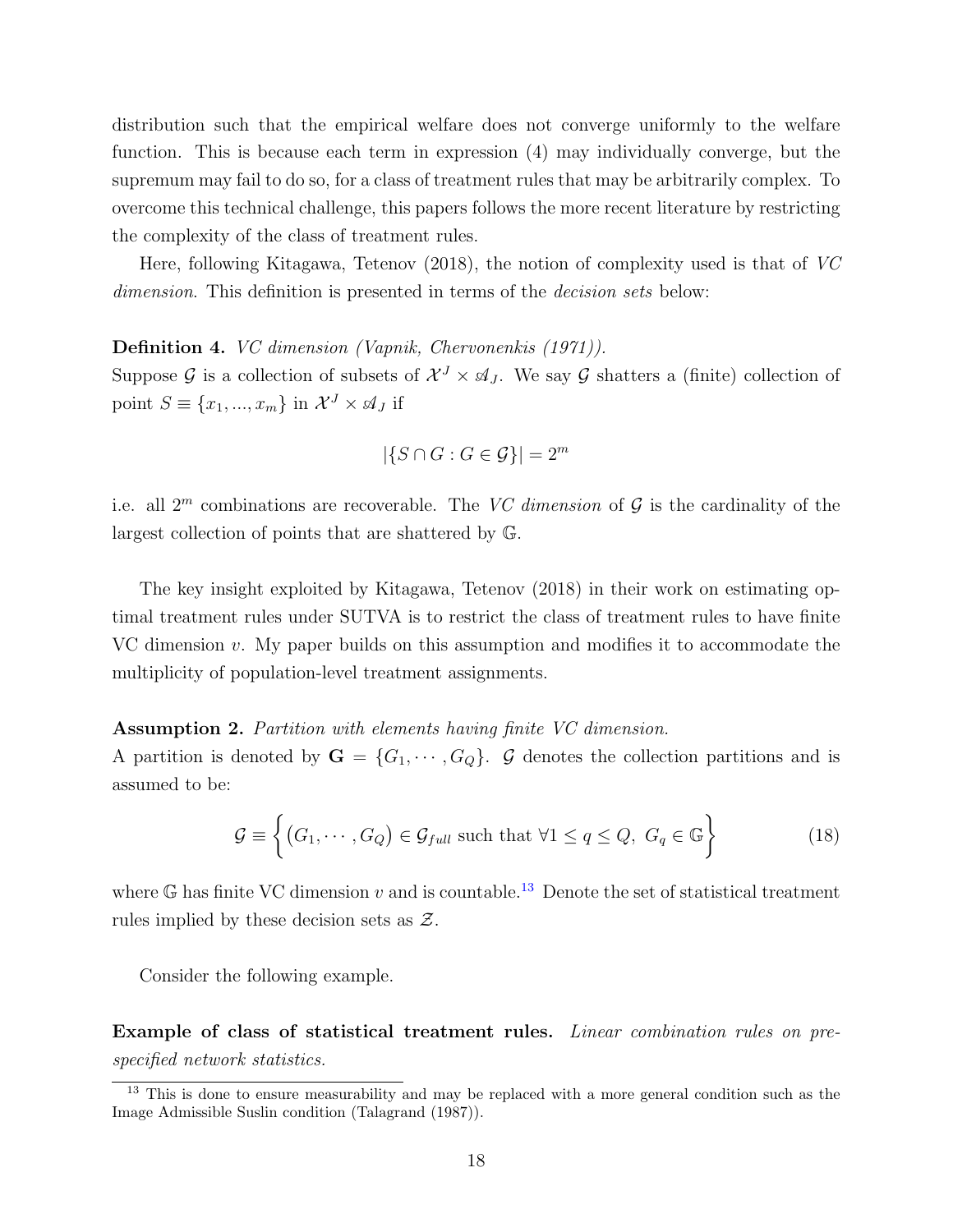This example makes two simplifying assumptions:

1. The treatment rules depend on the network through  $L$  pre-specified network statistics,  $\Psi_1(.),\cdots,\Psi_L(.)$ , where  $\Psi_i$ :  $\mathscr{A}_J \to \mathbb{R}^J$ . E.g., Degree (the number of links on the contact network), triadic closures (share of mutual friends that are linked themselves), Katz-Bonacich centrality, $14$  etc. for each unit in the population.

$$
Z(\mathbf{X}, \mathbf{A}) = Z(\mathbf{X}, \Psi_1(\mathbf{A}), \cdots, \Psi_L(\mathbf{A}))
$$

Suppose further that  $\mathcal{X} = \mathbb{R}^K$ .

- 2. Linear combination rules can be expressed as a linear combination of linear scores, i.e.
	- (a) First construct a unit-level score:

$$
S_j(\theta, \lambda) = \theta' X_j + \lambda' \Psi(\mathbf{A})_j
$$

where  $\Psi(\mathbf{A})_j$  is the j-th row of  $(\Psi_1(\mathbf{A}), \cdots, \Psi_L(\mathbf{A})).$ 

(b) Combine the unit-level scores to make a population level score:

$$
Z(\mathbf{X}, \mathbf{A}) = \begin{cases} \mathbf{T}_1, & \text{if } \alpha_1 S_1(\theta, \lambda) > \max_{q \neq 1} [\alpha_q S_q(\theta, \lambda)] \\ \dots \\ \mathbf{T}_Q, & \text{if } \alpha_Q S_Q(\theta, \lambda) > \max_{q \neq 1} [\alpha_q S_q(\theta, \lambda)] \end{cases}
$$

In this example, G is defined as:

$$
\mathbb{G} \equiv \left\{ \mathbf{X}, \mathbf{A} \in \mathcal{X}^J \times \mathcal{A}_J : \alpha_q S_q(\theta, \lambda) > \max_{l \neq q} \left[ \alpha_l S_l(\theta, \lambda) \right] \text{ such that } \alpha_1, \cdots, \alpha_Q \in \mathbb{R}, \theta \in \mathbb{R}^K, \lambda \in \mathbb{R}^L \right\}
$$

Since these linear rules yield decision sets that are themselves intersections of half space, we find that any partition  $G_1, \dots, G_Q$  constructed from the above linear rules, has finite VC dimension due to the following proposition. The proof is omitted for brevity.

### Proposition 1. Blumer et al. (1989).

The set of all intersections of Q half spaces in  $\mathbb{R}^{K+L}$  has VC dimension, v, finite. Moreover,

$$
v = O(Q(K + L)\log Q)
$$

<span id="page-18-0"></span><sup>&</sup>lt;sup>14</sup> For a unit *i* in a population with contact network adjacency matrix **A**:  $c_i^{KB}(\mathbf{A};\delta) = \sum_i \delta^i \sum_j \mathbf{A}_{ij}^l$ . Where  $\mathbf{A}^l$  is the *l*-th power of **A**.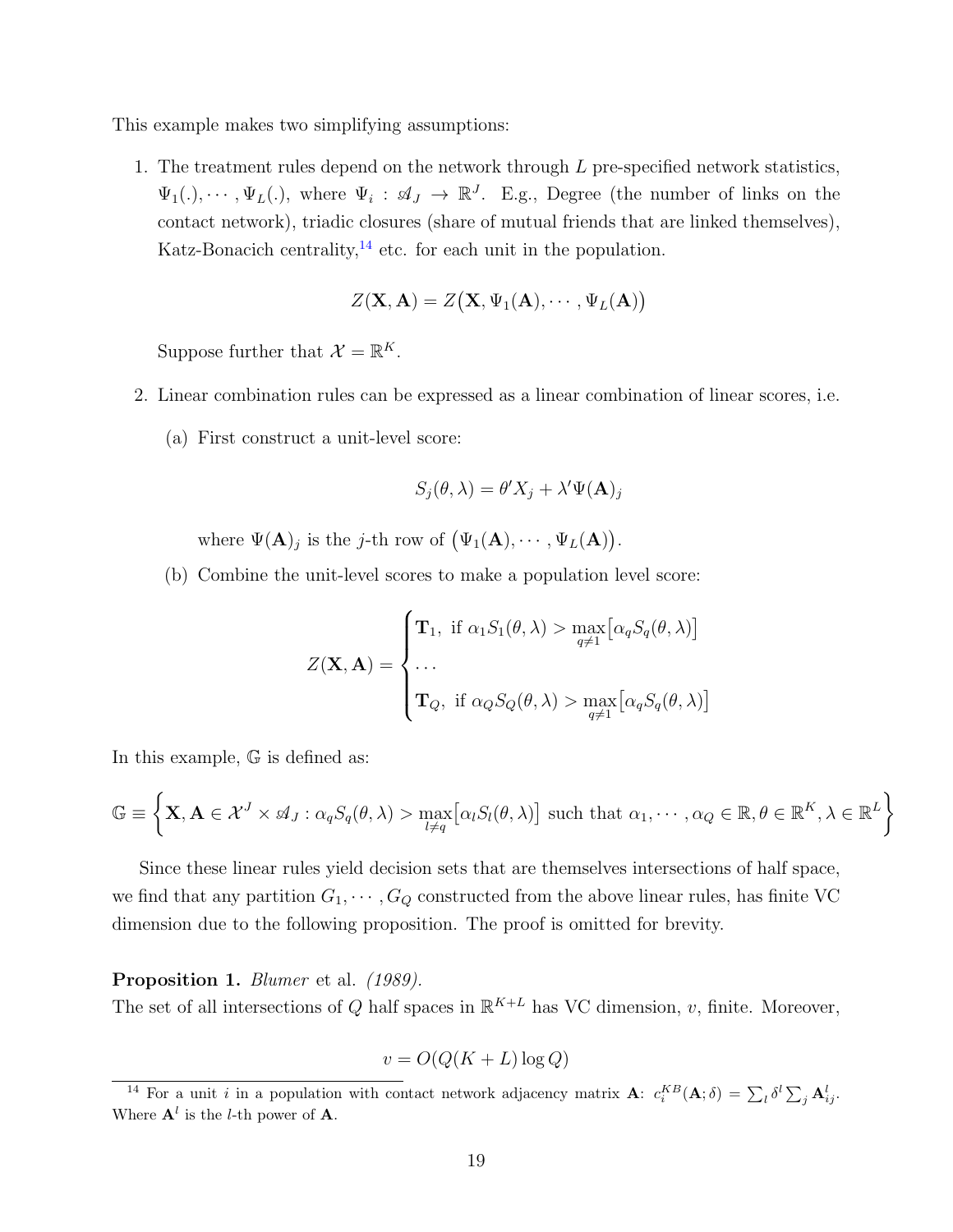For any series  $y_n$  and  $x_n$ ,  $y_n = O(x_n)$  implies there exists  $C < \infty$  such that  $\limsup_{n\to\infty} \frac{y_n}{x_n}$  $\frac{y_n}{x_n} \leq$  $C$ .

### 3.3 Evaluating Performance of Statistical Treatment Rules

To evaluate the performance of statistical treatment rules, I define the regret associated with any rule  $Z \in \mathcal{Z}$ .

Definition 5. Regret.

For any  $Z \in \mathcal{Z}$  and any distribution **P**,

$$
R(Z; \mathbf{P}) = \mathbb{E}_{\tilde{\mathbf{X}}, \tilde{\mathbf{A}}, \tilde{\mathbf{T}}, \tilde{\mathbf{Y}}}\left[\max_{Z \in \mathcal{Z}} W(Z(\cdot | \tilde{\mathbf{X}}, \tilde{\mathbf{A}}, \tilde{\mathbf{T}}, \tilde{\mathbf{Y}}); \mathbf{P}) - W(Z(\cdot | \tilde{\mathbf{X}}, \tilde{\mathbf{A}}, \tilde{\mathbf{T}}, \tilde{\mathbf{Y}}); \mathbf{P})\right]
$$
(19)

The regret associated with treatment rule  $Z$  given a distribution  $P$  is a measure of the misallocation of treatments in the target population weighed by the penalty associated to the misallocation resulting from the rule Z when compared to the optimal treatment rule the planner would use if she knew the distribution P.

**Definition 6.** Uniform Regret in  $P<sub>o</sub>$ .

For any set of probability distributions  $\mathcal{P}_o$  and any  $Z \in \mathcal{Z}$ ,

$$
R_{\mathcal{P}_o}(Z) = \sup_{P \in \mathcal{P}^o} R(Z; P) \tag{20}
$$

In subsequent sections, for two different models of spillover effects, I define the associated  $\mathcal{P}_o$ .

Running example - malaria: Recall that the planner needs to assign 1 bed net between 2 houses in the target village (see Fig. 1). Since she doesn't know the distribution P governing the treatment response function, she uses data from an experiment conducted in a pilot village (see Fig. 2). Suppose she uses the statistical treatment rule, Z, defined in equations (14) and (15) and realizes data such that  $\hat{\alpha}_{\mathbf{\tilde{X}},\tilde{\mathbf{A}},\tilde{\mathbf{T}},\tilde{\mathbf{Y}}}=(0,1)$ . In the figures below, I plot the decision rule implied by rule  $Z$  (blue line) and super-impose on to it the optimal treatment assignment the planner would use if she knew the true DGP P (blue line). The dotted red region corresponds to the covariates on which the statistical treatment rule disagrees with the optimal treatment rule, hence the misallocation error.

The area of the dotted region corresponds to the misallocation error weighted by the penalty associated with that particular misallocation. The dotted area in figure 5 is a result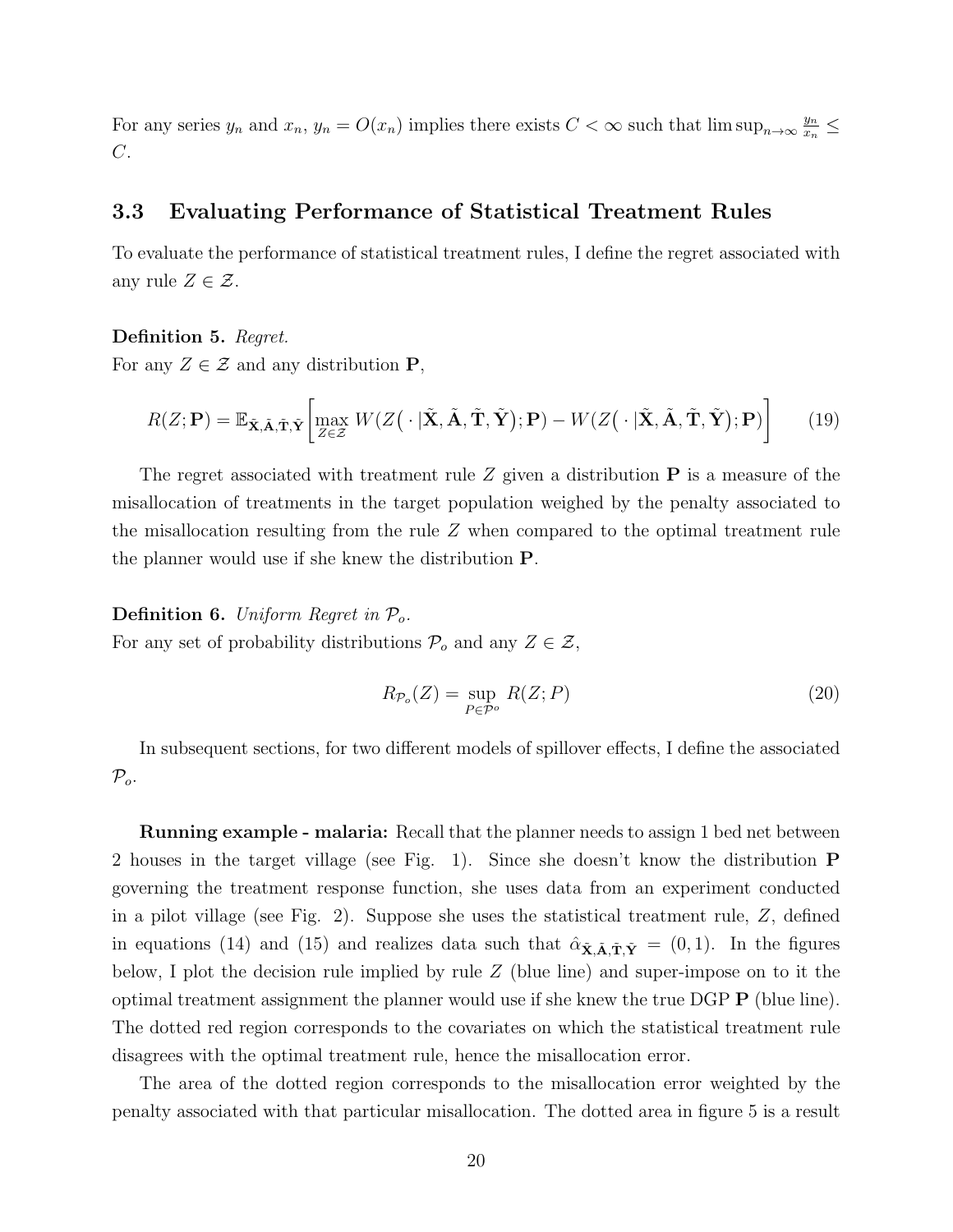Data realization:  $\hat{\alpha}_{\tilde{\mathbf{X}}, \tilde{\mathbf{A}}, \tilde{\mathbf{T}}, \tilde{\mathbf{Y}}} = (0, 1)$ 





of the particular realization of data  $(\tilde{\mathbf{X}}, \tilde{\mathbf{A}}, \tilde{\mathbf{T}}, \tilde{\mathbf{Y}})$ . The definition of regret above aggregates across the different realizations of data that the planner might receive.

## 4 Latent Space Representation of the Network

In modeling spillovers, I start by assuming the units of the population are arranged on a contact network. In this section, I clarify the assumptions required on this contact network. The main bite of these assumptions will be in controlling the amount of spillover induced correlation between units of the population. To see why this is a challenge, consider the simple network in the figure 6. Here, units  $i$  and  $j_1$  maybe correlated due to the link be-



Figure 6: Correlation in Networks

tween them. Likewise, units  $j_1$  and  $k_1$  are also correlated. Consequently, units i and  $k_1$  are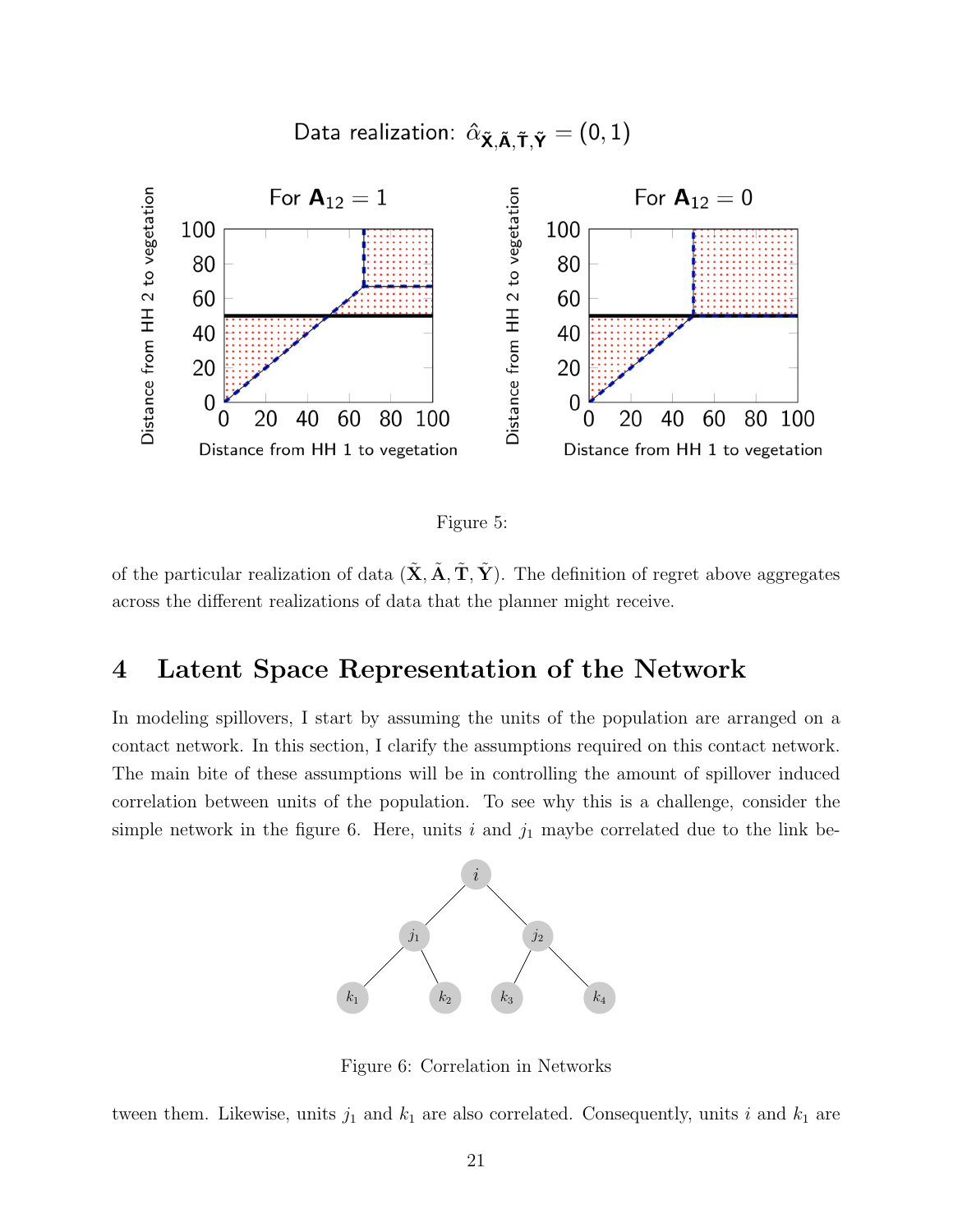also correlated. Since units i and  $k_1$  are further away on the network that units i and  $j_1$ , one might expect the correlation between i and  $j_1$  to be larger than that between i and  $k_1$ . However, there are more units that are separated from i by 2 links  $(k_1, k_2, k_3, k_4)$  compared to units separated from i by 1 link  $(j_1, j_2)$ . When using data coming from a single network, the planner needs to be careful to account for these spillovers.

For any unit  $i$  in the population, the correlation of  $i$ 's outcome with other units in the network can be decomposed into two part:

- 1. the number of units that are separated from unit i by l links for  $l = 1, 2, 3, \dots$ ,
- 2. the correlation between unit i and a unit separated by l links for  $l = 1, 2, 3, \cdots$ .

This section details the assumptions along the first component while the next section discusses two classes of models for the second component. Here, I assume that the contact network can be represented as a random graph embedded on some latent lattice. Analogous assumptions are made in the spatial econometrics literature (see Conley (1992) and Lee (2007) for examples). Latent space models are an increasingly popular way in modeling network data (see Hoff, Raftery, Handcock (2002) and McCormick, Zheng (2015) for references). Kojevnokov, Marmer, Song (2020) discusses some of the limitations to modeling network data with latent space models.

Two important testable implications of the restriction I make here are that the resulting network will have a bounded degree distribution and a high clustering coefficient. A bounded degree distribution implies that the maximum number of links a unit has does not increase as the size of the total number of units in the population increases. A contact network between households in a village where links depend on geographical proximity trivially satisfies this. A counter-example is the contact network for influenza. Since individuals with flu are contagious before they exhibit symptoms and only minimum contact is required to transmit the disease, the maximum number of links for a unit is increasing in the size of the population. To see this, consider that a unit in a population like New York city using the public transit system can potentially spread the flue to a large fraction of the population. The second important implication of latent space models is the high clustering coefficient which suggest that a high proportion of any two links of a unit are themselves linked. Again, used to the triangle inequality associated with distance metrics, contact networks defined based on geographical proximity trivially satisfies this condition. A common counter example is the contact network for HIV-AIDS among heterosexual individuals. I formalize the exact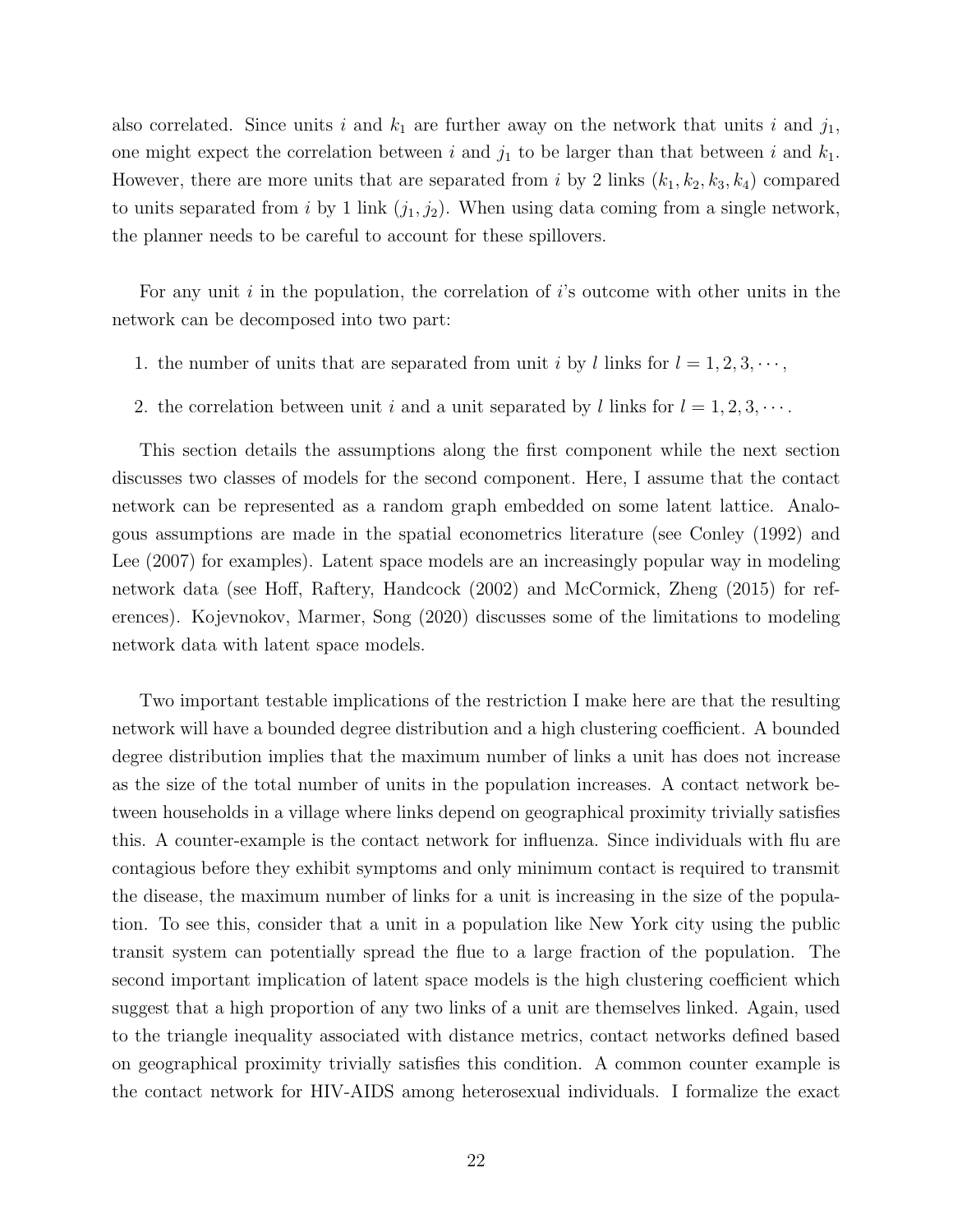assumptions below.[15](#page-22-0)

I assume that the units in either the target population or the pilot population are arranged on some underlying latent space. This space is referred to as an *Index Set*.

### Definition 7. Index set and potential nodes.

Assume that there exists a d-dimensional integer lattice,  $\mathbb{Z}^d$ . The potential nodes are the set of all points within this set. Each potential node  $\mathbf{k} \in \mathbb{Z}^d$  is endowed with a value of a unit-level covariate vector  $X(\mathbf{k}) \in \mathcal{X}$ .

A population of size m as observed by the planner will be a random draw of a set of m potential nodes from  $\mathbb{Z}^d$ .

### Assumption 3. Units are nodes located in the index set.

The units within any population of size  $m$  are located on a stochastic subset of the potential nodes. Formally, the set of units is a realization of the random set  $\mathcal{D}_m$  which takes values in the index set. Formally,

$$
\mathcal{D}_m \in \{ \mathcal{D} : \mathcal{D} \subset \mathbb{Z}_m, \ |\mathcal{D}| = m \} \qquad \text{w.p. 1} \tag{21}
$$

Suppose  $(\Omega, \mathcal{S})$  is a measurable space. Then, the formal measurability requirement for  $\mathcal{D}_m : \Omega \to \{ \mathcal{D} : \mathcal{D} \subset \mathbb{Z}_m, |\mathcal{D}| = m \}$  to be a set-valued random variable is stated as:

$$
\forall D \subset \mathbb{Z}_m, \text{ such that } D \text{ is open, } \mathcal{D}_m^{-1}(D) \equiv \{ \omega \in \Omega : \mathcal{D}_m(\omega) \cap D \neq \emptyset \} \in \mathcal{S} \tag{22}
$$

I assume there exists a known capacity functional,<sup>[16](#page-22-1)</sup>  $\mu_m$ , for  $\mathcal{D}_m$ , for any compact subset of  $\mathbb{Z}^d$ , K,

$$
\mu_m(K) = \mathbf{P}(\mathcal{D}_m \cap K \neq \emptyset) \tag{23}
$$

The assumption that  $\mu_m$  is known is important because the planner receives data containing a single draw of the network. Consequently, unless I specify a full network formation model (as opposed to the latent space representation here), the planner will not be able to

<span id="page-22-0"></span><sup>15</sup> While a latent space representation does not rule out networks that result from a network formation game, the compatibility would need to be checked on a case by case basis. In the event of multiple pairwise stable equilibria in a network formation game, the latent space representation mandates a pre-specified selection mechanism.

<span id="page-22-1"></span><sup>&</sup>lt;sup>16</sup> See Molchanov, Molinari (2018) for application of random set theory in econometrics.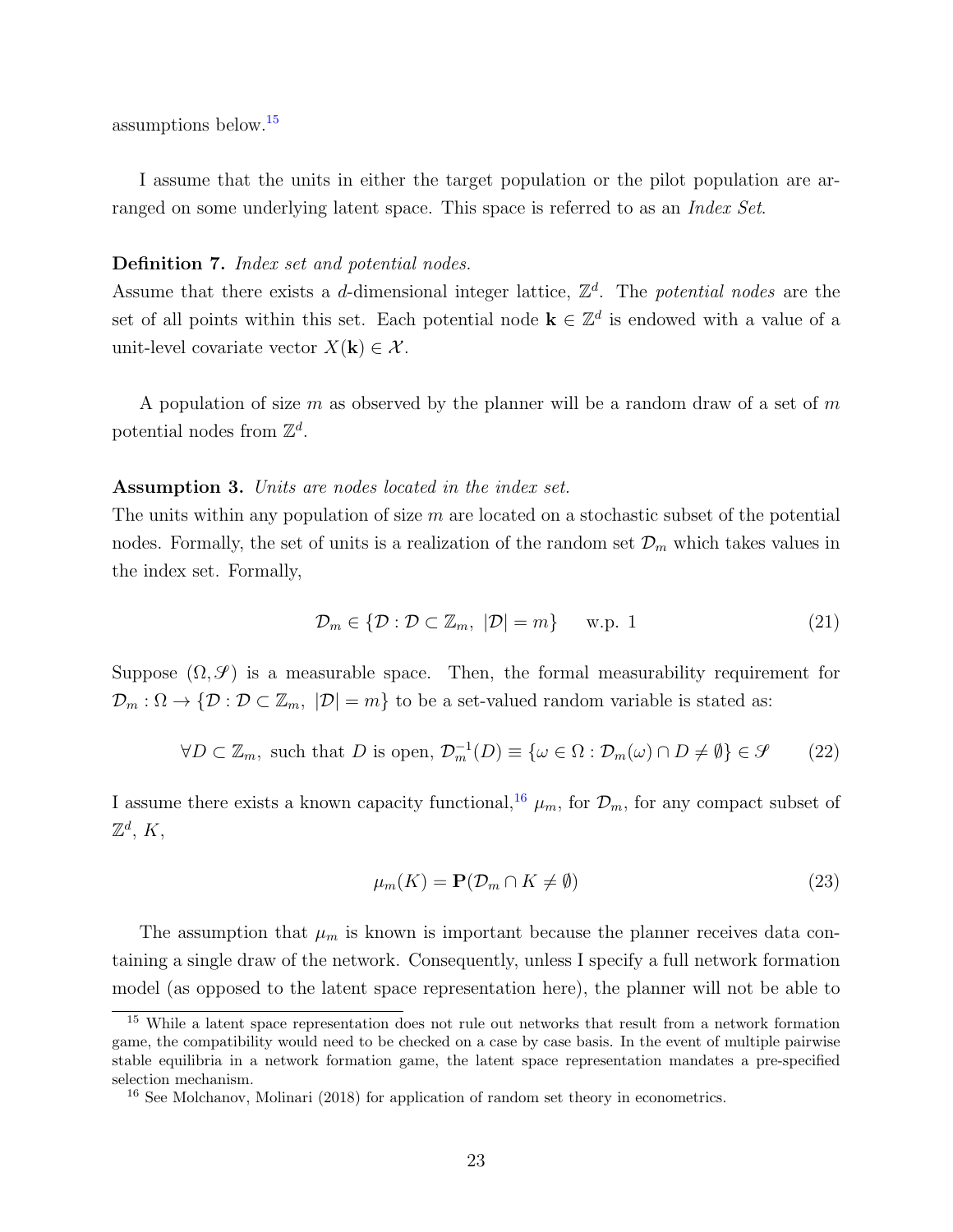estimate the joint distribution of  $(X, A)$ .

Also note that the realization of  $\mathcal{D}_m$  is not observed by the planner. Instead, she observes an arbitrary identifiers for each unit, i.e., in a network of size  $m$ , the planner labels units as  $\{1, \dots, m\}$ . A consequence of assumption 3 is that there exists a unique mapping between the arbitrary labels and elements of the index set.

### Definition 8. Location mapping function for network of size n.

 $loc_m: \{1, \dots, m\} \mapsto \mathbb{Z}^d$  maps each unit i to a potential node on the index set when unit i is in network of size  $m$ . This location function (or  $m$ -dimensional vector) is itself a random variable, since it depends on  $\mathcal{D}_m$ .

I will now define a metric on the index set which will then be used to define links.

Definition 9. Metric on the index set.  $\forall k, l \in \mathbb{Z}^d$ ,

$$
\rho(\mathbf{k},\mathbf{l})=\max_{1\leq b\leq d}\,|k_b-l_b|
$$

where  $k_b$  and  $l_b$  corresponds to the b-th component of **k** and **l** respectively.

Under the above definitions, I can define (a stochastic) distance between units i and j in a network of size n:

$$
\rho_{ij}^{m} = \rho(loc_m(i), loc_m(j)) = \max_{1 \le b \le d} |(loc_m(i))_b - (loc_m(j))_b|
$$
\n(24)

This paper assumes that units share an edge on the contact network if and only if the corresponding potential nodes to which they are mapped are close enough on the latent space. This is formalized below.

### Assumption 4. Edge formation on contact network.

For a network of size m, assume that units i and j are connected iff  $\rho_{ij}^m \leq \bar{\rho}$  for some  $\bar{\rho} > 1$ .

$$
\mathbf{A}_{ij} = 1\{\rho_{ij}^m \leq \bar{\rho}\} \quad w.p. 1
$$

The asymptotic framework considers a sequence of networks indexed by the number of nodes they contain,  $m$ . In particular, an observation of a population of size  $m$  corresponds to observing the entire set of nodes and links for that population. The idea is that as  $m$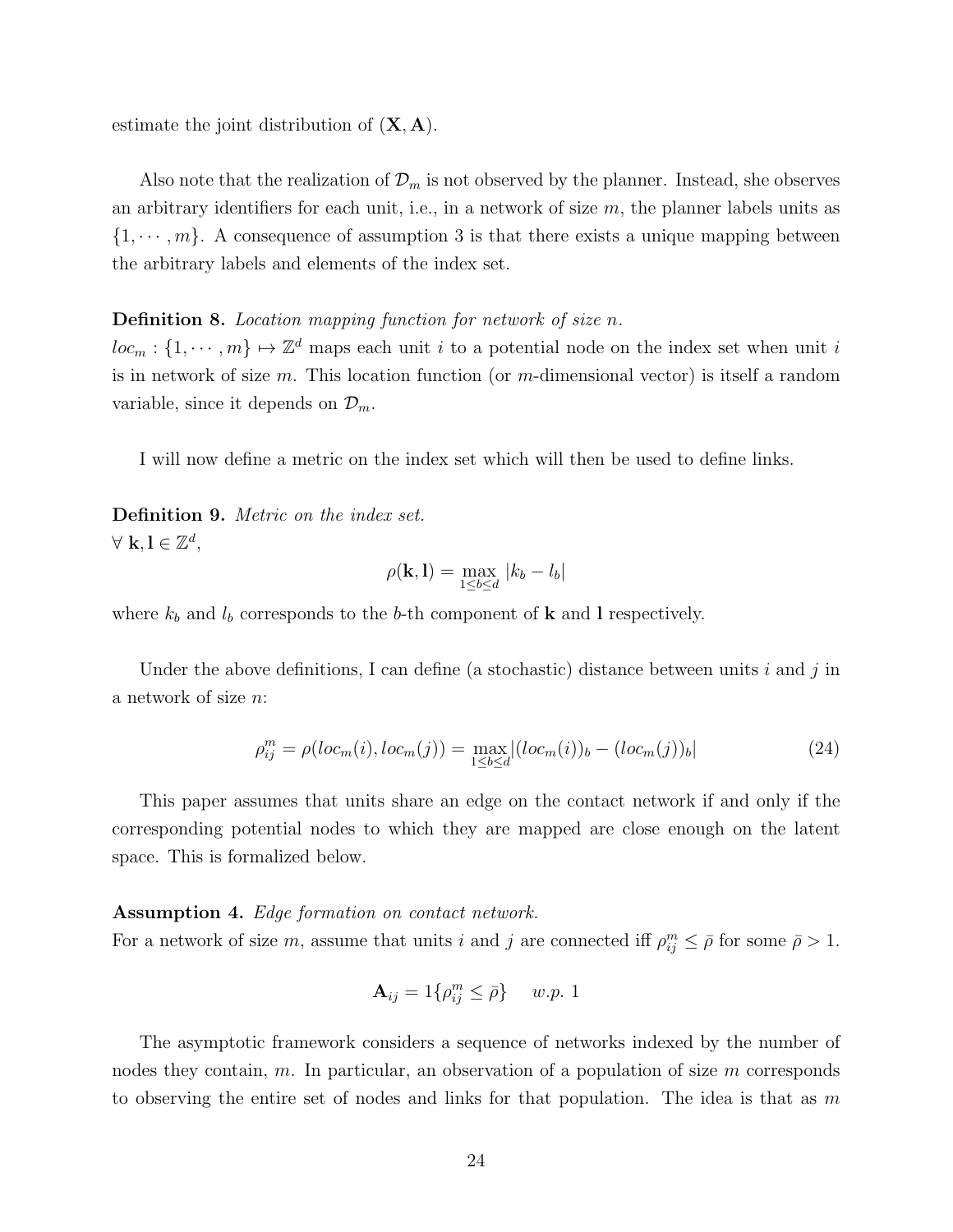increases, the planner observes the entire set of nodes and links for a larger population. Contrast this to the case of snowball sampling where the planner observes  $m$  units within a large (possibly infinite) population. In snowball sampling, an increase in  $n$  corresponds to observation of a larger number of nodes and their links on the same population. This is a formalized in assumption 5.

#### Assumption 5. Super-population Sampling Frame.

For any network of size  $m, \mathcal{D}_m$  is the complete population within that network.

The following lemma presents a key implication of the latent space representation - the bounded degree distribution.

### Lemma 1. Bounded degree distribution

Under assumptions 3,4 and 5, for any population of arbitrary size  $n$ , the maximum degree of any node in the contact network is bounded above by:

$$
(1+2\bar{\rho})^d-1
$$

I now make a strong assumption of stationarity to ensure that populations of different sizes are not distributed differently.

### Assumption 6. Strong stationarity.

For any  $m \leq n$ , define the conditional random variable  $\mathcal{D}_m(n) = \mathcal{D}_m \setminus \{ \mathcal{D}_m \subset \mathcal{D}_n \} \sim \mu_{m|n}$ . assume that with probability one,  $\mu_{m|n}$ , which is the distribution of  $\mathcal{D}_m(n)$  is equal to  $\mu_m$ .

Denote the distribution of  $(X, A)$  in a population of size m implied by the above latent space representation as  $F(\cdot, \cdot; m)$ . This will be used in defining the welfare function in section 7.

# 4.1 Alternate Framework: Increasing Number of Networks Asymptotics

As as alternate framework, I also consider the case where the planner conducts the experiment across many different pilot populations that are independent of one another. I present this case to demonstrate the flexibility afforded to the planner when she has such rich data. In particular, no additional assumptions on spillover effects are required. In this asymptotic framework, the planner observes the adjacency matrix, covariate vector, experimental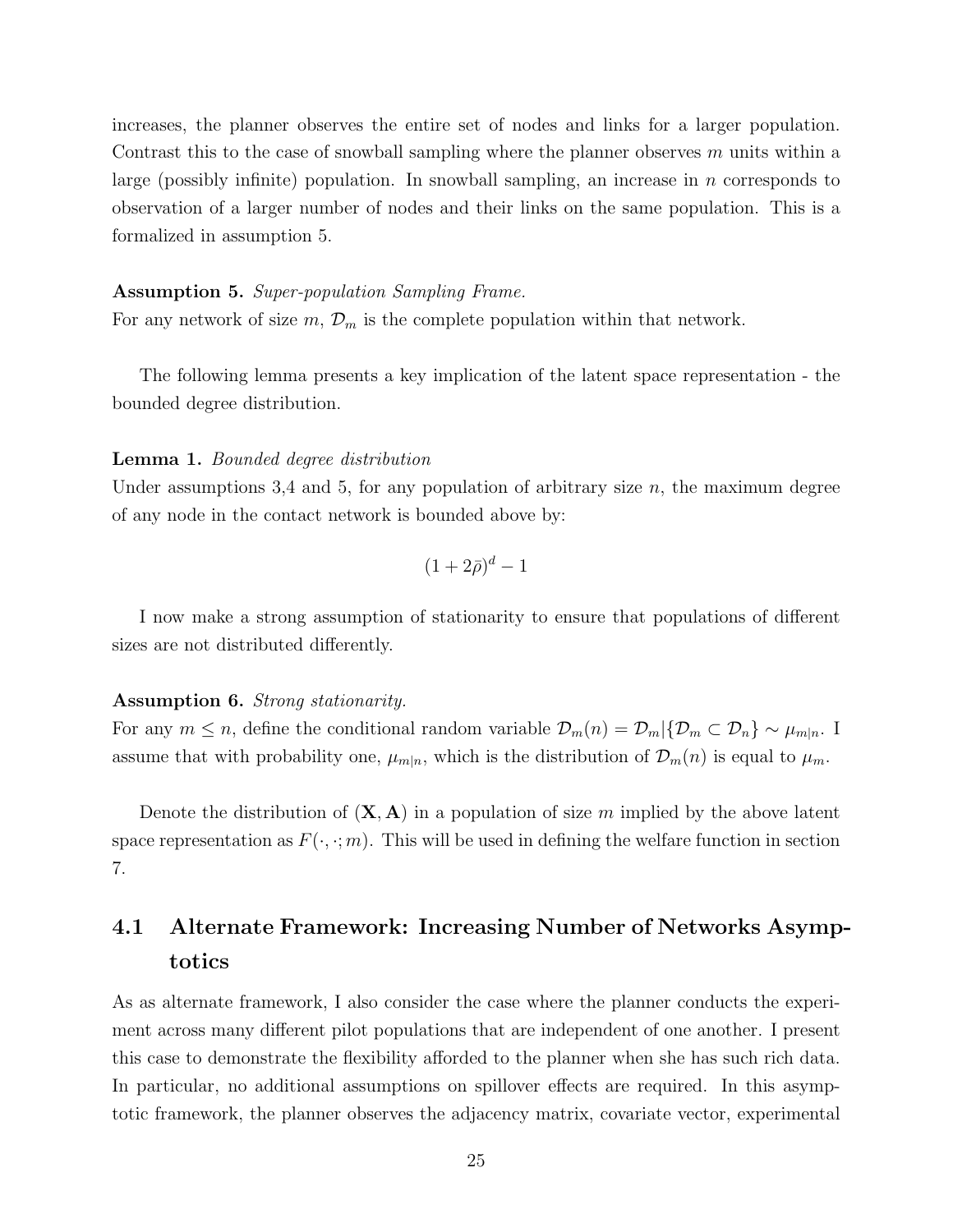treatment assignment and outcomes for N networks  $(\tilde{A}^{(i)}, \tilde{X}^{(i)}, \tilde{T}^{(i)}, \tilde{Y}^{(i)})_{i=1}^N$ . For notational simplicity, I will assume that each pilot population has  $J$  nodes, the same size as the target population.

### Assumption 7. No cross population spillovers.

There are no links between nodes of different villages. In addition, the outcomes in one population is independent of treatment assignments in the other populations.

Assumption 8. IID populations.  $\left(\tilde{\mathbf{A}}^{(i)}, \tilde{\mathbf{X}}^{(i)}, \tilde{\mathbf{T}}^{(i)}, \tilde{\mathbf{Y}}^{(i)}\right)_{i=1}^{N}$  is IID across *i*.

# 5 Models of Spillover in Treatment Effects

### 5.1 Key Concepts

I adapt the definition of effective treatments suggested by Manski (2013). I begin up setting up the relevant notation in this subsection and adapt them to separate models of spillovers in the following subsections.

### Definition 10. Effective treatment.

Define  $r_j(\cdot; A) : \{0,1\}^J \to \mathcal{R}_j(A)$  to be a function that maps a population-level treatment assignment  $T$ , given the contact network  $A$ , into an implied effective treatment for agent j. The set  $\mathcal{R}_i(A)$  is the set of possible effective treatments for unit j given the network. Effective treatments satisfy the property that for any units  $j$  and  $k$ , and for any  $(\mathbf{T}, \mathbf{A}), (\mathbf{T}', \mathbf{A}') \in \{0,1\}^J \times \mathcal{A}_J$  such that  $r_j(\mathbf{T}; \mathbf{A}) = r_k(\mathbf{T}'; \mathbf{A}'),$  it holds that  $Y_j(\mathbf{T})\big|\mathbf{A}\stackrel{d}{=}Y_k(\mathbf{T}')\big|\mathbf{A}'.$ 

### Example 1: With SUTVA.

Under the common assumption of SUTVA, the set of effective treatments are  $\mathcal{R}_j(A) = \mathcal{R} \equiv$  $\{0,1\}$  and the effective treatment mapping is  $r_j(\mathbf{T}; \mathbf{A}) = T_j$ .

### Example 2: Without any restriction on spillovers.

For a population with  $J$  individuals, the assignment of treatments across all other units could affect outcome of unit j. Consequently, there exists no  $r_j(\cdot; A)$  that satisfies definition 9.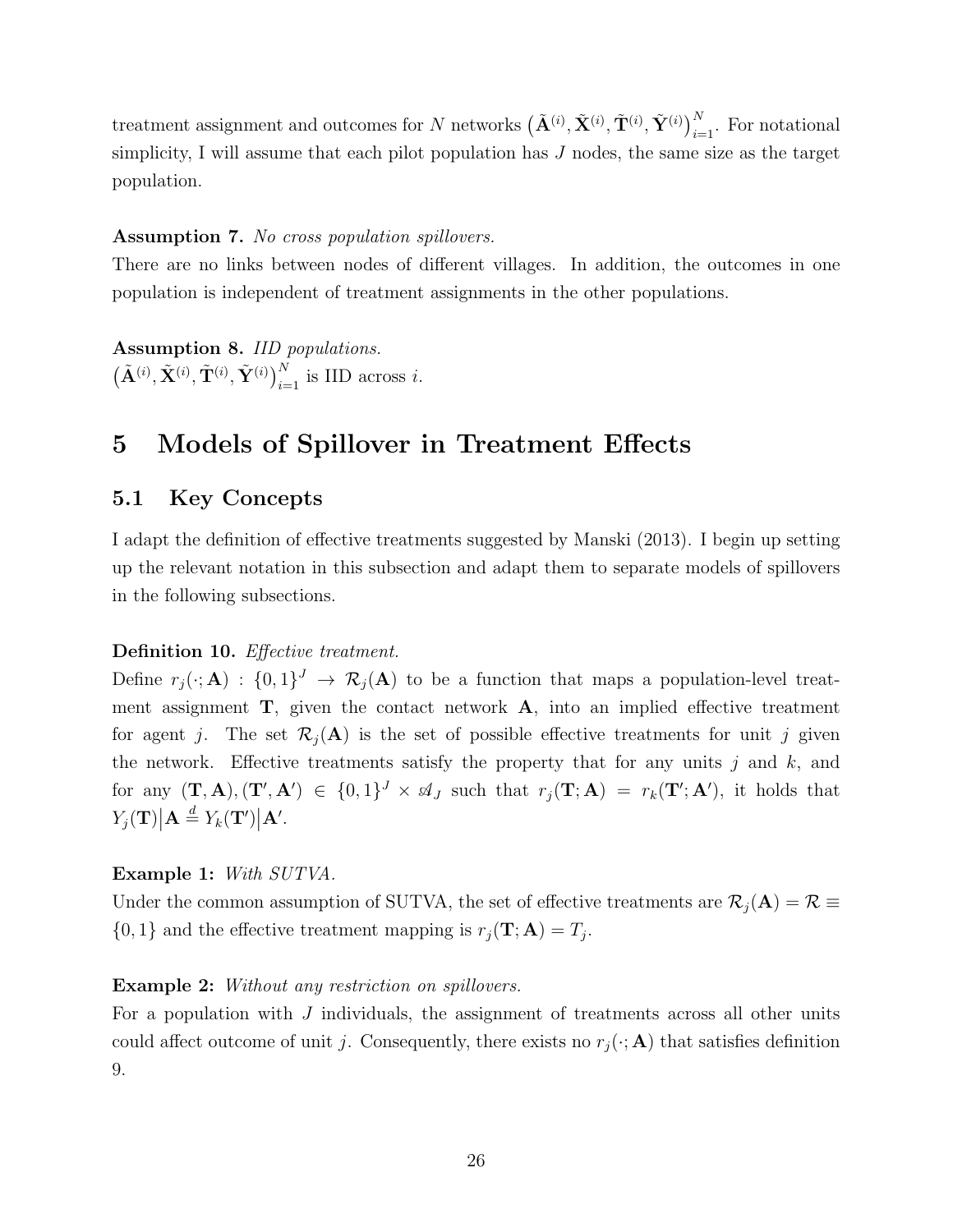Definition 11. Homogenized effective treatment.

Define  $c_j(\cdot; A, X) : \{0,1\}^J \to C_j(A, X)$  a function that maps a population-level treatment assignment  $\mathbf{T}$ , given the contact network  $\mathbf{A}$  and covariate vector  $\mathbf{X}$ , into an implied homogenized effective treatment for agent j. The set  $C_i(\mathbf{A}, \mathbf{X})$  is the set of possible effective treatments for unit  $j$  given the network characteristics. Homogenized effective treatments satisfy the property that for any unites j and k, and for any  $(\mathbf{T}, \mathbf{A}, \mathbf{X}), (\mathbf{T}', \mathbf{A}', \mathbf{X}') \in \{0, 1\}^J \times$  $\mathcal{A}_J \times \mathcal{X}^J$  such that  $c_j(\mathbf{T}; \mathbf{A}, \mathbf{X}) = c_k(\mathbf{T}'; \mathbf{A}', \mathbf{X}'),$  it holds that  $Y_j(\mathbf{T}) | \mathbf{A}, \mathbf{X} \stackrel{d}{=} Y_k(\mathbf{T}') | \mathbf{A}', \mathbf{X}'.$ 

### 5.2 Model 1: Local Spillovers and Exchangeability

### Assumption 9. Local spillover and exchangeability

The outcome of unit j depends only on the treatment assigned to itself as well as the number of treatments assigned among units it is linked with on the contact network. Then,

$$
\forall j, \ \mathcal{R}_j(\mathbf{A}) = \{0,1\} \times \left\{0,\cdots,\sum_i \mathbf{A}_{ij}\right\}^2
$$

and

$$
\forall j, \ r_j(\mathbf{T}; \mathbf{A}) = (T_j, \sum_i \mathbf{A}_{ij} T_i, \sum_i \mathbf{A}_{ij})
$$

This particular assumption has received a lot of attention within the economics literature, owing to its tractability. Consider the following example that economically motivates this assumption. Suppose the planner wants to distribute textbooks in a classroom in an attempt to raise test scores. The planner is aware of study groups that form within these classes and has access to this data in the form of the adjacency matrix A of the social network. Further, the planner also observes the matrix of covariates for all students in the classroom **X**. Here, the above assumption implies that the outcome (test score) of unit j only depends on whether or not node j receives a textbook, and the number/share of study partners of unit  $j$  that receive the textbook. Thus, this assumption implies that the identity of the study partners that receive the textbook are inconsequential to unit j's outcome.

This next assumption restricts how the covariates of other units affects the outcome of a given unit. Here, I assume that unit  $\hat{\jmath}$  s outcome are independent of the covariates of all other units  $(X_{-j})$  conditional on its own covariate and effective treatment. This can easily be weakened to allow unit  $j$ 's outcome to depend on the average covariates among units with which it is linked. Doing so makes the notation more cumbersome without adding any anything to the exposition, so I refrain from presenting it here. This assumption does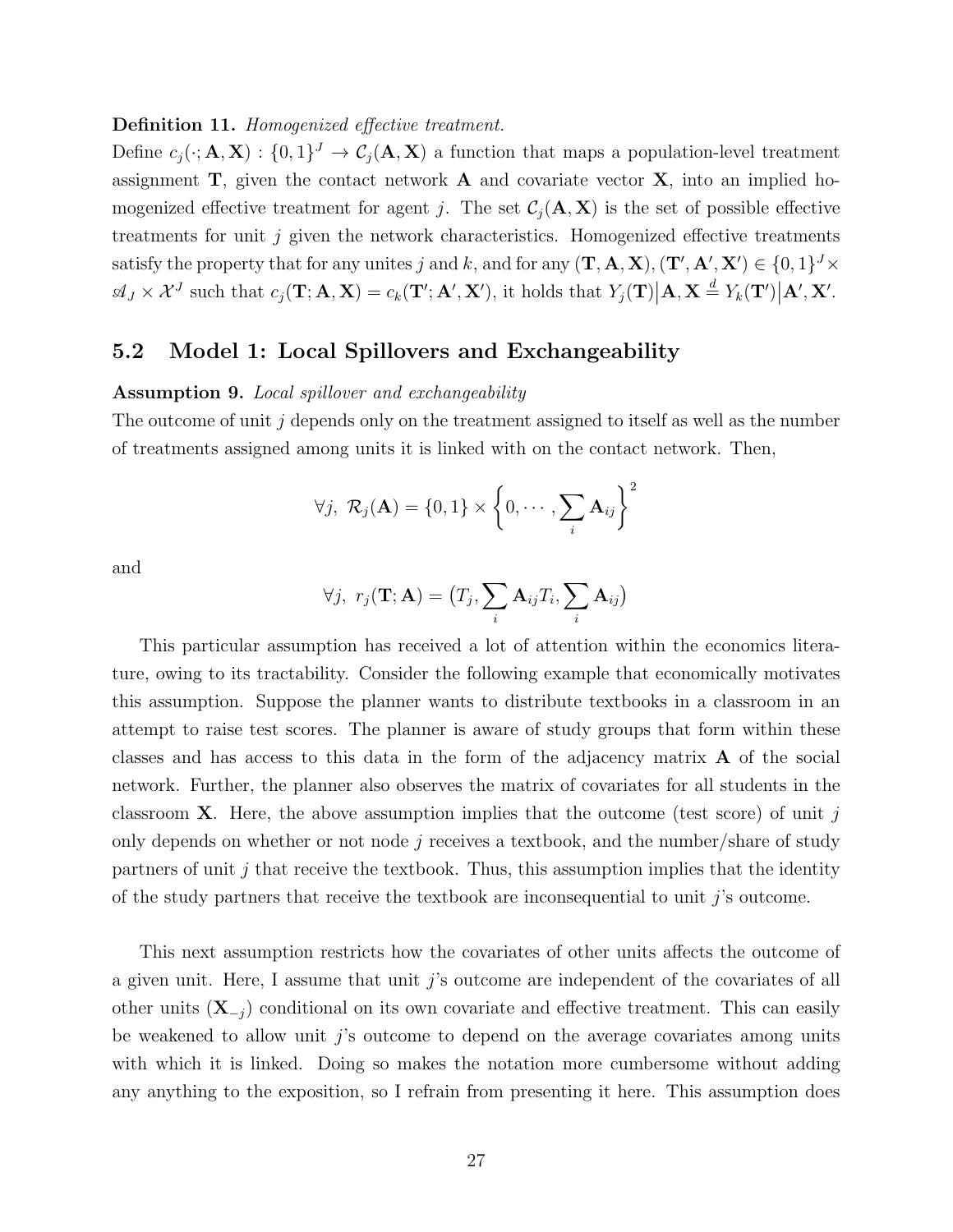rule out some interesting behavior. In the above textbook example, suppose one covariate measures kindness (willingness to share textbook if assigned one) of the student. Then, it is possible that student j's test score would depend on the number of its friends that receive the textbook and are kind. Such a mechanism is ruled out by the assumption below.

Assumption 10. No contextual heterogeneity in treatment effects For any j,  $\mathbf{T} \in \mathcal{T}$ , and for any  $\mathbf{A}, \mathbf{X} \in \mathcal{A}_J \times \mathcal{X}^J$ , assume that

$$
Y_j(\mathbf{T}) \perp \mathbf{X}, \mathbf{A} \mid X_j, r_j(\mathbf{T}; \mathbf{A}) \tag{25}
$$

In addition, I make one final assumption on the dependence across units of the population. In particular, I assume that for any two units i and j that are not directly linked (i.e.,  $A_{ij} = 0$ , their treatment response function and covariates are independent conditional on the treatment response function and covariates of mutually shared links. This is formalized in assumption 11.

Assumption 11. Dependence structure within a population For all  $i, j$  that are not linked  $(\mathbf{A}_{ij} = 0)$ 

$$
(Y_i(\cdot), X_i) \perp (Y_j(\cdot), X_j) | \{ (Y_k(\cdot), X_k) : \forall k \text{ with } \mathbf{A}_{ik} \mathbf{A}_{kj} = 1 \}
$$
 (26)

In the context of the textbook example, this rules out a population-level (i.e., classroom level) fixed effect, among other things. Thus, features like teacher quality which might effect the test scores of all units within the population cannot belong to the set of covariates as they will be correlated across all units. This restriction will be vital for the identification of the mean treatment responses when the planner observes data from a single pilot population.

Running example - malaria: Returning to the example of assigning bed nets for malaria, consider the following treatment response function for house  $i$ :

$$
Y_i(\mathbf{T})|\mathbf{A}, \mathbf{X} = T_i + X_i \cdot ((1 - T_i)s_i(\mathbf{T}; \mathbf{A})(1 - \beta)) + \epsilon_i
$$
\n(27)

where and  $s_i(\mathbf{T}; \mathbf{A})$  represents the share of unit is links in contact network A that receive the treatment, i.e.,

$$
s_i(\mathbf{T}; \mathbf{A}) = \begin{cases} 1, & \text{if } \sum_{j \neq i} \mathbf{A}_{ij} = 0 \\ \frac{\sum_{j \neq i} A_{ij} T^j}{\sum_{j \neq i} \mathbf{A}_{ij}}, & \text{else} \end{cases}
$$
(28)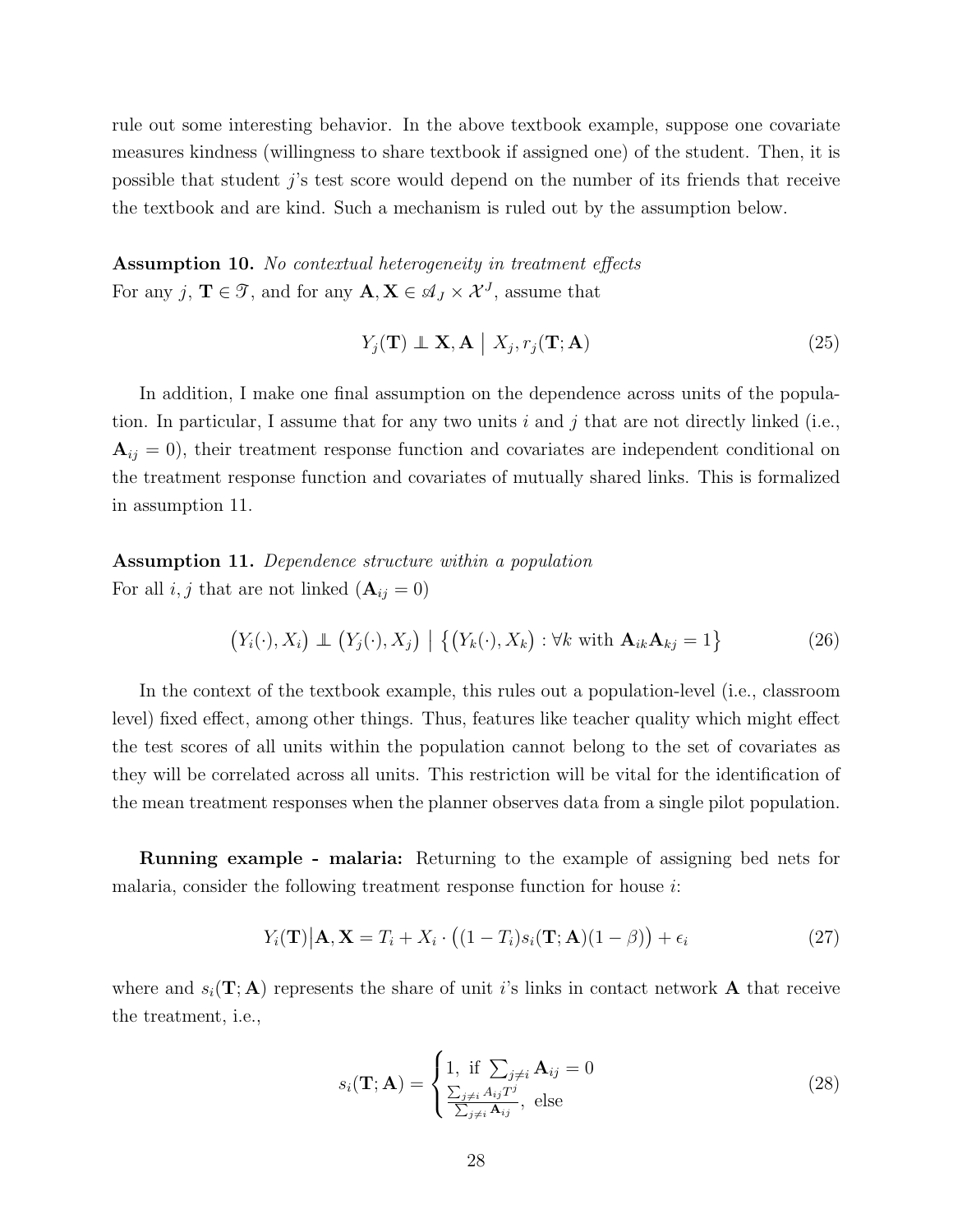Assume  $\epsilon_i$  is an idiosyncratic error that is independent of  $\mathbf{A}, \mathbf{T}, \mathbf{X}$ . This model suggests that house  $i$ 's outcome is guaranteed to be 1 if it receives the bed net. If the house does not receive the bed net, its outcome is increasing in both: its distance from vegetation, and the fraction of the neighboring houses using the bed net. Assumption 11 states that the outcomes, covariates and links of two houses that are not neighbors conditional on the outcomes, covariates and links of mutual neighbors, are independent.

In this example, it is trivial to establish that,  $r_j(\mathbf{T}; \mathbf{A})$  is the effective treatment to house j. This is because, for any  $(\mathbf{T}, \mathbf{A}), (\mathbf{T}', \mathbf{A}') \in \{0, 1\}^J \times \mathcal{A}_J$  such that  $r_j(\mathbf{T}; \mathbf{A}) = r_j(\mathbf{T}'; \mathbf{A}')$ implies  $T_j = T'_j$  and  $s_j(\mathbf{T}; \mathbf{A}) = s_j(\mathbf{T}'; \mathbf{A}')$ . Consequently,  $Y_j(\mathbf{T}) \Big| \mathbf{A} \stackrel{d}{=} Y_j(\mathbf{T}') \Big| \mathbf{A}'$ .

### 5.3 Model 2: SIR Based Model of Disease Propagation

I model the propagation of an infectious disease as a variant of the SIR model which has been studied extensively in the epidemiology literature (for example, see Rusu (2015)). I consider a discrete time formulation of the model where at each time period, units of the population are divided into three categories. Susceptible units of the population are not yet infected but can become infected upon coming in contact with infected units. Infected units are currently infected and can pass on this infection to those they are linked with on the contact network. Recovered or Deceased units are those that were infected but now have either recovered or deceased and cannot transmit the disease anymore. The probability that a unit transitions to the infected status in the next period depends on whether or not the unit is treated and the fraction of the unit's links that are presently infected.

There have been several modifications to this specification, including SIS (Susceptible-Infected-Susceptible), where an infected unit returns to being susceptible once it recovers. This is a more reasonable specification to model flu and flu-like diseases. In the context of HIV-AIDS or Ebola, I find the SIR based model to be more suitable. I considers preventative treatments such as drugs that limit the spread of the disease. Specifically, the treatment is assumed to reduce the probability that a unit gets infected on coming in contact with other infected units. Examples include the Ervebo vaccine for Ebola and the Pre-Exposure Prophylaxis (PrEP) drug for HIV. These treatments are not perfectly effective and their effectiveness depends on the characteristics of the unit being treated.

In this setting I assume that a unit's outcome depends on the category (S-I-R-D) to which the unit belongs  $\kappa$  periods after the assignment of the treatment. Here,  $\kappa$  is assumed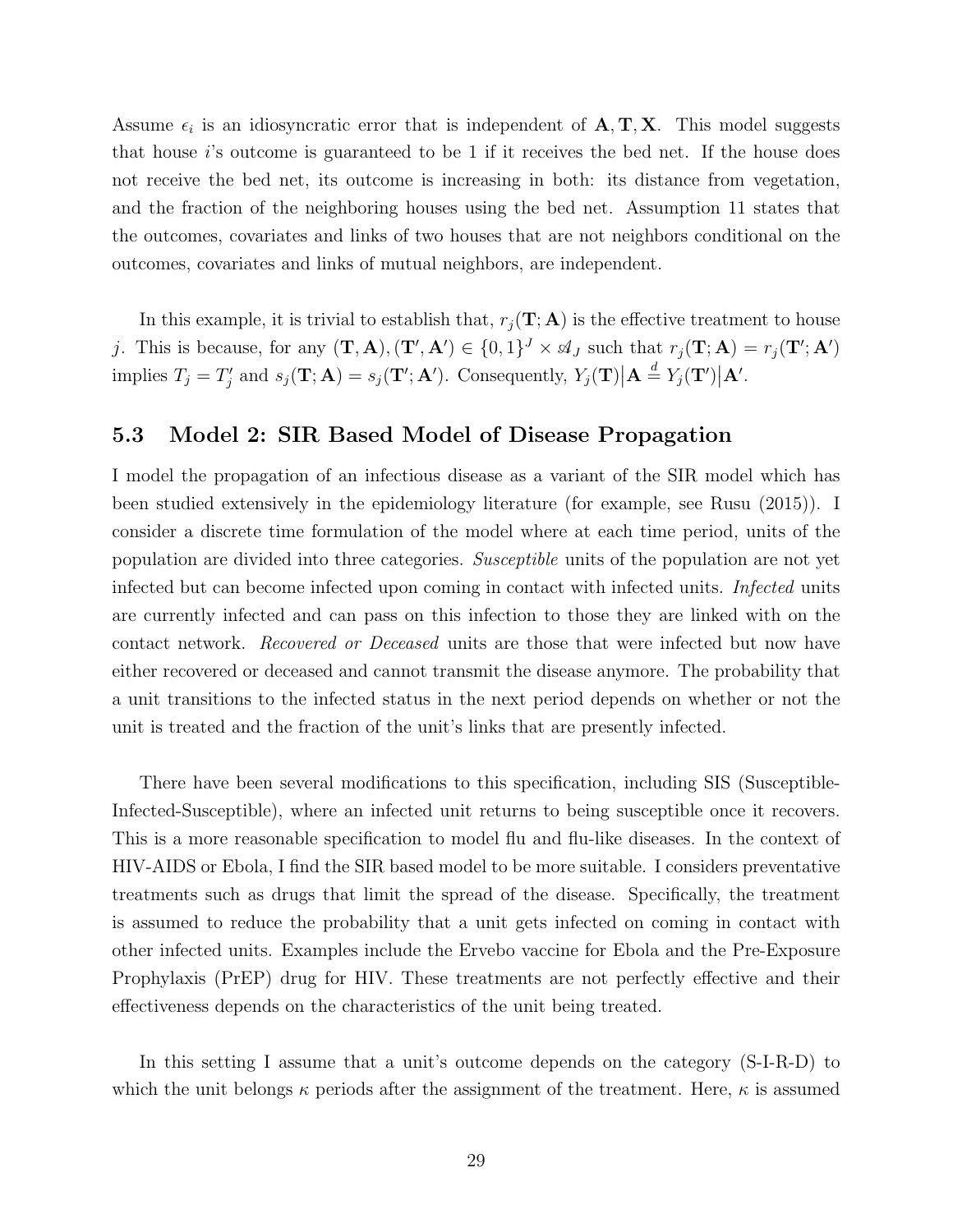to be fixed, finite and known by the planner. One such example for the unit-level outcome is whether or not the unit remains *susceptible* 10 periods after the assignment of the treatment. Consequently, welfare maximization with this outcome corresponds to maximizing the number of units that do not get infected within the 10 periods, or equivalently minimizing the number of infections within the 10 periods. The restriction that  $\kappa$  is finite implies that the planner cannot use any infinite horizon objective function. In particular, it rules out the problem of minimizing the total number of infections within the population over an infinite horizon. While such problems may indeed be of interest, I would like to highlight that especially in the context of vaccinating against infectious diseases, such infinite horizon problems are often unrealistic for two reasons. First, the dynamic nature of vaccine and treatment development means that their efficacy improve over time. So, the planner will usually need to assign the existing treatment in order to minimize the number of infections until a more effective vaccine or treatment is available. Second, long-lived endemic diseases often mutate over time rendering previously known vaccines ineffective. This naturally limits the window over which the treatments assigned by the planner has any effect.

Additionally, the choice of  $\kappa$  will have implications on the extent of the spillovers in this model. To see this, consider two units, a and b, that are separated by at least  $\kappa + 1$  links on the contact network. Suppose that  $a$  is initially infected but  $b$  is not. Note that there is no way for b to acquire an infection from an infectious path originating at a within  $\kappa$  periods. This is because, in each period, the infection can only be transmitted to the direct links of the currently infected units.

Let  $t \in \{0, 1, \dots, \kappa\}$  denote the time periods. Here period will be defined with respect to the length of the infection. Suppose  $s_j^{(t)} \in \{S, I, R, D\}$  denotes the state of the  $j^{th}$  unit at time t.  $\mathbf{s}^{(t)}$  is the  $J \times 1$  vector of states of all units within the population at time t. It will be convenient to denote by  $I_j^t = 1\{s_j^{(t)} = I\}$ . I assume that the planner observes the initial infection state of each node  $I_j^0$  as part of the pre-treatment covariate for the unit.<sup>[17](#page-29-0)</sup> I will abuse notation slightly to write  $X_j$  as the vector of pre-treatment covariates excluding the initial infection status. Details of the S-I-R-D model are now presented. For any unit  $j$ :

$$
\mathbf{P}(s_j^{(t+1)} = D \mid \mathbf{s}^{(t)}, s_j^{(t)} = I, T_i) = \theta; \quad \mathbf{P}(s_j^{(t+1)} = R \mid \mathbf{s}^{(t)}, s_j^{(t)} = I, T_i) = 1 - \theta \tag{29}
$$

<span id="page-29-0"></span><sup>&</sup>lt;sup>17</sup> At  $t = 0$  no unit is deceased or recovered category.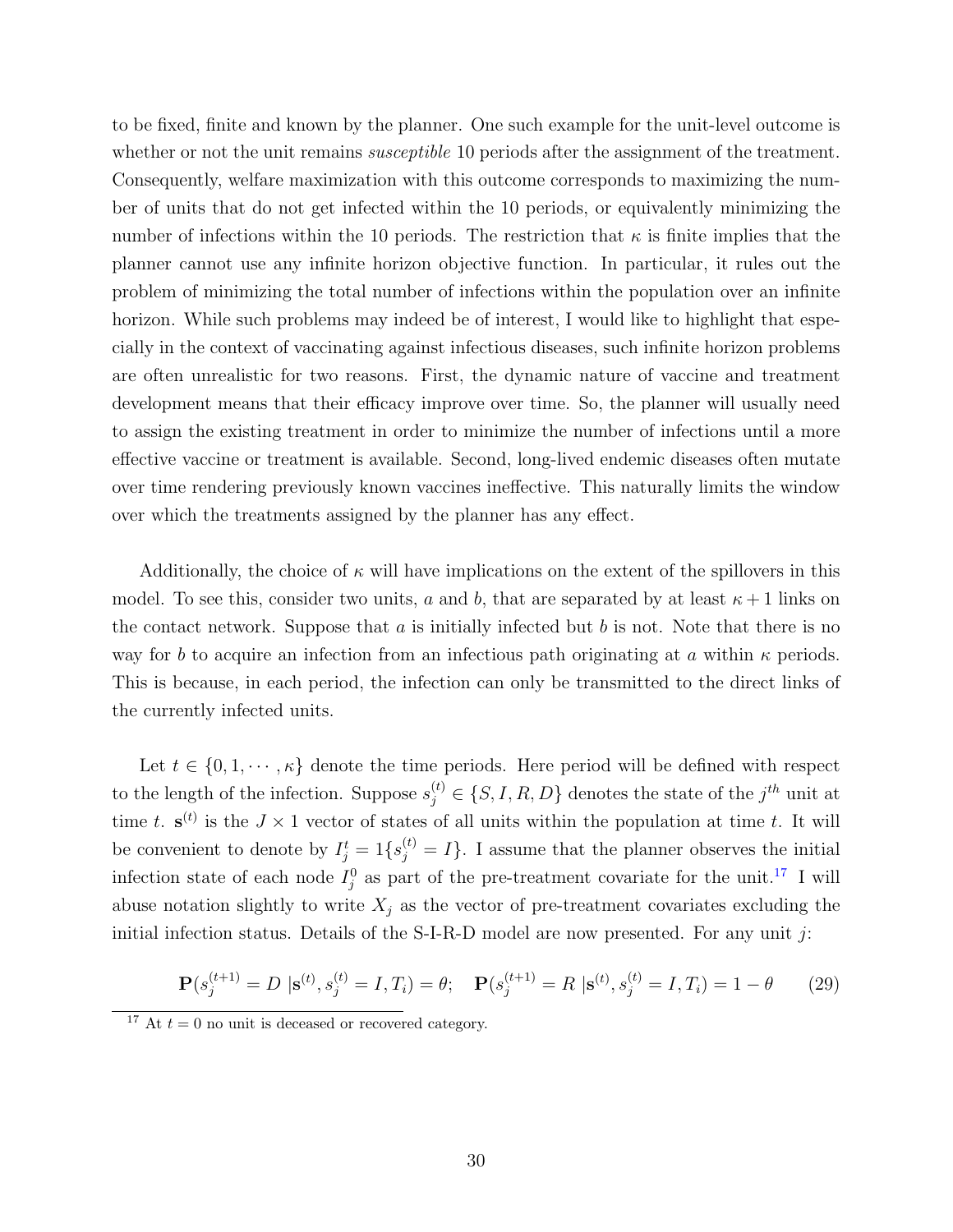This states that the mortality rate of the disease is  $\theta$ . Further, for any  $L \in \{R, D\}$ 

$$
\mathbf{P}(s_j^{(t+1)} = L \mid \mathbf{s}^{(t)}, s_j^{(t)} = L, T_i) = 1
$$
\n(30)

implying that Recovered and Deceased are absorbing states. Now, to consider the transmission of the infection,

$$
\mathbf{P}(s_j^{(t+1)} = I \mid \mathbf{s}^{(t)}, s_j^{(t)} = S, T_j, X_j) \equiv \zeta_j^{(t)} = \begin{cases} \frac{\sum_{k} \mathbf{A}_{jk} 1\{s_k^{(t)} = I\}}{\sum_{k} \mathbf{A}_{jk}} & [p(X_j) - T_j q(X_j)], \text{ if } \sum_{k} \mathbf{A}_{jk} \neq 0\\ 0, \text{ if } \sum_{k} \mathbf{A}_{jk} = 0 \end{cases}
$$
(31)

with the restriction that  $0 \leq q(x) \leq p(x)$  for all x.  $p(\cdot)$  corresponds to the susceptibility of the unit which is the probability that a unit all of whose links are infected gets infected;  $q(\cdot)$ corresponds to the treatment response, which is the reduction in the probability with which a treated unit all of whose links are infected gets infected. This structure can be conveniently annotated as follows.

### Assumption 12. SIRD of disease propagation.

The probability that unit j transition to state  $s_i^{(t+1)}$  $j_j^{(t+1)}$  at time  $t+1$  given the population-level state vector at  $t, s^{(t)}$  is given by:

$$
\mathbf{P}(s_j^{(t+1)} | \mathbf{s}^{(t)}, T_i, \mathbf{A}, \mathbf{X}) = \begin{array}{c|cc} S & I & R & D \\ S & 1 - \zeta_j^{(t)} & \zeta_j^{(t)} & 0 & 0 \\ 0 & 0 & 1 - \theta & \theta \\ R & 0 & 0 & 1 & 0 \\ D & 0 & 0 & 0 & 1 \end{array}
$$

The dependence of these transition probabilities of node  $j$  on the states of nodes other than  $j$  means that the evolution of states of each individual node can be thought of as a nonhomogeneous Markov chain.

#### Assumption 13. Independent state transitions.

The evolution of states over time is independent across units.

$$
\forall \mathbf{s}^{(t+1)} \in \{S, I, R, D\}^J, \mathbf{P}(\mathbf{s}^{(t+1)} | \mathbf{s}^{(t)}, \mathbf{T}, \mathbf{A}, \mathbf{X}) = \prod_{j \le J} \mathbf{P}(s_j^{(t+1)} | \mathbf{s}^{(t)}, \mathbf{T}, \mathbf{A}, \mathbf{X})
$$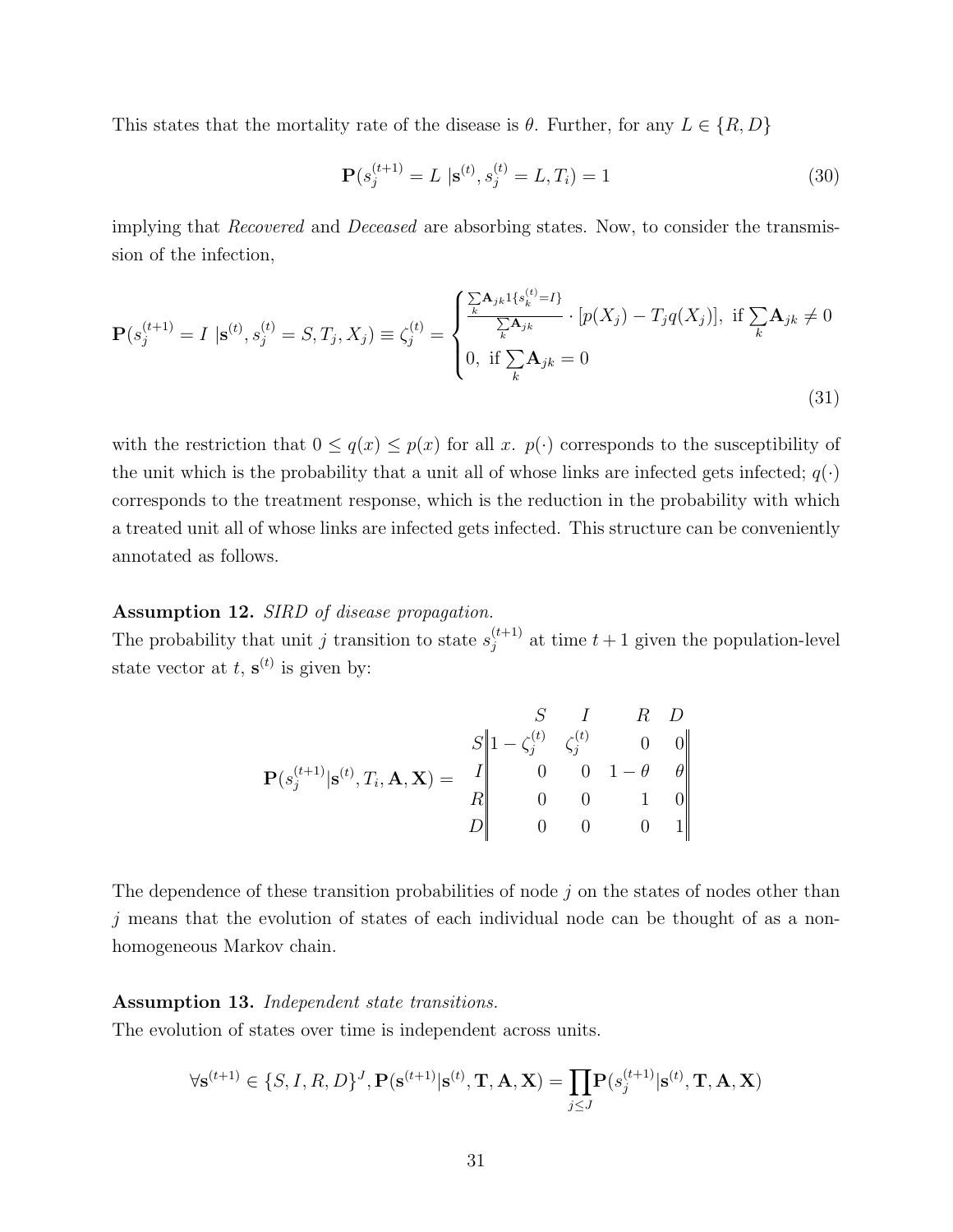Note here that this assumption does not restrict *susceptible* units who share the exact same neighbors from having the similar probabilities of transitioning into the *infected* state. However, the event that one of the units transitions into *infected* state at time t is independent of the transition of the other unit at time t.

Next, I focus on defining the homogenized effective treatments implied by this model. Contrary to model 1, the spillovers in this framework operate through the evolution of the states at the unit-level. Consider an illustration using the figure 7 below.



Figure 7: Spillovers Propagate through Evolutions of States

In the illustration, unit 1 is initially infected while units 2 and 3 are initially susceptible. Suppose that the unit-level outcome is whether or not the unit remains *susceptible* 2 periods after the assignment of the treatment. The outcome of unit 3 depends not only on whether or not it receives the vaccine but also on the whether unit 2 is vaccinated. This is because, when unit 2 is vaccinated, it has a lower probability of getting infected in the first period. Bear in mind that this treatment assigned to unit 2 does not change the probability that node 3 gets infected in period 2 conditional on node 2 getting infected in period 1. In summary, while assigning a treatment to unit 2 does reduce the likelihood of the unit 2 getting infected, it does not change the probability with which the unit 3 gets infected conditional on unit 2 getting infected.

To get a sense of the homogenized effective treatment implied by this model, it is useful to consider a more complex illustration, see the figure 8.



Figure 8: Homogenized Effective Treatments

In this illustration, units 4 and 5 are initially infected while units 1, 2 and 3 are initially susceptible. Suppose again that the unit-level outcome is whether or not the unit remains susceptible 2 periods after the assignment of the treatment. The outcome to unit 1 depends on the number of paths of length 2 or less that originating from an infected unit and ending in unit 1. These paths are weighted by the probability that the infection transmits along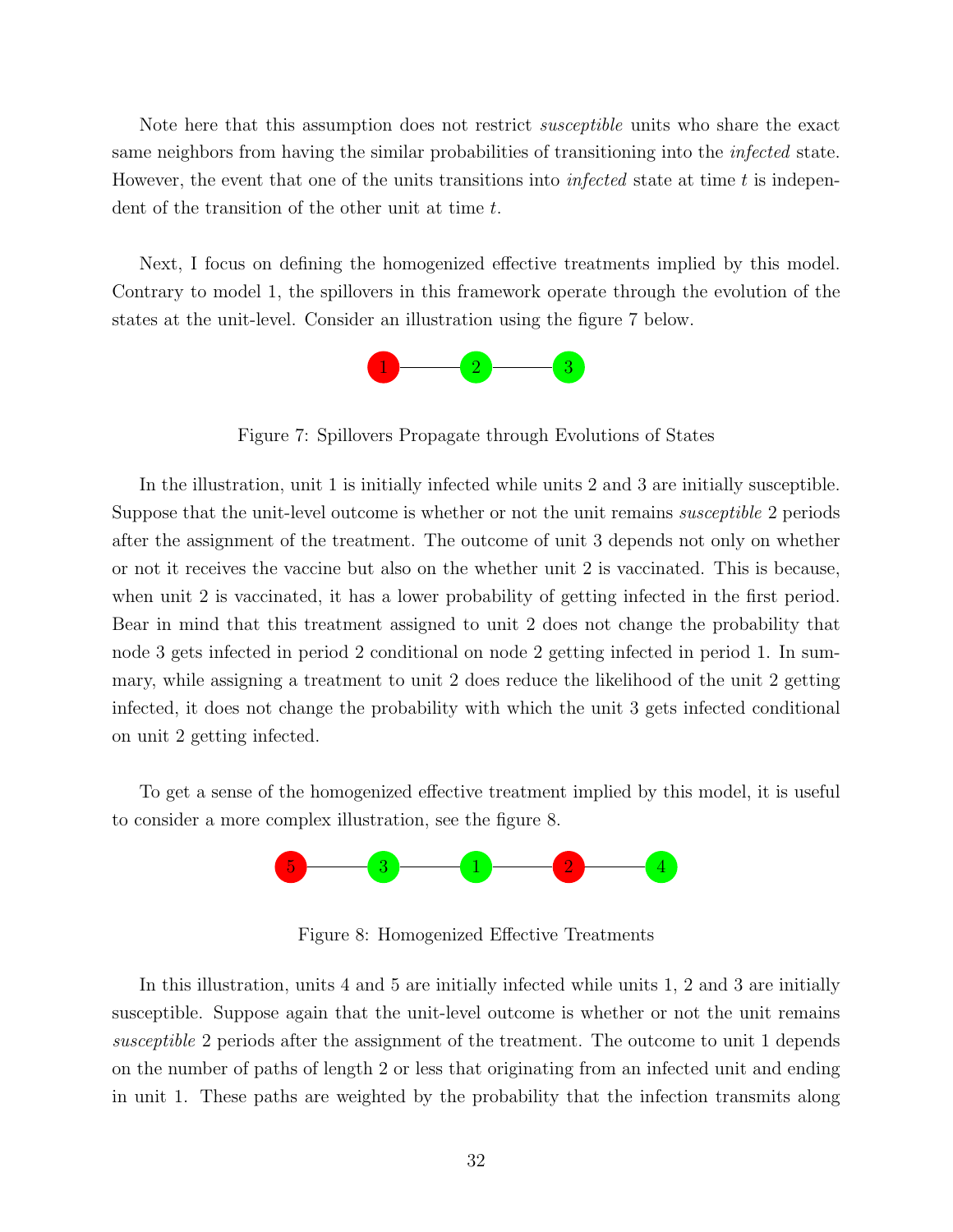them. This is formalized below. I stat by defining paths on the network.

**Definition 12.**  $g(i, d; \mathbf{A})$  - paths.

Define  $g(i, d; A)$  on network A to be the set of paths in to i with path length d.

$$
\mathbf{g}(i, d; \mathbf{A}) = \{ (k_1, \cdots, k_d) : \mathbf{A}_{ik_1} = \mathbf{A}_{k_1 k_2} = \cdots = \mathbf{A}_{k_{d-1} k_d} = 1 \}
$$

The lemma below formally spells out the homogenized effective treatment implied by this model.

#### Lemma 2. Homogenized effective treatments under SIRD.

Under assumptions 12 and 13, the effective treatments can be characterized as follows:

$$
c_i(\mathbf{T}; \mathbf{A}, \mathbf{I}^0, \mathbf{X}) = (F_i, (F_{k_1} : k_1 \in g(i, 1; \mathbf{A})), ((F_{k_1}, F_{k_2}) : (k_1, k_2) \in g(i, 2; \mathbf{A})), \cdots,
$$

$$
((F_{k_1}, \cdots, F_{k_{\kappa-1}}) : (k_1, \cdots, k_{\kappa-1}) \in g(i, \kappa - 1; \mathbf{A})))
$$

where,  $\forall j$ ,

$$
F_j = \left(\sum_k \mathbf{A}_{jk}, \sum_k \mathbf{A}_{jk} I_k^0, X_j, T_j, I_j^0, 1\{s_j^{(0)} = D\}\right)
$$
(32)

The remainder of this subsection places restrictions on the dependence across units within the population, analogous to assumption 11 in the previous model. In order to do so, I first define neighborhoods around units in the population.

## **Definition 13.** k degree neighborhood of unit i:  $\mathcal{N}_i^k$ .

A node j is said to be a k *degree neighbor* of node i if they are connected by a path on length k.

i.e. 
$$
\exists i_1, \dots i_{k-1} : \mathbf{A}_{ii_1} = 1, \mathbf{A}_{i_{k-1}j} = 1
$$
 and  $\mathbf{A}_{i_l i_{l+1}} = 1, \forall l = 1, \dots, k-2$ 

The set of all k degree neighbors of node i is the k degree neighborhood of node i,  $\mathcal{N}_i^k$ .

### Assumption 14. Dependence structure within a population

For all  $i, j$  that are not linked  $(A_{ij} = 0)$ 

$$
(Y_i(\cdot), X_i, I_i^0) \perp (Y_j(\cdot), X_j, I_j^0) \mid \{ (Y_k(\cdot), X_k, I_k^0, ) : \forall k \in \mathcal{N}_i^{\kappa} \cap \mathcal{N}_j^{\kappa} \}
$$
(33)

This assumption states that the treatment response functions and covariates of any unit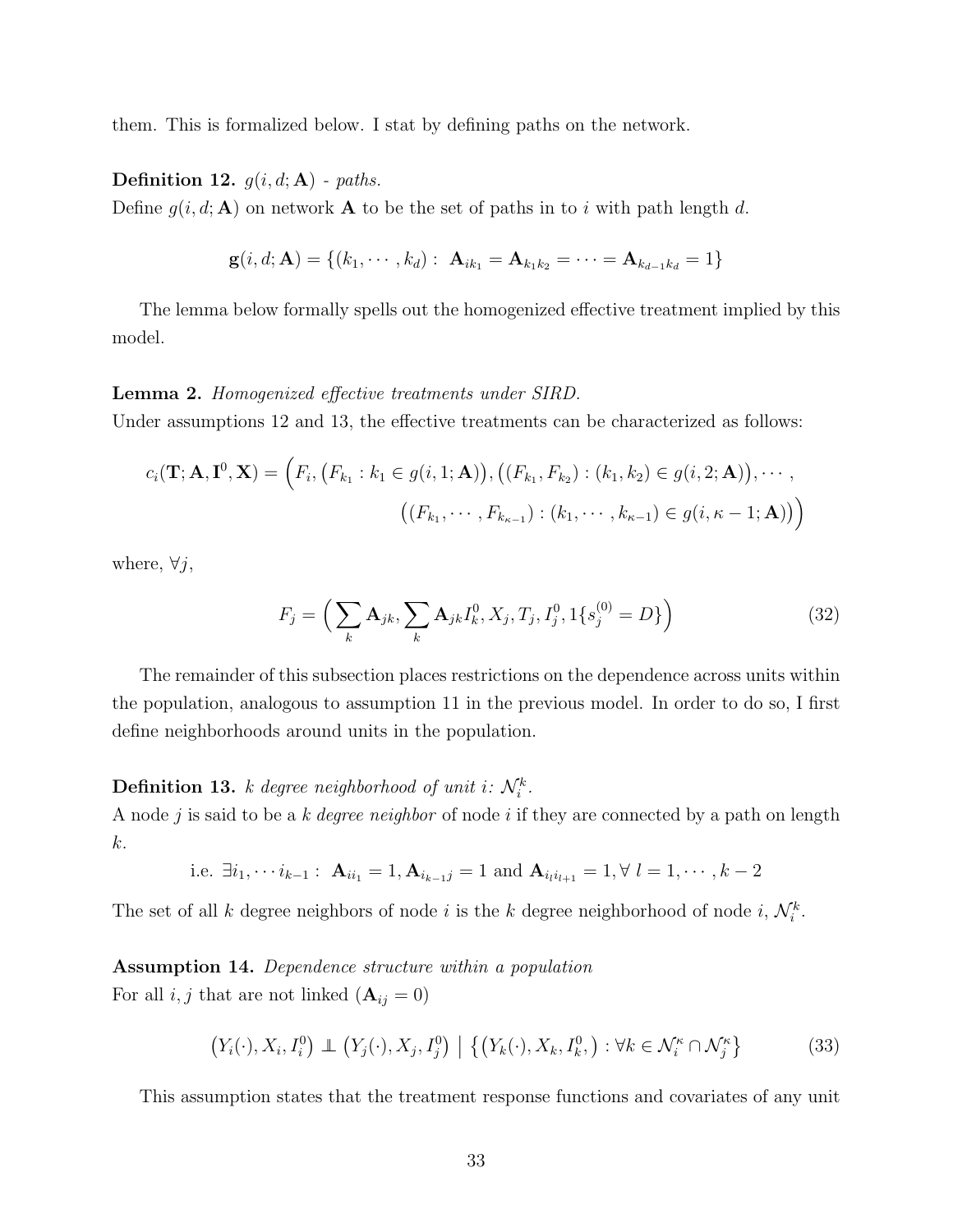j is uncorrelated with units that are not within its  $\kappa$  neighborhood, conditional on the units in the  $\kappa$  neighborhoods of both i and j. This assumption rules out processes where the correlation between two nodes is decreasing in the distance between them but is always non-zero.

## 6 Experiment

### 6.1 Assumptions

The first assumption of unconfoundedness (also referred to as selection on observables) requires that the treatment assigned in the pilot population are independent of the treatment response function conditional on observables. While this assumption holds in an experimental study with a randomized treatment assignment, the analysis can be applied to the data from observational studies so long as the unconfoundedness is credible.

Assumption 15. Unconfounded assignment of treatments in pilot population. For each unit  $1 \leq i \leq n$  in the pilot population

$$
\tilde{Y}_i(\cdot) \perp \tilde{\mathbf{T}} \mid \tilde{\mathbf{A}}, \tilde{\mathbf{X}} \tag{34}
$$

The next assumption ensures that the mean treatment responses are comparable across the target population and the pilot population.

Assumption 16. Equality in mean treatment responses across target and pilot populations. For each unit  $1 \leq i \leq n$  in the pilot population and  $1 \leq j \leq J$  in the target population, if one of the two conditions hold,

- (a)  $r_i(\tilde{\mathbf{T}}; \tilde{\mathbf{A}}) = r_i(\mathbf{T}; \mathbf{A})$
- (b)  $c_i(\tilde{\mathbf{T}}; \tilde{\mathbf{A}}, \tilde{\mathbf{X}}) = c_i(\mathbf{T}; \mathbf{A}, \mathbf{X})$

then,

$$
\mathbb{E}\big[Y_j(\mathbf{T})\big|\mathbf{A},\mathbf{X}\big] = \mathbb{E}\big[Y_i(\tilde{\mathbf{T}})\big|\tilde{\mathbf{A}},\tilde{\mathbf{X}}\big]
$$
(35)

The next assumption states that the decision sets in  $\mathcal G$  (the class of allowed decision sets with finite VC dimension from to which the members of the partitions belong) are not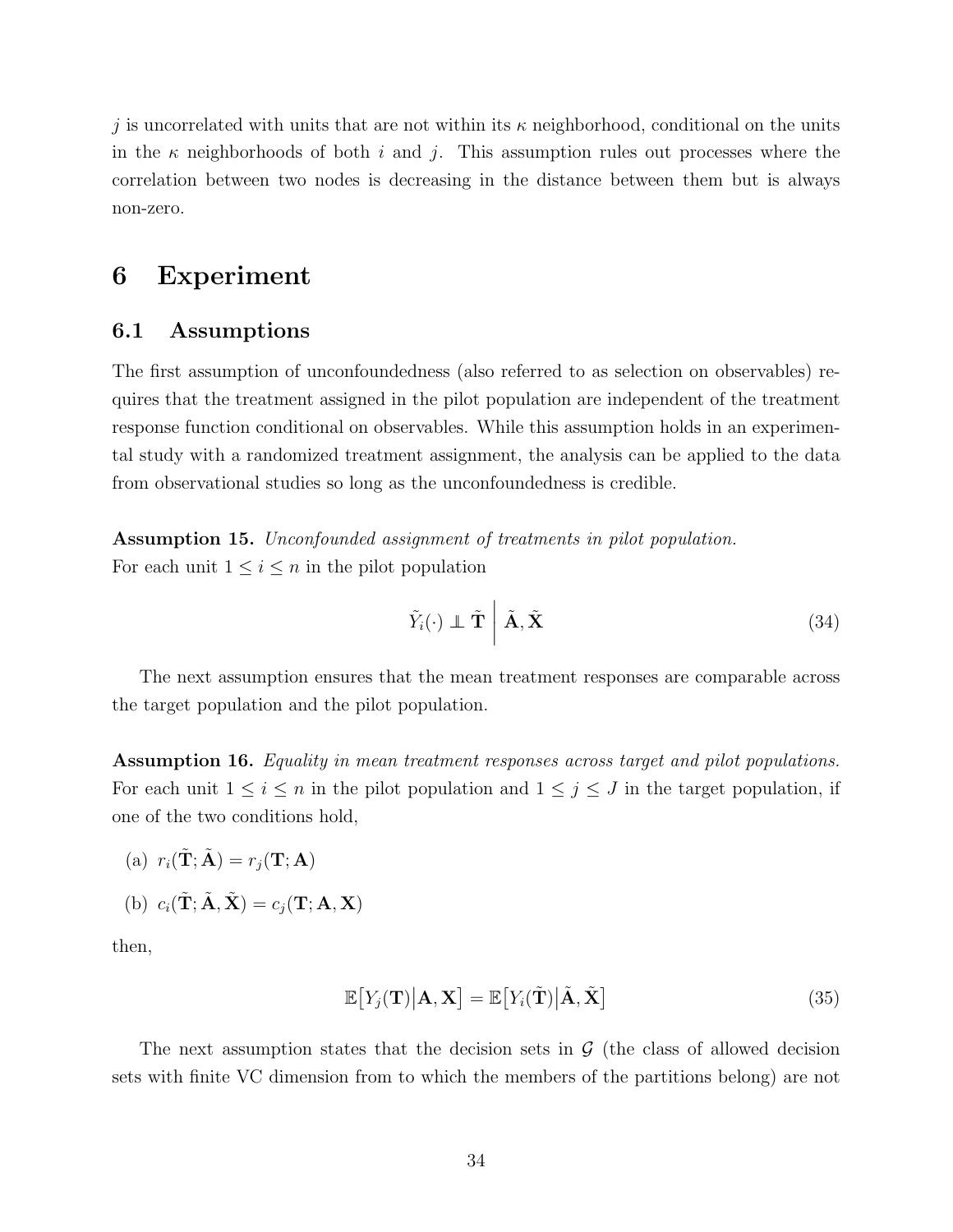measure 0. This assumption ensures that the cell-mean estimators presented below are welldefined.

### Assumption 17. Non-trivial decision sets.

The joint distribution  $F(\cdot;\cdot)$  of  $(\mathbf{X}, \mathbf{A})$  satisfies:

$$
\forall G \in \mathcal{G}, G \neq \emptyset, \quad F((\mathbf{A}, \mathbf{X}) \in G; J) > 0
$$

### 6.1.1 Strict Overlap for Model 1

While the strict overlap assumption is a mainstay in the treatment effect literature, I have modified it here to account for spillovers in treatment effects. A randomized control trial trivially satisfies this assumption under the bounded degree distribution implied by assumptions 3, 4 and 5. In particular, the standard strict overlap assumption is applied to effective treatments implied by model 1. For any  $G \in \mathbb{G}$ , and population-level treatment vector **T**, the collection of effective treatments to unit j are  $D_j^r(\mathbf{T};G) \equiv \{r_j(\mathbf{T}|\mathbf{A}) : (\mathbf{A}, \mathbf{X}) \in G\}$  has a positive probability of occurring in the pilot population. Recall that  $r_i(\mathbf{T}|\mathbf{A})$  is the effective treatment to unit j implied by population-level treatment vector  $\mathbf T$  given contact network  $\mathbf A$ .

# Assumption 18. Strict overlap on effective treatments

There exists a  $\bar{\gamma} > 0$  such that:

$$
\mathbf{P}_{\tilde{\mathbf{T}}}\big(r_i(\tilde{\mathbf{T}};\tilde{\mathbf{A}}) \in D_j^r(\mathbf{T};G) \big|\tilde{\mathbf{A}}, \tilde{\mathbf{X}}\big) \ge \bar{\gamma}
$$
\n(36)

where  $D_j^r(\mathbf{T};G) \equiv \{r_j(\mathbf{T}|\mathbf{A}) : (\mathbf{A}, \mathbf{X}) \in G\}$ , for any effective treatment  $r_j(\mathbf{T};\mathbf{A}) \in \mathcal{R}_j(\mathbf{A})$ , for every  $1 \leq i \leq n$  and  $1 \leq j \leq J$  and  $\forall \tilde{\mathbf{X}}, \tilde{\mathbf{A}} \in \mathcal{X}^n \times \mathcal{A}_n$ . Further, I assume that the propensity score is known to the planner.

The assumption that the propensity score is known is vital to the finite sample bound on regret that I attain. It is feasible in an RCT since these probabilities are given by the experimental design. This is analogous to the assumption made in Kitagawa, Tetenov (2018). They also provide a rate of convergence that is slower that the parametric 1/ √  $\overline{n}$  rate. This rate is improved to the parametric rate by Athey, Wager (2020) using the doubly-robust estimator.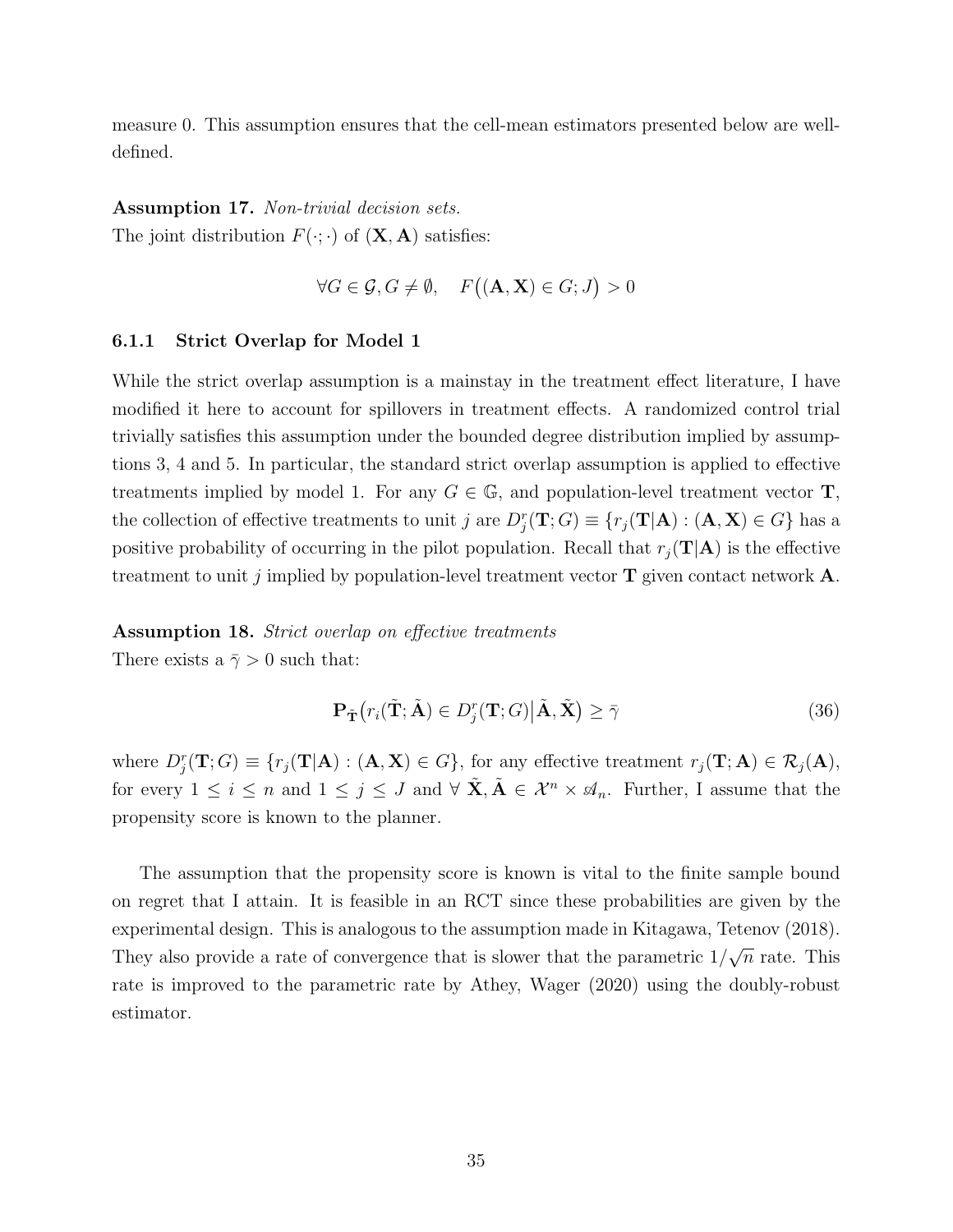### 6.1.2 Strict Overlap for Model 2

The strict overlap assumption when applied to homogenized effective treatments implied by model 2, requires further adaptation. For any  $G \in \mathbb{G}$ , and population-level treatment vector **T**, the collection of homogenized effective treatments to unit j are  $D_j^c(\mathbf{T}; G) \equiv \{c_j(\mathbf{T}; \mathbf{A}, \mathbf{X}) :$  $(A, X) \in G$  has a positive probability of occurring in the pilot population. Recall that  $c_j(T; A, X)$  is the homogenized effective treatment to unit j implied by population-level treatment vector T, given contact network A and covariate vector X.

Assumption 19. Strict overlap on homogenized effective treatments For any  $\ddot{A}$ ,  $\ddot{X}$ , there exists a  $\bar{\gamma} \in (0, 0.5)$  such that:

$$
\mathbf{P}_{\tilde{\mathbf{T}}}\big(c_i(\tilde{\mathbf{T}};\tilde{\mathbf{A}},\tilde{\mathbf{X}})\in D_j^c(\mathbf{T},G)\big|\tilde{\mathbf{X}},\tilde{\mathbf{A}}\big)\geq \bar{\gamma}
$$
\n(37)

where  $D_j^c(\mathbf{T}, G) \equiv \{c_j(\mathbf{T}; \mathbf{A}, \mathbf{X}) : (\mathbf{A}, \mathbf{X}) \in G\}$ , for any  $\mathbf{T} \in \mathcal{T}$  and for any  $G \in \mathbb{G}$ . Further, I assume that the propensity score is known to the planner.

## 6.2 Defining Set of Relevant Probability Measures  $\mathcal{P}^o$

Recall that uniform regret (definition 6) is defined with respect to a class of distributions. Here, I specify class of distributions for each model of spillover.

Definition 14.  $\mathcal{P}^o$  under Model 1.

Define  $\mathcal{P}_1^o$  to be the set of all probability that satisfy assumptions 1-6, 9-11, 15-18.

Definition 15.  $\mathcal{P}^o$  under Model 2.

Define  $\mathcal{P}_2^o$  to be the set of all probability that satisfy assumptions 1-6, 12-17 and 19.

# 6.3 Alternate Framework: Increasing Number of Networks Asymptotics

Recall that I consider an alternate framework in which the planner has access to data from many independent pilot populations. In section 7, I discuss how such data will allow the planner to remain agnostic in modeling spillovers. Here, I present the assumptions about how the treatments are distributed within and across the numerous pilot populations.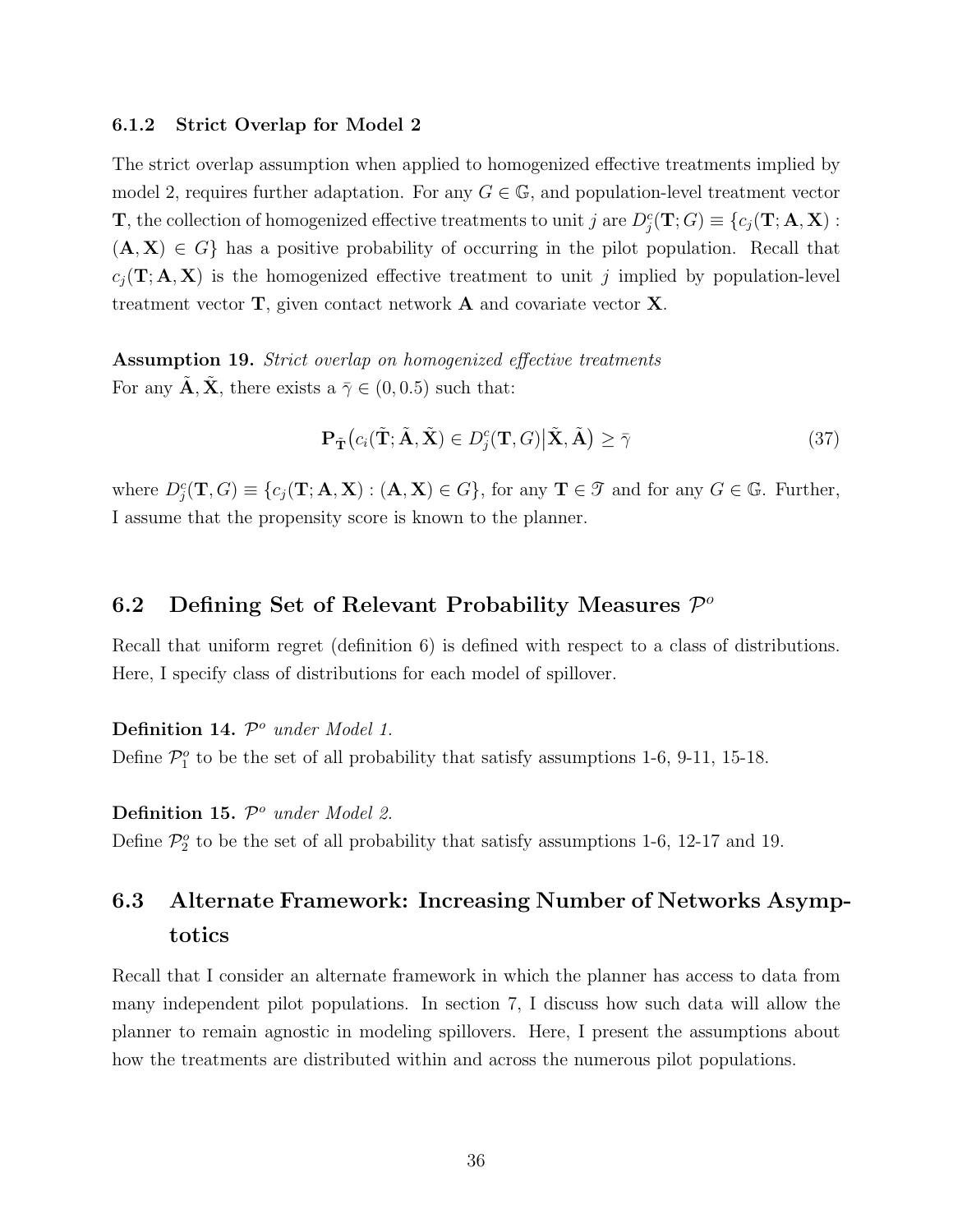Assumption 20. Unconfounded under many pilot populations. For each unit  $1 \leq i \leq n$  in each pilot population  $1 \leq k \leq N$ 

$$
\tilde{Y}_i^{(k)}(\cdot) \perp \tilde{\mathbf{T}}^{(k)} \mid \tilde{\mathbf{A}}^{(k)}, \tilde{\mathbf{X}}^{(k)} \tag{38}
$$

Assumption 21. Strict overlap under many pilot populations. For each unit  $1 \leq k \leq N$ , there exists  $\overline{\gamma} > 0$  such that:

$$
\mathbf{P}_{\tilde{\mathbf{T}}}(\tilde{\mathbf{T}}^{(k)}|\mathbf{A}^{(k)},\mathbf{X}^{(k)})\geq \bar{\gamma}
$$
\n(39)

where  $\tilde{\mathbf{T}}^{(k)} \in \{0,1\}^J$  and for any  $\mathbf{X}^{(k)}$ ,  $\mathbf{A}^{(k)} \in \mathcal{X}^J \times \mathcal{A}_J$ .

#### **Definition 15.**  $\mathcal{P}^{\circ}$  under many pilot populations.

Define  $\mathcal{P}_3^o$  to be the set of all probability that satisfy assumptions 1,2, 7, 8, 20 and 21.

# 7 Empirical Welfare Maximization

Empirical Welfare Maximization (EWM) replaces the expected welfare maximization problem:

$$
W_{\mathcal{G}}^*(\mathbf{P}) = \max_{G_1, \cdots, G_Q \in \mathcal{G}} \sum_{q=1}^Q F\big((\mathbf{A}, \mathbf{X}) \in G_q; J\big) \cdot \left(\frac{1}{J} \sum_{j=1}^J \mathbb{E}_{\mathbf{P}}\big[Y_j(\mathbf{T}_q) | (\mathbf{A}, \mathbf{X}) \in G_q\big]\right) \tag{40}
$$

with the empirical analogue constructed using data from the pilot population, i.e., this replaces the expectation with respect to an unknown distribution with its empirical analogue.

$$
W(\hat{\mathbf{G}}_{EWM}; \mathbf{P}) = \max_{G_1, \cdots, G_Q \in \mathcal{G}} \sum_{q=1}^Q F\big((\mathbf{A}, \mathbf{X}) \in G_q; J\big) \cdot \left(\frac{1}{J} \sum_{j=1}^J \hat{\mathbb{E}}\big[Y_j(\mathbf{T}_q) | (\mathbf{A}, \mathbf{X}) \in G_q\big]\right) (41)
$$

#### 7.1 Cell Mean Estimator

An important component in estimating the welfare function is the estimation of the mean treatment response function, i.e., for any  $\mathbf{T} \in \mathcal{T}, G \in \mathbb{G}$  and  $1 \leq j \leq J$ ,

$$
\mathbb{E}_{\mathbf{P}}\bigg[Y_j(\mathbf{T})\big|(\mathbf{X},\mathbf{A})\in G\bigg]
$$
\n(42)

To see the intuition behind the cell mean estimator, consider the running example of malaria.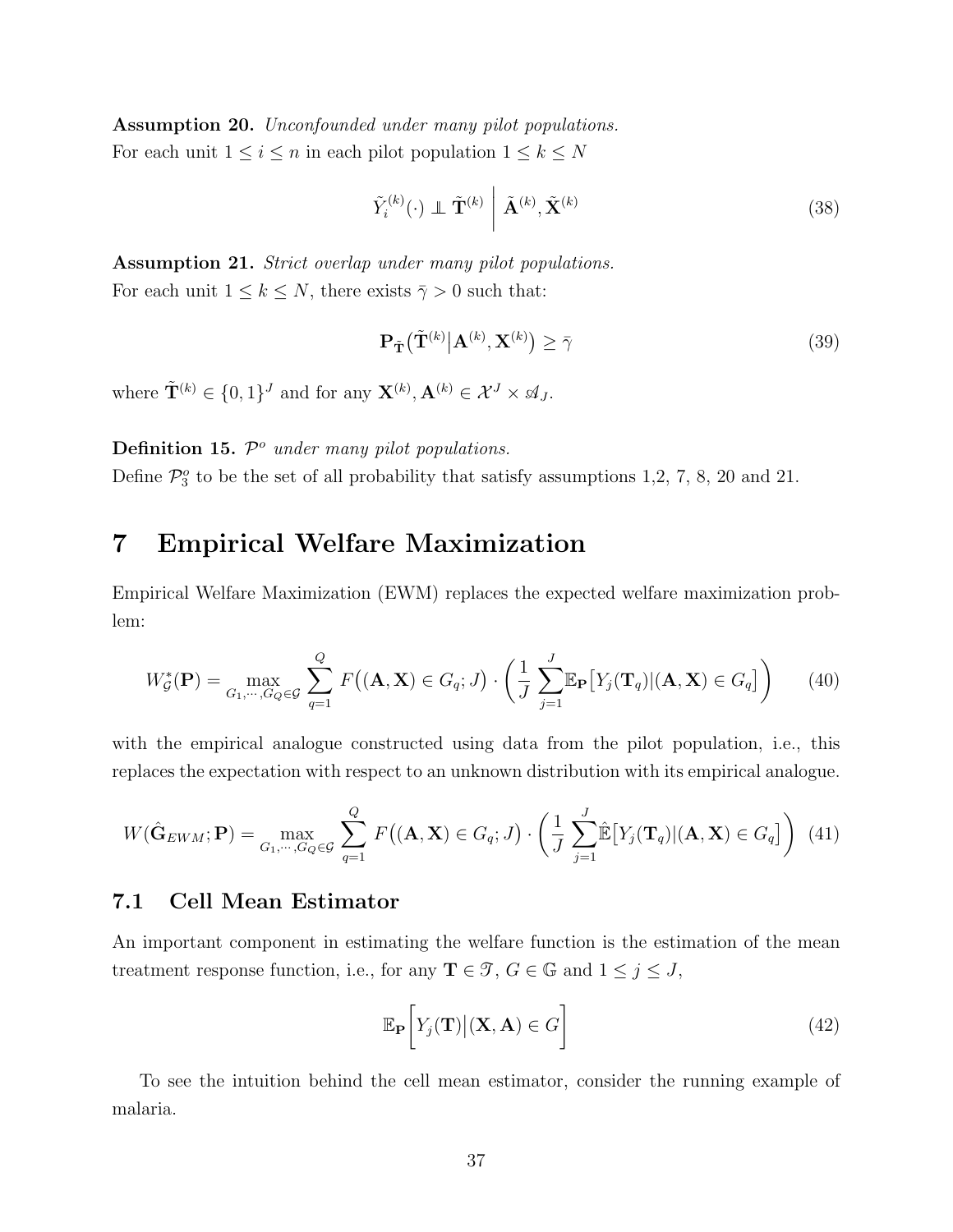Running example - malaria: Recall that the planner would like to assign one bed net between two linked households in the target population. In particular, suppose the planner would like to estimate the mean treatment response to household 1 when household 1 is assigned the bed net. For the time being, assume away covariates. The planner may use data



Figure 9: Estimand in the target population

from pilot population to estimate this mean treatment response. Suppose the realization of the data is such that houses A, C and E are assigned the bed net while houses B, D and F are not. Suppose the effect treatment to unit j is defined as the unit j's treatment status



Figure 10: Data in the pilot population

and the share of its links that receive a treatment. Notice that households A, C and E in the pilot population share the same effective treatment as household 1 in the target population. Then, due to unconfounded distribution of treatments in the target population, the mean treatment response to household 1 can be estimated using the average of the outcomes to households A, C and E in the pilot population.

The next section formalizes this intuition for the 2 models of spillovers and also accounts for covariates.

#### 7.1.1 Model 1: Local Spillovers and Exchangeability

Definition 16. Cell-mean estimator under model 1.

$$
\hat{\mathbb{E}}_{\mathbf{P}}[Y_j(\mathbf{T})|(\mathbf{X}, \mathbf{A}) \in G] = \frac{1}{n} \sum_{i=1}^n \frac{\tilde{Y}_i \mathbf{1}\{r_i(\tilde{\mathbf{D}}; \tilde{\mathbf{A}}) \in D_j^r(\mathbf{T}; G)\} \mathbf{1}\{\tilde{X}_i \in G_{|X_j}\}}{\mathbf{P}_{\tilde{\mathbf{T}}}(r_i(\tilde{\mathbf{D}}; \tilde{\mathbf{A}}) \in D_j^r(\mathbf{T}; G), \tilde{X}_i \in G_{|X_j}|\tilde{\mathbf{A}}, \tilde{\mathbf{X}})}
$$
(43)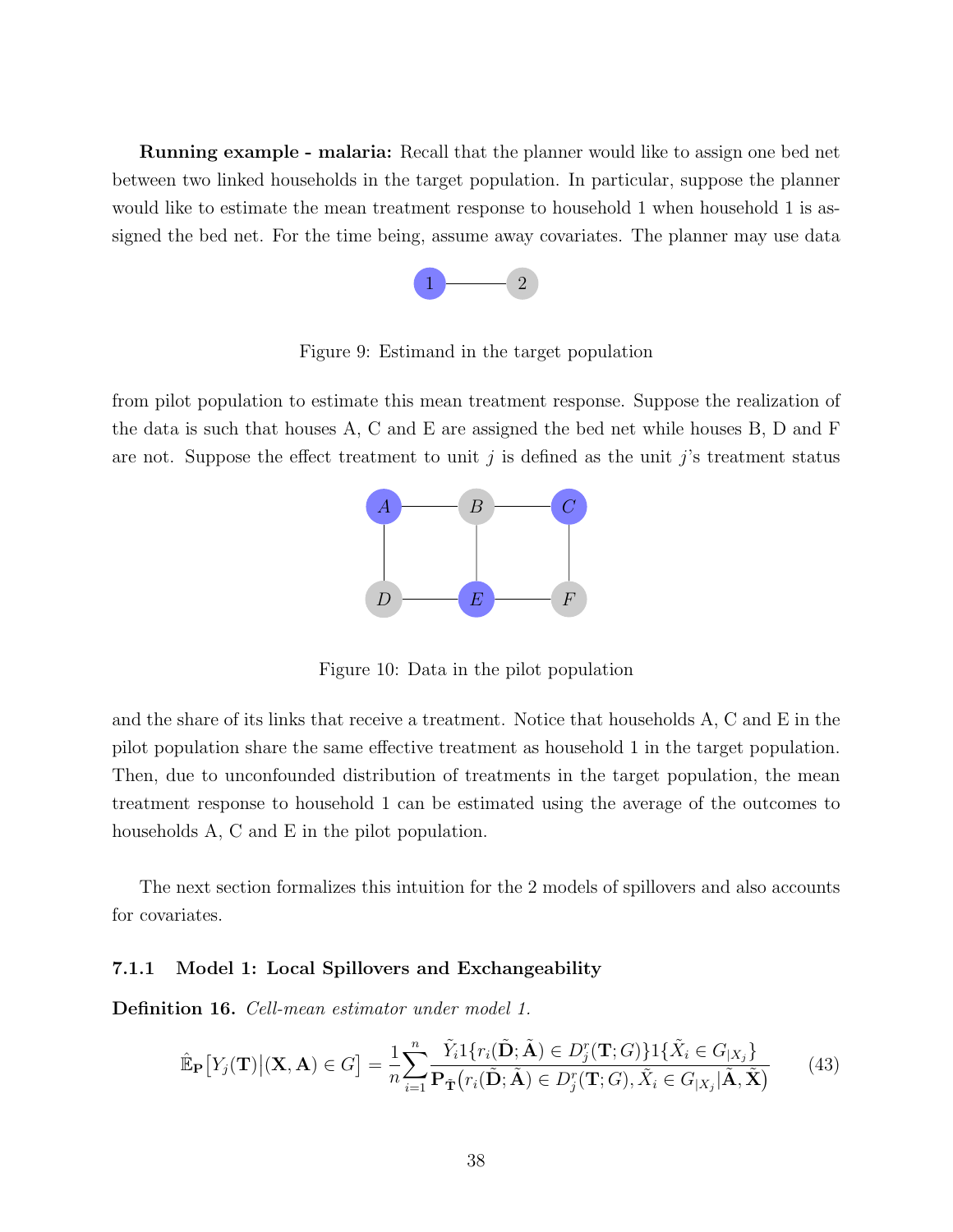where

$$
D_j^r(\mathbf{T}; G) \equiv \{r_i(\mathbf{T}; \mathbf{A}) : (\mathbf{X}, \mathbf{A}) \in G\},
$$

$$
G_{|X_j} \equiv \{\mathbf{X}_j : (\mathbf{X}, \mathbf{A}) \in G\}.
$$

Lemma 3. Unbiasedness of cell-mean estimator For any  $P \in \mathcal{P}_1^o$ , the above estimator is unbiased.

#### 7.1.2 Model 2: SIR Based Model of Disease Propagation

Definition 17. Cell-mean estimator under model 1.

$$
\hat{\mathbb{E}}_{\mathbf{P}}[Y_j(\mathbf{T})|(\mathbf{X}, \mathbf{A}) \in G] = \frac{1}{n} \sum_{i=1}^n \frac{\tilde{Y}_i 1\{c_i(\tilde{\mathbf{D}}; \tilde{\mathbf{A}}, \tilde{\mathbf{X}}) \in D_j^c(\mathbf{T}; G)\}}{\mathbf{P}_{\tilde{\mathbf{T}}}(c_i(\tilde{\mathbf{T}}; \tilde{\mathbf{A}}, \tilde{\mathbf{X}}) \in D_j^c(\mathbf{T}; G)|\tilde{\mathbf{X}}, \tilde{\mathbf{A}})}
$$
(44)

where  $D_j^c(\mathbf{T}, G) \equiv \{c_j(\mathbf{T}; \mathbf{A}, \mathbf{X}) : (\mathbf{A}, \mathbf{X}) \in G\}.$ 

Lemma 4. Unbiasedness of cell-mean estimator For any  $P \in \mathcal{P}_2^o$ , the above estimator is unbiased.

The unbaisedness of cell-mean estimator implies that the empirical welfare for any treatment rule is an unbiased estimator of the welfare. Consequently, the finite sample bound on the uniform regret is amounts to proving a concentration inequality of an empirical process indexed by the treatment rule. This is formalized in the lemma below.

Lemma 5. Uniform regret as an empirical process. For any  $l \in \{1, 2\},\$ 

$$
\sup_{\mathbf{P}\in\mathcal{P}_l^o} \mathbb{E}_{\tilde{\mathbf{X}},\tilde{\mathbf{A}},\tilde{\mathbf{T}},\tilde{\mathbf{Y}}\sim\mathbf{P}} \bigg[W_{\mathcal{G}}^*(\mathbf{P}) - W(\hat{\mathbf{G}}_{EWM};\mathbf{P})\bigg] \le 2 \sum_{q=1}^Q \sup_{\mathbf{P}\in\mathcal{P}_l^o} \mathbb{E}_{\tilde{\mathbf{X}},\tilde{\mathbf{A}},\tilde{\mathbf{T}},\tilde{\mathbf{Y}}\sim\mathbf{P}} \bigg[\sup_{G\in\mathbb{G}} |W_n^q(G) - W^q(G)|\bigg] \tag{45}
$$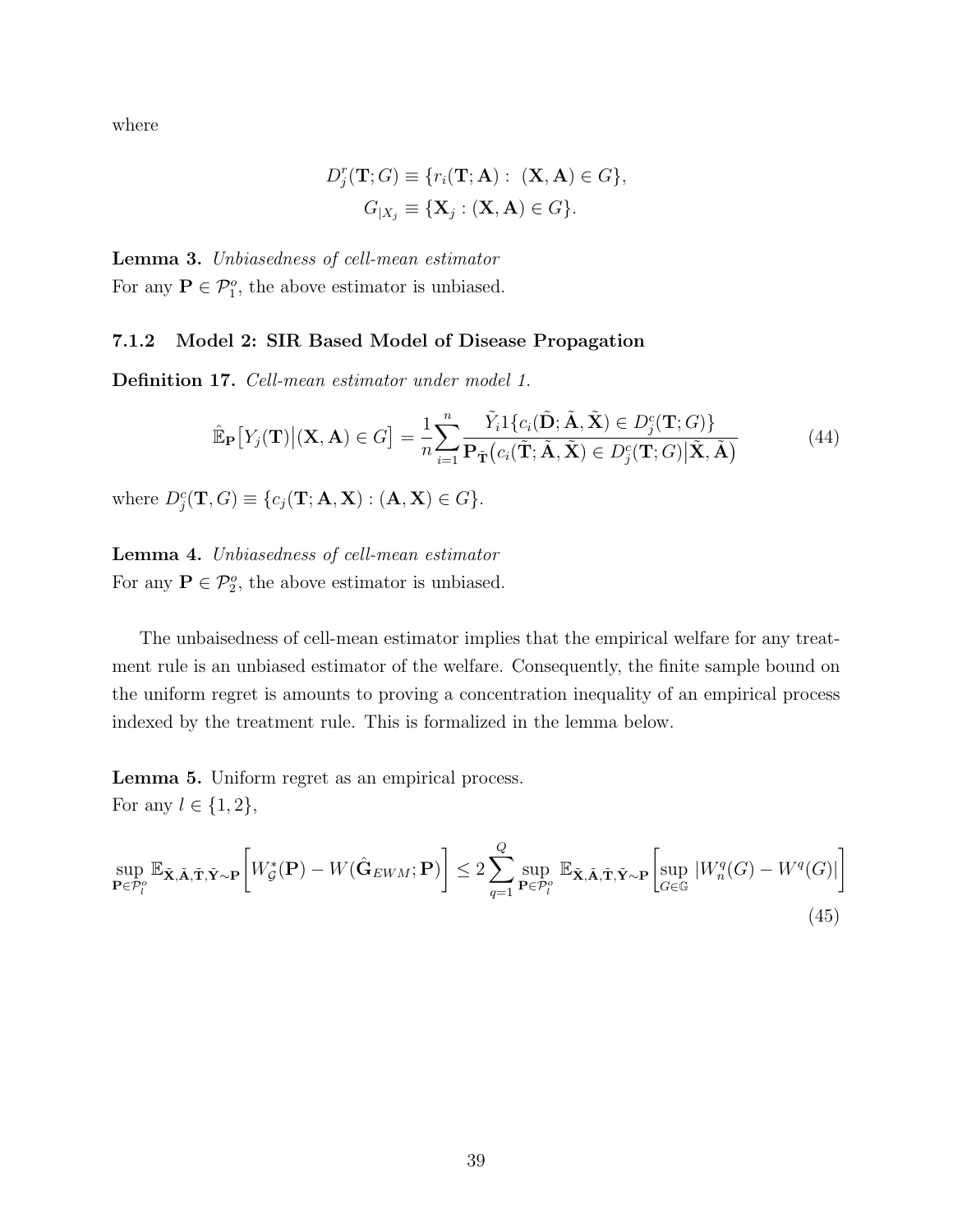# 7.2 Alternate Framework: Increasing Number of Networks Asymptotics

Empirical Welfare Maximization (EWM) replaces the expected welfare maximization problem:

$$
W_{\mathcal{G}}^*(\mathbf{P}) = \max_{G_1, \cdots, G_Q \in \mathcal{G}} \sum_{q=1}^Q \mathbb{E} \left[ \frac{1}{J} \sum_{j=1}^J Y_j(\mathbf{T}_q) \cdot 1 \{ (\mathbf{A}, \mathbf{X}) \in G_q \} \right]
$$
(46)

with the empirical analogue constructed using data from the pilot population, i.e., this replaces the expectation with respect to an unknown distribution with its empirical analogue.

$$
W(\hat{\mathbf{G}}_{EWM}; \mathbf{P}) = \max_{G_1, \cdots, G_Q \in \mathcal{G}} \sum_{q=1}^Q \hat{\mathbb{E}} \left[ \frac{1}{J} \sum_{j=1}^J Y_j(\mathbf{T}_q) \right] \cdot 1 \{ (\mathbf{A}, \mathbf{X}) \in G_q \}
$$
(47)

In this case the cell -mean estimator is defined as:

$$
\hat{\mathbb{E}}\left[\frac{1}{J}\sum_{j=1}^{J}Y_j(\mathbf{T}_q)\cdot 1\{(\mathbf{A}, \mathbf{X}) \in G_q\}\right] = \frac{1}{N}\sum_{k=1}^{N}\frac{\sum_{q=1}^{Q}\frac{1}{J}\sum_{j=1}^{J}Y_j^{(k)}\cdot 1\{\tilde{\mathbf{T}}^{(k)} = \mathbf{T}_q\}\cdot 1\{(\tilde{\mathbf{A}}^{(k)}, \tilde{\mathbf{X}}^{(k)}) \in G_q\}}{\mathbf{P}(\tilde{\mathbf{T}}^{(k)} = \mathbf{T}_q|\tilde{\mathbf{A}}^{(k)}, \tilde{\mathbf{X}}^{(k)})}
$$
\n(48)

$$
\equiv \frac{1}{N} \sum_{k=1}^{N} f(\tilde{\mathbf{X}}^{(k)}, \tilde{\mathbf{A}}^{(k)}, \tilde{\mathbf{T}}^{(k)}, \tilde{\mathbf{Y}}^{(k)}; \mathbf{T}_q, G_q)
$$
(49)

Unbiasedness of the estimator is trivial here.

Lemma 6. Uniform regret as an empirical process.

$$
\mathbb{E}_{\tilde{\mathbf{X}}, \tilde{\mathbf{A}}, \tilde{\mathbf{T}}, \tilde{\mathbf{Y}} \sim \mathbf{P}} \left[ \sup_{G \in \mathbb{G}} |W_N^q(G) - W^q(G)| \right] \le \mathbb{E}_{\tilde{\mathbf{X}}, \tilde{\mathbf{A}}, \tilde{\mathbf{T}}, \tilde{\mathbf{Y}} \sim \mathbf{P}} \left[ \sup_{f \in \mathcal{F}} |\mathbb{E}_N(f) - \mathbb{E}(f)| \right] \tag{50}
$$

## 8 Results

I start by proving two concentration inequalities that separately handle the case of the two different asymptotic frameworks. These lemma bound an empirical process indexed by class of functions with finite VC dimension. A very crude intuition for the logic in attained by considering that a concentration inequality shows that the average of a large number of draws of a random variable concentrates around the expected value of the random variable. In my case, the draws need not be IID, hence I make assumptions on the correlation and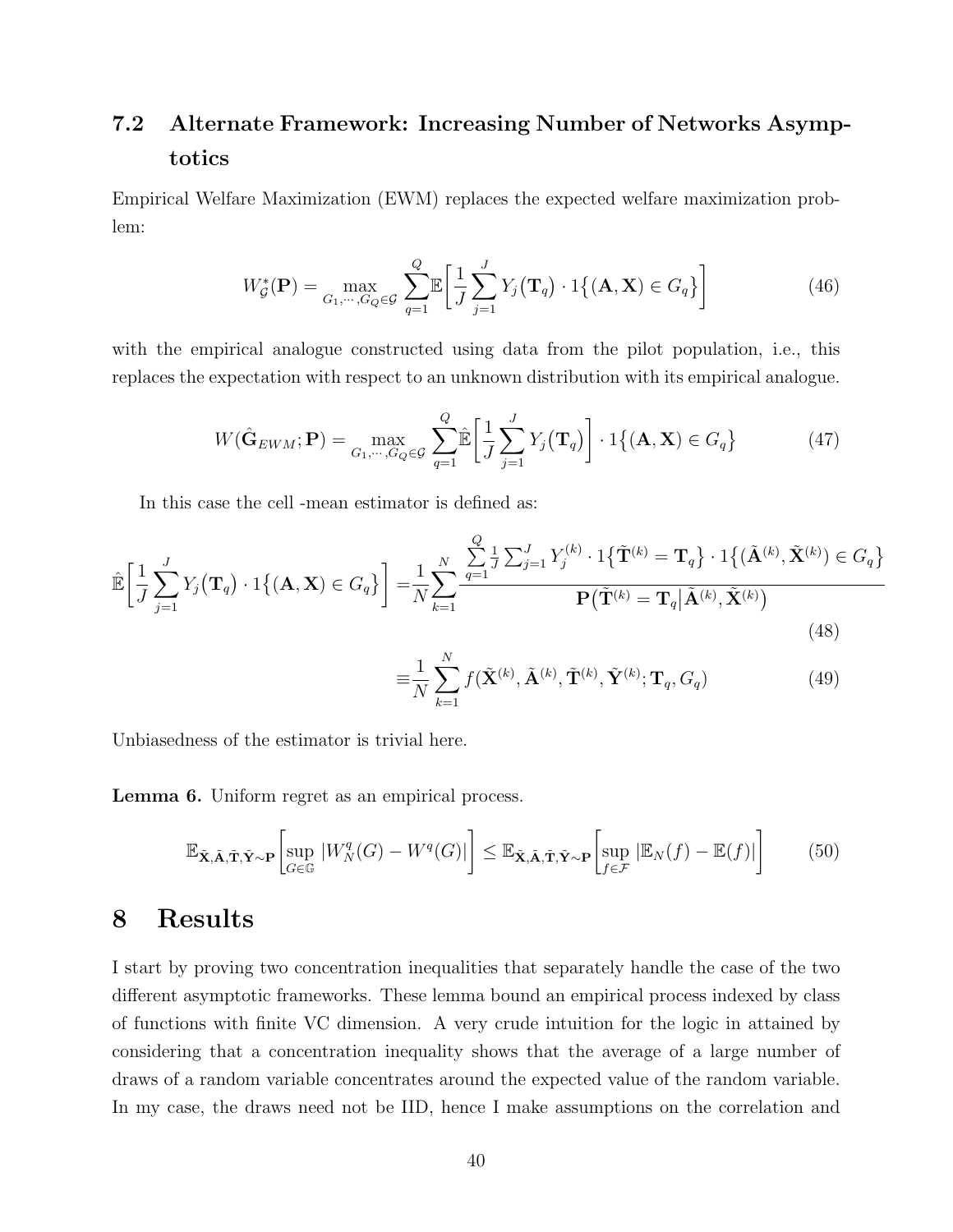network representation. Moreover, instead of a random variable, I have an empirical process and will show that this concentration applies uniformly over the domain of the empirical process which requires the VC dimension assumption and assumptions on unconfoundedness and strict overlap. Lemma 7 deals with the single pilot population framework while lemma 8 is for the alternative framework with many network populations.

**Lemma 7.** Suppose  $\mathcal{D}_n$  satisfies assumptions 3-6,  $Z_{1:n}$  satisfies assumptions 1, 2 and either 9-11 and 15-18 or 12-17 and 19. Let  $\mathcal F$  be a class of uniformly bounded functions with  $||f||_{\infty}$  ≤  $\overline{F}$  for all  $f \in \mathcal{F}$ . Further, assume that  $\mathcal F$  is countable and has finite VC dimension. Then, there exists a universal constant  $C_1$  such that

$$
\mathbb{E}_{\mathcal{D}_n}\bigg[\mathbb{E}_{Z_{1:n}|\mathcal{D}_n}\bigg[\sup_{f\in\mathcal{F}}\bigg|\frac{1}{n}\sum_{i=1}^n f(Z_i)-\mathbb{E}f\bigg|\bigg]\bigg]\leq 2C_1\big[2^d(1+2\kappa\bar{\rho})^d\big]3/2\bar{F}\sqrt{\frac{v}{n}}
$$

**Lemma 8.** Suppose  $\mathbf{Z}_{1:N}$  satisfies assumptions 1, 7, 8, 20 and 21. Let  $\mathcal F$  be a class of uniformly bounded functions with  $||f||_{\infty} \leq \overline{F}$  for all  $f \in \mathcal{F}$ . Further, assume that  $\mathcal F$  is countable and has finite VC dimension. Then, there exists a universal constant  $C_2'$  such that:

$$
\mathbb{E}_{\mathbf{Z}_{1:N}}\bigg[\sup_{f\in\mathcal{F}}\bigg|\mathbb{E}_Nf-\mathbb{E}f\bigg|\bigg]\leq 2\bigg[C_2'\bar{F}\sqrt{\frac{v}{N}}\bigg]
$$

The first theorem provides an upper bound for local spillovers and exchangeability model with single pilot population.

Theorem 1. Finite sample bound for Empirical Welfare Maximization.

$$
\sup_{\mathbf{P}\in\mathcal{P}_1^o}\mathbb{E}_{\tilde{\mathbf{X}},\tilde{\mathbf{A}},\tilde{\mathbf{T}},\tilde{\mathbf{Y}}\sim\mathbf{P}}\bigg[W_{\mathcal{G}}^*-W(\hat{\mathbf{G}}_{EWM})\bigg] \leq 4QC_1\big[2^d(1+2\kappa\bar{\rho})^d\big]3/2\frac{M}{2\bar{\gamma}}\sqrt{\frac{v}{n}}
$$

The second theorem proved an upper bound for SIR based model of spillovers with single pilot population.

**Theorem 2.** Finite sample bound for Empirical Welfare Maximization.

$$
\sup_{\mathbf{P}\in\mathcal{P}_2^o}\mathbb{E}_{\tilde{\mathbf{X}},\tilde{\mathbf{A}},\tilde{\mathbf{T}},\tilde{\mathbf{Y}}\sim\mathbf{P}}\bigg[W_{\mathcal{G}}^*-W(\hat{\mathbf{G}}_{EWM})\bigg] \leq 4QC_1\big[2^d(1+2\kappa\bar{\rho})^d\big]3/2\frac{1}{\bar{\gamma}}\sqrt{\frac{v}{n}}
$$

The third theorem provides an upper bound under increasing number of networks asymptotic framework.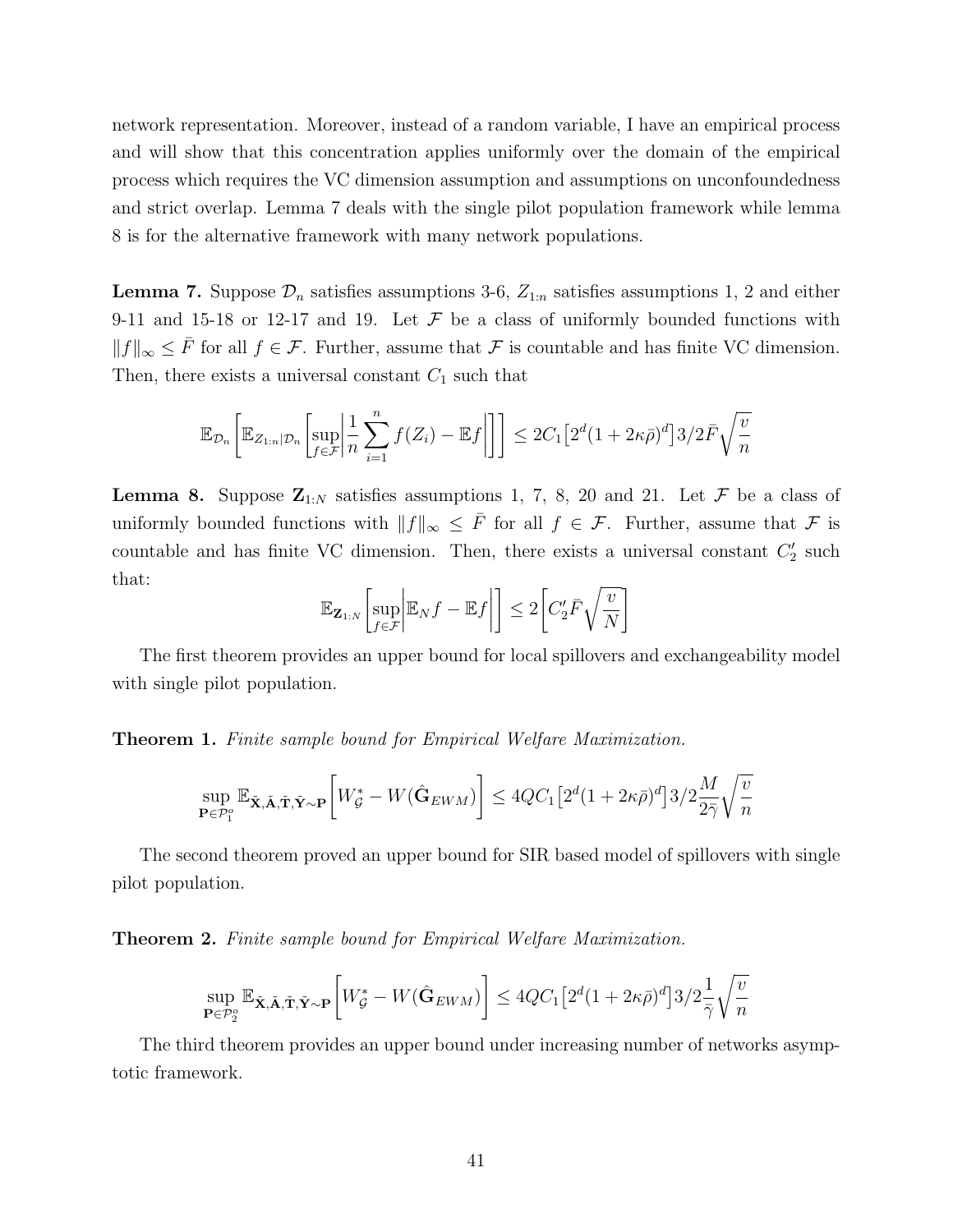**Theorem 3.** Finite sample bound for Empirical Welfare Maximization.

$$
\sup_{\mathbf{P}\in\mathcal{P}_3^o}\mathbb{E}_{\tilde{\mathbf{X}}^{(1:N)},\tilde{\mathbf{A}}^{(1:N)},\tilde{\mathbf{T}}^{(1:N)},\tilde{\mathbf{Y}}^{(1:N)}\sim\mathbf{P}}\bigg[W^*_\mathcal{G}-W(\hat{\mathbf{G}}_{EWM})\bigg]\leq 4QC_1\frac{M}{2\bar{\gamma}}\sqrt{\frac{v}{N}}
$$

The fourth theorem provides a lower bound for the increasing number of networks asymptotic framework.

**Theorem 4:** For any statistical treatment rule  $\hat{z}$ , it holds that

$$
\sup_{\mathbf{P}\in\mathcal{P}_3^o}\mathbb{E}_{Data\sim(\mathbf{P},F)}\bigg[W_{\mathcal{G}}^*-W(\hat{\mathbf{G}}_{EWM})\bigg]\geq\frac{1}{2}\sqrt{\frac{v}{N}}e^{-2\sqrt{2}}
$$

as long as  $J^2N \ge 16v$ .

The fifth theorem provides a lower bound for local spillovers and exchangeability model with single pilot population.

**Theorem 5\*:** For any statistical treatment rule  $\hat{z}$ , it holds that

$$
\sup_{\mathbf{P}\in\mathcal{P}_1^o}\mathbb{E}_{\tilde{\mathbf{X}}, \tilde{\mathbf{A}}, \tilde{\mathbf{T}}, \tilde{\mathbf{Y}}\sim\mathbf{P}}\bigg[W^*_\mathcal{G} - W(\hat{\mathbf{G}}_{EWM})\bigg] \geq C_3(\mathcal{P}_1^o)\sqrt{\frac{1}{N}}
$$

\* The proof for this is coming soon.

### 9 Illustration in the Context of the Running Example

In this section, I provide a numerical illustration in the context of the running example for malaria that I set up earlier in the paper. To recap, the planner faces an outbreak of a deadly infectious disease, malaria in a target village consisting of two households  $(J = 2)$ . Here, I assume that the planner observes the distance from each household to vegetation as the covariate  $X_j \in \{0, 100\}$ . Since mosquitoes are said to be poor flyers, not flying beyond a hundred meters, links on the contact network can be thought to be determined by geographical proximity. For example, the 2 houses are said to be linked (I'll simplify the notation here to  $A = 1$ ) if and only if the distance between the two houses is less than a hundred meters. The planner has 1 bed net to distribute between the 2 houses. The outcome  $Y_j(\cdot)$  can be any composite measure of health outcome of household  $j$ . The set of potential outcomes for house j are  $\{Y_j(1,1), Y_j(1,0), Y_j(0,1), Y_j(0,0)\}\$  and the feasible set of village-level treatment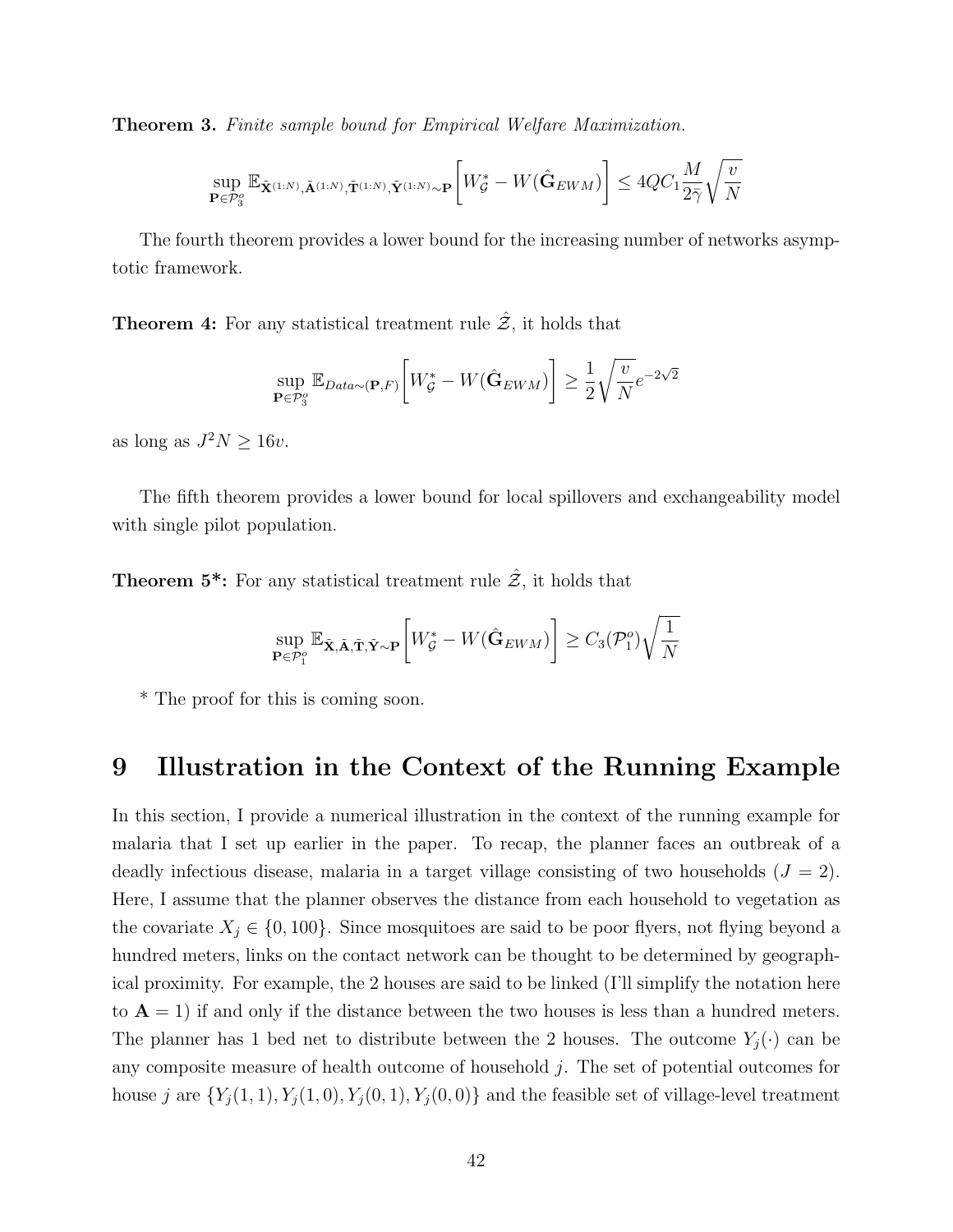assignments is  $\mathcal{T} = \{(1, 0), (0, 1), (0, 0)\}\$  and hence  $Q = 3$ .

I assume that  $\mathbf{P}(X_j = 0) = \mathbf{P}(X_j = 100) = 1/2$  IID across  $1 \leq j \leq 2$ . The linking probability is assumed to be  $P(A_{ij} = 1) = 1/2$  IID across links  $ij^{18}$  $ij^{18}$  $ij^{18}$  and independent across **X**. These two distribution assumptions jointly determine  $F(\cdot, \cdot; J)$  in this context. Formally, I can define the  $\mu_J$  compatible with assumption 3:

$$
F(\mathbf{A}, \mathbf{X}; J) = \frac{1}{8}, \forall \mathbf{A}, \mathbf{X} \in \{0, 1\} \times \{0, 100\}^2
$$
 (51)

In this example, I assume the following treatment response function consistent with assumptions 9, 10 and 11 in the local spillovers and exchangeability model. Recall the earlier example:

$$
\mathbb{E}[Y_i(\mathbf{T})|\mathbf{A}, \mathbf{X}] = T_i + \frac{X_i}{100} \cdot ((1 - T_i)s_i(\mathbf{T}, \mathbf{A})(1 - \beta))
$$

where

$$
s_i(\mathbf{T}, \mathbf{A}) = \begin{cases} 1, & \text{if } \sum_{j \neq i} \mathbf{A}_{ij} = 0 \\ \frac{\sum_{j \neq i} \mathbf{A}_{ij} T^j}{\sum_{j \neq i} \mathbf{A}_{ij}}, & \text{else} \end{cases}
$$

Here, I build on this assumption as follows:

$$
Y_i(\mathbf{T})|(T_i, s_i(\mathbf{T}, \mathbf{A}), \mathbf{X}) = \begin{cases} 0 & \text{if } T_i = s_i(\mathbf{T}, \mathbf{A}) = 0\\ T_i + \frac{X_i}{100} \cdot \left( (1 - T_i)s_i(\mathbf{T}, \mathbf{A})(1 - \beta) \right) + \epsilon_i, \text{ else} \end{cases} \tag{52}
$$

where

$$
\epsilon_i \sim U(-1,+1), \text{ IID across } i \text{ and independent of } \mathbf{A}, \mathbf{X} \tag{53}
$$

The planner has access to an experiment conducted on a pilot village containing  $n = 6$ households. The distance between house i and vegetation in recorded as  $\tilde{X}_i$ . The adjacency matrix of the contact network in the pilot village is recorded in  $\tilde{A}$ . The experimentally assigned treatment to house i is  $\tilde{T}_i$ . Finally, the composite measure of health outcome in house *i* is  $\tilde{Y}_i$ . I maintain the assumptions that the same stationary data generating process

<span id="page-42-0"></span><sup>&</sup>lt;sup>18</sup> In the target village there happens to be only 1 pair on nodes.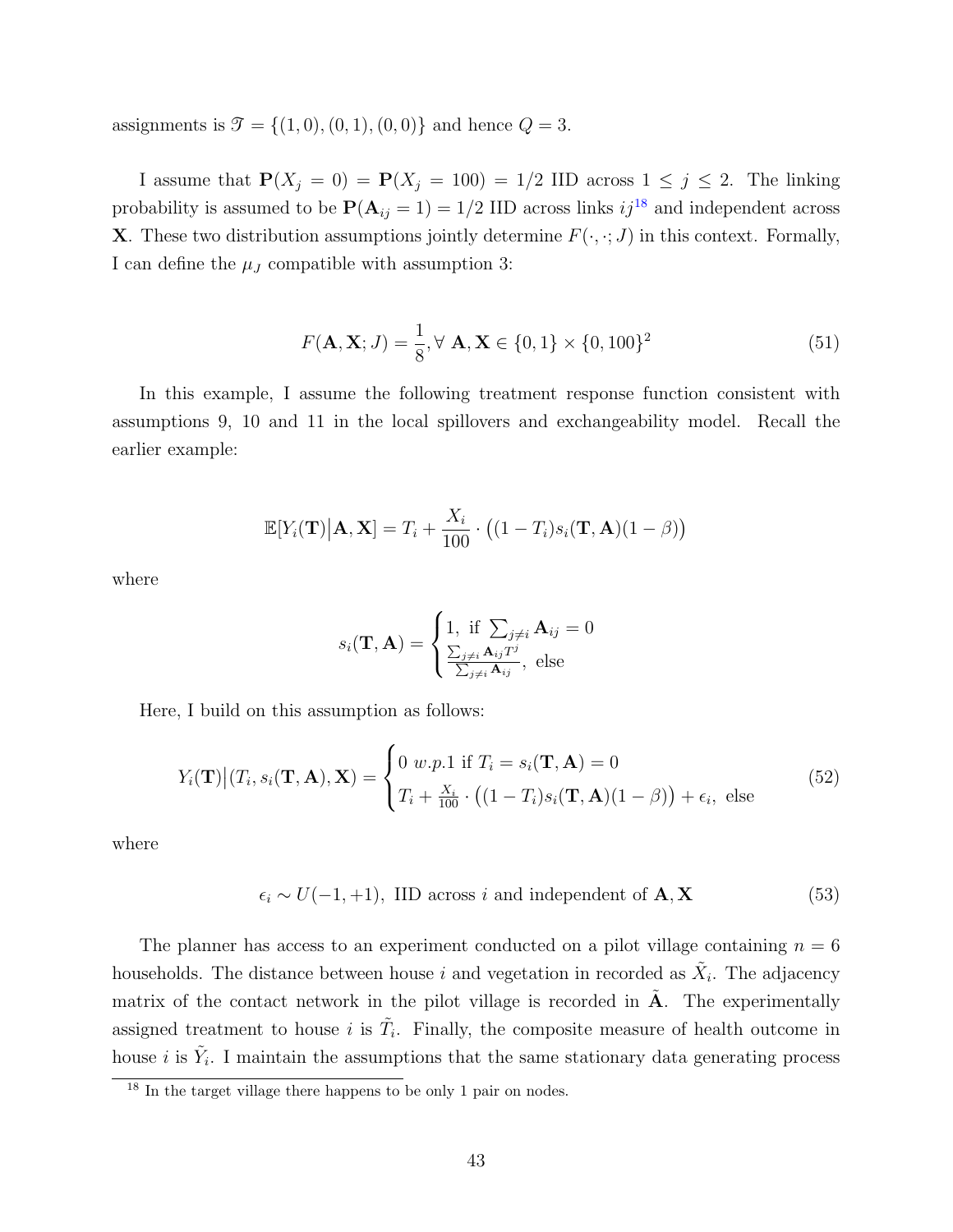governs both, the target population, and the pilot population (assumptions 1 and 6). Suppose that the treatment assignment on the pilot population satisfies assumptions 15, 16 and 17. In particular,  $\mathbf{P}(\tilde{T}_i = 1) = \mathbf{P}(\tilde{T}_i = 0) = 1/2$  and is independent of  $\tilde{\mathbf{A}}, \tilde{\mathbf{X}}$ . For the exercise, I fix the data for the pilot population as below. The network structure is represented by figure 3.



Figure 11: Target Village in Running Example

The observations in the pilot population are provided in table 1. The uncertainty for the planner comes from the fact that she does not observe the true  $\beta^{19}$  $\beta^{19}$  $\beta^{19}$  and the realizations of  $\epsilon_i$ .

| Variable    |         |      |      |         |    |      |
|-------------|---------|------|------|---------|----|------|
| $\Lambda_i$ | $100\,$ |      | 100  | $100\,$ |    | 100  |
|             |         |      |      |         |    |      |
|             | .03     | 0.89 | 1.53 | 0.06    | 44 | 0.87 |

Table 1: Observations in Pilot Population

Following definition 3, I characterize the treatment rules by their implied decision sets  $G_1, G_2, G_3$  which form a partition of the set of all  $(\mathbf{A}, \mathbf{X}) \in \{0, 1\} \times \{0, 100\}^2$ . Since this set is finite, any partition of decision sets trivially has finite VC dimension and hence satisfies assumption 2. So, let G denote the set of all partitions. For any  $G_1, G_2, G_3 \in \mathcal{G}$ , define the empirical welfare function as:

<span id="page-43-0"></span><sup>&</sup>lt;sup>19</sup> The numerical exercise uses  $\beta = 0.5$ .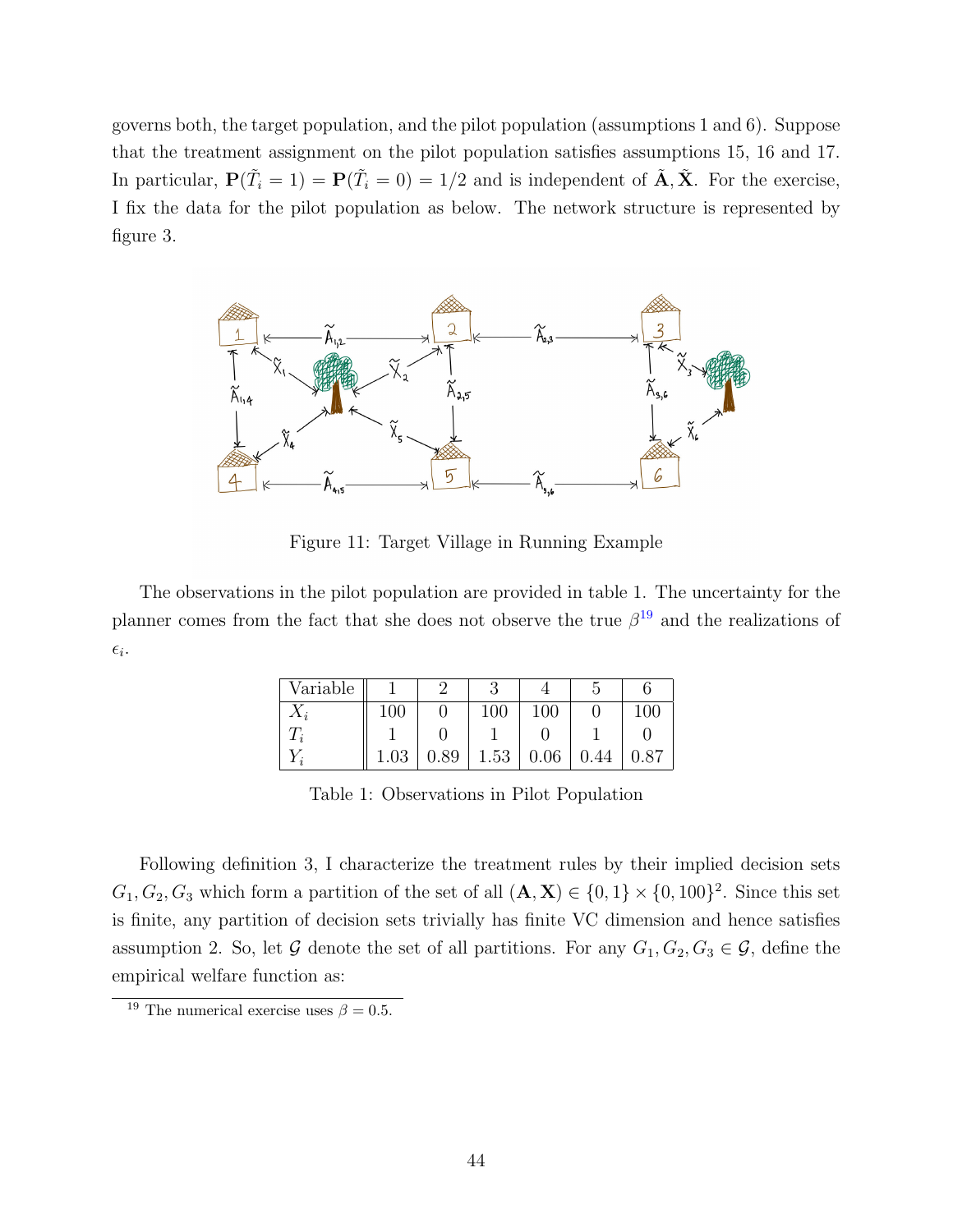$$
W_n(G_1, G_2, G_3) = \sum_{\mathbf{T} \in \{(0,0), (1,0), (1,0)\}} \frac{1}{2 \cdot 8} \sum_{\mathbf{A} \in \{0,1\}} \sum_{\mathbf{X} \in \{0,100\}^2} F(\mathbf{A}, \mathbf{X}; J) \sum_{j \in \{1,2\}} \frac{1}{n}
$$

$$
\sum_{i=1}^n \frac{\tilde{Y}_i \mathbf{1} \{ \tilde{T}_i = T_j, s_i(\tilde{\mathbf{T}}, \tilde{\mathbf{A}}) = s_j(\mathbf{T}, \mathbf{A}), \tilde{X}_i = X_j \}}{\mathbf{P}_{\tilde{\mathbf{T}}} [\tilde{T}_i = T_j, s_i(\tilde{\mathbf{T}}, \tilde{\mathbf{A}}) = s_j(\mathbf{T}, \mathbf{A}), \tilde{X}_i = X_j | \tilde{\mathbf{A}}, \tilde{\mathbf{X}}]} \tag{54}
$$

The empirical welfare maximizing treatment rule is:

$$
\hat{Z}(\mathbf{A}, \mathbf{X} | \tilde{\mathbf{Y}}, \tilde{\mathbf{X}}, \tilde{\mathbf{A}}, \tilde{\mathbf{T}}) = \begin{cases} (0,0) \text{ if } (\mathbf{A}, \mathbf{X}) \in \{ (0,0,0), (0,0,100), (0,100,0), (0,100,100) \} \\ (1,0) \text{ if } (\mathbf{A}, \mathbf{X}) \in \{ (1,0,0), (1,0,100), (1,100,0), (1,100,100) \} \end{cases}
$$
(55)

If the planner knew the distribution  $(\beta)$ , the optimal treatment rule is:

$$
Z^*(\mathbf{A}, \mathbf{X} | \beta = 0.5) = \begin{cases} (0, 0) \text{ if } (\mathbf{A}, \mathbf{X}) \in \{ (0, 0, 0) \} \\ (0, 1) \text{ if } (\mathbf{A}, \mathbf{X}) \in \{ (1, 100, 0), (1, 100, 100) \} \\ (1, 0) \text{ else} \end{cases}
$$
(56)

## 10 Applicability to COVID 19

While a vaccine for COVID-19 is yet to be approved, it is becoming increasingly clear that ramping up supply will be challenging, particularly in its early days. Consequently, governments across the globe will need to ration the limited stock of vaccines. This rationing may be done according to one of several objective functions. One example is maximizing the level of activity subject to a tolerable number of infections. In this section, I discuss some adaptations to the presented framework that will be necessary before the results may be transferred to the study of COVID-19.

The first key distinction involves the contact network. This paper assumes that the degree distribution of the contact network is bounded. Depending on the compliance to social distancing and the use of masks in public places, this may or may not be a suitable assumption for COVID-19. Consider first the extreme case where nobody follows social distancing or the use of masks in public settings. Since the disease is believed to be transmitted primarily through droplets that are expelled by an infected individual coughing, sneezing or talking,<sup>[20](#page-44-0)</sup> the implied contact network could be very dense. Consider the example of an

<span id="page-44-0"></span><sup>20</sup> Center for Disease Control FAQs on Coronavirus Disease 2019 (COVID-19)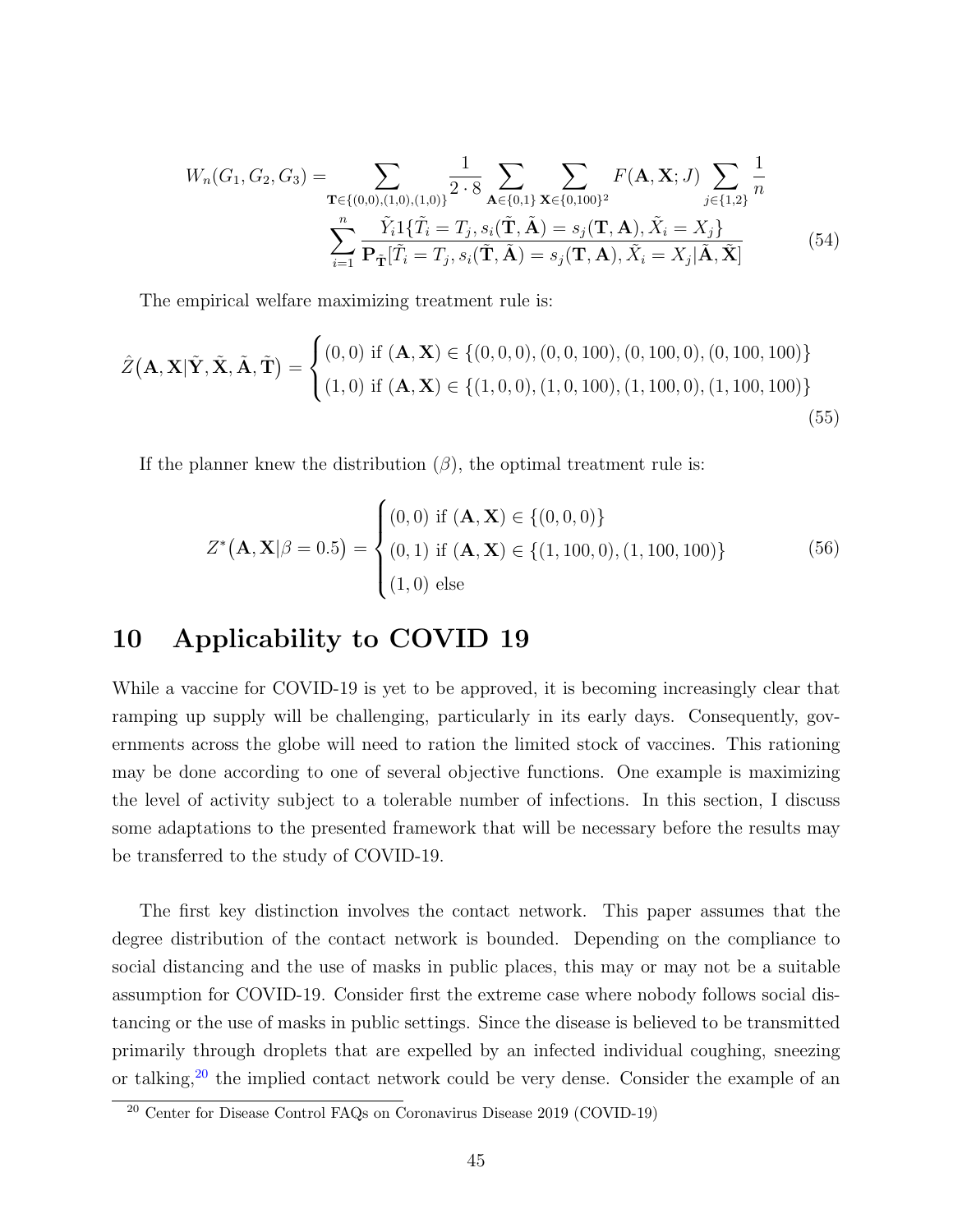asymptomatic but infected individual passing through a crowded area such a public transit or football game.<sup>[21](#page-45-0)</sup> The degree of such an individual on the contact network can be very large. In general, I do not expect the contact network to satisfy the bounded degree assumption is this setting. At the other extreme, consider now a situation where all members of society are perfectly adhering to social distancing requirements and the appropriate use of masks. In such an environment, the bounded degree assumption is likely to hold. In a realistic model of COVID-19, individuals' decisions to comply with social distancing norms would need to be endogenized, adding to its complexity.

A second distinction lies in the appropriate model of disease transmission on the contact network. While the models presented here might be a good fit, much remains to be known about the transmission of COVID-19 as of date. Finally, the objective functions considered by the planner also needs special attention. In this paper, I consider the population objective functions to be the aggregate outcome across members of the population. This would be consistent with the welfare maximization by a utilitarian social planner who only cares about the survival of the members of the population. In the COVID-19 case, governments may have a host of other objective functions which might include, at least in part, maximizing economic activity. Extending the results presented here to such welfare functions would require additional work.[22](#page-45-1)

## 11 Conclusion

This paper is primarily concerned with establishing theoretical properties of the Empirical Welfare Maximization procedure when extended to accommodate for spillovers in treatments. While the results have been established with deadly communicable diseases such as Ebola, HIV, and malaria in mind, the tools developed herein have wider applicability. In this section, I suggest some broader applications.

#### 11.1 Saving Amazon Rainforests

In the past three decades, deforestation has taken a dramatic toll on the Amazon rainforests. As a consequence, in 2008, the Brazilian government released a Priority List of 36 municipalities with high levels of deforestation. These municipalities were subject to rigorous

<span id="page-45-0"></span><sup>21</sup> Robinson, J. (2020), The Soccer Match that Kicked Off Italy's Coronavirus Disaster, Wall Street Journal, 1 April. Available at: [https://www.wsj.com/articles/](https://www.wsj.com/articles/the-soccer-match-that-kicked-off-italys-coronavirus-disaster-11585752012) [the-soccer-match-that-kicked-off-italys-coronavirus-disaster-11585752012](https://www.wsj.com/articles/the-soccer-match-that-kicked-off-italys-coronavirus-disaster-11585752012)

<span id="page-45-1"></span><sup>22</sup> See Kitagawa, Tetenov (2019b) for equality minded welfare functions.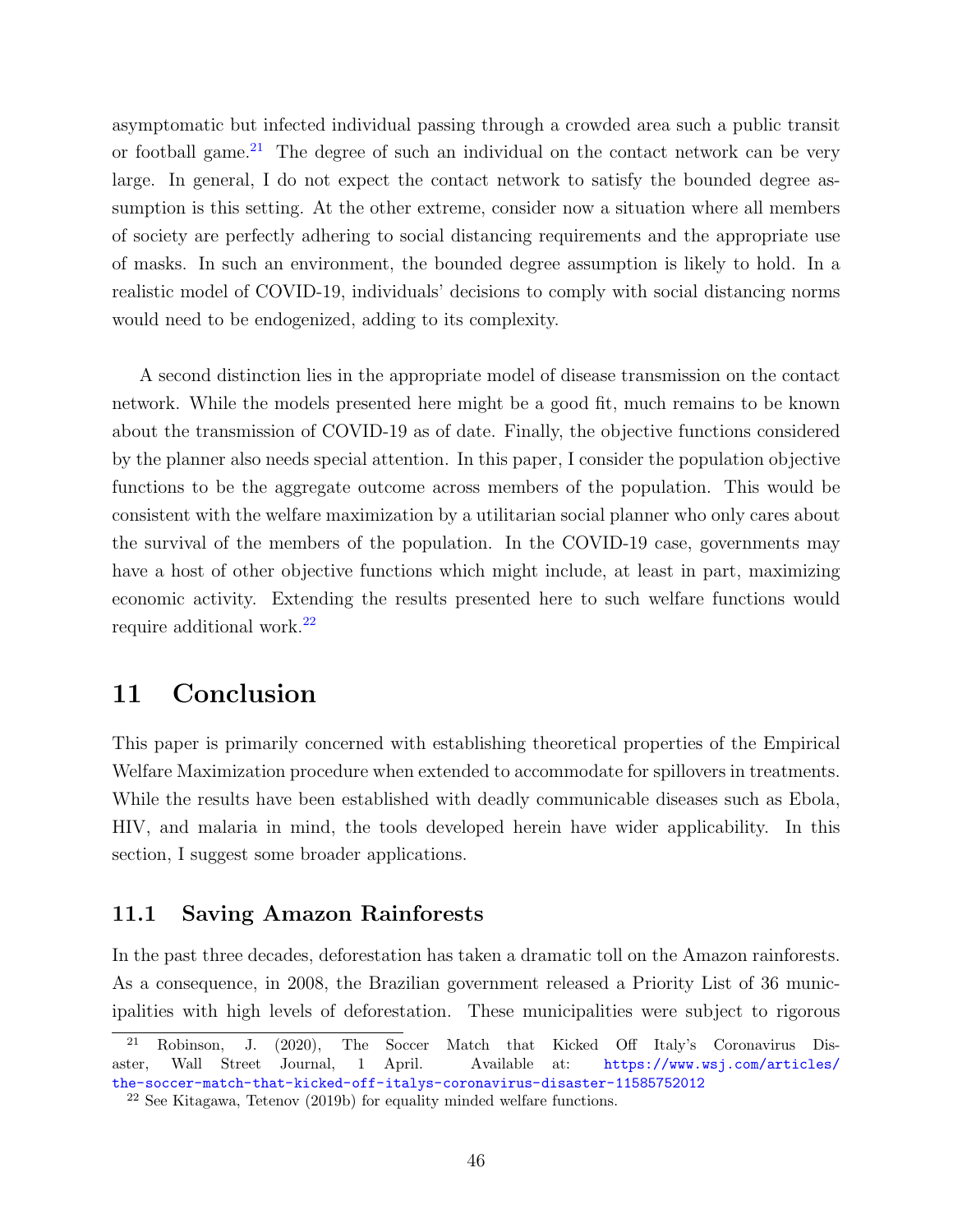monitoring and stricter penalty to deforestation.

Stricter monitoring in one municipality is believed to discourage illegal deforestation in neighboring municipalities too. Thus, municipalities of the Amazon rainforest can be thought of as vertices of a network. Two municipalities are said to be linked by an edge if they are geographic neighbors. Assunção, McMillan, Murphy, Souza-Rodrigues (2019) estimate the treatment effect and the spillovers associated with this policy. They then use these estimates to compute the optimal set of municipalities to target in the Priority List. The results in this paper can be extended to establish theoretical guarantees for Empirical Welfare Maximization in optimally targeting municipalities.

### 11.2 Marketing

In a different paper<sup>[23](#page-46-0)</sup>, the authors explore an example from marketing. MS Office is a licensed software which offers a suite of document, spreadsheet, and presentation editors. It also allows users to share documents and work collaboratively between themselves. MS Office recently launched Office Lite, a web based service with limited functionality. The introduction of Office Lite has two opposing effects on the overall purchase of MS Office licenses. On the one hand, the introduction of a free limited-feature product cannibalized the existing product. On the other hand, offering a free version allows for a larger collaborator network. This might induce positive externalities on users causing them to upgrade to the full feature version of MS Office.

The paper quantifies this trade-off and suggests a profit maximizing roll out of MS Office Lite to selected parts of the collaborator network. The results of this paper, when combined with a model of product choice and network formation can help inform theoretical properties of the Empirical Welfare Maximization procedure in optimal marketing on the collaborator network.

<span id="page-46-0"></span><sup>23</sup> Ananth, Molinari, Peng (2020)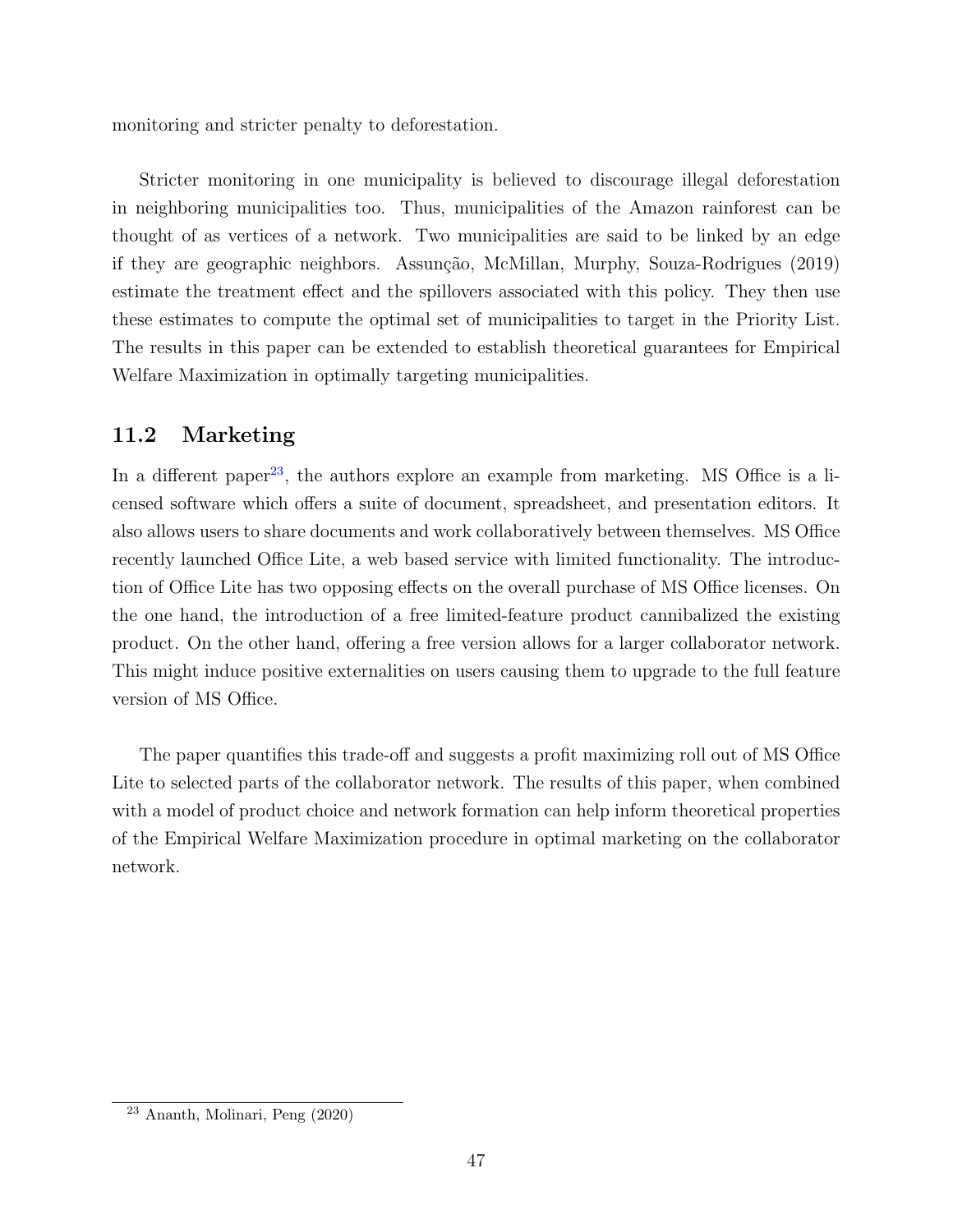# Appendix

### Proof of Lemma 1

**Proof:** To prove the claim above, the above lemma is restated in terms of the notation established. Fix any  $\mathbf{l} \in \mathbb{Z}^d$ , where  $\forall \mathbf{l} \neq \mathbf{k} \in \mathbb{Z}^d$ ,  $\rho(\mathbf{l}, \mathbf{k}) \geq 1$ . Then, given assumption  $\#$ , the above lemma states that

$$
|\{\mathbf{k}\in\mathcal{D}_n:\mathbf{k}\neq 1, \ \rho(\mathbf{k},\mathbf{l})\leq \bar{\rho}\}|\leq (1+2\bar{\rho})^d-1
$$
 with probability 1.

Define a lattice L around  $\mathbf{l} \in \mathbb{Z}^d$  as follows.

$$
L = \{ \mathbf{k} \in \mathbb{Z}^d : \forall 1 \le b \le d, \ k_b \in \{l_b, l_b + 1, l_b - 1, \cdots, l_b + \bar{\rho}, l_b - \bar{\rho} \}
$$

Under assumptions made,

$$
\{\mathbf k\in\mathcal D_n:\mathbf k\neq\mathbf l,\ \rho(\mathbf k,\mathbf l)\leq\bar\rho\}\subseteq L\setminus\{\mathbf l\}
$$

Thus,

 $|\{\mathbf{k} \in \mathcal{D}_n : \mathbf{k} \neq \mathbf{l}, \ \rho(\mathbf{k}, \mathbf{l}) \leq \bar{\rho}\}| \leq |L| - 1 = (1 + 2\rho^*)^d - 1$  with probability 1.

### Proof of Lemma 2

**Proof:** The proof demonstrates that  $c_i(T; A, I^0, X)$  completely characterizes the distribution of  $Y_i(\mathbf{T})|\mathbf{A}, \mathbf{I}^0, \mathbf{X}$  given parameters  $(\theta, p(\cdot), q(\cdot))$ . In the event,  $\sum_k \mathbf{A}_{ik} > 0$ :

$$
\mathbf{P}(s_i^{(1)} = a | \mathbf{T}, \mathbf{A}, \mathbf{I}^0, \mathbf{X}) = 1\{a = D\} \left[ (1 - \theta)I_i^0 + 1\{s_i^{(0)} = D\} \right] \n+ 1\{a = I\} \left[ \theta I_i^0 + \frac{\sum_k \mathbf{A}_{ik} I_k^0}{\sum_k \mathbf{A}_{ik}} (p(X_i) - T_i q(X_i)) 1\{s_i^{(0)} = S\} \right] \n+ 1\{a = S\} \left[ \left( 1 - \frac{\sum_k \mathbf{A}_{ik} I_k^0}{\sum_k \mathbf{A}_{ik}} (p(X_i) - T_i q(X_i)) \right) 1\{s_i^{(0)} = S\} \right]
$$

When,  $\sum_k \mathbf{A}_{ik} = 0$ :

$$
\mathbf{P}(s_i^{(1)} = a | \mathbf{T}, \mathbf{A}, \mathbf{I}^0, \mathbf{X}) = 1\{a = D\} \left[ (1 - \theta)I_i^0 + 1\{s_i^{(0)} = D\} \right] + 1\{a = I\} \left[ \theta I_i^0 \right] + 1\{a = S\} \left[ 1\{s_i^{(0)} = S\} \right]
$$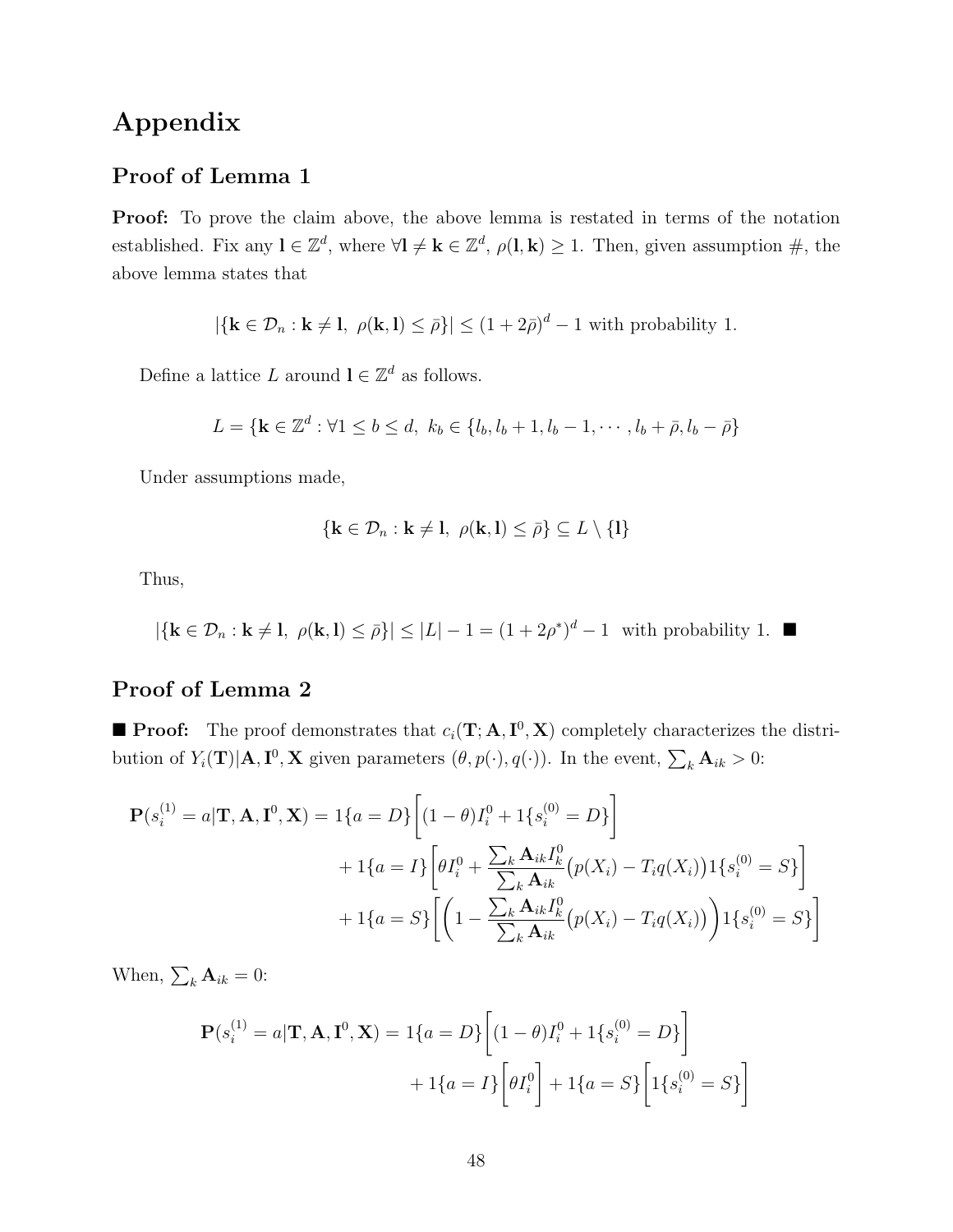Given parameters,  $P(s_i^{(1)} = a | \mathbf{T}, \mathbf{A}, \mathbf{I}^0, \mathbf{X})$  is completely characterized by

$$
\left(\sum_{k} \mathbf{A}_{jk}, \sum_{k} \mathbf{A}_{jk} I_k^0, X_j, T_j, I_j^0, 1\{s_j^{(0)} = D\}\right)
$$

For  $\kappa$  period transmissions:

$$
\mathbf{P}\left(s_j^{(\kappa)}=b\middle|\mathbf{T},\mathbf{A},\mathbf{I}^0,\mathbf{X}\right)=\sum_{\mathbf{a}^{(\kappa-1)}}\mathbf{P}\left(s_j^{(\kappa)}=b\middle|\mathbf{T},\mathbf{A},\mathbf{X},\mathbf{s}^{(\kappa-1)}=\mathbf{a}^{(\kappa-1)}\right)\times
$$
\n
$$
\sum_{\mathbf{a}^{(\kappa-2)}}\mathbf{P}\left(\mathbf{s}^{(\kappa-1)}=\mathbf{a}^{(\kappa-1)}\middle|\mathbf{T},\mathbf{A},\mathbf{X},\mathbf{s}^{(\kappa-2)}=\mathbf{a}^{(\kappa-2)}\right)\times
$$
\n
$$
\cdots
$$
\n
$$
\sum_{\mathbf{a}^{(1)}}\mathbf{P}\left(\mathbf{s}^{(2)}=\mathbf{a}^{(2)}\middle|\mathbf{T},\mathbf{A},\mathbf{X},\mathbf{s}^{(1)}=\mathbf{a}^{(1)}\right)\times\mathbf{P}\left(\mathbf{s}^{(1)}=\mathbf{a}^{(1)}\middle|\mathbf{T},\mathbf{A},\mathbf{I}^0,\mathbf{X}\right)
$$

where  $b \in \{S, I, D\}$  and  $\mathbf{a}^{(t)} \in \{S, I, D\}^J$  for all  $1 \le t \le \kappa$ . Assumption 1 implies that for any node, each one step transmission is only governed by the infection states of immediate neighbors (and not the rest of the network). Thus, the above equality can be written as:

$$
\begin{split} \mathbf{P}\Big(s_j^{(\kappa)}&=b\Big| \mathbf{T},\mathbf{A},\mathbf{I}^0,\mathbf{X}\Big) = & \sum_{\mathbf{a}_{\mathcal{N}_i^{1}}} \mathbf{P}\Big(s_j^{(\kappa)}=b\Big| \mathbf{T},\mathbf{A},\mathbf{X},\mathbf{s}_{\mathcal{N}_i^{1}}^{(\kappa-1)}= \mathbf{a}_{\mathcal{N}_i^{1}}^{(\kappa-1)}\Big)\times \\ & \sum_{\mathbf{a}_{\mathcal{N}_i^{2}}} \mathbf{P}\Big(\mathbf{s}_{\mathcal{N}_i^{1}}^{(\kappa-1)}=\mathbf{a}_{\mathcal{N}_i^{1}}^{(\kappa-1)}\Big| \mathbf{T},\mathbf{A},\mathbf{X},\mathbf{s}_{\mathcal{N}_i^{2}}^{(\kappa-2)}=\mathbf{a}_{\mathcal{N}_i^{2}}^{(\kappa-2)}\Big)\times \\ & \cdots \\ & \sum_{\mathbf{a}_{\mathcal{N}_i^{(\kappa-1)}}^{(1)}} \mathbf{P}\Big(\mathbf{s}_{\mathcal{N}_i^{(\kappa-2)}}^{(2)}=\mathbf{a}_{\mathcal{N}_i^{(\kappa-2)}}^{(2)}\Big| \mathbf{T},\mathbf{A},\mathbf{X},\mathbf{s}_{\mathcal{N}_i^{(\kappa-1)}}^{(1)}=\mathbf{a}_{\mathcal{N}_i^{(\kappa-1)}}^{(1)}\Big)\times \\ & \mathbf{P}\Big(\mathbf{s}_{\mathcal{N}_i^{(\kappa-1)}}^{(1)}=\mathbf{a}_{\mathcal{N}_i^{(\kappa-1)}}^{(1)}\Big| \mathbf{T},\mathbf{A},\mathbf{I}^0,\mathbf{X}\Big) \end{split}
$$

where  $\mathbf{a}_{\mathcal{M}}^{(t)}$  $\overset{(t)}{\mathcal{N}_i^k} \ = \ \big( \mathbf{a}^{(t)}_j$  $j_j^{(t)}$  :  $j \in \mathcal{N}_i^k$  and similarly  $\mathbf{s}_{\mathcal{N}_i}^{(t)}$  $\begin{array}{l} \left( t\right) \ \mathcal{N}_{i}^{k} \end{array} =\bigl( \mathbf{s}_{j}^{\left( t\right) }% _{i}^{\left( t\right) }\bigr)$  $j^{(t)}$ :  $j \in \mathcal{N}_i^k$ . Further, assumption 2 allows characterizing the joint distribution of each one step transmission as a product of marginals.

$$
\mathbf{P}\Big(\mathbf{s}_{\mathcal{N}_i^k}^{(t)} = \mathbf{a}_{\mathcal{N}_i^k}^{(t)} \Big| \mathbf{T}, \mathbf{A}, \mathbf{X}, \mathbf{s}_{\mathcal{N}_i^{k+1}}^{(t-1)} = \mathbf{a}_{\mathcal{N}_i^{k+1}}^{(t-1)}\Big) = \prod_{j \in \mathcal{N}_i^k} \mathbf{P}\Big(\mathbf{s}_j^{(t)} = \mathbf{a}_j^{(t)} \Big| \mathbf{T}, \mathbf{A}, \mathbf{X}, \mathbf{s}_{\mathcal{N}_i^{k+1}}^{(t-1)} = \mathbf{a}_{\mathcal{N}_i^{k+1}}^{(t-1)}\Big)
$$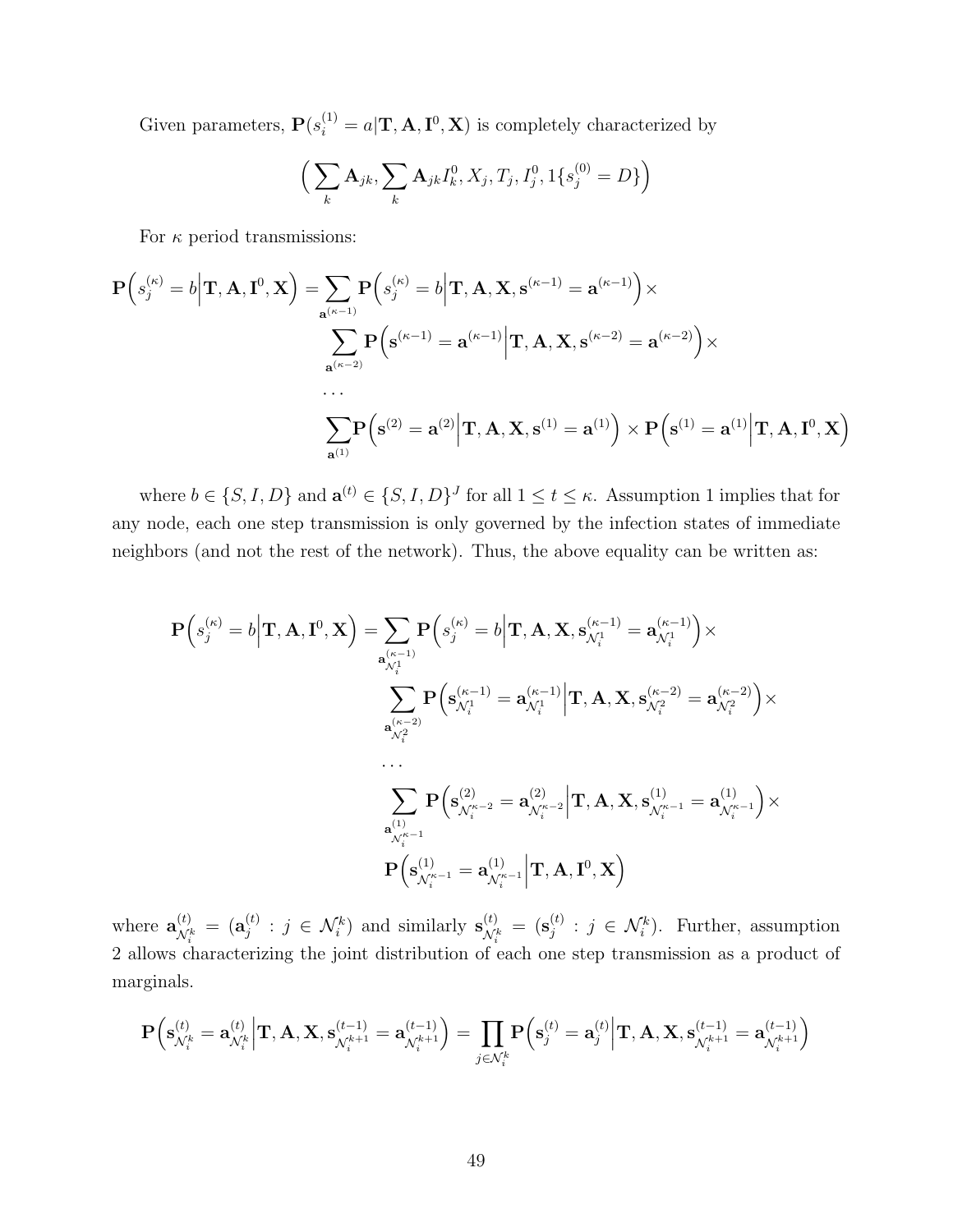Thus,

$$
c_i(\mathbf{T}; \mathbf{A}, \mathbf{I}^0, \mathbf{X}) = (F_i, (F_{k_1} : k_1 \in g(i, 1; \mathbf{A})), ((F_{k_1}, F_{k_2}) : (k_1, k_2) \in g(i, 2; \mathbf{A})), \cdots,
$$

$$
((F_{k_1}, \cdots, F_{k_{\kappa-1}}) : (k_1, \cdots, k_{\kappa-1}) \in g(i, \kappa - 1; \mathbf{A}))) \blacksquare
$$

### Proof of Lemma 3

Proof: Define the following useful shorthands:

In the notation of this shorthand, this estimator can be expressed as:

$$
\hat{\theta} = \hat{\mathbb{E}}[Y_j(\mathbf{T}|\mathbf{A}) | (\mathbf{A}, \mathbf{X}) \in G] = \sum_{i=1}^{n} \frac{\tilde{Y}_i 1\{r_i \in D_j^r\} 1\{G|_{X_j}\}}{\mathbf{P}(\{r_i \in D_j^r\}, \{G|_{X_j}\})}
$$

Now, taking expectations with respect to data  $(\tilde{\mathbf{Y}}, \tilde{\mathbf{D}}, \tilde{\mathbf{X}}, \tilde{\mathbf{A}})$ ,

$$
\mathbb{E}_{\sim}(\hat{\theta}) = \sum_{i=1}^{n} \frac{1}{\mathbf{P}_{\sim}\left(\{r_i \in D_j^r\}, \{G|_{X_j}\}\right)} \mathbb{E}_{\sim}\left(\tilde{Y}_i \mathbb{1}\{r_i \in D_j^r\} \mathbb{1}\{G|_{X_j}\}\right)
$$

$$
= \sum_{i=1}^{n} \frac{1}{\mathbf{P}_{\sim}\left(\{r_i \in D_j^r\}, \{G|_{X_j}\}\right)} \mathbb{E}_{\tilde{\mathbf{D}}, \tilde{\mathbf{X}}, \tilde{\mathbf{A}}}\left(\mathbb{1}\{r_i \in D_j^r\} \mathbb{1}\{G|_{X_j}\} \mathbb{E}_{\tilde{\mathbf{Y}}}(\tilde{Y}_i | \tilde{\mathbf{D}}, \tilde{\mathbf{X}}, \tilde{\mathbf{A}})\right)
$$

The second equality follows from the law of iterated expectations. Unconfoundedness implies that  $\mathbb{E}_{\tilde{\mathbf{Y}}}(\tilde{Y}_i|\tilde{\mathbf{D}}, \tilde{\mathbf{X}}, \tilde{\mathbf{A}}) = \mathbb{E}_{\tilde{\mathbf{Y}}}(\tilde{Y}_i|\tilde{\mathbf{X}}, \tilde{\mathbf{A}})$ . Now, by definition of effective treatments,

$$
1\{r_i \in D_j^r\}1\{G|_{X_j}\}\mathbb{E}_{\tilde{\mathbf{Y}}}(\tilde{Y}_i|\tilde{\mathbf{X}}, \tilde{\mathbf{A}}) = 1\{r_i \in D_j^r\}1\{G|_{X_j}\}\mathbb{E}(Y_j(\mathbf{T}|\mathbf{A})|(\mathbf{A}, \mathbf{X}) \in G)
$$

Substituting this into the above equation:

$$
\mathbb{E}_{\sim}(\hat{\theta}) = \mathbb{E}\big(Y_j(\mathbf{T}|\mathbf{A}) \big| (\mathbf{A}, \mathbf{X}) \in G\big) \sum_{i=1}^n \frac{\mathbb{E}_{\tilde{\mathbf{D}}, \tilde{\mathbf{X}}, \tilde{\mathbf{A}}}\big(\mathbf{1}\{r_i \in D_j^r\} \mathbf{1}\{G|_{X_j}\}\big)}{\mathbf{P}_{\sim}\big(\{r_i \in D_j^r\}, \{G|_{X_j}\}\big)}
$$
\n
$$
= \mathbb{E}\big(Y_j(\mathbf{T}|\mathbf{A}) \big| (\mathbf{A}, \mathbf{X}) \in G\big) \blacksquare
$$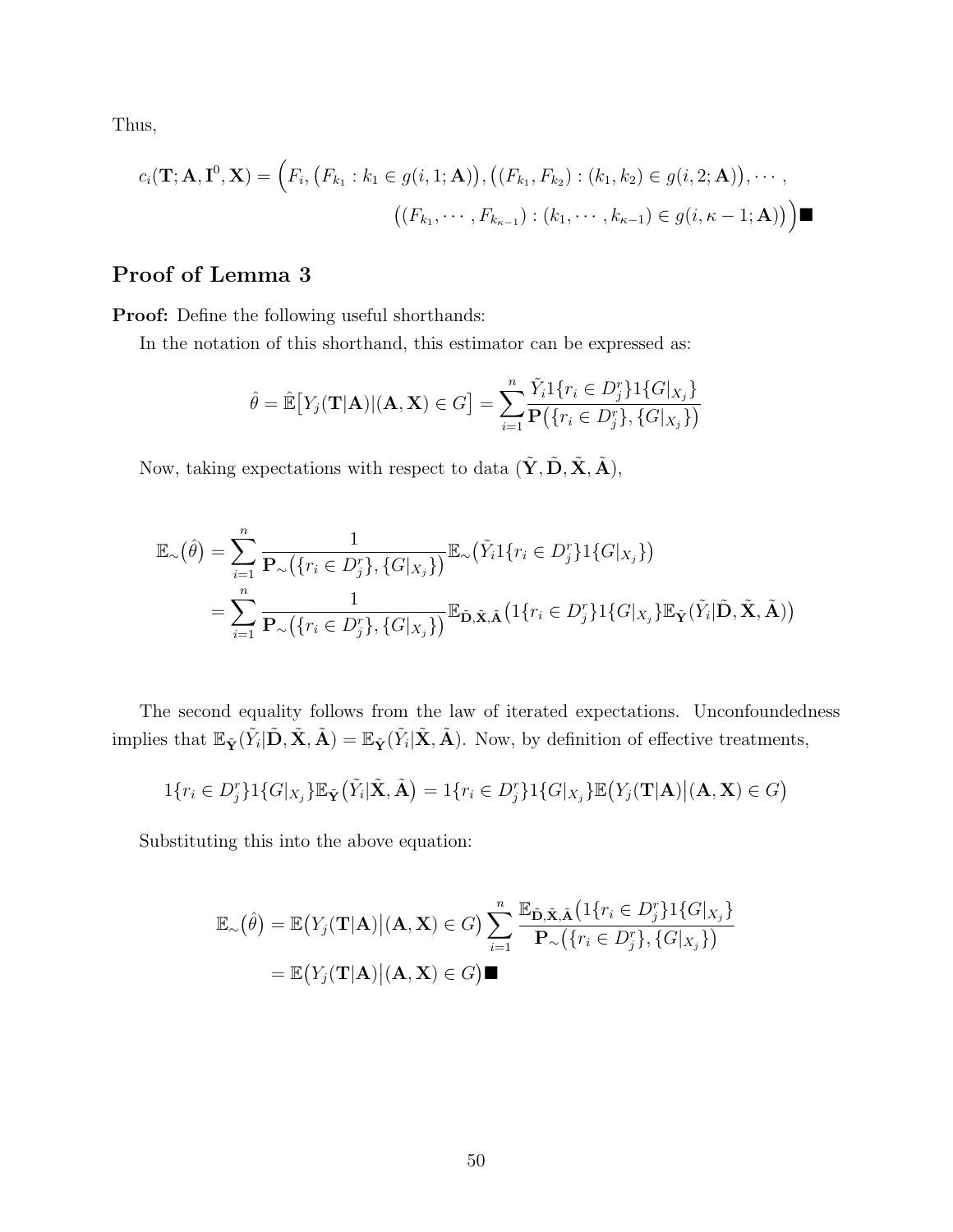## Proof of Lemma 4

**Proof:** Define  $\{c \in D_j^c\} \equiv (\{c_i(\tilde{\mathbf{D}}; \tilde{\mathbf{A}}, \tilde{\mathbf{X}}) \in D_j^c(\mathbf{T}, G)\})_{i=1,\cdots,n}$ .

$$
\mathbb{E}_{\sim}\left[\hat{\mathbb{E}}\left[Y_{j}(\mathbf{T}|\mathbf{A})|(\mathbf{A},\mathbf{X})\in G\right]\right]
$$
\n
$$
=\mathbb{E}_{\tilde{\mathbf{A}},\tilde{\mathbf{X}}}\left\{\mathbb{E}_{\tilde{Y}_{i},\tilde{\mathbf{D}}}\left[\sum_{i=1}^{n}\frac{\tilde{Y}_{i}1\{c_{i}(\tilde{\mathbf{D}};\tilde{\mathbf{A}},\tilde{\mathbf{X}})\in D_{j}^{c}(\mathbf{T},G)\}}{\mathbf{P}[c_{i}(\tilde{\mathbf{D}};\tilde{\mathbf{A}},\tilde{\mathbf{X}})\in D_{j}^{c}(\mathbf{T},G)]}\right|\{c\in D_{j}^{c}\}\right\}
$$
\n
$$
=\mathbb{E}_{\tilde{\mathbf{A}},\tilde{\mathbf{X}}}\left\{\mathbb{E}_{\tilde{\mathbf{D}}}\left[\sum_{i=1}^{n}\frac{\mathbb{E}_{\tilde{Y}_{i}}[\tilde{Y}_{i}|\mathbf{1}\{c\in D_{j}^{c}\}\mathbf{1}]\{c_{i}(\tilde{\mathbf{D}};\tilde{\mathbf{A}},\tilde{\mathbf{X}})\in D_{j}^{c}(\mathbf{T},G)\}}{\mathbf{P}[c_{i}(\tilde{\mathbf{D}};\tilde{\mathbf{A}},\tilde{\mathbf{X}})\in D_{j}^{c}(\mathbf{T},G)]}\right|\{c\in D_{j}^{c}\}\right\}
$$
\n
$$
=\mathbb{E}_{\sim}\left[\sum_{i=1}^{n}\frac{\mathbb{E}[Y_{j}(\mathbf{T}|\mathbf{A})|(\mathbf{A},\mathbf{X})\in G]1\{c_{i}(\tilde{\mathbf{D}};\tilde{\mathbf{A}},\tilde{\mathbf{X}})\in D_{j}^{c}(\mathbf{T},G)\}}{\mathbf{P}[c_{i}(\tilde{\mathbf{D}};\tilde{\mathbf{A}},\tilde{\mathbf{X}})\in D_{j}^{c}(\mathbf{T},G)]}\right]
$$
\n
$$
=\mathbb{E}[Y_{j}(\mathbf{T}|\mathbf{A})|(\mathbf{A},\mathbf{X})\in G]\sum_{i=1}^{n}\frac{\mathbb{E}_{\sim}[1\{c_{i}(\tilde{\mathbf{D}};\tilde{\mathbf{A}},\tilde{\mathbf
$$

The first equality follows from law of iterated expectations, the second equality follows from the unconfoundedness, the third follows from the definition of Homogenized effective treatments.  $\blacksquare$ 

### Proof of Lemma 5

Proof: Observe that:

$$
W^*_{\mathcal{G}} - W(\hat{\mathbf{G}}_{EWM}) \ge 0
$$

and that  $\forall \mathbf{G} = \{G_1, \cdots, G_Q\} \in \mathcal{G}$ , define, where

$$
W_n(\mathbf{G}) = \sum_{q=1}^{Q} F((\mathbf{A}, \mathbf{X}) \in G_q) \cdot \left(\frac{1}{J} \sum_{j=1}^{J} \mathbb{E}[Y_j(\mathbf{T}_q|\mathbf{A}) | (\mathbf{A}, \mathbf{X}) \in G_q] \right)
$$

Then, write:

$$
W(\mathbf{G}) - W(\hat{\mathbf{G}}_{EWM})
$$
  
=  $W(\mathbf{G}) - W_n(\hat{\mathbf{G}}_{EWM}) - W(\hat{\mathbf{G}}_{EWM}) + W_n(\hat{\mathbf{G}}_{EWM})$   
 $\leq W(\mathbf{G}) - W_n(\mathbf{G}) + \sup_{\mathbf{G} \in \mathcal{G}} |W_n(\mathbf{G}) - W(\mathbf{G})|$  (Since  $W_n(\hat{\mathbf{G}}_{EWM}) \geq W_n(\mathbf{G})$ )  
 $\leq 2 \sup_{\mathbf{G} \in \mathcal{G}} |W_n(\mathbf{G}) - W(\mathbf{G})|$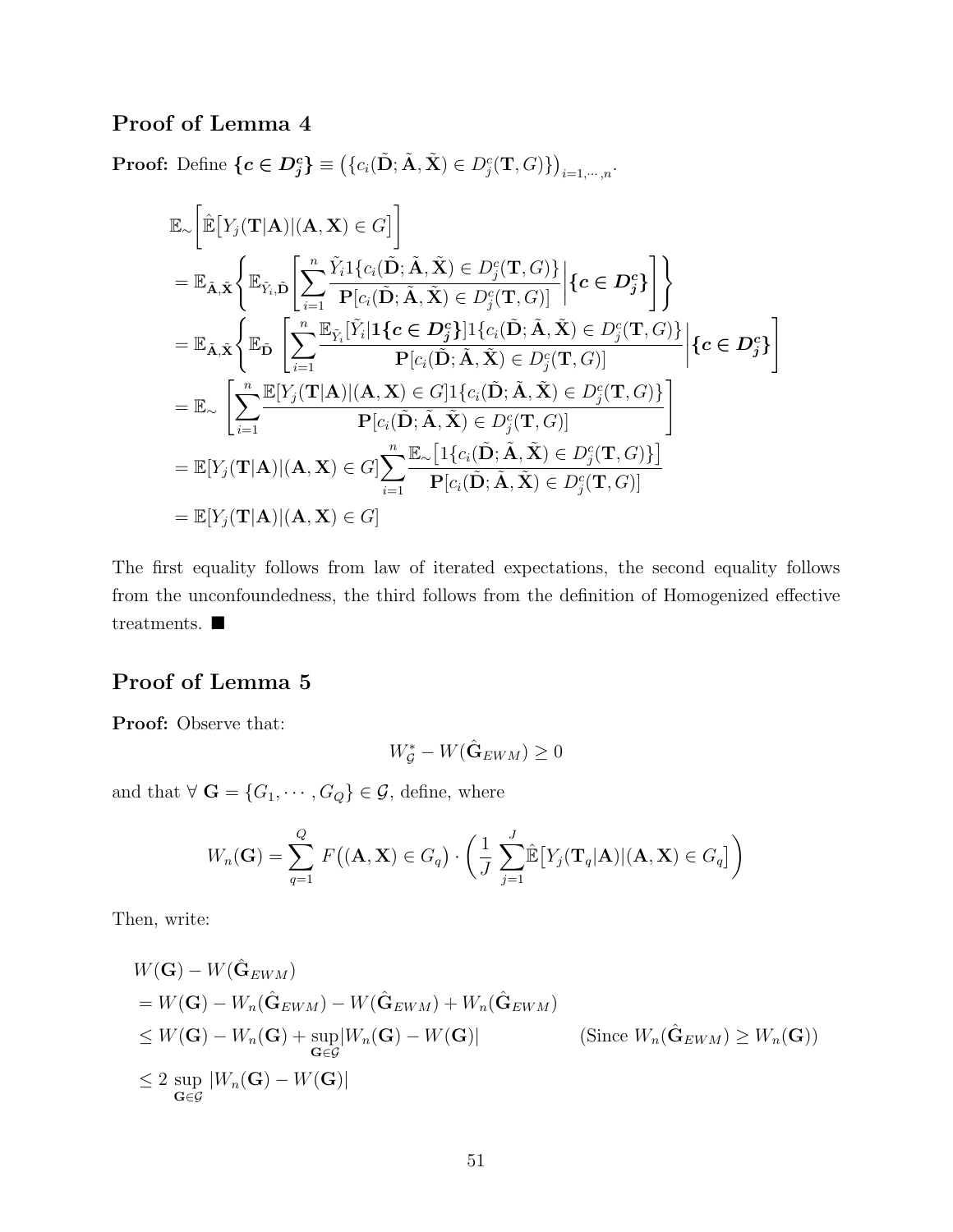By application of triangle inequality,

$$
\sup_{\mathbf{G}\in\mathcal{G}}|W_n(\mathbf{G}) - W(\mathbf{G})| \le \sum_{q=1}^Q \sup_{G\in\mathbb{G}}|W_n^q(G) - W^q(G)|
$$

where

$$
W^{q}(G) = F((\mathbf{A}, \mathbf{X}) \in G) \frac{1}{J} \sum_{j=1}^{J} \mathbb{E}\big[Y_{j}(\mathbf{T}_{q}|\mathbf{A}) | (\mathbf{A}, \mathbf{X}) \in G\big]
$$

and

$$
W_n^q(G) = F((\mathbf{A}, \mathbf{X}) \in G) \frac{1}{J} \sum_{j=1}^J \hat{\mathbb{E}} \left[ Y_j(\mathbf{T}_q | \mathbf{A}) | (\mathbf{A}, \mathbf{X}) \in G \right]
$$

Thus, one can bound the uniform regret associated with the *empirical welfare maximiza*tion rule as follows:

$$
\sup_{\mathbf{P}\in\mathcal{P}}\mathbb{E}_{Data\sim(\mathbf{P},F)}\bigg[W_{\mathcal{G}}^* - W(\hat{\mathbf{G}}_{EWM})\bigg] \leq 2\sum_{q=1}^Q \sup_{\mathbf{P}\in\mathcal{P}}\mathbb{E}_{Data\sim(\mathbf{P},F)}\bigg[\sup_{G\in\mathbb{G}}|W_n^q(G) - W^q(G)|\bigg]
$$

### Proof of Lemma 6

Proof: Observe that:

$$
W^*_{\mathcal{G}} - W(\hat{\mathbf{G}}_{EWM}) \geq 0
$$

and that  $\forall \mathbf{G} = \{G_1, \cdots, G_Q\} \in \mathcal{G}$ , define, where

$$
W_N(\mathbf{G}) = \frac{1}{N} \sum_{i=1}^N \frac{\sum_{q=1}^Q \mathcal{Y}_{(i)} \cdot 1\{\tilde{\mathbf{D}}_{(i)} = \mathbf{T}_q\} \cdot 1\{(\tilde{\mathbf{A}}_{(i)}, \tilde{b}X_{(i)}) \in G_q\}}{\mathbf{P}(\tilde{\mathbf{D}}_{(i)} = \mathbf{T}_q | \tilde{\mathbf{A}}_{(i)}, \tilde{\mathbf{X}}_{(i)})}
$$

Then, write:

$$
W(\mathbf{G}) - W(\hat{\mathbf{G}}_{EWM})
$$
  
=  $W(\mathbf{G}) - W_N(\hat{\mathbf{G}}_{EWM}) - W(\hat{\mathbf{G}}_{EWM}) + W_N(\hat{\mathbf{G}}_{EWM})$   
 $\leq W(\mathbf{G}) - W_N(\mathbf{G}) + \sup_{\mathbf{G} \in \mathcal{G}} |W_N(\mathbf{G}) - W(\mathbf{G})|$  (Since  $W_N(\hat{\mathbf{G}}_{EWM}) \geq W_N(\mathbf{G})$ )  
 $\leq 2 \sup_{\mathbf{G} \in \mathcal{G}} |W_N(\mathbf{G}) - W(\mathbf{G})|$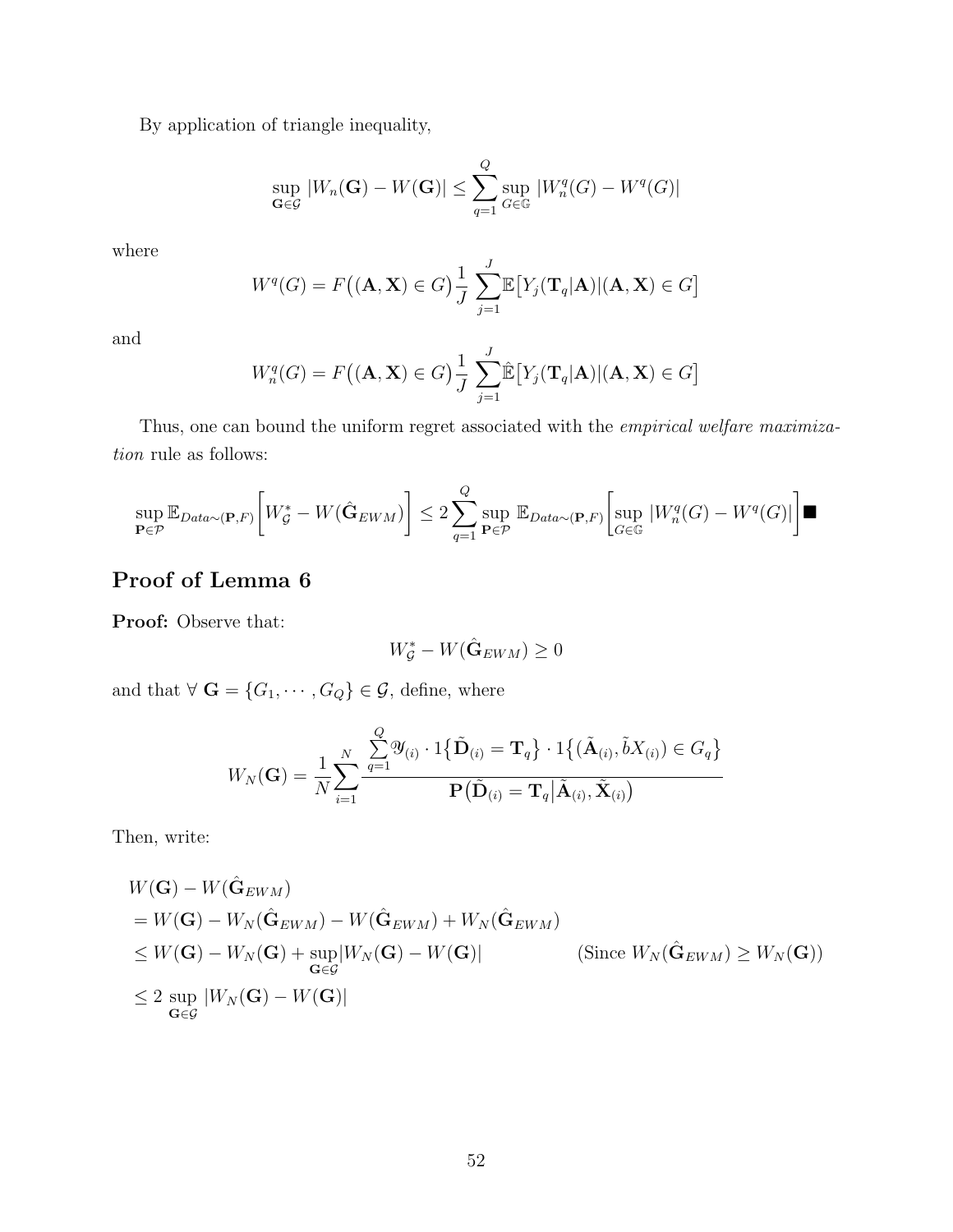By application of triangle inequality,

$$
\sup_{\mathbf{G}\in\mathcal{G}}|W_N(\mathbf{G})-W(\mathbf{G})|\leq \sum_{q=1}^Q\sup_{G\in\mathbb{G}}|W_N^q(G)-W^q(G)|
$$

where

$$
W^{q}(G) = \mathbb{E}\bigg[\frac{1}{J}\sum_{j=1}^{J} Y_{j}(\mathbf{T}_{q}|\mathbf{A}) \cdot 1\big\{(\mathbf{A}, \mathbf{X}) \in G_{q}\big\}\bigg]
$$

and

$$
W_N^q(G) = \frac{1}{N} \sum_{i=1}^N \frac{\mathcal{Y}_{(i)} \cdot 1\{\tilde{\mathbf{D}}_{(i)} = \mathbf{T}_q\} \cdot 1\{(\tilde{\mathbf{A}}_{(i)}, \tilde{\mathbf{X}}_{(i)}) \in G_q\}}{\mathbf{P}(\tilde{\mathbf{D}}_{(i)} = \mathbf{T}_q | \tilde{\mathbf{A}}_{(i)}, \tilde{\mathbf{X}}_{(i)})}
$$

Thus, one can bound the uniform regret associated with the *empirical welfare maximiza*tion rule as follows:

$$
\sup_{\mathbf{P}\in\mathcal{P}}\mathbb{E}_{Data\sim(\mathbf{P},F)}\bigg[W_{\mathcal{G}}^* - W(\hat{\mathbf{G}}_{EWM})\bigg] \le 2\sum_{q=1}^Q \sup_{\mathbf{P}\in\mathcal{P}}\mathbb{E}_{Data\sim(\mathbf{P},F)}\bigg[\sup_{G\in\mathbb{G}}|W_N^q(G) - W^q(G)|\bigg]
$$

I now provide a bound for  $\mathbb{E}_{Data \sim (\mathbf{P},F)}$ sup  $G\epsilon\bar{\mathbb{G}}$  $|W_N^q(G) - W^q(G)|$ 1 that is independent of P and hence applies uniformly over P. To that end, define  $\mathbf{Z}_i \equiv (\tilde{\mathbf{Y}_i}, \tilde{\mathbf{D}}_i, \tilde{\mathbf{A}}_i, \tilde{\mathbf{X}}_i)$  and

$$
W_N^q(G) = \frac{1}{n} \sum_{i=1}^n f(Z_i; G)
$$

Then, from the unbiasedness results of the cell-mean estimator:

$$
\mathbb{E}_n(f(\cdot;G)) \equiv \frac{1}{n} \sum_{i=1}^n f(U_i;G) = W_N^q(G) \text{ and } \mathbb{E}_{Data \sim (\mathbf{P},F)}(f(\cdot;G)) = \mathbb{E}_{Data \sim (\mathbf{P},F)}[f(U_i;G)] = W^q(G)
$$

Denote by  $\mathcal{F} \equiv \{f(\cdot; G) : G \in \mathbb{G}\}\$  the collection of all such functions generated by decision sets. By Lemma A.1 of Kitagawa-Tetenov (2018),  $F$  is a VC-subgraph class of functions with VC dimension less than or equal to  $v$ , when  $\mathbb{G}$  has VC dimension  $v$ . Thus, one can write

$$
\mathbb{E}_{Data \sim (\mathbf{P}, F)} \left[ \sup_{G \in \mathbb{G}} |W_N^q(G) - W^q(G)| \right] \leq \mathbb{E}_{Data \sim (\mathbf{P}, F)} \left[ \sup_{f \in \mathcal{F}} |\mathbb{E}_n(f) - \mathbb{E}(f)| \right] \quad \blacksquare
$$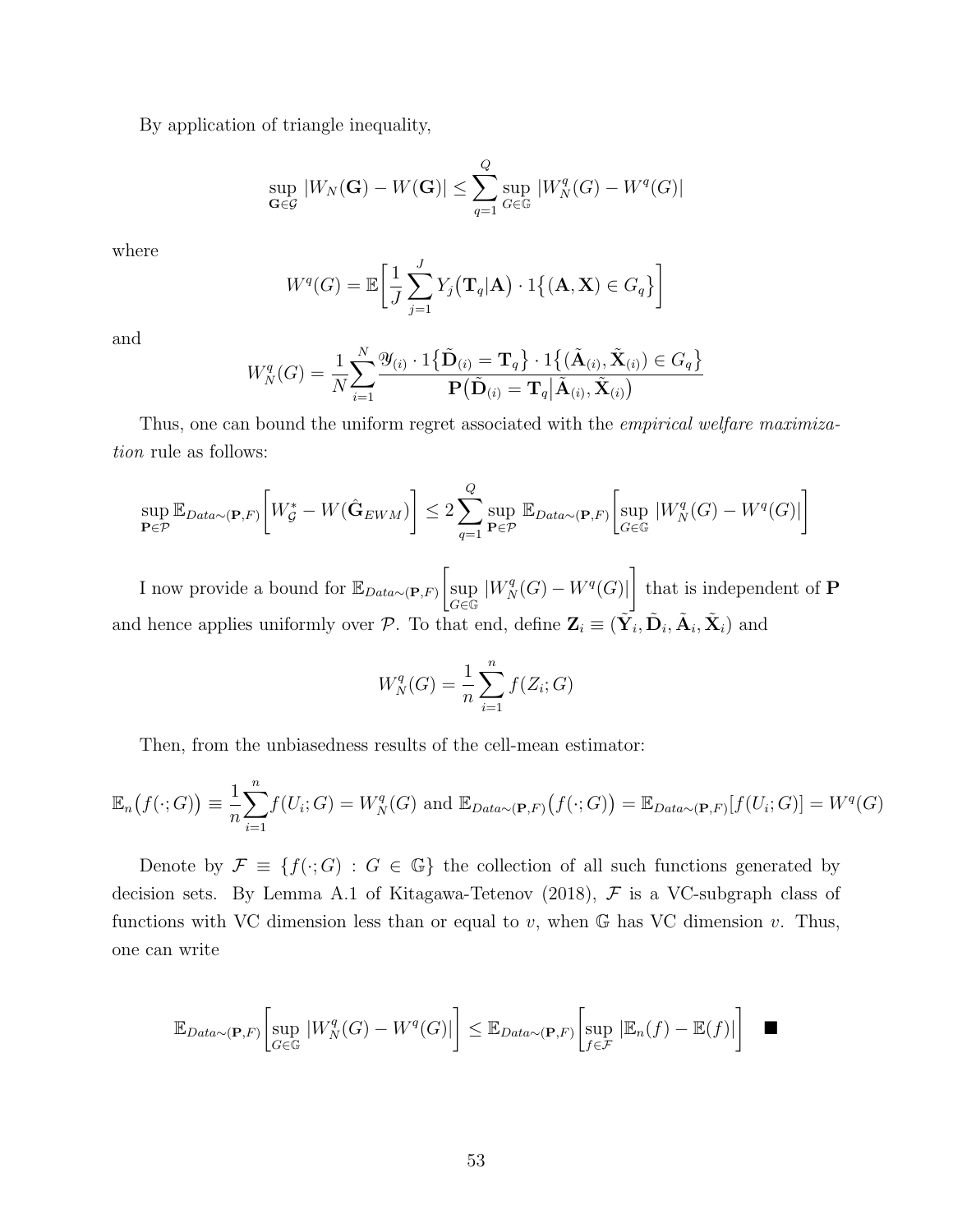#### Proof of Lemma 7

**Proof:** The quantity of interest is:

$$
\mathbb{E}_{\mathcal{D}_n}\bigg[\mathbb{E}_{Z_{1:n}|\mathcal{D}_n}\bigg[\sup_{f\in\mathcal{F}}\bigg|\mathbb{E}_n f-\mathbb{E}f\bigg|\bigg]\bigg]
$$

Using the metric defined on the integer lattice, the following correlation structure is assumed:

$$
\mathbf{k} \notin B_{\rho}(\mathbf{l}, \kappa) \Rightarrow corr(Z(\mathbf{k}), Z(\mathbf{l})) = 0
$$

where  $B_{\rho}(\mathbf{l}, \kappa) = {\mathbf{k} : \rho(\mathbf{k}, \mathbf{l}) \leq \kappa \bar{\rho}}.$ 

Now, I decompose the integer lattice into  $2<sup>d</sup>$  categories and use these to then construct Bernstein hypercubes.

For any directional vector  $\mathbf{b} \in \{0,1\}^d$ , define:

$$
C_{\mathbf{b}} \equiv \left\{ \{ B_{\rho}(\mathbf{k}, \kappa) : \text{ where } \forall 1 \leq i \leq d, k_i = (2a_i + b_i)\kappa \bar{\rho} \right\} \text{ where } \mathbf{a} \in \mathbb{Z}^d \right\}
$$

Now, the idea is to define a Bernstein hypercube with the following feature:

- 1. Each Bernstein hypercubes contains exactly one elements from each category.
- Thus, I define,  $\forall m \in \mathbb{Z}^d$ ,

$$
B_{\mathbf{m}} \equiv \bigcup_{\mathbf{b} \in \{0,1\}^d} \{ \mathbf{l} \in B_{\rho}(\mathbf{k}, \kappa) : \text{ where } \forall 1 \le i \le d, k_i = (2a_i + b_i)\kappa \bar{\rho} \}
$$

Now, notice that for any fixed  $\mathcal{D}_n$ , there exists at most finite number of Bernstein hypercubes which are non-empty. Consequently, these non-empty elements can be numbered:  $B(1), B(2), \cdots, B(\mu_n)$ , where  $\mu_n = |\{\mathbf{m} : B_{\mathbf{m}}(\mathcal{D}_n) \neq \emptyset\}|$ . Note that by the network formation assumption, for any  $1 \leq i \leq \mu_n$ ,  $a_n^j \equiv |B(i)| \leq (1 + 2\kappa \bar{\rho})^d 2^d$ . Thus, by definition  $n = \sum_{j=1}^{\mu_n} a_n^j$ .

Define,  $\bar{a}_n = \frac{\sum_{j=1}^{\mu_n} a_n^j}{\mu_n}$  $\frac{u_{n-1} - u_n}{\mu_n}$ , the average density of a Bernstein hypercube. Note here that is stochastic since it depends on  $\mathcal{D}_n$ . With this set up, I can make progress on the object of interest.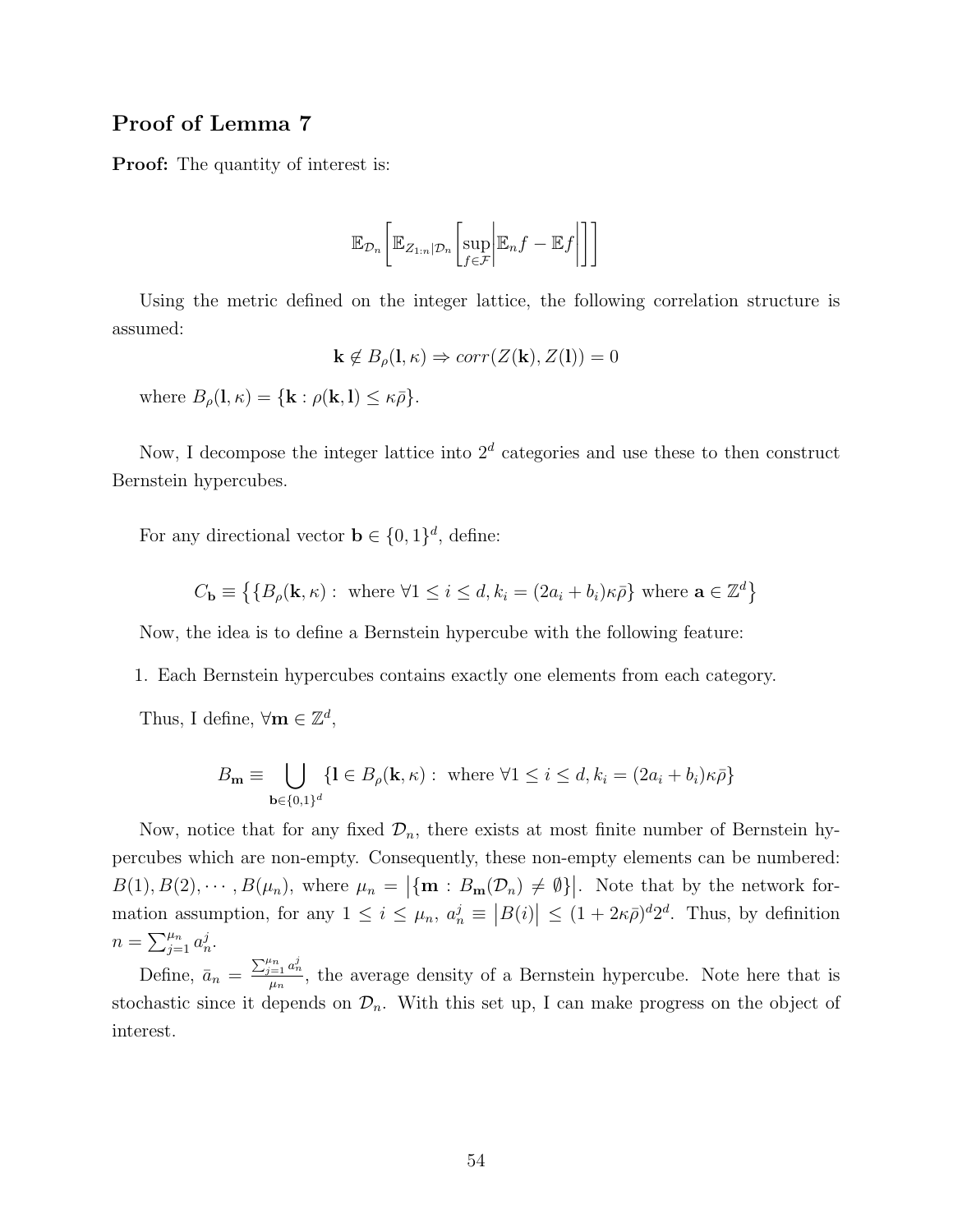$$
\mathbb{E}_{\mathcal{D}_n}\bigg[\mathbb{E}_{Z_{1:n}|\mathcal{D}_n}\bigg[\sup_{f\in\mathcal{F}}\bigg|\frac{1}{n}\sum_{i=1}^n f(Z_i) - \mathbb{E}f\bigg|\bigg]\bigg]
$$
\n
$$
= \mathbb{E}_{\mathcal{D}_n}\bigg[\mathbb{E}_{Z_{1:n}|\mathcal{D}_n}\bigg[\sup_{f\in\mathcal{F}}\bigg|\frac{1}{\mu_n}\sum_{j=1}^{\mu_n}\frac{1}{\bar{a}_n}\sum_{\mathbf{b}\in\{0,1\}^d}\bigg(\sum_{\mathbf{l}\in\mathcal{D}_n\cap C_{\mathbf{b}}\cap B(j)}f\big(Z(\mathbf{l})\bigg) - \mathbb{E}f\bigg|\bigg]\bigg]
$$

By triangle inequality,

$$
\leq \mathbb{E}_{\mathcal{D}_n}\bigg[\mathbb{E}_{Z_{1:n}|\mathcal{D}_n}\bigg[\sup_{f\in\mathcal{F}}\sum_{\mathbf{b}\in\{0,1\}^d}\bigg|\frac{1}{\mu_n}\sum_{j=1}^{\mu_n}\frac{1}{\bar{a}_n}\bigg(\sum_{\mathbf{l}\in\mathcal{D}_n\cap C_{\mathbf{b}}\cap B(j)}f\big(Z(\mathbf{l})\bigg)-\mathbb{E}f\bigg|\bigg]\bigg]
$$

By splitting the sup and using linearity of  $E$ ,

$$
\leq \sum_{\mathbf{b}\in\{0,1\}^d}\mathbb{E}_{\mathcal{D}_n}\left[\mathbb{E}_{Z_{1:n}|\mathcal{D}_n}\left[\sup_{f\in\mathcal{F}}\left|\frac{1}{\mu_n}\sum_{j=1}^{\mu_n}\frac{1}{\bar{a}_n}\left(\sum_{\mathbf{l}\in\mathcal{D}_n\cap C_{\mathbf{b}}\cap B(j)}f\big(Z(\mathbf{l})\big)\right)-\mathbb{E}f\right|\right]\right]
$$

By the strong stationarity imposed in assumption 4, this can be equivalently written as

$$
=2^d \mathbb{E}_{\mathcal{D}_n}\bigg[\mathbb{E}_{Z_{1:n}|\mathcal{D}_n}\bigg[\sup_{f\in\mathcal{F}}\bigg|\frac{1}{\mu_n}\sum_{j=1}^{\mu_n}\frac{1}{\bar{a}_n}\bigg(\sum_{\mathbf{l}\in D_n\cap C_{\mathbf{b}}\cap B(j)}f\big(Z(\mathbf{l})\bigg)-\mathbb{E} f\bigg|\bigg]\bigg]
$$

Notice that for any  $\mathbf{b} \in \{0,1\}^d$ , elements in  $D_n \cap C_\mathbf{b} \cap B(j)$  and  $D_n \cap C_\mathbf{b} \cap B(k)$  are uncorrelated for  $j \neq k$ . Now, I start the process of symmetrization. In order to do so, create an independent and identically distributed copy  $Z'_{1:n}$  of  $Z_{1:n}$ .

$$
= 2^{d} \mathbb{E}_{\mathcal{D}_{n}} \bigg[ \mathbb{E}_{Z_{1:n}|\mathcal{D}_{n}} \bigg[ \sup_{f \in \mathcal{F}} \bigg| \frac{1}{\mu_{n}} \sum_{j=1}^{\mu_{n}} \frac{1}{\bar{a}_{n}} \bigg( \sum_{\mathbf{l} \in D_{n} \cap C_{\mathbf{b}} \cap B(j)} f(Z(\mathbf{l})) \bigg) - \mathbb{E}_{Z'_{1:n}|\mathcal{D}_{n}} \frac{1}{\mu_{n}} \sum_{j=1}^{\mu_{n}} \frac{1}{\bar{a}_{n}} \bigg( \sum_{\mathbf{l} \in D_{n} \cap C_{\mathbf{b}} \cap B(j)} f(Z'(\mathbf{l})) \bigg) \bigg| \bigg] \bigg]
$$
  

$$
\leq 2^{d} \mathbb{E}_{\mathcal{D}_{n}} \bigg[ \mathbb{E}_{Z_{1:n}, Z'_{1:n}|\mathcal{D}_{n}} \bigg[ \sup_{f \in \mathcal{F}} \bigg| \frac{1}{\mu_{n}} \sum_{j=1}^{\mu_{n}} \frac{1}{\bar{a}_{n}} \bigg( \sum_{\mathbf{l} \in D_{n} \cap C_{\mathbf{b}} \cap B(j)} f(Z(\mathbf{l})) \bigg) \bigg| \bigg] \bigg] - \frac{1}{\mu_{n}} \sum_{j=1}^{\mu_{n}} \frac{1}{\bar{a}_{n}} \bigg( \sum_{\mathbf{l} \in D_{n} \cap C_{\mathbf{b}} \cap B(j)} f(Z'(\mathbf{l})) \bigg) \bigg[ \bigg] \bigg]
$$

The inequality follows from the application of Jensen's inequality. Now, define a Rademacher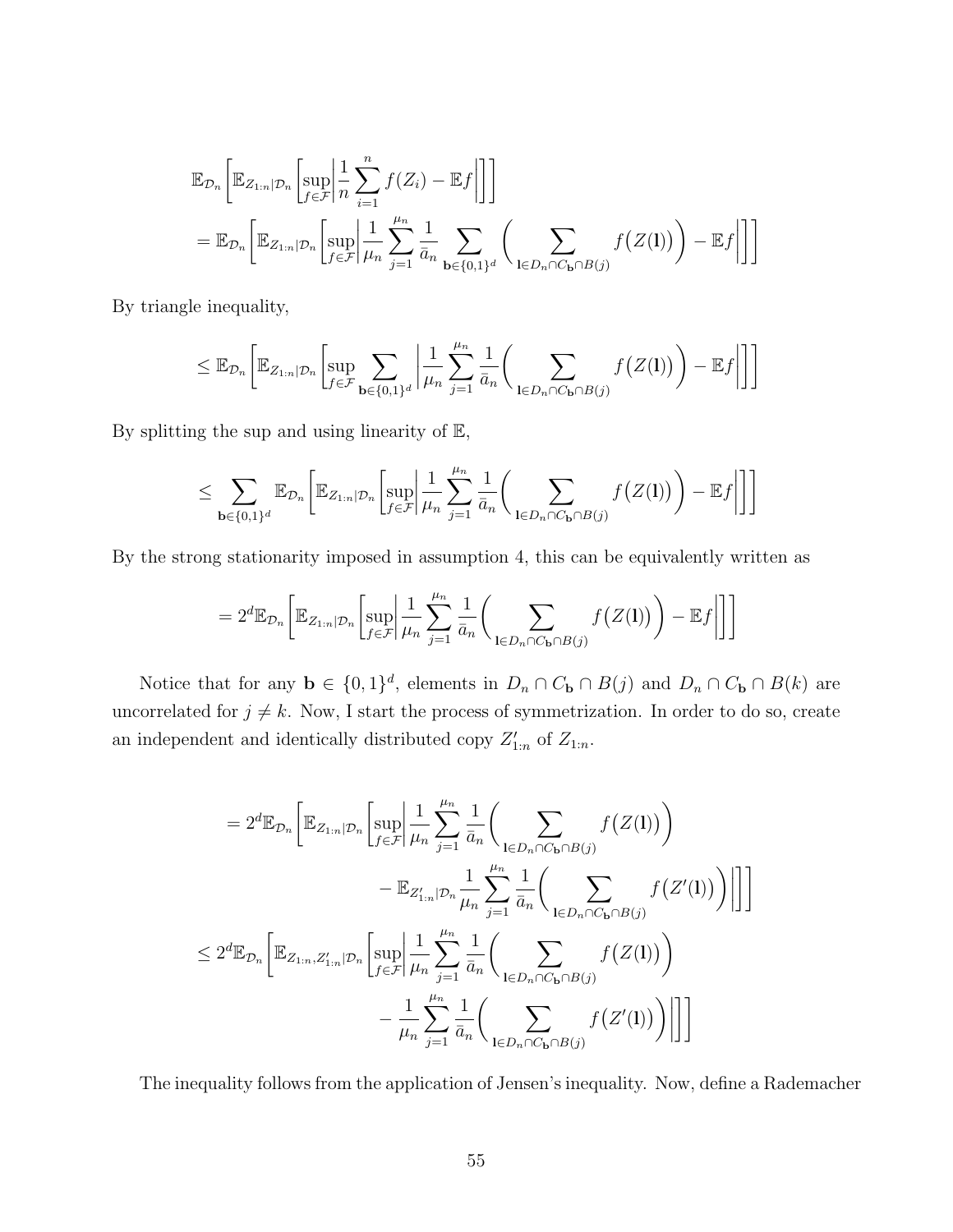sequence  $\sigma_{1:\mu_n}$  that is independent of both  $Z'_{1:n}$  and  $Z_{1:n}$ . Then, by triangle inequality

$$
\leq 2 \cdot 2^d \mathbb{E}_{\mathcal{D}_n} \left[ \frac{1}{\mu_n} \mathbb{E}_{Z_{1:n}, \sigma_{1: \mu_n} | \mathcal{D}_n} \left[ \sup_{f \in \mathcal{F}} \left| \sum_{j=1}^{\mu_n} \frac{\sigma_j}{\bar{a}_n} \sum_{\mathbf{l} \in D_n \cap C_{\mathbf{b}} \cap B(j)} f\big(Z(\mathbf{l})\big) \right| \right] \right]
$$

This is known as the Rademacher complexity bound. Fix any  $\mathbf{b}, \mathcal{D}_n$  and  $Z_{1:n}$ , then define a  $\mu_n$  dimensional vector

$$
\mathbf{f} \equiv \left(\frac{1}{\bar{a}_n} \sum_{\mathbf{l} \in D_n \cap C_{\mathbf{b}} \cap B(j)} f\big(Z(\mathbf{l})\big)\right)_{j=1}^{\mu_n} \equiv \left(f_{C_n^j}\right)_{j=1}^{\mu_n}
$$

Notice that for any  $1 \leq j \leq \mu_n$ ,  $f_{C_n^j} \leq (1 + 2\kappa \bar{\rho})^d \bar{F}$ .

Thus, define:  $\mathbb{F}_n \equiv \left\{ \mathbf{f} : ||\mathbf{f}||_{\infty} \leq (1+2\kappa\bar{\rho})^d \bar{F} \right\} \subset \mathbb{R}^{\mu_n}$ . Now, define the following Euclidean norm to  $\mathbb{F}_n$ :

$$
d_n(\mathbf{f}, \mathbf{g}) \equiv \left[ \frac{1}{\mu_n} \sum_{j=1}^{\mu_n} \left( f_{C_n^j} - g_{C_n^j} \right)^2 \right]^{1/2}
$$

Also define the Rademacher complexity maximizing element,

$$
\mathbf{f}_n^* \equiv \left(f_{n,j}^*\right)_{j=1}^{\mu_n} \in \arg \max_{\mathbf{f} \in \mathbb{F}_n} \left| \sum_{j=1}^{\mu_n} \sigma_j f_{C_n^j} \right|
$$

Next, I define a sequence of minimal covers of  $\mathbb{F}_n$ . In order to do so, start by defining

$$
\mathbf{f}_n^{(0)} \equiv (0, \cdots 0)
$$

Then, for any  $k \geq 1$ , denote a minimal cover of radius  $2^{-k}(2\kappa\bar{\rho}+1)^d\bar{F}$  by  $M_k^n$ . Since  $\mathbb{F}_n$ is totally bounded, there exists a  $\bar{K}$  such that  $M_{\bar{K}}^n = \mathbb{F}_n$ . Now, within each minimal cover, define the Rademacher complexity maximizing element as

$$
\forall 1 \leq k \leq \bar{K}, \ \mathbf{f}_n^{(k)} \in \arg \max_{\mathbf{f} \in M_k^n} \left| \sum_{j=1}^{\mu_n} \sigma_j f_{C_n^j} \right|
$$

A straightforward application of triangle inequality yields:

$$
d_n\big(\mathbf{f}_n^{(k)},\mathbf{f}_n^{(k-1)}\big) \leq 3\cdot 2^{-k}(1+2\kappa\bar{\rho})^d\bar{F}
$$

Consequently, using the telescopic sum representation: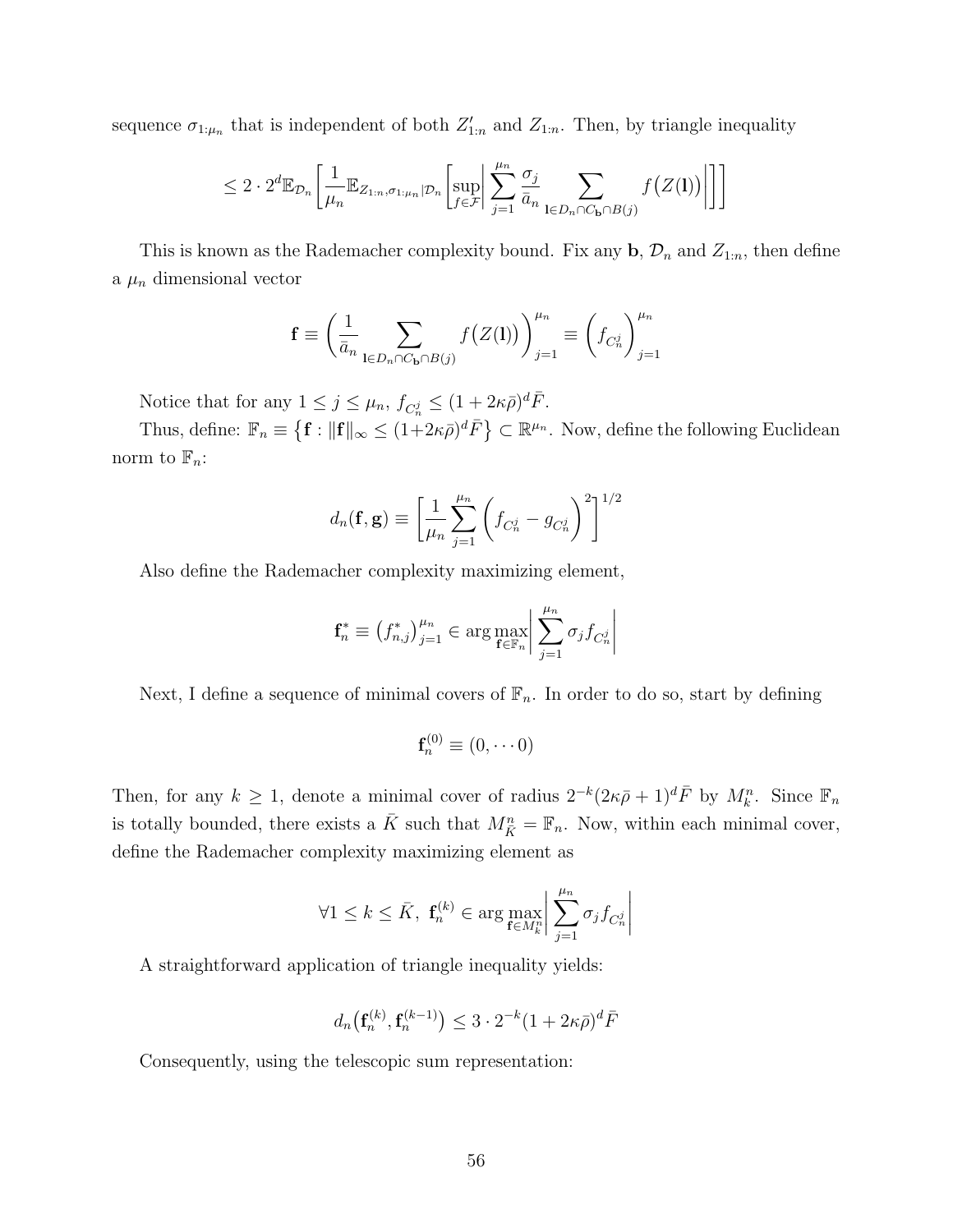$$
\mathbb{E}_{\sigma_{1:\mu_{n}}} \Big| \sum_{j=1}^{\mu_{n}} \sigma_{j} f_{C_{n}^{j}}^{*} \Big|
$$
\n
$$
\leq \sum_{k=1}^{\bar{K}} \mathbb{E}_{\sigma_{1:\mu_{n}}} \Big| \sum_{j=1}^{\mu_{n}} \sigma_{j} \Big( f_{C_{n}^{j}}^{(k)} - f_{C_{n}^{j}}^{(k-1)} \Big) \Big|
$$
\n
$$
\leq \sum_{k=1}^{\bar{K}} \mathbb{E}_{\sigma_{1:\mu_{n}}} \mathop{\rm max}_{\mathbf{f} \in M_{k}^{n}, \mathbf{g} \in M_{k-1}^{n}: d_{n}(\mathbf{f}, \mathbf{g}) \leq 2^{-k} (1 + 2\kappa \bar{\rho})^{d} \bar{F}} \Big| \sum_{j=1}^{\mu_{n}} \sigma_{j} \Big( f_{C_{n}^{j}} - g_{C_{n}^{j}} \Big) \Big|
$$

Now, I'd like to use the maximal inequality to provide a bound for the above. In order to do, I fist verify that an exponential bound holds. For this, I use Hoeffding's inequality:

$$
\mathbb{E}_{\sigma_{1:\mu_n}} \left( e^{s \sum_{j=1}^{\mu_n} \sigma_j (f_{C_n^j} - g_{C_n^j})} \right) = \prod_{j=1}^{\mu_n} \mathbb{E}_{\sigma_j} \left( e^{s \sigma_j (f_{C_n^j} - g_{C_n^j})} \right)
$$
  

$$
\leq \prod_{j=1}^{\mu_n} e^{s^2 (f_{C_n^j} - g_{C_n^j})^2 / 2}
$$
  

$$
= e^{s^2 \mu_n d_n (\mathbf{f}, \mathbf{g})^2 / 2}
$$
  

$$
\leq e^{s^2 \mu_n (3 \cdot 2^{-k} (1 + 2\kappa \bar{\rho})^d \bar{F})^2 / 2}
$$

This exponential bound allows us to write the maximal inequality bound:

$$
\mathbb{E}_{\sigma_{1:\mu_{n}}}\max_{\mathbf{f}\in M_{k}^{n},\mathbf{g}\in M_{k-1}^{n}:d_{n}(\mathbf{f},\mathbf{g})\leq 2^{-k}(1+2\kappa\bar{\rho})^{d}\bar{F}}\left|\sum_{j=1}^{\mu_{n}}\sigma_{j}\left(f_{C_{n}^{j}}-g_{C_{n}^{j}}\right)\right|
$$
\n
$$
\leq 3\cdot 2^{-k}(1+2\kappa\bar{\rho})^{d}\bar{F}\sqrt{\mu_{n}}\sqrt{2\ln(2|M_{k}^{n}|^{2})}
$$
\n
$$
=6\cdot 2^{-k}(1+2\kappa\bar{\rho})^{d}\bar{F}\sqrt{\mu_{n}}\sqrt{\ln\left(\sqrt{2}N(2^{-k}(2\kappa\bar{\rho}+1)^{d}\bar{F},\mathbb{F}_{n},d_{n})\right)}
$$

where  $N(2^{-k}(2\kappa\bar{\rho}+1)^d \bar{F}, \mathbb{F}_n, d_n)$  is the covering number. This allows us to provide an entropy bound on the Rademacher complexity: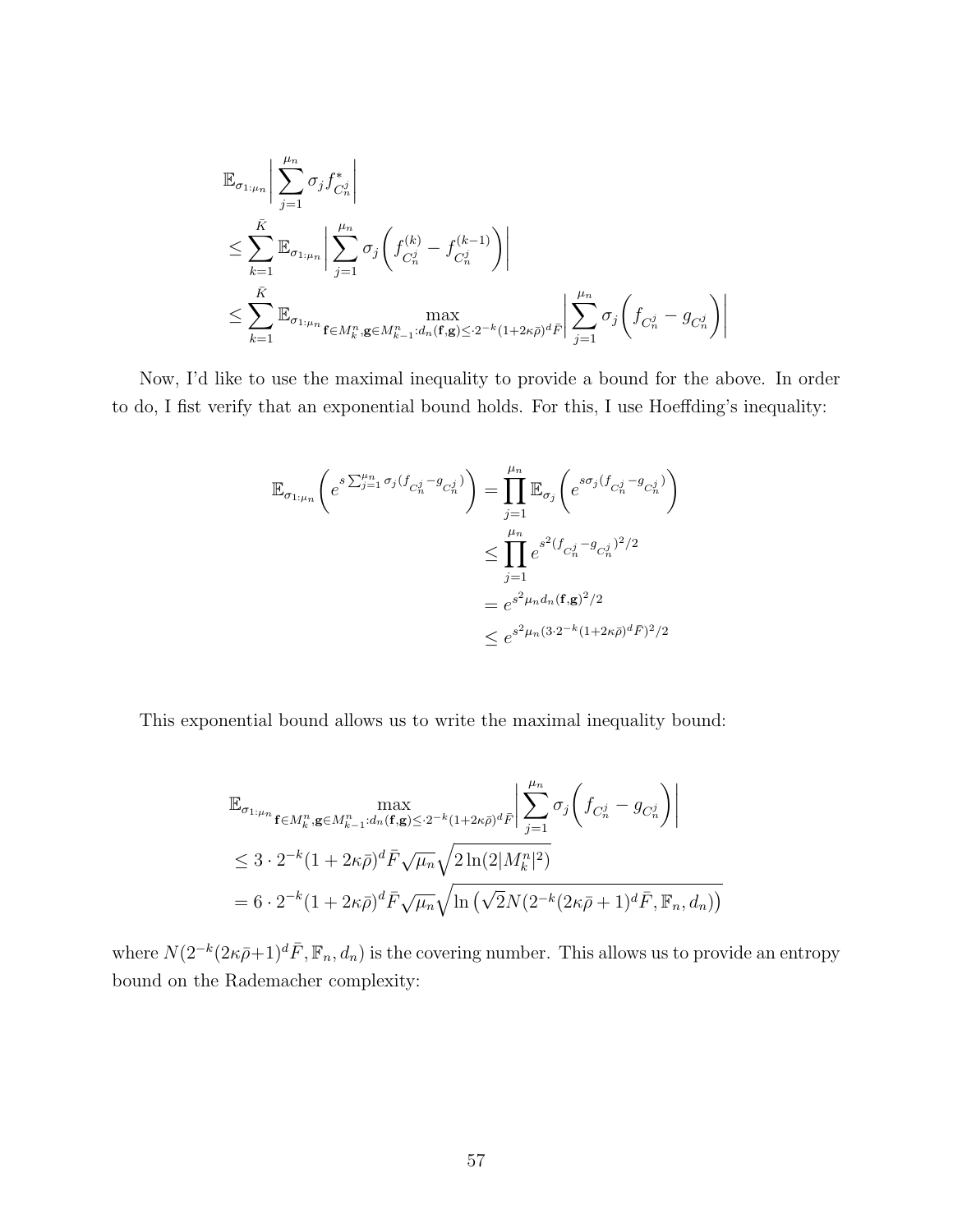$$
\mathbb{E}_{\sigma_{1:\mu_n}}\left|\sum_{j=1}^{\mu_n} \sigma_j f_{C_n^j}^*\right|
$$
\n
$$
\leq \sum_{k=1}^{\bar{K}} 6 \cdot 2^{-k} (1 + 2\kappa \bar{\rho})^d \bar{F} \sqrt{\mu_n} \sqrt{\ln\left(\sqrt{2}N(2^{-k}(2\kappa \bar{\rho} + 1)^d \bar{F}, \mathbb{F}_n, d_n)\right)}
$$
\n
$$
\leq 12(1 + 2\kappa \bar{\rho})^d \bar{F} \sqrt{\mu_n} \int_0^1 \sqrt{\ln\left(\sqrt{2}N(\epsilon(2\kappa \bar{\rho} + 1)^d \bar{F}, \mathbb{F}_n, d_n)\right)} d\epsilon
$$

Theorem 2.6.7 from van der Vaart, Wellner (1996) provides a bound for the covering number in terms of the VC dimension.

$$
N(\epsilon(2\kappa\bar{\rho}+1)^d\bar{F}, \mathbb{F}_n, d_n)\big) \leq C_3(v+1)(16e)^{v+1} \left(\frac{1}{\epsilon}\right)^{2v}
$$

where  $C_3$  is a universal constant. Then,

$$
\mathbb{E}_{\sigma_{1:\mu_n}}\bigg|\sum_{j=1}^{\mu_n} \sigma_j f_{C_n^j}^*\bigg|\leq C_2(1+2\kappa\bar{\rho})^d\bar{F}\sqrt{\mu_n v}
$$

Consequently, the main object of interest can be bounded:

$$
\mathbb{E}_{\mathcal{D}_n} \bigg[ \mathbb{E}_{Z_{1:n}|\mathcal{D}_n} \bigg[ \sup_{f \in \mathcal{F}} \bigg| \frac{1}{n} \sum_{i=1}^n f(Z_i) - \mathbb{E} f \bigg| \bigg] \bigg]
$$
  

$$
\leq 2^{d+1} \mathbb{E}_{\mathcal{D}_n} \bigg[ C_2 (1 + 2\kappa \bar{\rho})^d \bar{F} \sqrt{\frac{v}{\mu_n}} \bigg]
$$

Now, writing  $\mu_n = \frac{n}{\bar{a}_n}$  $\frac{n}{\bar{a}_n}$  and subsequently using Jensen's inequality

$$
\mathbb{E}_{\mathcal{D}_n} \bigg[ \mathbb{E}_{Z_{1:n}|\mathcal{D}_n} \bigg[ \sup_{f \in \mathcal{F}} \bigg| \frac{1}{n} \sum_{i=1}^n f(Z_i) - \mathbb{E} f \bigg| \bigg] \bigg]
$$
  
\n
$$
\leq C_2 (1 + 2\kappa \bar{\rho})^d \bar{F} \sqrt{\frac{v}{n}} \sqrt{\mathbb{E}_{\mathcal{D}_n} \bar{a}_n}
$$
  
\n
$$
\leq 2C_1 \big[ 2^d (1 + 2\kappa \bar{\rho})^d \big] 3/2 \bar{F} \sqrt{\frac{v}{n}}
$$

The last inequality follows from the fact that  $a_n^j \leq 2^d (1 + 2\kappa \bar{\rho})^d$  for all j with probability 1.  $\blacksquare$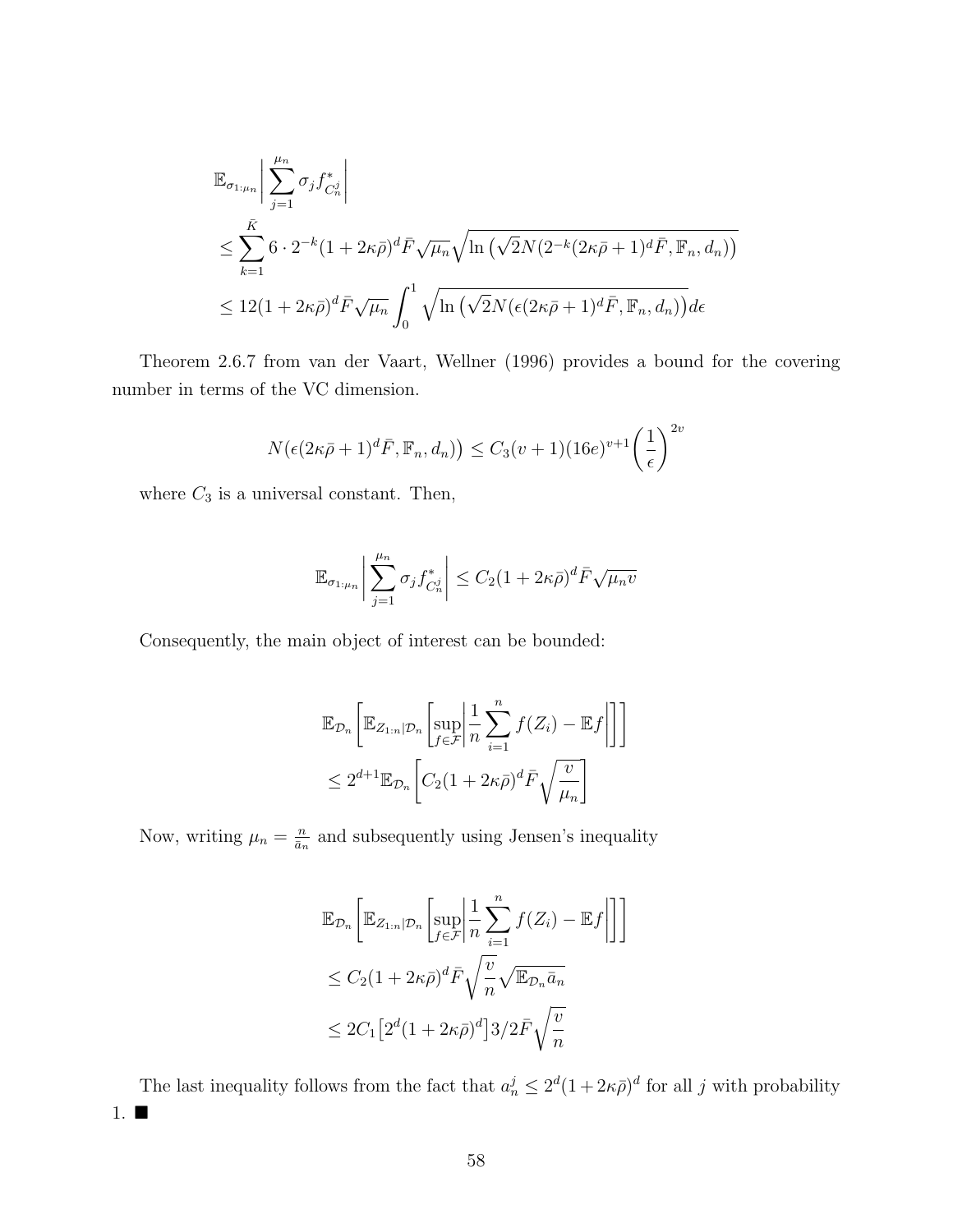### Proof of Lemma 8

Proof: The quantity of interest is:

$$
\mathbb{E}_{\mathbf{Z}_{1:N}}\bigg[\sup_{f\in\mathcal{F}}\bigg|\mathbb{E}_Nf-\mathbb{E}f\bigg|\bigg]
$$

The steps involved in this proof mirror Lemma A.4 in Kitagawa, Tetenov (2018). The proof is included here for completeness.

In order to symmetrize the process, I create an independent and identically distributed copy  $\mathbf{Z}_{1:N}'$  of  $\mathbf{Z}_{1:N}$ .

$$
\mathbb{E}_{\mathbf{Z}_{1:N}}\left[\sup_{f\in\mathcal{F}}\left|\mathbb{E}_{N}f-\mathbb{E}f\right|\right]=\mathbb{E}_{\mathbf{Z}_{1:N}}\left[\sup_{f\in\mathcal{F}}\left|\frac{1}{N}\sum_{i=1}^{N}f(\mathbf{Z}_{i})-\mathbb{E}_{\mathbf{Z}'_{1:N}}\frac{1}{N}\sum_{i=1}^{N}f(\mathbf{Z}'_{i})\right|\right]
$$

An application on Jensen's inequality yields that:

$$
\mathbb{E}_{\mathbf{Z}_{1:N}}\left[\sup_{f\in\mathcal{F}}\left|\mathbb{E}_{N}f-\mathbb{E}f\right|\right]\leq\mathbb{E}_{\mathbf{Z}_{1:N},\mathbf{Z}_{1:N}'}\left[\sup_{f\in\mathcal{F}}\left|\frac{1}{N}\sum_{i=1}^{N}f(\mathbf{Z}_{i})-\frac{1}{N}\sum_{i=1}^{N}f(\mathbf{Z}_{i}')\right|\right]
$$

$$
=\mathbb{E}_{\mathbf{Z}_{1:N},\mathbf{Z}_{1:N}'}\left[\frac{1}{N}\sup_{f\in\mathcal{F}}\left|\sum_{i=1}^{N}\left(f(\mathbf{Z}_{i})-f(\mathbf{Z}_{i}')\right)\right|\right]
$$

Now, define a Rademacher sequence  $\sigma_{1:N}$  that is independent of both  $\mathbf{Z}_{1:n}'$  and  $\mathbf{Z}_{1:n}$ . Then,  $\sigma_i(f(\mathbf{Z}_i) - f(\mathbf{Z}'_i)) \sim (f(\mathbf{Z}_i) - f(\mathbf{Z}'_i)),$  and so

$$
\mathbb{E}_{\mathbf{Z}_{1:N}}\left[\sup_{f \in \mathcal{F}} \left| \mathbb{E}_N f - \mathbb{E} f \right| \right] \leq \mathbb{E}_{\mathbf{Z}_{1:N}, \mathbf{Z}_{1:N}', \sigma_{1:N}} \left[ \frac{1}{N} \sup_{f \in \mathcal{F}} \left| \sum_{i=1}^N \sigma_i \left( f(\mathbf{Z}_i) - f(\mathbf{Z}'_i) \right) \right| \right]
$$
  

$$
\leq \mathbb{E}_{\mathbf{Z}_{1:N}, \mathbf{Z}_{1:N}', \sigma_{1:N}} \left[ \frac{1}{N} \sup_{f \in \mathcal{F}} \left| \sum_{i=1}^N \sigma_i f(\mathbf{Z}_i) \right| + \left| \sum_{i=1}^N \sigma_i f(\mathbf{Z}'_i) \right| \right]
$$
  

$$
\leq \frac{2}{N} \mathbb{E}_{\mathbf{Z}_{1:N}, \sigma_{1:N}} \left[ \sup_{f \in \mathcal{F}} \left| \sum_{i=1}^N \sigma_i f(\mathbf{Z}_i) \right| \right]
$$

This is known as the Rademacher complexity bound. Fix any  $\mathbf{Z}_{1:N}$ , then define a N dimensional vector

$$
\mathbf{f} \equiv \big(f(\mathbf{Z}_i)\big)_{i=1}^N
$$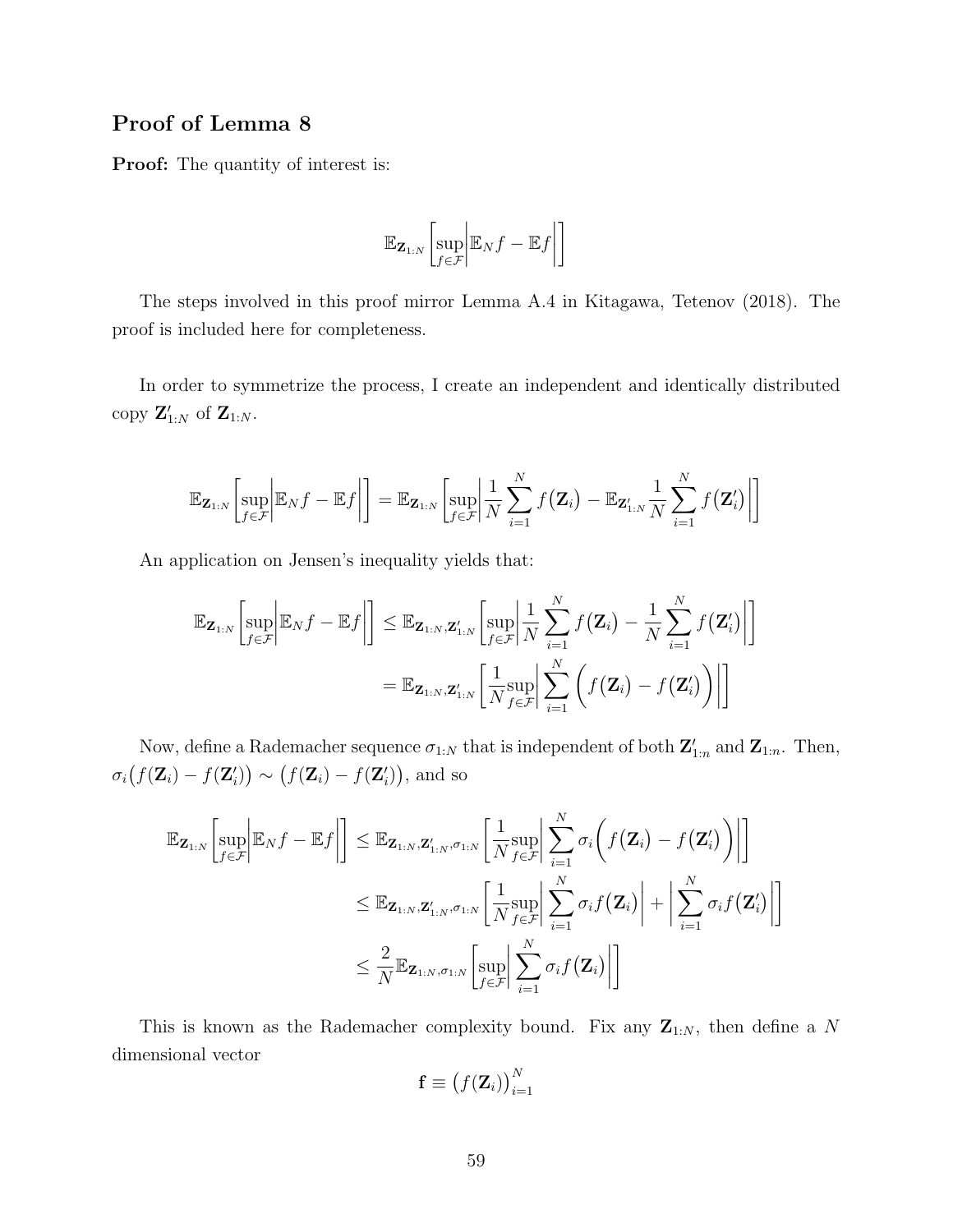By definition, for any  $1 \leq i \leq N$ ,  $f_i \leq \overline{F}$ .

Thus, define:  $\mathbb{F} \equiv \{ \mathbf{f} : ||\mathbf{f}||_{\infty} \leq \bar{F} \} \subset \mathbb{R}^{\mu_n}$ . Now, introduce the following Euclidean norm to F:

$$
d(\mathbf{f}, \mathbf{g}) \equiv \left[ \frac{1}{N} \sum_{i=1}^{N} \left( f_i - g_i \right)^2 \right]^{1/2}
$$

Also define the Rademacher complexity maximizing element,

$$
\mathbf{f}^* \equiv \left(f_i^*\right)_{i=1}^N \in \arg\max_{\mathbf{f} \in \mathbb{F}} \left| \sum_{i=1}^N \sigma_i f_i \right|
$$

Next, I define a sequence of minimal covers of  $\mathbb{F}_n$ . In order to do so, start by defining

$$
\mathbf{f}^{(0)} \equiv (0, \cdots 0)
$$

Then, for any  $k \geq 1$ , denote a minimal cover of radius  $2^{-k} \overline{F}$  by  $M_k$ . Since F is totally bounded, there exists a  $\bar{K}$  such that  $M_{\bar{K}} = \mathbb{F}$ . Now, within each minimal cover, define the Rademacher complexity maximizing element as

$$
\forall 1 \leq k \leq \bar{K}, \ \mathbf{f}^{(k)} \in \arg \max_{\mathbf{f} \in M_k} \left| \sum_{i=1}^N \sigma_i f_i \right|
$$

A straightforward application of triangle inequality yields:

$$
d\big(\mathbf{f}^{(k)}, \mathbf{f}^{(k-1)}\big) \le 3 \cdot 2^{-k} \bar{F}
$$

Consequently, using the telescopic sum representation:

$$
\mathbb{E}_{\sigma_{1:N}} \left| \sum_{i=1}^{N} \sigma_i f_i^* \right|
$$
  
\n
$$
\leq \sum_{k=1}^{\bar{K}} \mathbb{E}_{\sigma_{1:N}} \left| \sum_{i=1}^{N} \sigma_i \left( f_i^{(k)} - f_i^{(k-1)} \right) \right|
$$
  
\n
$$
\leq \sum_{k=1}^{\bar{K}} \mathbb{E}_{\sigma_{1:N}} \max_{\mathbf{f} \in M_k, \mathbf{g} \in M_{k-1}: d(\mathbf{f}, \mathbf{g}) \leq 2^{-k} \bar{F}} \left| \sum_{i=1}^{N} \sigma_i \left( f_i - g_i \right) \right|
$$

Now, I'd like to use the maximal inequality to provide a bound for the above. In order to do, I fist verify that an exponential bound holds. For this, I use Hoeffding's inequality: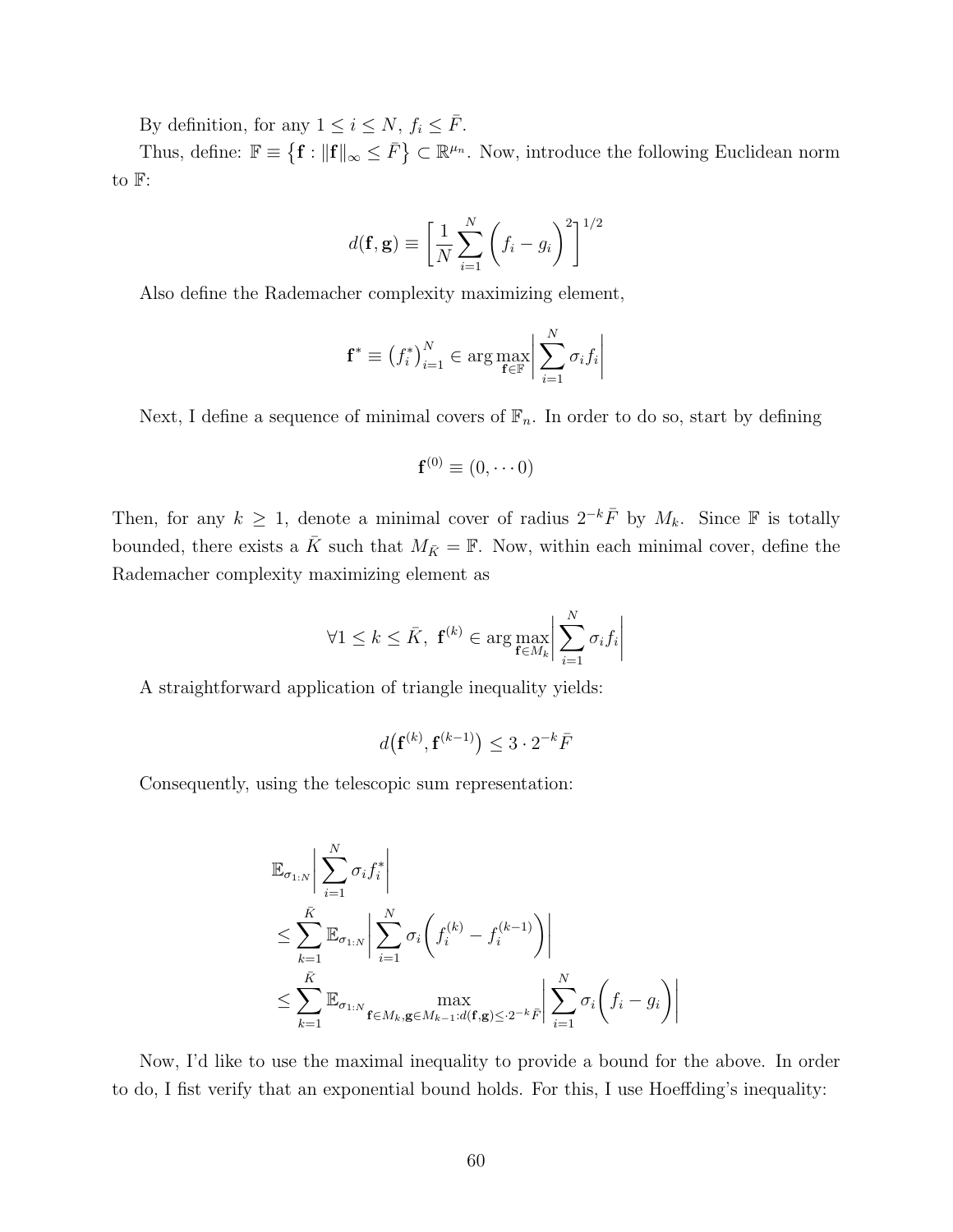$$
\mathbb{E}_{\sigma_{1:N}}\left(e^{s\sum_{i=1}^N \sigma_j(f_i-g_i)}\right) = \prod_{i=1}^N \mathbb{E}_{\sigma_i}\left(e^{s\sigma_i(f_i-g_i)}\right)
$$
  

$$
\leq \prod_{i=1}^N e^{s^2(f_i-g_i)^2/2}
$$
  

$$
= e^{s^2Nd(\mathbf{f},\mathbf{g})^2/2}
$$
  

$$
\leq e^{s^2N\cdot(3\cdot2^{-k}\bar{F})^2/2}
$$

This exponential bound allows us to write the maximal inequality bound:

$$
\mathbb{E}_{\sigma_{1:N}} \max_{\mathbf{f} \in M_k, \mathbf{g} \in M_{k-1}: d(\mathbf{f}, \mathbf{g}) \le 2^{-k} \bar{F}} \left| \sum_{i=1}^N \sigma_i \left( f_i - g_i \right) \right|
$$
  
 
$$
\le 3 \cdot 2^{-k} \bar{F} \sqrt{N} \sqrt{2 \ln(2|M_k|^2)}
$$
  
=  $6 \cdot 2^{-k} \bar{F} \sqrt{N} \sqrt{\ln \left( \sqrt{2} N (2^{-k} \bar{F}, \mathbb{F}, d) \right)}$ 

where  $N(2^{-k}\bar{F}, \mathbb{F}, d)$  is the covering number. This allows us to provide an entropy bound on the Rademacher complexity:

$$
\mathbb{E}_{\sigma_{1:N}} \left| \sum_{i=1}^{N} \sigma_i f_i^* \right|
$$
  
\n
$$
\leq 6 \cdot 2^{-k} \bar{F} \sqrt{N} \sqrt{\ln \left( \sqrt{2} N (2^{-k} \bar{F}, \mathbb{F}, d) \right)}
$$
  
\n
$$
\leq 12 \bar{F} \sqrt{N} \int_0^1 \sqrt{\ln \left( \sqrt{2} N (\epsilon \bar{F}, \mathbb{F}, d) \right)} d\epsilon
$$

Theorem 2.6.7 Van Der Vaart, Wellner (1996) provides a bound for the covering number in terms of the VC dimension.

$$
N(\epsilon \bar{F}, \mathbb{F}, d) \le C_3'(\nu+1)(16e)^{\nu+1} \left(\frac{1}{\epsilon}\right)^{2\nu}
$$

where  $C_3$  is a universal constant. Then,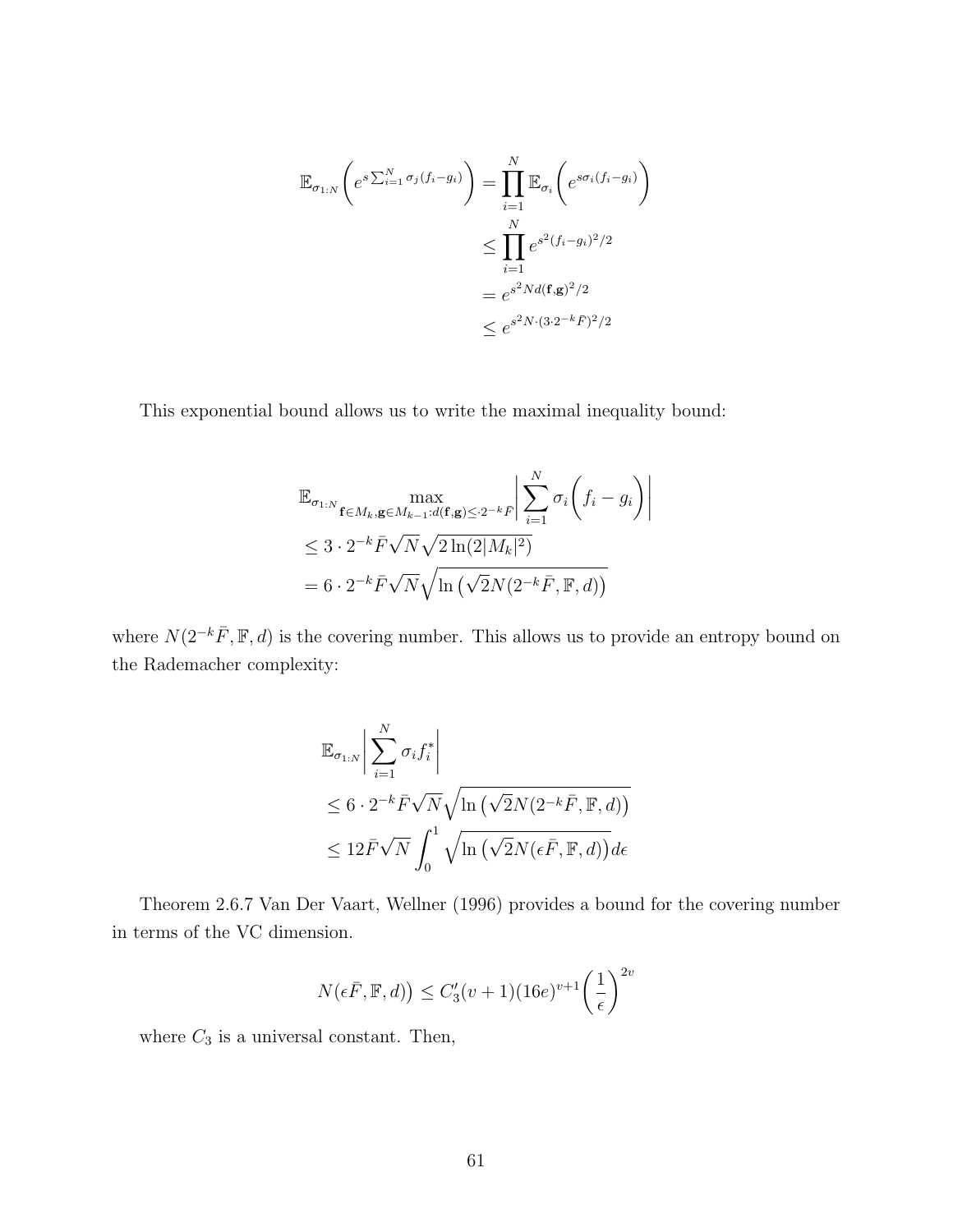$$
\mathbb{E}_{\sigma_{1:N}} \bigg| \sum_{i=1}^N \sigma_i f_i^* \bigg| \le C_2' \bar{F} \sqrt{Nv}
$$

Consequently, the main object of interest can be bounded:

$$
\mathbb{E}_{\mathbf{Z}_{1:N}}\bigg[\underset{f\in\mathcal{F}}{\sup}\bigg|\mathbb{E}_Nf-\mathbb{E}f\bigg|\bigg]\leq 2\bigg[C_2'\bar{F}\sqrt{\frac{v}{N}}\bigg]\quad \blacksquare
$$

#### Proof of Theorem 1

**Proof:** I now provide a bound for  $\mathbb{E}_{Data \sim (\mathbf{P},F)}$ sup G∈G  $|W^q_n(G) - W^q(G)|$ 1 that is independent of **P** and hence applies uniformly over  $\mathcal{P}$ . To that end, define  $Z_i \equiv \tilde{Y}_i, r_i(\tilde{\mathbf{D}}; \tilde{\mathbf{A}}), \tilde{X}_i$  and

$$
f(Z_i; G) \equiv \frac{\tilde{Y}_i 1\{r_i(\tilde{\mathbf{D}}; \tilde{\mathbf{A}}) \in D_j^r(\mathbf{T}, G), \tilde{X}_i \in G|_{X_j}\}}{\mathbf{P}_{\sim}[r_i(\tilde{\mathbf{D}}; \tilde{\mathbf{A}}) \in D_j^r(\mathbf{T}, G), \tilde{X}_i \in G|_{X_j}]}
$$

Then, from the unbiasedness results of the cell-mean estimator:

$$
\mathbb{E}_n(f(\cdot;G)) \equiv \frac{1}{n} \sum_{i=1}^n f(U_i;G) = W_n^q(G) \text{ and } \mathbb{E}_{Data \sim (\mathbf{P},F)}(f(\cdot;G)) = \mathbb{E}_{Data \sim (\mathbf{P},F)}[f(U_i;G)] = W^q(G)
$$

Denote by  $\mathcal{F} \equiv \{f(\cdot; G) : G \in \mathbb{G}\}\$  the collection of all such functions generated by decision sets. By Lemma A.1 of Kitagawa-Tetenov (2018),  $F$  is a VC-subgraph class of functions with VC dimension less than or equal to  $v$ , when  $\mathbb G$  has VC dimension  $v$ . Thus, one can write

$$
\mathbb{E}_{Data \sim (\mathbf{P}, F)} \left[ \sup_{G \in \mathbb{G}} |W_n^q(G) - W^q(G)| \right] \leq \mathbb{E}_{Data \sim (\mathbf{P}, F)} \left[ \sup_{f \in \mathcal{F}} |\mathbb{E}_n(f) - \mathbb{E}(f)| \right]
$$

Using lemma 9, with  $\bar{F} = \frac{M}{20}$  $\frac{M}{2\gamma}$ , I get the following bound:

$$
\sup_{\mathbf{P}\in\mathcal{P}}\mathbb{E}_{Data\sim(\mathbf{P},F)}\bigg[W^*_\mathcal{G} - W(\hat{\mathbf{G}}_{EWM})\bigg] \leq 4QC_1\big[2^d(1+2\kappa\bar{\rho})^d\big]3/2\frac{M}{2\bar{\gamma}}\sqrt{\frac{v}{n}} \quad \blacksquare
$$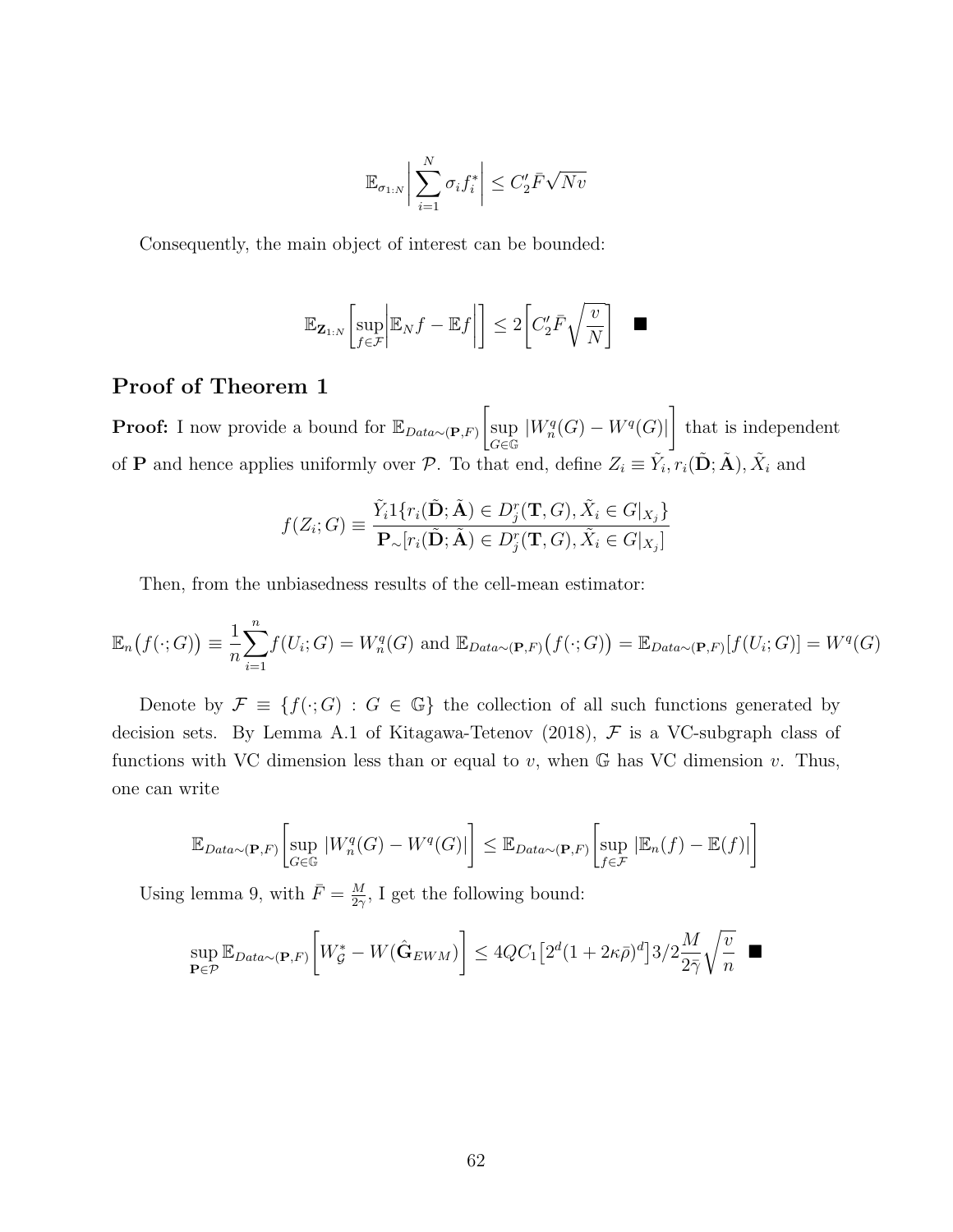### Proof of Theorem 2

**Proof:** I now provide a bound for  $\mathbb{E}_{Data \sim (\mathbf{P},F)}$ sup  $G\bar{\in}\bar{\mathbb{G}}$  $|W^q_n(G) - W^q(G)|$ 1 that is independent of **P** and hence applies uniformly over P. To that end, define  $Z_i \equiv \tilde{Y}_i, c_i(\tilde{\bf{D}}; \tilde{\bf{A}}, \tilde{\bf{X}})$  and

$$
f(Z_i; G) \equiv \frac{\tilde{Y}_i 1\{c_i(\tilde{\mathbf{D}}; \tilde{\mathbf{A}}, \tilde{\mathbf{X}}) \in D_j^c(\mathbf{T}, G)\}}{\mathbf{P}_{\sim}[c_i(\tilde{\mathbf{D}}; \tilde{\mathbf{A}}, \tilde{\mathbf{X}}) \in D_j^c(\mathbf{T}, G)]}
$$

Then, from the unbiasedness results of the cell-mean estimator:

$$
\mathbb{E}_n(f(\cdot;G)) \equiv \frac{1}{n} \sum_{i=1}^n f(U_i;G) = W_n^q(G) \text{ and } \mathbb{E}_{Data \sim (\mathbf{P},F)}(f(\cdot;G)) = \mathbb{E}_{Data \sim (\mathbf{P},F)}[f(U_i;G)] = W^q(G)
$$

Denote by  $\mathcal{F} \equiv \{f(\cdot; G) : G \in \mathbb{G}\}\$  the collection of all such functions generated by decision sets. By Lemma A.1 of Kitagawa-Tetenov (2018),  $\mathcal F$  is a VC-subgraph class of functions with VC dimension less than or equal to  $v$ , when  $\mathbb{G}$  has VC dimension  $v$ . Thus, one can write

$$
\mathbb{E}_{Data \sim (\mathbf{P}, F)} \left[ \sup_{G \in \mathbb{G}} |W_n^q(G) - W^q(G)| \right] \leq \mathbb{E}_{Data \sim (\mathbf{P}, F)} \left[ \sup_{f \in \mathcal{F}} |\mathbb{E}_n(f) - \mathbb{E}(f)| \right]
$$

Using lemma 9, with  $\bar{F} = \frac{1}{15}$  $\frac{1}{1\gamma}$ , I get the following bound:

$$
\sup_{\mathbf{P}\in\mathcal{P}}\mathbb{E}_{Data\sim(\mathbf{P},F)}\bigg[W_{\mathcal{G}}^* - W(\hat{\mathbf{G}}_{EWM})\bigg] \leq 4QC_1\big[2^d(1+2\kappa\bar{\rho})^d\big]3/2\frac{1}{1\bar{\gamma}}\sqrt{\frac{v}{n}} \quad \blacksquare
$$

#### Proof of Theorem 3

**Proof:** I now provide a bound for  $\mathbb{E}_{Data \sim (\mathbf{P},F)}$ sup G∈G  $|W^q_n(G) - W^q(G)|$ 1 that is independent of **P** and hence applies uniformly over P. To that end, define  $Z_i \equiv \tilde{Y}_i, c_i(\tilde{\bf{D}}; \tilde{\bf{A}}, \tilde{\bf{X}})$  and

$$
f(Z_i; G) \equiv \frac{\tilde{Y}_i 1\{c_i(\tilde{\mathbf{D}}; \tilde{\mathbf{A}}, \tilde{\mathbf{X}}) \in D_j^c(\mathbf{T}, G)\}}{\mathbf{P}_{\sim}[c_i(\tilde{\mathbf{D}}; \tilde{\mathbf{A}}, \tilde{\mathbf{X}}) \in D_j^c(\mathbf{T}, G)]}
$$

Then, from the unbiasedness results of the cell-mean estimator:

$$
\mathbb{E}_n(f(\cdot;G)) \equiv \frac{1}{n} \sum_{i=1}^n f(U_i;G) = W_n^q(G) \text{ and } \mathbb{E}_{Data \sim (\mathbf{P},F)}(f(\cdot;G)) = \mathbb{E}_{Data \sim (\mathbf{P},F)}[f(U_i;G)] = W^q(G)
$$

Denote by  $\mathcal{F} \equiv \{f(\cdot; G) : G \in \mathbb{G}\}\$  the collection of all such functions generated by decision sets. By Lemma A.1 of Kitagawa-Tetenov (2018),  $\mathcal F$  is a VC-subgraph class of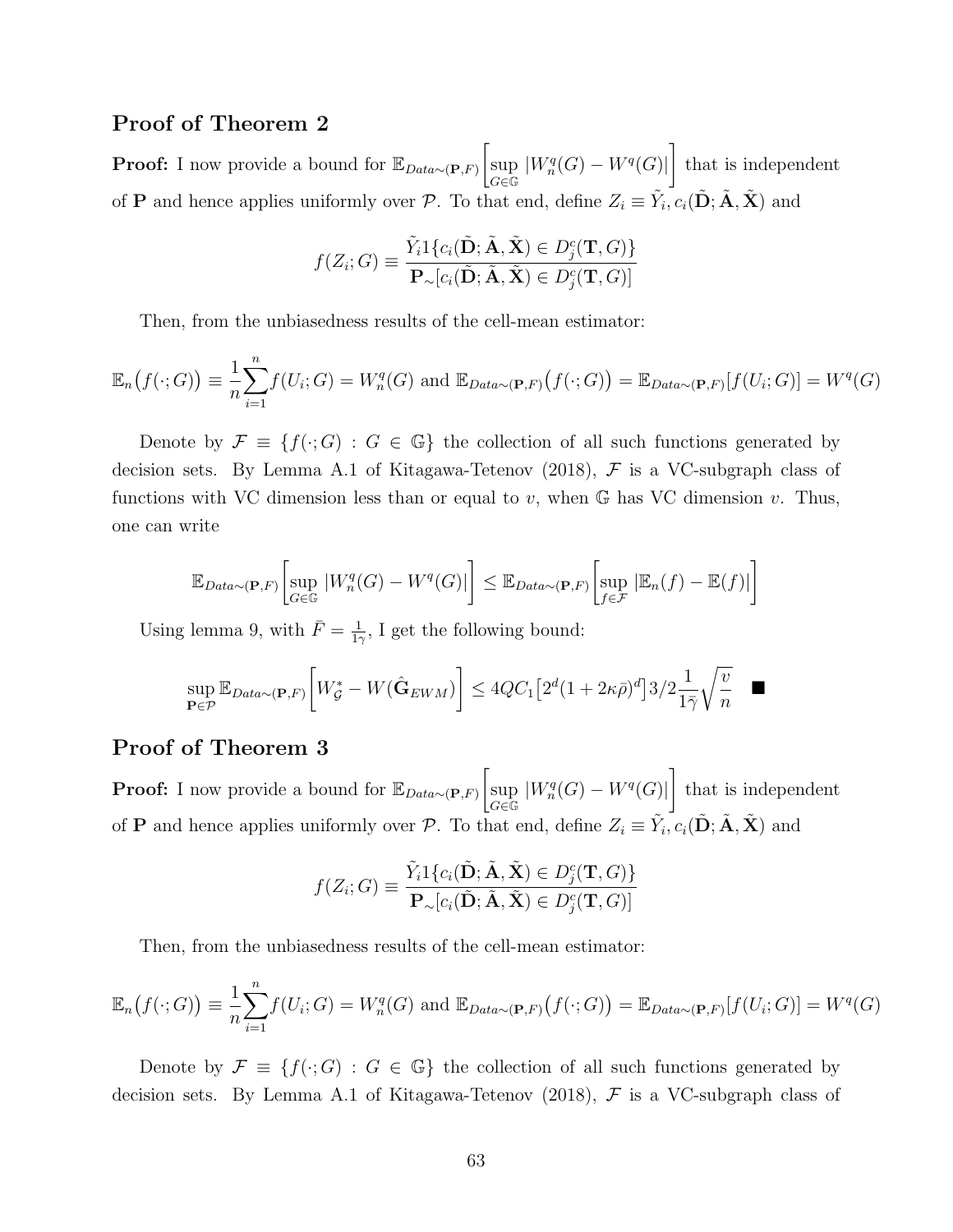functions with VC dimension less than or equal to v, when  $\mathbb{G}$  has VC dimension v. Thus, one can write

$$
\mathbb{E}_{Data \sim (\mathbf{P}, F)} \left[ \sup_{G \in \mathbb{G}} |W_n^q(G) - W^q(G)| \right] \leq \mathbb{E}_{Data \sim (\mathbf{P}, F)} \left[ \sup_{f \in \mathcal{F}} |\mathbb{E}_n(f) - \mathbb{E}(f)| \right]
$$

Using lemma 9, with  $\bar{F} = \frac{1}{15}$  $\frac{1}{1\gamma}$ , I get the following bound:

$$
\sup_{\mathbf{P}\in\mathcal{P}}\mathbb{E}_{Data\sim(\mathbf{P},F)}\bigg[W_{\mathcal{G}}^*-W(\hat{\mathbf{G}}_{EWM})\bigg]\leq 4QC_1\frac{\max\{1,M\}}{2\bar{\gamma}}\sqrt{\frac{v}{N}}
$$

 $\blacksquare$ 

#### Proof of Theorem 4

Proof: Recall that

$$
\mathcal{Z}(\cdot | \text{Data}) : \mathcal{S} \to \{0, 1\}^J
$$

Thus, the treatment assignment rules are characterized by the  $2<sup>J</sup>$ -way partition on  $S$ ,  $G^{1:Q} \equiv G^1, \cdots, G^Q$  where  $Q = 2^J$  and each  $G^q \in \mathcal{G}$  for all  $1 \le q \le Q$ . Thus, the village level welfare can be written as:

$$
W(G^{1:Q}) = \sum_{j=1}^{J} \mathbb{E} \big[ \sum_{q=1}^{Q} Y_j(\mathbf{T}_q | \mathbf{A}) \mathbb{1} \{ (\mathbf{X}, \mathbf{A}) \in G^q \} \big]
$$

where  $\mathbf{X} = (X_1, \dots, X_J)$  and  $\{Y_j(\mathbf{T}|\mathbf{A}) : \mathbf{T} \in \{0,1\}^J, \mathbf{A} \in \mathcal{A}\}\$ is the exhaustive list of potential outcomes. Under the assumptions of local spillovers and exchangeablity, the set of effective treatments  $(r_j(\mathbf{T}; \mathbf{A}) = (T_j, \sum_k \mathbf{A}_{jk} T_k)$  are reduced to:

$$
\mathcal{R} \equiv \big\{ (t,s) : t \in \{0,1\}, s \in \mathbb{N} \big\}
$$

As a result, the set of potential outcomes now reduces to:

$$
\{Y(r) : r \in \mathcal{R}\}\
$$

#### 11.2.1 Step 1: construct  $\mathcal{P}^*$

Since G is assumed to have finite VC dimension, there exists  $\{u_1, \dots, u_v\} \subset S$  that is shattered by  $\mathcal{G}$ .

- 1.  $\forall \mathbf{P} \in \mathcal{P}^*, (\mathbf{X}, \mathbf{A})$  has uniform support over  $\{u_1, \dots, u_v\}.$
- 2.  $\forall \mathbf{P} \in \mathcal{P}^*, D_j \perp \{Y(r) : r \in \mathcal{R}\}, \mathbf{X}, \mathbf{A} \text{ and } D_j \text{ are IID across } j \text{ with } \mathbf{P}(D_j = 1) =$  ${\bf P}(D_i = 0) = 1/2.$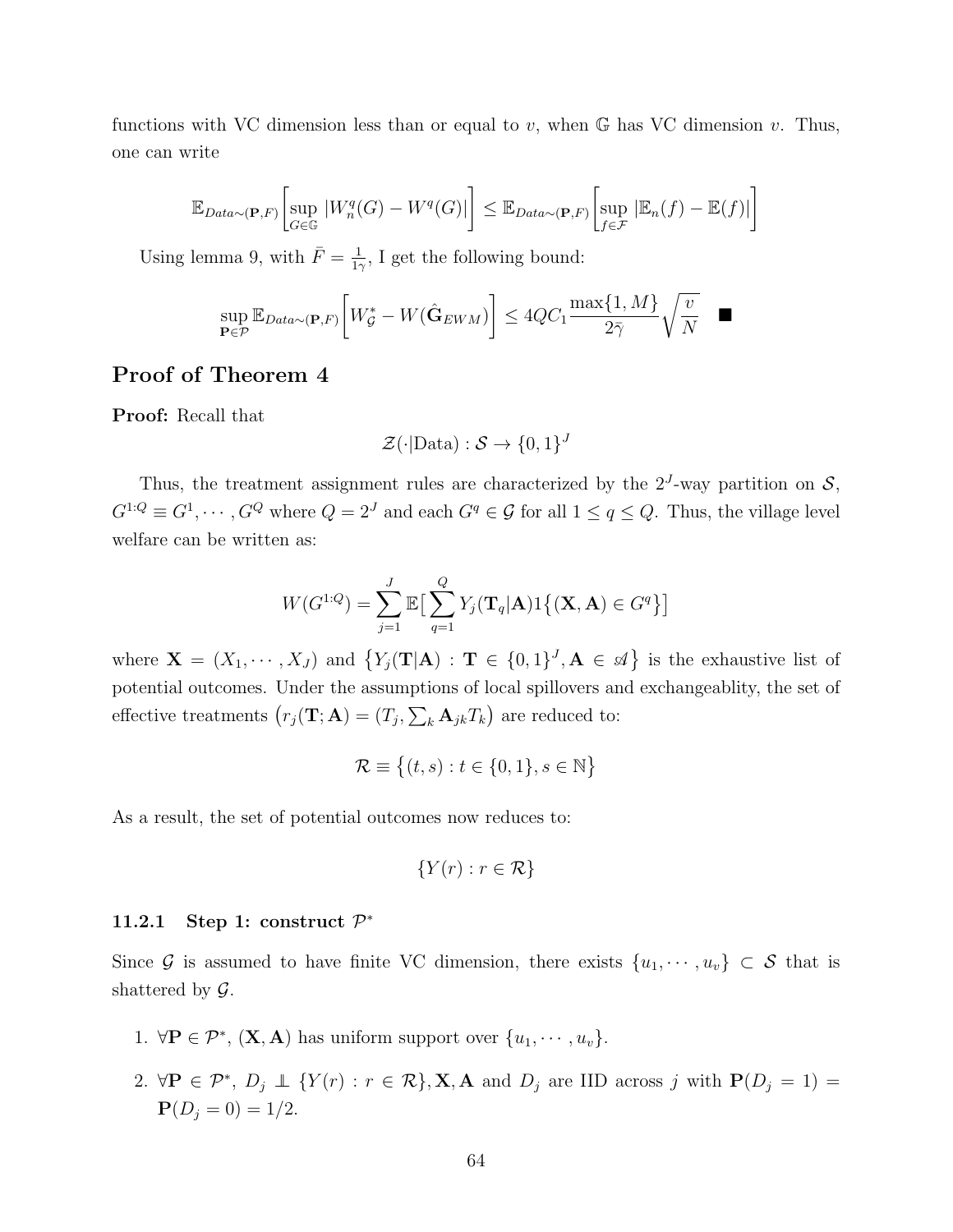- 3. In this version, we characterize the outcome distributions to be without any spillovers.
	- $Y(0, s) = 0$  w.p.1 for all  $s \in \mathbb{N}$ .
	- Elements of  $\mathcal{P}^*$  are characterized by bit vector  $\mathbf{b} \in \{0,1\}^v$ . For any  $s \in \mathbb{N}$ ,

$$
(Y(1, s) | (\mathbf{X}, \mathbf{A}) = u_l) = \begin{cases} +1/2, & \text{w.p. } 1/2 + \gamma b_l - \gamma (1 - b_l) \\ -1/2, & \text{w.p. } 1/2 - \gamma b_l + \gamma (1 - b_l) \end{cases}
$$

4.  $Y_j$  are IID across j.

In this iteration, I also consider the many village framework where  $\mathbf{Z}_{1:N}$  should be interpreted as data from  $N$  IID villages with  $J$  individuals each.

#### 11.2.2 Step 2: characterizing optimal rule given b

Under the allowed distributions in  $\mathcal{P}^*$ , the representation of the welfare function can be simplified further:

$$
W(G^{1:Q}) = \sum_{q=1}^{Q} \sum_{j=1}^{J} \mathbb{E}_{\mathbf{b}} \left[ Y_j(\mathbf{T}_q(j), 0) \cdot 1 \{ (\mathbf{X}, \mathbf{A}) \in G_q \} \right]
$$
  
= 
$$
\sum_{q=1}^{Q} \sum_{j=1}^{J} \frac{1}{v} \sum_{l=1}^{v} \left[ \mathbf{T}_q(j) \cdot (\gamma b_l - \gamma (1 - b_l)) \cdot 1 \{ u_l \in G_q \} \right]
$$
  
= 
$$
\sum_{q=1}^{Q} \frac{1}{v} \sum_{l=1}^{v} \left[ \left( \gamma b_l - \gamma (1 - b_l) \right) \cdot 1 \{ u_l \in G_q \} \right] \cdot \left[ \sum_{j=1}^{J} \mathbf{T}_q(j) \right]
$$

Thus, if  $b_l = 1$ , it is optimal to treat everyone, i.e.  $\mathbf{T} = 1$ . While, when  $b_l = 0$ , treating no body is optimal, i.e.  $T = 0$ . Suppose  $G^0$  corresponds to the set which receives  $T = 0$ and  $G^Q$  is the set which receives  $T = 1$ . Then, I can write:

$$
G_{\mathbf{b}}^{*1} = \{u_l : b_l = 1, 1 \le l \le v\}
$$

$$
G_{\mathbf{b}}^{*Q} = \{u_l : b_l = 0, 1 \le l \le v\}
$$

$$
\forall 1 < q < Q, \ G_{\mathbf{b}}^{*q} = \emptyset
$$

Now, I can compute the welfare under the optimal assignment noting that by construction, this partition is feasible within  $\mathcal{G}$ :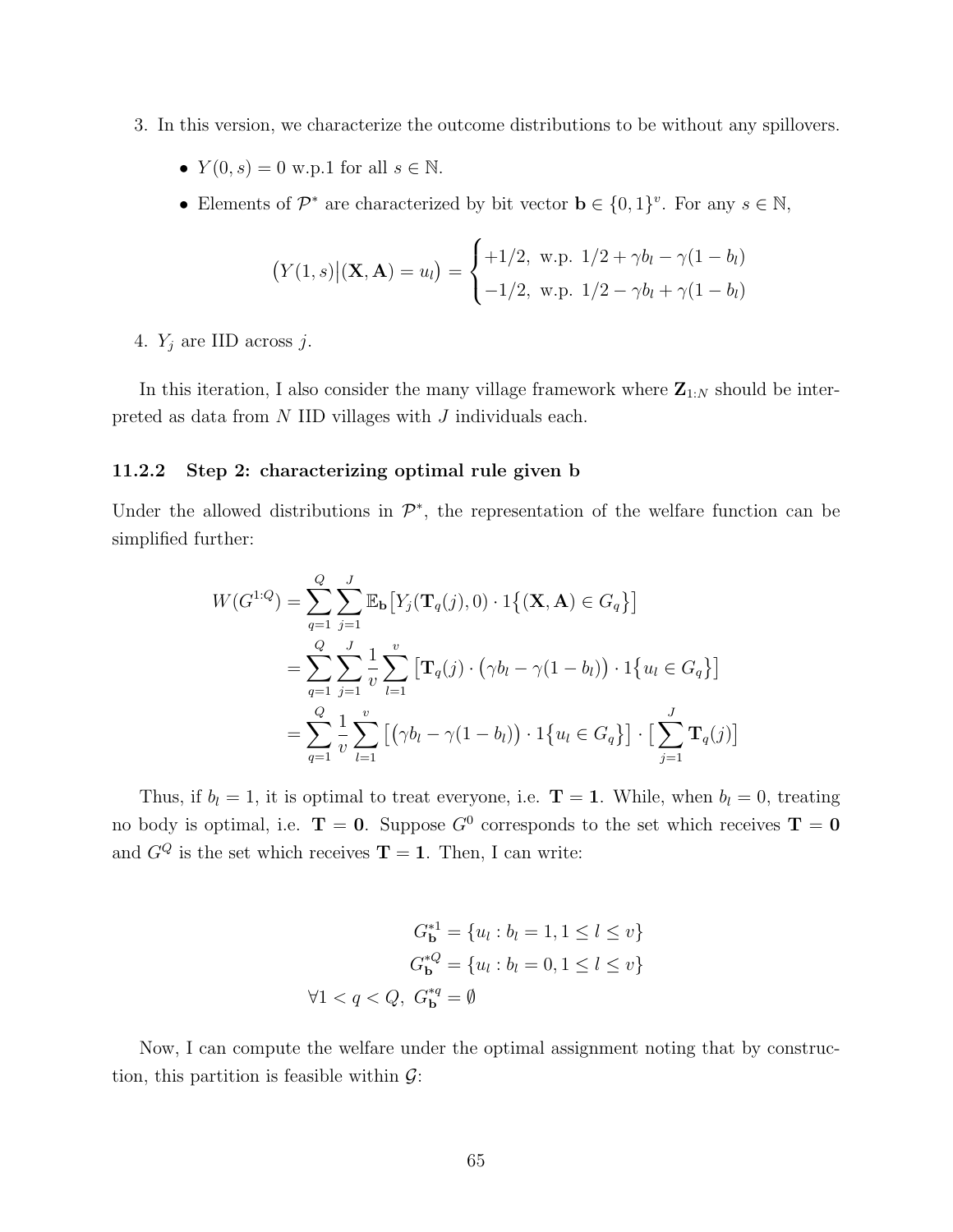$$
W_{\mathbf{b}}^{*} = \frac{1}{v} \sum_{l=1}^{v} J\gamma b_{l} = \frac{J\gamma}{v} \sum_{l=1}^{v} b_{l}
$$

#### 11.2.3 Step 3: Bayes Risk Minimization

Start with noting that  $\hat{G}^{1:Q} = (\hat{G}^1, \cdots, \hat{G}^Q)$ . I can write:

$$
W_{\mathbf{b}}^* - W_{\mathbf{b}}(G^{\hat{1}:Q}) = \sum_{q=1}^{Q} \frac{1}{v} \sum_{l=1}^{v} \sum_{j=1}^{J} \mathbf{T}_q(j) \big[ (\gamma b_l - \gamma (1 - b_l) \big) \big( 1\{ u_l \in G_{\mathbf{b}}^{*q} \} - 1\{ u_l \in \hat{G}^q \big] \big) \big]
$$

The Bayes Risk Minimization problem is:

$$
\mathbb{E}_{\mathbf{b}}\mathbb{E}_{Z_{1:n}}\left[W_{\mathbf{b}}^{*}-W_{\mathbf{b}}(G^{\hat{1}:Q})\right]=\sum_{q=2}^{Q}\gamma\left(\sum_{j=1}^{J}\mathbf{T}_{q}(j)\right)\mathbb{E}_{\mathbf{b}}\mathbb{E}_{Z_{1:N}}\left[\mathbf{P}(G^{*1}\cap\hat{G}^{q})\right]
$$

$$
+\sum_{q=1}^{Q-1}\gamma\left(J-\sum_{j=1}^{J}\mathbf{T}_{q}(j)\right)\mathbb{E}_{\mathbf{b}}\mathbb{E}_{Z_{1:N}}\left[\mathbf{P}(G^{*Q}\cap\hat{G}^{q})\right]
$$

For any  $\boldsymbol{u}_l$  observe the loss associated with:

$$
u_l \in \hat{G}^1 \mapsto J\gamma\pi(b_l = 1 | Z_{1:N})
$$
  
\n
$$
u_l \in \hat{G}^Q \mapsto J\gamma(1 - \pi(b_l = 1 | Z_{1:N}))
$$
  
\n
$$
u_l \in \hat{G}^q \mapsto \gamma(J - \sum_{j=1}^J \mathbf{T}_q(j))\pi(b_l = 1 | Z_{1:N}) + \gamma \sum_{j=1}^J \mathbf{T}_q(j)(1 - \pi(b_l = 1 | Z_{1:N}))
$$

There are two cases to consider here:

1. When  $\pi(b_l = 1 | \mathbf{Z}_{1:N}) \leq 1/2$ :

First of all, it is easy to see:

$$
J\gamma\pi(b_l=1|\mathbf{Z}_{1:N})\leq J\gamma\big(1-\pi(b_l=1|\mathbf{Z}_{1:N})\big)
$$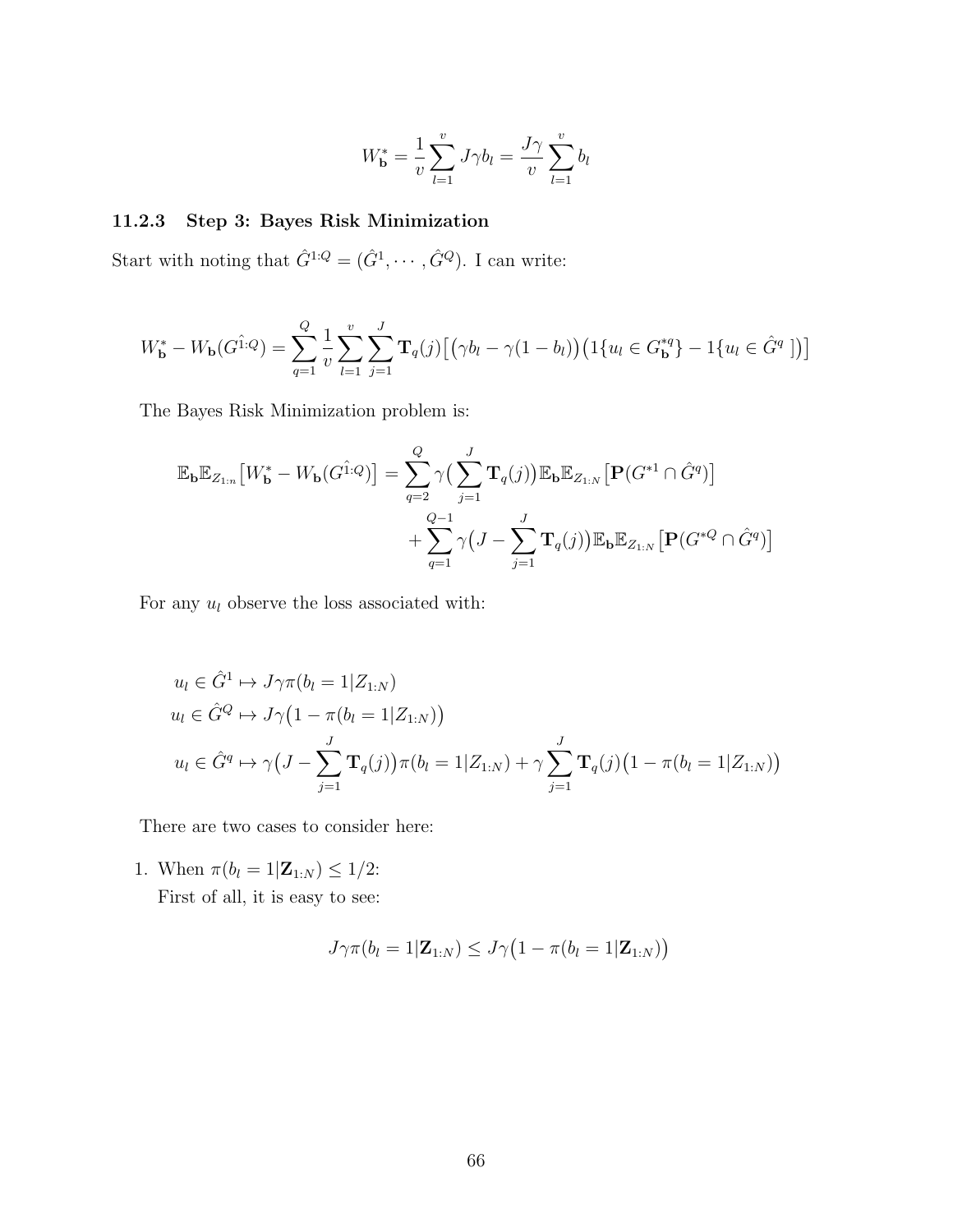Next,

$$
\gamma \big( J - \sum_{j=1}^{J} \mathbf{T}_q(j) \big) \pi(b_l = 1 | \mathbf{Z}_{1:N}) + \gamma \sum_{j=1}^{J} \mathbf{T}_q(j) \big( 1 - \pi(b_l = 1 | \mathbf{Z}_{1:N}) \big)
$$
  
\n
$$
\geq \gamma \big( J - \sum_{j=1}^{J} \mathbf{T}_q(j) \big) \pi(b_l = 1 | \mathbf{Z}_{1:N}) + \gamma \sum_{j=1}^{J} \mathbf{T}_q(j) \pi(b_l = 1 | \mathbf{Z}_{1:N})
$$
  
\n
$$
= J \gamma \pi(b_l = 1 | \mathbf{Z}_{1:N})
$$

Thus,  $u_l \in \hat{G}^1$  is the optimal assignment.

2. When  $\pi(b_l = 1 | \mathbf{Z}_{1:N}) > 1/2$ : First of all, it is easy to see:

$$
J\gamma\big(1-\pi(b_l=1|\mathbf{Z}_{1:N})\big) < J\gamma\pi(b_l=1|\mathbf{Z}_{1:N})
$$

Next,

$$
\gamma \big( J - \sum_{j=1}^{J} \mathbf{T}_q(j) \big) \pi(b_l = 1 | \mathbf{Z}_{1:N}) + \gamma \sum_{j=1}^{J} \mathbf{T}_q(j) \big( 1 - \pi(b_l = 1 | \mathbf{Z}_{1:N}) \big)
$$
  

$$
< \gamma \big( J - \sum_{j=1}^{J} \mathbf{T}_q(j) \big) \big( 1 - \pi(b_l = 1 | \mathbf{Z}_{1:N}) \big) + \gamma \sum_{j=1}^{J} \mathbf{T}_q(j) \big( 1 - \pi(b_l = 1 | \mathbf{Z}_{1:N}) \big)
$$
  

$$
= J \gamma \big( 1 - \pi(b_l = 1 | \mathbf{Z}_{1:N}) \big)
$$

Thus,  $u_l \in \hat{G}^Q$  is the optimal assignment.

Now, I can move on to computing the Minimized Bayes Risk (MBR):

$$
MBR = J\gamma \mathbb{E}_{\mathbf{b}} \mathbb{E}_{\mathbf{Z}_{1:N}} \big[ \min \big\{ \pi(b_l = 1 | \mathbf{Z}_{1:N}), 1 - \pi(b_l = 1 | \mathbf{Z}_{1:N}) \big\} \big]
$$

I evaluate  $\pi(b_l = 1|\mathbf{Z}_{1:N})$  in a setting where the data comes from n villages of size J each.

$$
\pi(b_l = 1 | \mathbf{Z}_{1:N}) = \frac{(1/2 + \gamma)^{\bar{k}_l^+} (1/2 - \gamma)^{\bar{k}_l^-}}{(1/2 + \gamma)^{\bar{k}_l^+} (1/2 - \gamma)^{\bar{k}_l^-} (1/2 - \gamma)^{\bar{k}_l^+} (1/2 + \gamma)^{\bar{k}_l^-}}
$$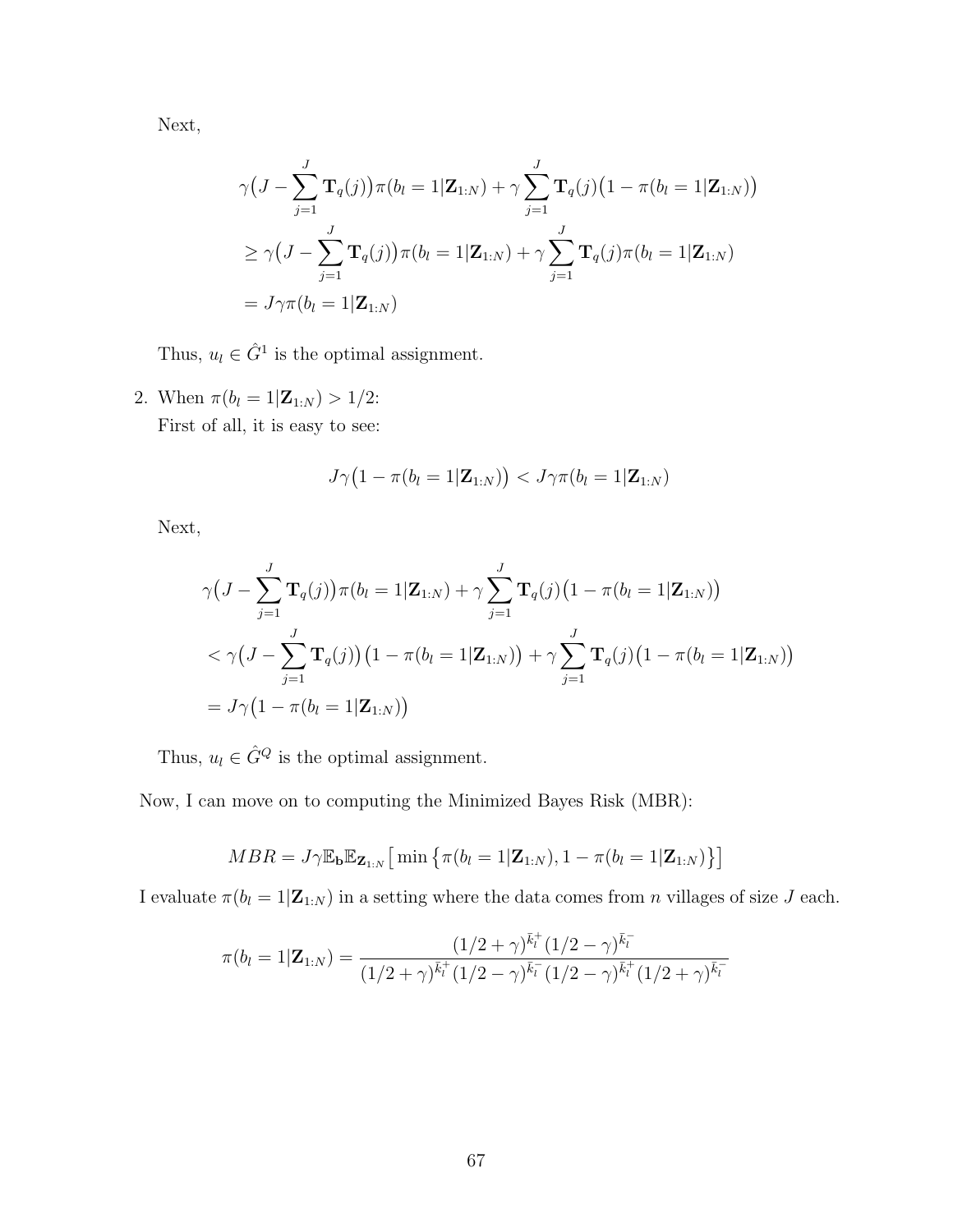where

$$
\bar{k}_l^+ = \sum_{i=1}^N 1\{(\mathbf{X}^{(i)}, \mathbf{A}^{(i)}) = u_l\} \cdot |\{j : Y_j^{(i)} D_j^{(i)} = +1/2\}|
$$
  

$$
\bar{k}_l^- = \sum_{i=1}^N 1\{(\mathbf{X}^{(i)}, \mathbf{A}^{(i)}) = u_l\} \cdot |\{j : Y_j^{(i)} D_j^{(i)} = -1/2\}|
$$

Now, I follow similar steps to that in KT to obtain a lower bound for the MBR.

$$
MBR = \frac{J\gamma}{v} \sum_{l=1}^{v} \mathbb{E}\left[\frac{1}{1 + a^{|\vec{k}|} - \bar{k}^{-}_l|}\right]
$$

where  $a = \frac{1+2\gamma}{1-2\gamma}$  $\frac{1+2\gamma}{1-2\gamma} > 1$  and  $|\bar{k}_l^+ - \bar{k}_l^ \vert_{l}^{-} \vert =$  $\begin{array}{c} \begin{array}{c} \begin{array}{c} \begin{array}{c} \end{array} \\ \end{array} \\ \begin{array}{c} \end{array} \end{array} \end{array}$  $\sum_{i: ({\bf X}^{(i)}, {\bf A}^{(i)}) = u_l} \sum_{j=1}^J 2 Y_j^{(i)} D_j^{(i)}$ j . Since  $a > 1$  then  $1 + a^{|x|} > 2$  for any x. So,

$$
MBR \ge \frac{J\gamma}{2v} \sum_{l=1}^{v} \mathbb{E}\left[\frac{1}{a^{|\bar{k}^{+}_{l} - \bar{k}^{-}_{l}|}}\right]
$$

Using Jensen's inequality with  $f(x) = 1/a^x$ , for any  $x \ge 0$ . Here, f is convex, so

$$
MBR \geq \frac{J\gamma}{2v}\sum_{l=1}^v a^{-\mathbb{E}|\bar{k}_l^+ - \bar{k}_l^-|}
$$

I now evaluate  $\mathbb{E}|\bar{k}_l^+ - \bar{k}_l^ \frac{1}{l}$ .

$$
\mathbb{E}|\bar{k}_l^+ - \bar{k}_l^-| = \mathbb{E}\bigg|\sum_{i:(\mathbf{X}^{(i)},\mathbf{A}^{(i)})=u_l} \sum_{j=1}^J 2Y_j^{(i)}D_j^{(i)}\bigg|\newline \leq \sum_{j=1}^J \mathbb{E}\bigg|\sum_{i:(\mathbf{X}^{(i)},\mathbf{A}^{(i)})=u_l} 2Y_j^{(i)}D_j^{(i)}\bigg|\newline
$$

The inequality follows from triangular inequality. Now, using that for any  $i, j$ ,  $P(D_j^{(i)} =$  $(1) = \mathbf{P}(D_j^{(i)} = 0) = 1/2$  and is IID across  $i, j$ ,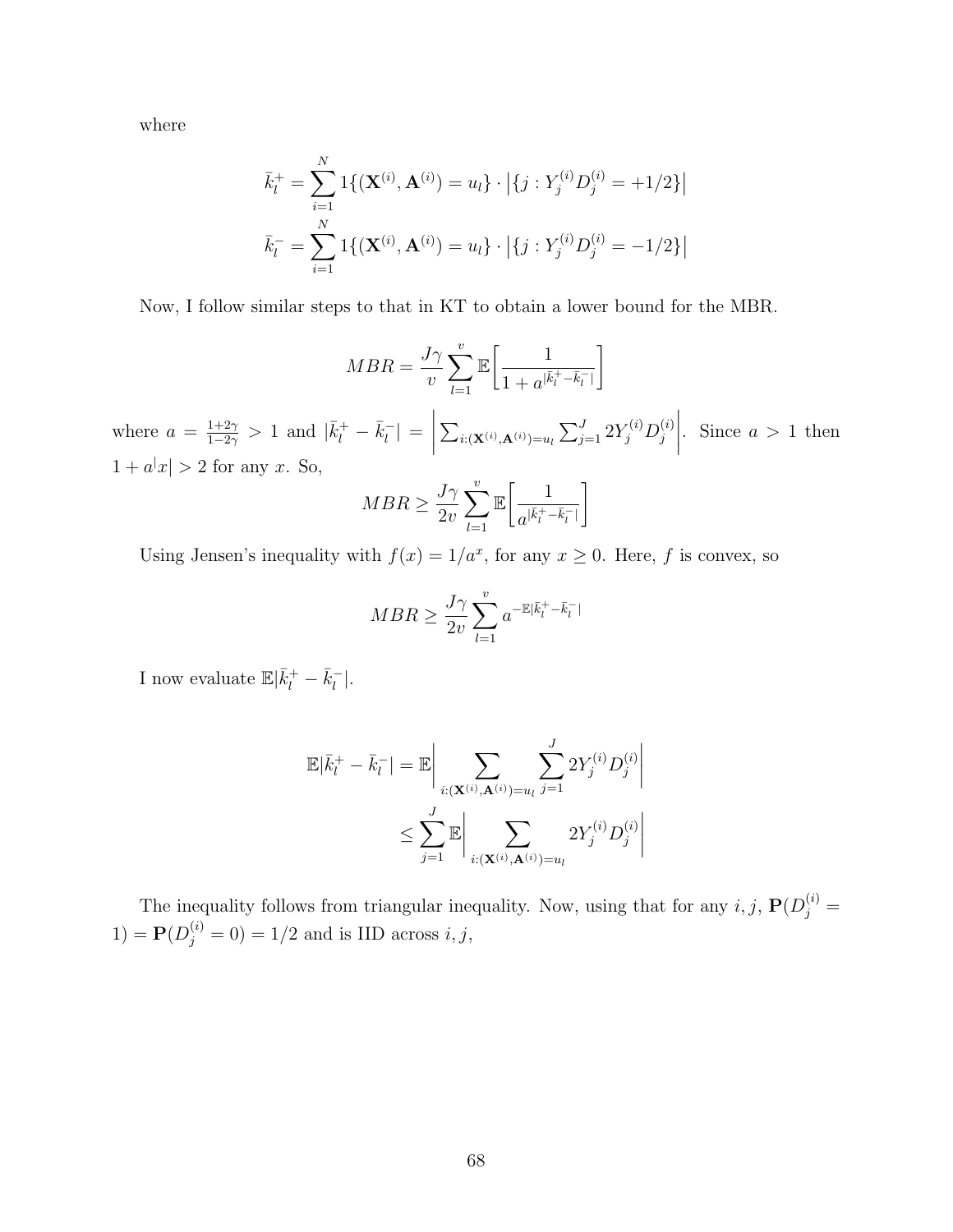$$
\mathbb{E}\left|\sum_{i:(\mathbf{X}^{(i)},\mathbf{A}^{(i)})=u_l} 2Y_j^{(i)}D_j^{(i)}\right| = \sum_{k=0}^n {N \choose k} \left(\frac{1}{2v}\right)^k \left(1 - \frac{1}{2v}\right)^{N-k} \mathbb{E}|Bin(k, 1/2) - k/2|
$$
  
\n
$$
\leq \sum_{k=0}^n {N \choose k} \left(\frac{1}{2v}\right)^k \left(1 - \frac{1}{2v}\right)^{N-k} \mathbb{E}\sqrt{k/4}
$$
  
\n
$$
\leq \mathbb{E}\sqrt{\frac{Bin(N, 1/2)}{4}}
$$
  
\n
$$
\leq \sqrt{\frac{\mathbb{E}[Bin(N, 1/2)]}{4}}
$$
  
\n
$$
= \sqrt{\frac{N}{8v}}
$$

The last inequality follows by Jensen's inequality. Thus,

$$
\mathbb{E}|\bar{k}_l^+ - \bar{k}_l^-| \le J\sqrt{\frac{N}{8v}}
$$

Then:

$$
MBR \ge \frac{J\gamma}{2} a^{-J\sqrt{\frac{N}{8v}}}
$$

Using that  $1 + x \leq e^x$ ,  $\forall x$ :

$$
MBR \ge \frac{J\gamma}{2}e^{-J\sqrt{\frac{N}{8v}}\frac{4\gamma}{1-2\gamma}}
$$

Set  $\gamma = \frac{1}{l}$  $\frac{1}{J}\sqrt{\frac{v}{N}}$ :

$$
MBR \ge \frac{1}{2} \sqrt{\frac{v}{N}} e^{-\frac{4}{1-2\gamma} \frac{1}{2\sqrt{2}}} = \frac{1}{2} \sqrt{\frac{v}{N}} e^{-\frac{\sqrt{2}}{1-2\gamma}}
$$

If  $1-2\gamma \geq 1/2 \equiv N \geq \frac{16v}{I^2}$  $\frac{16v}{J^2}$ , then

$$
MBR \ge \frac{1}{2} \sqrt{\frac{v}{N}} e^{-2\sqrt{2}}
$$

This bound is identical to Kitagawa, Tetenov.  $\blacksquare$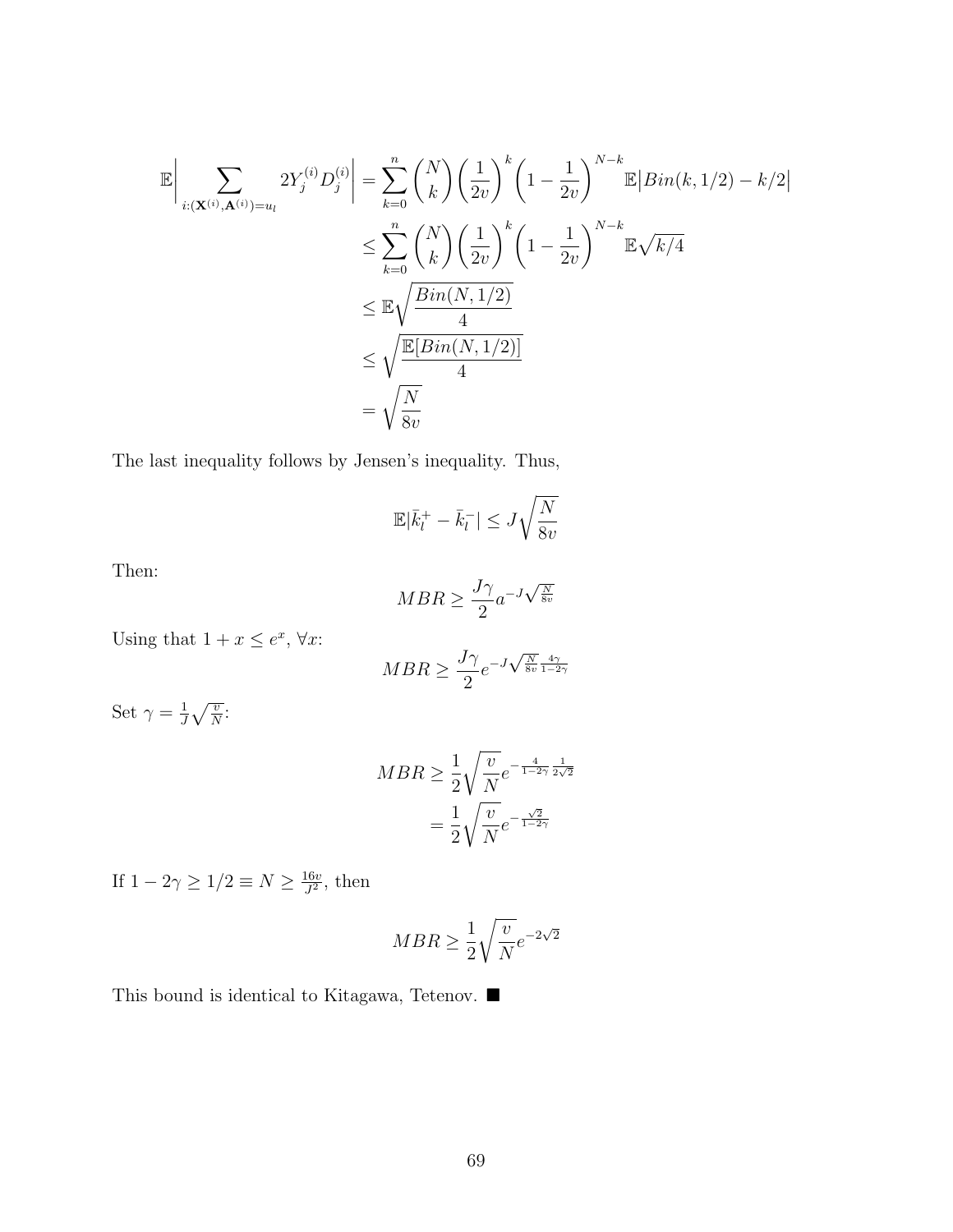## References

- [1] J. D. Angrist, G. W. Imbens, and D. B. Rubin, Identification of causal effects using instrumental variables, Journal of the American statistical Association, 91 (1996), pp. 444–455.
- [2] P. M. ARONOW, C. SAMII, ET AL., *Estimating average causal effects under general* interference, with application to a social network experiment, The Annals of Applied Statistics, 11 (2017), pp. 1912–1947.
- [3] J. Assunção, R. McMillan, J. Murphy, and E. Souza-Rodrigues, *Optimal en*vironmental targeting in the amazon rainforest, tech. rep., National Bureau of Economic Research, 2019.
- [4] S. Athey and S. Wager, Policy learning with observational data, 2020.
- [5] F. Ball, T. Britton, K. Y. Leung, and D. Sirl, A stochastic sir network epidemic model with preventive dropping of edges, Journal of Mathematical Biology, 78 (2019), pp. 1875–1951.
- [6] C. BALLESTER, A. CALVÓ-ARMENGOL, AND Y. ZENOU, Who's who in networks. wanted: The key player, Econometrica, 74 (2006), pp. 1403–1417.
- [7] A. Banerjee, A. G. Chandrasekhar, E. Duflo, and M. O. Jackson, The diffusion of microfinance, Science, 341 (2013).
- [8] G. W. BASSE AND E. M. AIROLDI, *Optimal model-assisted design of experiments for* network correlated outcomes suggests new notions of network balance, arXiv preprint arXiv:1507.00803, (2015).
- [9] J. Berger, Statistical decision theory: foundations, concepts, and methods, Springer Science & Business Media, 2013.
- [10] D. Bhattacharya and P. Dupas, Inferring welfare maximizing treatment assignment under budget constraints, Journal of Econometrics, 167 (2012), pp. 168–196.
- [11] Y. BRAMOULLÉ, H. DJEBBARI, AND B. FORTIN, *Identification of peer effects through* social networks, Journal of econometrics, 150 (2009), pp. 41–55.
- [12] G. CHAMBERLAIN, *Econometrics and decision theory*, Journal of Econometrics, 95  $(2000)$ , pp. 255–283.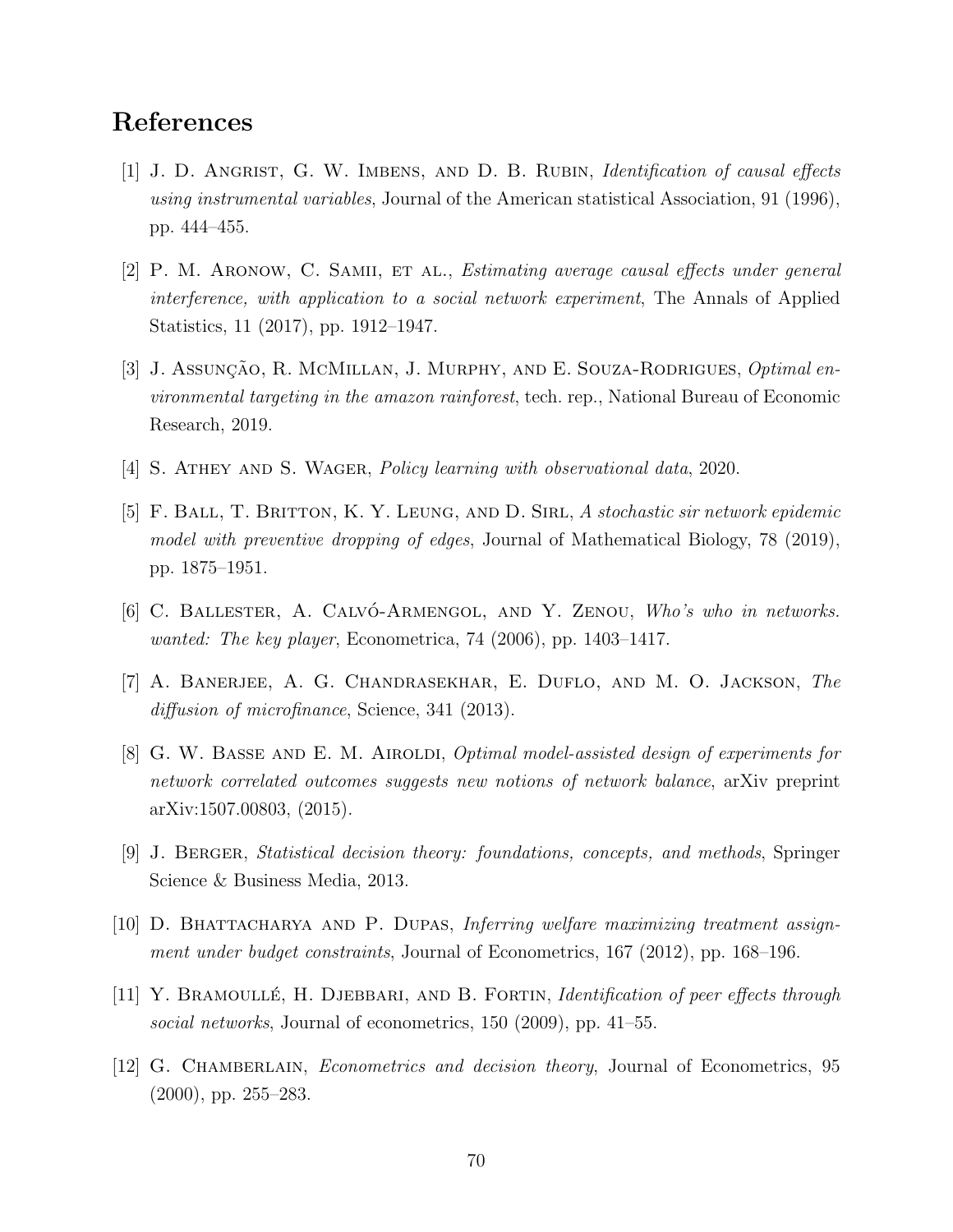- [13] G. Chowell and H. Nishiura, Transmission dynamics and control of ebola virus disease *(evd)*: a review, BMC medicine, 12 (2014), p. 196.
- [14] T. G. Conley, Gmm estimation with cross sectional dependence, Journal of econometrics, 92 (1999), pp. 1–45.
- [15] A. F. Cowman, J. Healer, D. Marapana, and K. Marsh, Malaria: biology and disease, Cell, 167 (2016), pp. 610–624.
- [16] A. DE PAULA, S. RICHARDS-SHUBIK, AND E. TAMER, *Identifying preferences in* networks with bounded degree, Econometrica, 86 (2018), pp. 263–288.
- [17] P. Domingos and M. Richardson, Mining the network value of customers, in Proceedings of the seventh ACM SIGKDD international conference on Knowledge discovery and data mining, 2001, pp. 57–66.
- [18] B. S. Graham, An econometric model of network formation with degree heterogeneity, Econometrica, 85 (2017), pp. 1033–1063.
- [19] J. J. Heckman and E. Vytlacil, Policy-relevant treatment effects, American Economic Review, 91 (2001), pp. 107–111.
- [20] H. W. HETHCOTE, A thousand and one epidemic models, in Frontiers in mathematical biology, Springer, 1994, pp. 504–515.
- [21] K. Hirano and J. R. Porter, Asymptotics for statistical treatment rules, Econometrica, 77 (2009), pp. 1683–1701.
- [22] P. D. HOFF, A. E. RAFTERY, AND M. S. HANDCOCK, *Latent space approaches* to social network analysis, Journal of the American Statistical association, 97 (2002), pp. 1090–1098.
- [23] P. Holme, Efficient local strategies for vaccination and network attack, EPL (Europhysics Letters), 68 (2004), p. 908.
- [24] M. G. HUDGENS AND M. E. HALLORAN, Toward causal inference with interference, Journal of the American Statistical Association, 103 (2008), pp. 832–842.
- [25] M. O. Jackson and E. Storms, Behavioral communities and the atomic structure of networks, Available at SSRN 3049748, (2019).
- [26] N. Jenish and I. R. Prucha, Central limit theorems and uniform laws of large numbers for arrays of random fields, Journal of econometrics, 150 (2009), pp. 86–98.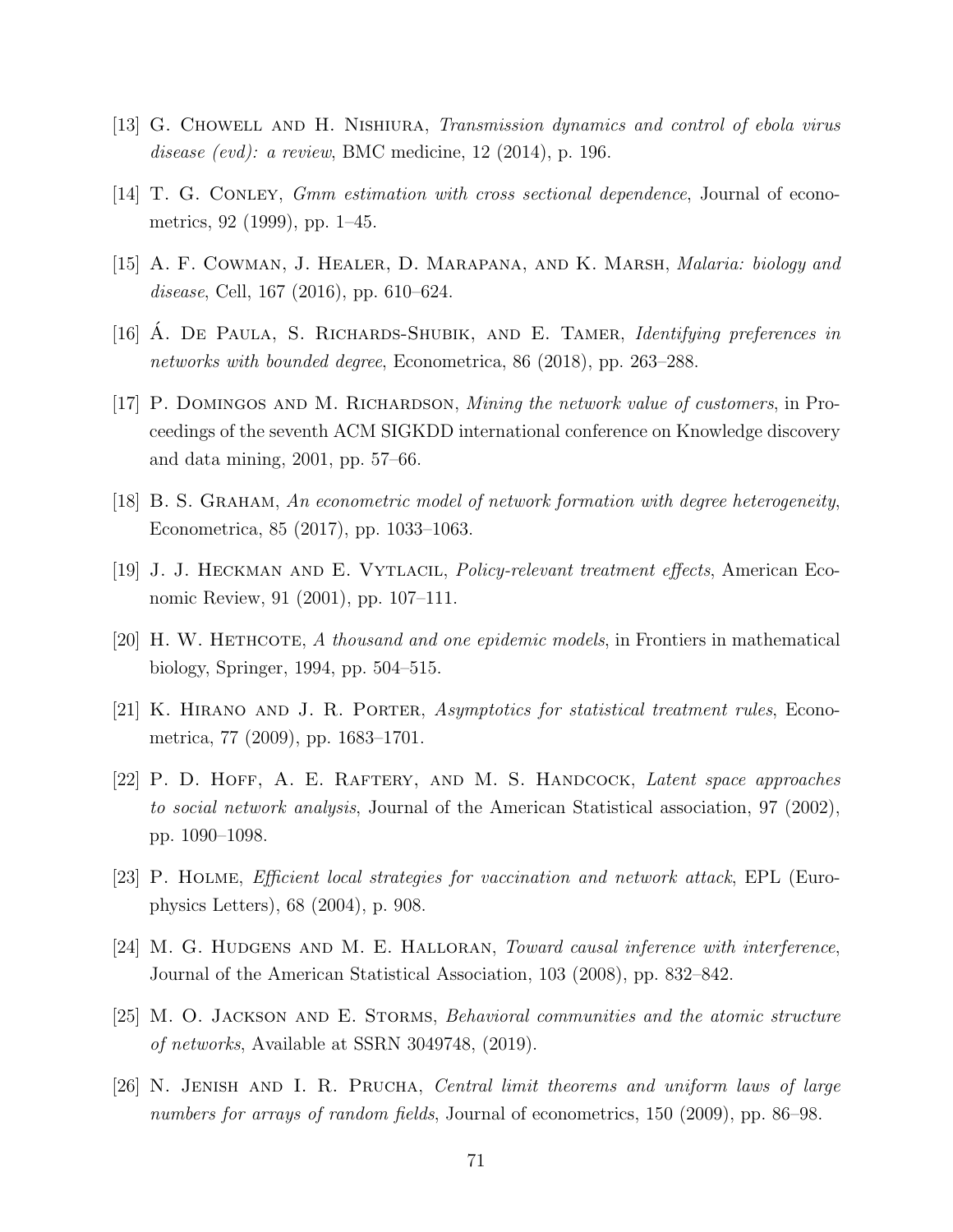- [27] D. KEMPE, J. KLEINBERG, AND É. TARDOS, *Maximizing the spread of influence* through a social network, in Proceedings of the ninth ACM SIGKDD international conference on Knowledge discovery and data mining, 2003, pp. 137–146.
- [28] T. Kitagawa and A. Tetenov, Who should be treated? empirical welfare maximization methods for treatment choice, Econometrica, 86 (2018), pp. 591–616.
- $[29]$  , Equality-minded treatment choice, Journal of Business & Economic Statistics,  $(2019)$ , pp. 1–14.
- [30] A. S. KLOVDAHL, Social networks and the spread of infectious diseases: the aids example, Social science  $\&$  medicine, 21 (1985), pp. 1203–1216.
- [31] D. KOJEVNIKOV, V. MARMER, AND K. SONG, Limit theorems for network dependent random variables, Journal of Econometrics, (2020).
- [32] L.-F. Lee, Identification and estimation of econometric models with group interactions, contextual factors and fixed effects, Journal of Econometrics, 140 (2007), pp. 333–374.
- [33] M. P. Leung, Treatment and spillover effects under network interference, Review of Economics and Statistics, 102 (2020), pp. 368–380.
- [34] M. P. LEUNG AND H. R. MOON, Normal approximation in large network models, Available at SSRN 3377709, (2019).
- [35] L. LIU AND M. G. HUDGENS, Large sample randomization inference of causal effects in the presence of interference, Journal of the american statistical association, 109 (2014), pp. 288–301.
- [36] C. F. Manski, Economic analysis of social interactions, Journal of economic perspectives, 14 (2000), pp. 115–136.
- [37] , Statistical treatment rules for heterogeneous populations, Econometrica, 72 (2004), pp. 1221–1246.
- [38]  $\_\_\_\_\$  *Identification of treatment response with social interactions*, The Econometrics Journal, 16 (2013), pp. S1–S23.
- [39] E. MBAKOP AND M. TABORD-MEEHAN, Model selection for treatment choice: Penalized welfare maximization, 2020.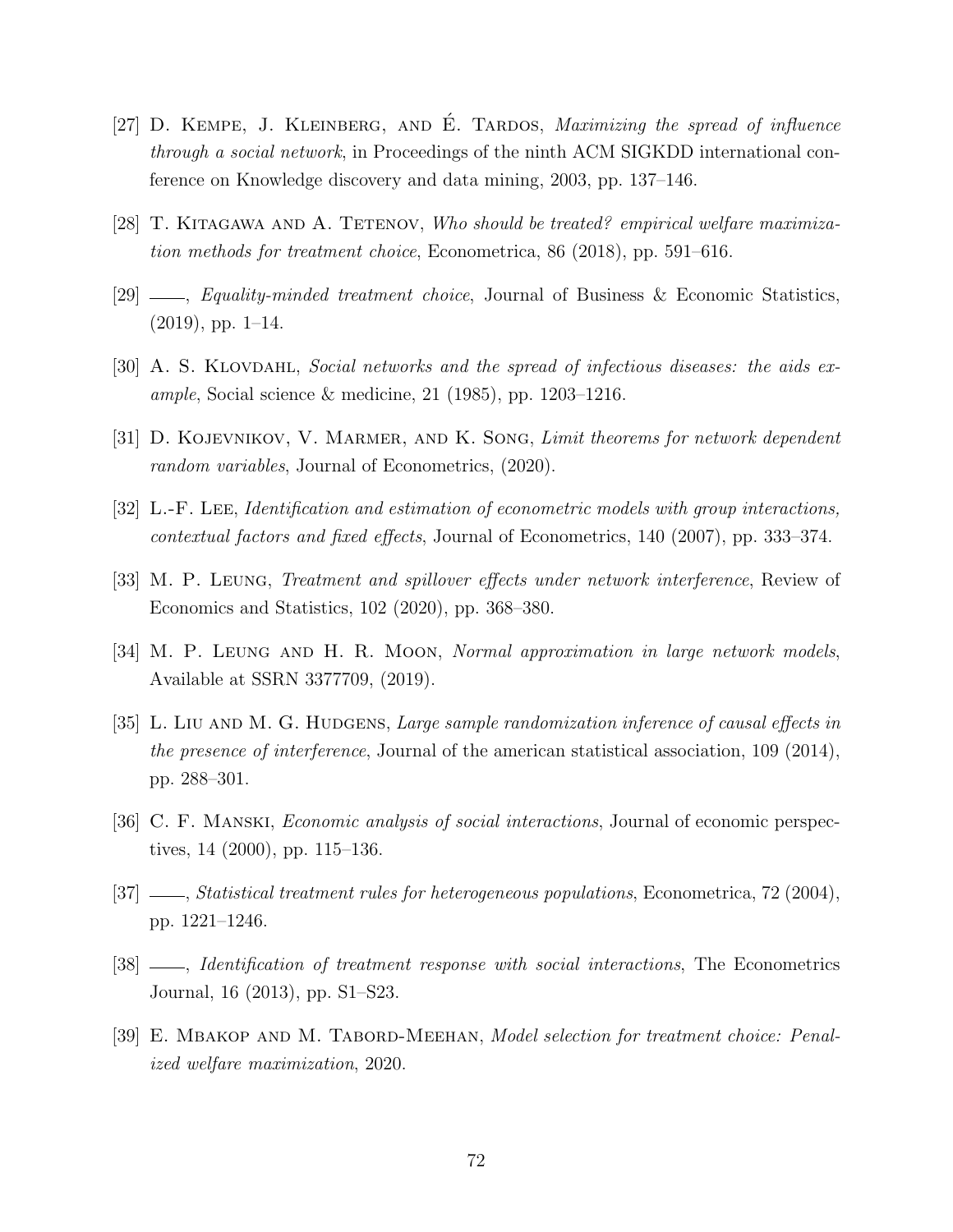- [40] T. H. McCORMICK AND T. ZHENG, Latent surface models for networks using aggregated relational data, Journal of the American Statistical Association, 110 (2015), pp. 1684–1695.
- [41] K. Menzel, Many player asymptotics for large network formation problems, in The Econometric Analysis of Network Data, Elsevier, 2020, pp. 183–223.
- [42] I. Molchanov and F. Molinari, Random sets in econometrics, vol. 60, Cambridge University Press, 2018.
- [43] R. Montgomery, Disciplining or protecting the poor? avoiding the social costs of peer pressure in micro-credit schemes, Journal of international development, 8 (1996), pp. 289–305.
- [44] F. Nielsen, An information-geometric characterization of chernoff information, IEEE Signal Processing Letters, 20 (2013), pp. 269–272.
- [45] E. L. Ogburn, O. Sofrygin, I. Diaz, and M. J. van der Laan, Causal inference for social network data, arXiv preprint arXiv:1705.08527, (2017).
- [46] R. Pastor-Satorras and A. Vespignani, Immunization of complex networks, Physical review E, 65 (2002), p. 036104.
- [47] D. B. RUBIN, Randomization analysis of experimental data: The fisher randomization test comment, Journal of the American Statistical Association, 75 (1980), pp. 591–593.
- [48] L. J. Savage, The theory of statistical decision, Journal of the American Statistical association, 46 (1951), pp. 55–67.
- [49] J. Stoye, Minimax regret treatment choice with finite samples, Journal of Econometrics, 151 (2009), pp. 70–81.
- $[50]$   $\_\_\_\_\$ nmax regret treatment choice with covariates or with limited validity of experiments, Journal of Econometrics, 166 (2012), pp. 138–156.
- [51] M. TALAGRAND, *The glivenko-cantelli problem*, The Annals of Probability, (1987), pp. 837–870.
- [52] P. Toulis and E. Kao, Estimation of causal peer influence effects, in International conference on machine learning, 2013, pp. 1489–1497.
- [53] A. W. Van Der Vaart and J. A. Wellner, Weak convergence, in Weak convergence and empirical processes, Springer, 1996, pp. 16–28.